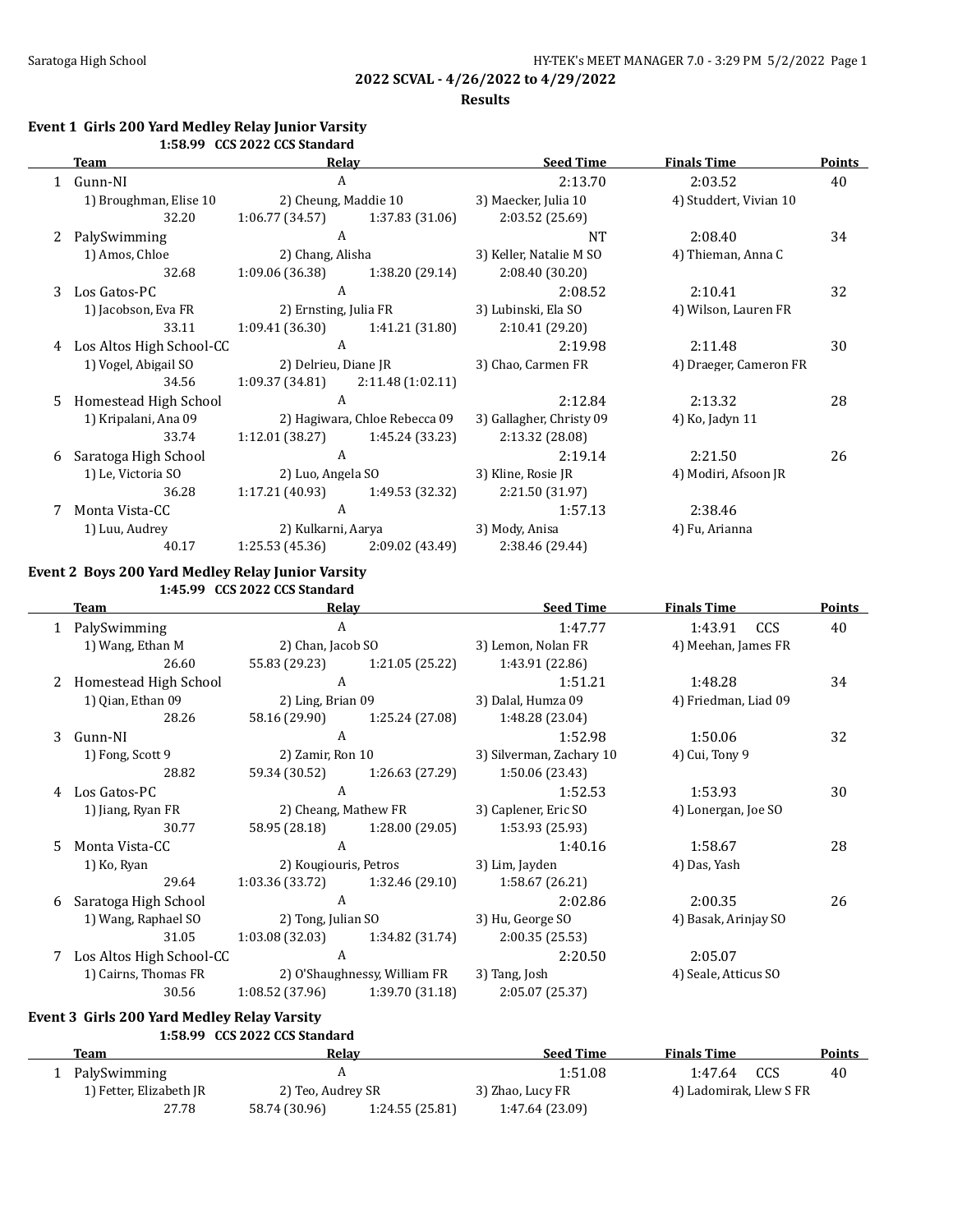### **Results**

## **(Event 3 Girls 200 Yard Medley Relay Varsity)**

|    | Team                       | Relav               |                           | <b>Seed Time</b>       | <b>Finals Time</b>         |            | <b>Points</b> |
|----|----------------------------|---------------------|---------------------------|------------------------|----------------------------|------------|---------------|
|    | 2 Gunn-NI                  | A                   |                           | 1:51.40                | 1:48.33                    | CCS        | 34            |
|    | 1) Faraboschi, Silvia 12   | 2) Schloss, Lulu 12 |                           | 3) Cantrell, Aubrey 12 | 4) Rodwell, Helena 9       |            |               |
|    | 28.01                      | 57.68 (29.67)       | 1:23.78 (26.10)           | 1:48.33 (24.55)        |                            |            |               |
|    | 3 Los Altos High School-CC | A                   |                           | 1:53.32                | 1:52.70                    | <b>CCS</b> | 32            |
|    | 1) Khan, Olivia SR         |                     | 2) Anderson, Stephanie FR | 3) Khan, Sonia JR      | 4) Heit, Ellie JR          |            |               |
|    | 27.72                      | 1:00.22(32.50)      | 1:27.32 (27.10)           | 1:52.70 (25.38)        |                            |            |               |
| 4  | Los Gatos-PC               | A                   |                           | 1:55.73                | 1:55.24                    | <b>CCS</b> | 30            |
|    | 1) Lee, Vanessa FR         | 2) Taylor, Ava FR   |                           | 3) Nakamura, Mio SR    | 4) Elliott, Karissa SO     |            |               |
|    | 30.52                      | 1:01.35(30.83)      | 1:29.67 (28.32)           | 1:55.24 (25.57)        |                            |            |               |
| 5. | Monta Vista-CC             | A                   |                           | 1:57.13                | 1:55.28                    | CCS        | 28            |
|    | 1) Choi, Jane              | 2) Wagner, Mira     |                           | 3) Huang, Davina       | 4) Lee, Annika             |            |               |
|    | 30.62                      | 1:04.78(34.16)      | 1:30.33 (25.55)           | 1:55.28 (24.95)        |                            |            |               |
| 6  | Saratoga High School       | A                   |                           | 1:59.46                | 1:55.77                    | <b>CCS</b> | 26            |
|    | 1) Bhatnagar, Meher SO     | 2) Lin, Sherry SR   |                           | 3) Tokuz, Zeynep S JR  | 4) Carstens, Corinna FR    |            |               |
|    | 28.81                      | 1:02.66 (33.85)     | 1:29.92 (27.26)           | 1:55.77(25.85)         |                            |            |               |
|    | Homestead High School      | A                   |                           | 1:52.65                | DQ.                        |            |               |
|    | 1) Yoshida, Rinka 09       | 2) Choi, Dainie 12  |                           | 3) Cohen, Gili 10      | 4) Hegblom, Katherine E 11 |            |               |
|    | 27.71                      | 58.91 (31.20)       | 1:26.28(27.37)            | DQ (24.97)             |                            |            |               |
|    |                            |                     |                           |                        |                            |            |               |

## **Event 4 Boys 200 Yard Medley Relay Varsity**

**1:45.99 CCS 2022 CCS Standard**

|     | Team                        | Relay               |                                 | <b>Seed Time</b>                              | <b>Finals Time</b>        |            | <b>Points</b> |
|-----|-----------------------------|---------------------|---------------------------------|-----------------------------------------------|---------------------------|------------|---------------|
|     | 1 PalySwimming              | A                   |                                 | 1:36.14                                       | 1:32.53                   | <b>CCS</b> | 40            |
|     | 1) Balva, Arthur Blake A JR |                     |                                 | 2) Gibbs, Henry C JR 3) Gabbassof, Eric SR    | 4) Harrington, Ethan A JR |            |               |
|     | 23.47                       |                     |                                 | 50.50 (27.03) 1:12.27 (21.77) 1:32.53 (20.26) |                           |            |               |
|     | 2 Gunn-NI                   | A                   |                                 | 1:35.66                                       | 1:33.72                   | <b>CCS</b> | 34            |
|     | 1) Gold, Evan 11            | 2) Hsieh, Eugene 10 |                                 | 3) Zhang, Peter 11                            | 4) Cui, Andy 10           |            |               |
|     | 23.32                       |                     | 49.89 (26.57) 1:12.55 (22.66)   | 1:33.72(21.17)                                |                           |            |               |
|     | 3 Homestead High School     | A                   |                                 | 1:39.63                                       | 1:36.72                   | <b>CCS</b> | 32            |
|     | 1) Patil, Arnav 11          | 2) Coblin, Owen 10  |                                 | 3) Huang, Kyle 11                             | 4) Leone, Aiden 11        |            |               |
|     | 25.67                       |                     | 53.38 (27.71) 1:16.20 (22.82)   | 1:36.72 (20.52)                               |                           |            |               |
| 4   | Monta Vista-CC              | A                   |                                 | 1:40.16                                       | 1:36.90                   | <b>CCS</b> | 30            |
|     | 1) Matsumoto, Leo           | 2) Ding, Michael    |                                 | 3) Kundu, Nilay                               | 4) Kang, Tan              |            |               |
|     | 25.74                       |                     | $51.99(26.25)$ $1:15.98(23.99)$ | 1:36.90 (20.92)                               |                           |            |               |
| .5. | Los Gatos-PC                | A                   |                                 | 1:40.13                                       | 1:39.28                   | CCS        | 28            |
|     | 1) Naim, Joshua SO          |                     |                                 | 2) Lonergan, Ewan SO 3) Newton, Tyler JR      | 4) Marozas, Alex JR       |            |               |
|     | 25.95                       |                     | $52.23(26.28)$ $1:15.90(23.67)$ | 1:39.28 (23.38)                               |                           |            |               |
| 6   | Los Altos High School-CC    | A                   |                                 | 1:41.00                                       | 1:40.34                   | CCS        | 26            |
|     | 1) Heit, Henry FR           |                     |                                 | 2) Chang, Dominic SO 3) Lyon, Sam FR          | 4) Shang, Isaac FR        |            |               |
|     | 25.80                       |                     | 55.14 (29.34) 1:19.15 (24.01)   | 1:40.34 (21.19)                               |                           |            |               |
|     | Saratoga High School        | $\mathbf{A}$        |                                 | 1:50.42                                       | 1:48.94                   |            |               |
|     | 1) Singh, Jarrett SO        |                     |                                 | 2) Wang, Brandon FR 3) Chan, Ethan SR         | 4) Tokuz, Yusuf FR        |            |               |
|     | 27.52                       |                     | 59.14 (31.62) 1:24.69 (25.55)   | 1:48.94 (24.25)                               |                           |            |               |

### **Event 5 Girls 200 Yard Freestyle Junior Varsity 1:59.99 CCS 2022 CCS Standard**

| <b>Name</b> |                                                 | Yr School       |                 | <b>Prelim Time</b> | <b>Finals Time</b> | <b>Points</b> |
|-------------|-------------------------------------------------|-----------------|-----------------|--------------------|--------------------|---------------|
| A - Final   |                                                 |                 |                 |                    |                    |               |
|             | Hudacek, Brooke G                               |                 | SO PalySwimming | 2:13.62            | 2:10.83            | 20            |
|             | 29.76                                           | 1:02.97 (33.21) | 1:37.43 (34.46) | 2:10.83(33.40)     |                    |               |
|             | 10 Homestead High School<br>2 Zivkovic, Natasha |                 |                 | 2:13.93            | 2:11.37            | 17            |
|             | 30.02                                           | 1:03.00 (32.98) | 1:37.29 (34.29) | 2:11.37 (34.08)    |                    |               |
|             | Jacobson, Eva                                   |                 | FR Los Gatos-PC |                    | 2:15.34            | 16            |
|             | 30.72                                           | 1:04.40 (33.68) | 1:40.30 (35.90) | 2:15.34 (35.04)    |                    |               |
|             |                                                 |                 |                 |                    |                    |               |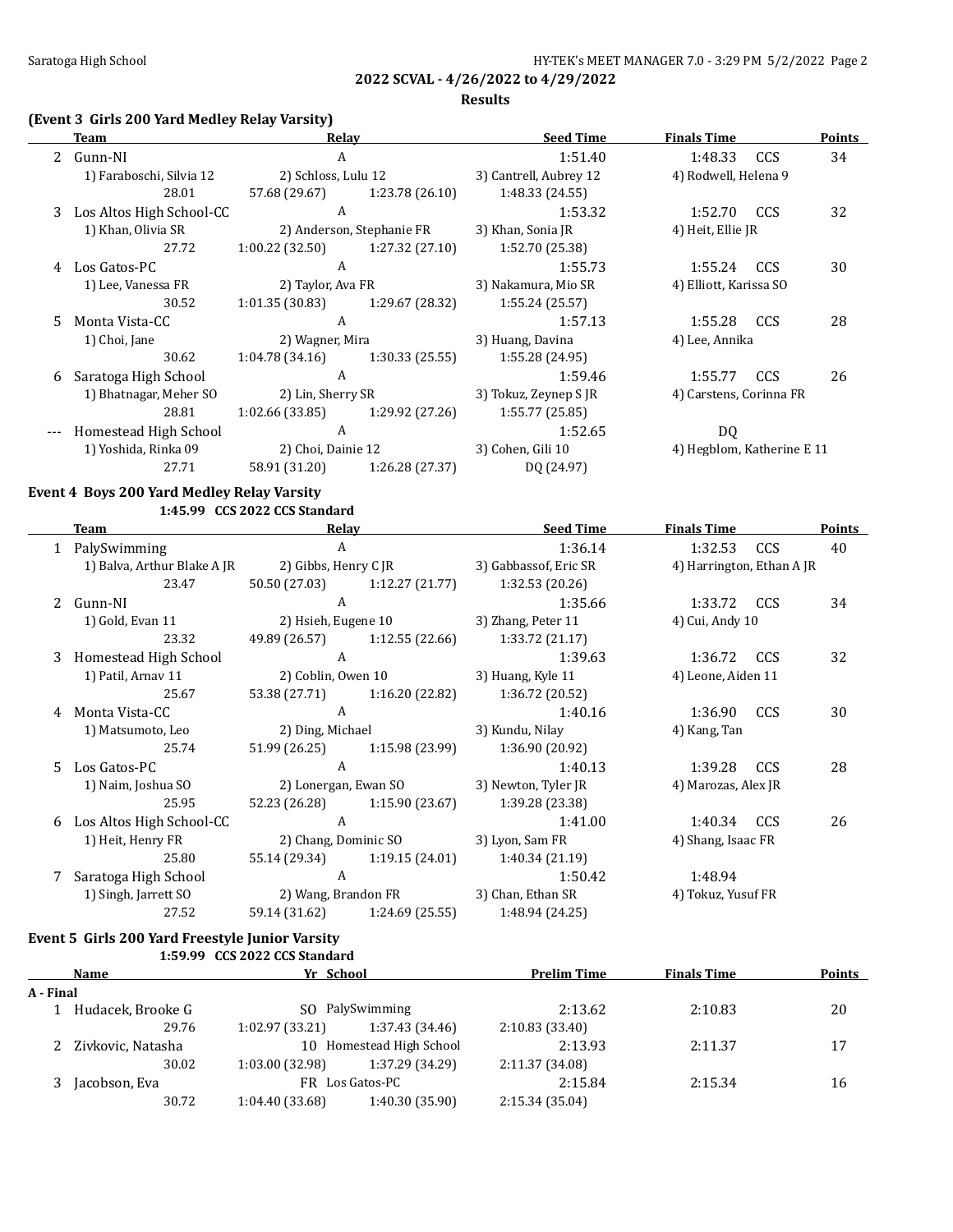### **Results**

## **A - Final ... (Event 5 Girls 200 Yard Freestyle Junior Varsity)**

|                  | <b>Name</b>         | Yr School    |                                     | <b>Prelim Time</b> | <b>Finals Time</b> | <b>Points</b> |
|------------------|---------------------|--------------|-------------------------------------|--------------------|--------------------|---------------|
|                  | 4 Bistrain, Kayla   |              | JR Los Altos High School-CC         | 2:16.22            | 2:15.52            | 15            |
|                  | 30.60               |              | $1:04.74(34.14)$ $1:39.57(34.83)$   | 2:15.52(35.95)     |                    |               |
|                  | 5 Stephens, Rachel  |              | SO Los Gatos-PC                     | 2:18.14            | 2:15.78            | 14            |
|                  | 31.57               |              | $1:05.86(34.29)$ $1:41.86(36.00)$   | 2:15.78 (33.92)    |                    |               |
|                  | 6 Wu, Sammi L       |              | <b>FR</b> PalySwimming              | 2:21.46            | 2:22.05            | 13            |
|                  | 32.40               |              | $1:08.15(35.75)$ $1:44.88(36.73)$   | 2:22.05(37.17)     |                    |               |
|                  | 7 Thieman, Anna C   | PalySwimming |                                     | 2:23.67            | 2:22.56            | 12            |
|                  | 31.62               |              | $1:07.26(35.64)$ $1:44.52(37.26)$   | 2:22.56 (38.04)    |                    |               |
|                  | 8 Agro, Francesca   | 10 Gunn-NI   |                                     | 2:25.79            | 2:26.47            | 11            |
|                  | 31.83               |              | $1:08.51(36.68)$ $1:47.53(39.02)$   | 2:26.47 (38.94)    |                    |               |
| <b>B</b> - Final |                     |              |                                     |                    |                    |               |
|                  | 9 Alvares, Saya     |              | SO Los Gatos-PC                     | 2:33.50            | 2:28.89            | 9             |
|                  | 32.25               |              | $1:09.54(37.29)$ $1:49.64(40.10)$   | 2:28.89 (39.25)    |                    |               |
|                  | 10 Snyder, Samantha | 10 Gunn-NI   |                                     | 2:34.59            | 2:28.91            | 7             |
|                  | 35.32               |              | $1:12.33(37.01)$ $1:52.83(40.50)$   | 2:28.91 (36.08)    |                    |               |
|                  | 11 Chao, Carmen     |              | FR Los Altos High School-CC         | 2:29.27            | 2:29.21            | 6             |
|                  | 33.22               |              | $1:11.36(38.14)$ $1:51.51(40.15)$   | 2:29.21 (37.70)    |                    |               |
|                  | 12 Ang, Sarah       |              | FR Los Altos High School-CC         | 2:31.25            | 2:32.41            | 5             |
|                  | 33.96               |              | $1:11.58(37.62)$ $1:52.00(40.42)$   | 2:32.41(40.41)     |                    |               |
|                  | 13 Ballantyne, Nora |              | 09 Homestead High School 2:34.13    |                    | 2:33.84            | 4             |
|                  | 34.76               |              | $1:13.38(38.62)$ $1:53.69(40.31)$   | 2:33.84(40.15)     |                    |               |
|                  | 14 Charon, Aiko     |              | 10 Homestead High School            | 2:39.80            | 2:34.77            | 3             |
|                  | 34.95               |              | $1:13.05(38.10)$ $2:34.77(1:21.72)$ |                    |                    |               |
|                  | 15 Brown, Ellie     |              | SO Los Gatos-PC                     | 2:36.91            | 2:37.94            | 2             |
|                  | 33.35               |              | $1:11.97(38.62)$ $1:54.59(42.62)$   | 2:37.94 (43.35)    |                    |               |
|                  | 16 Nath, Ravina     | 10 Gunn-NI   |                                     | 2:38.83            | 2:39.56            | $\mathbf{1}$  |
|                  | 35.66               |              | $1:17.27(41.61)$ $2:00.08(42.81)$   | 2:39.56 (39.48)    |                    |               |

## **Event 5 Girls 200 Yard Freestyle Junior Varsity**

**1:59.99 CCS 2022 CCS Standard**

|    | Yr School<br>Name    |            | <b>Seed Time</b>                        | <b>Prelim Time</b> |             |             |
|----|----------------------|------------|-----------------------------------------|--------------------|-------------|-------------|
|    | <b>Preliminaries</b> |            |                                         |                    |             |             |
|    | 1 Hudacek, Brooke G  |            | SO PalySwimming                         | 2:20.77            | 2:13.62 $q$ |             |
|    | 29.65                |            | $1:03.25(33.60)$ $1:38.34(35.09)$       | 2:13.62 (35.28)    |             |             |
|    | 2 Zivkovic, Natasha  |            | 10 Homestead High School                | 2:13.72            | $2:13.93$ q |             |
|    | 30.47                |            | $1:03.99(33.52)$ $1:39.76(35.77)$       | 2:13.93(34.17)     |             |             |
|    | 3 Jacobson, Eva      |            | FR Los Gatos-PC                         | 2:15.60            | $2:15.84$ q |             |
|    | 29.37                |            | $1:03.02$ $(33.65)$ $1:38.54$ $(35.52)$ | 2:15.84(37.30)     |             |             |
| 4  | Bistrain, Kayla      |            | JR Los Altos High School-CC             |                    | $2:16.22$ q |             |
|    | 30.51                |            | $1:04.92(34.41)$ $1:40.58(35.66)$       | 2:16.22 (35.64)    |             |             |
|    | 5 Stephens, Rachel   |            | SO Los Gatos-PC                         |                    | $2:18.14$ q |             |
|    | 30.65                |            | $1:06.14(35.49)$ $1:43.11(36.97)$       | 2:18.14(35.03)     |             |             |
| 6  | Wu, Sammi L          |            | FR PalySwimming                         | 2:24.94            | $2:21.46$ q |             |
|    | 32.43                |            | $1:08.24(35.81)$ $1:45.07(36.83)$       | 2:21.46 (36.39)    |             |             |
|    | 7 Thieman, Anna C    |            | PalySwimming                            | 2:22.68            | 2:23.67     | a           |
|    | 31.31                |            | $1:06.98(35.67)$ $1:44.94(37.96)$       | 2:23.67 (38.73)    |             |             |
|    | 8 Agro, Francesca    | 10 Gunn-NI |                                         | 2:26.46            | $2:25.79$ q |             |
|    | 32.62                |            | $1:09.17(36.55)$ $1:47.98(38.81)$       | 2:25.79(37.81)     |             |             |
|    | 9 Chao, Carmen       |            | FR Los Altos High School-CC             | 2:30.11            | 2:29.27     | a           |
| 10 | Ang, Sarah           |            | FR Los Altos High School-CC             | 2:29.11            | 2:31.25     | $\mathbf q$ |
|    | 33.78                |            | $1:11.46(37.68)$ $1:51.78(40.32)$       | 2:31.25 (39.47)    |             |             |
|    | 11 Alvares, Saya     |            | SO Los Gatos-PC                         | 2:32.73            | 2:33.50     | q           |
|    |                      |            |                                         |                    |             |             |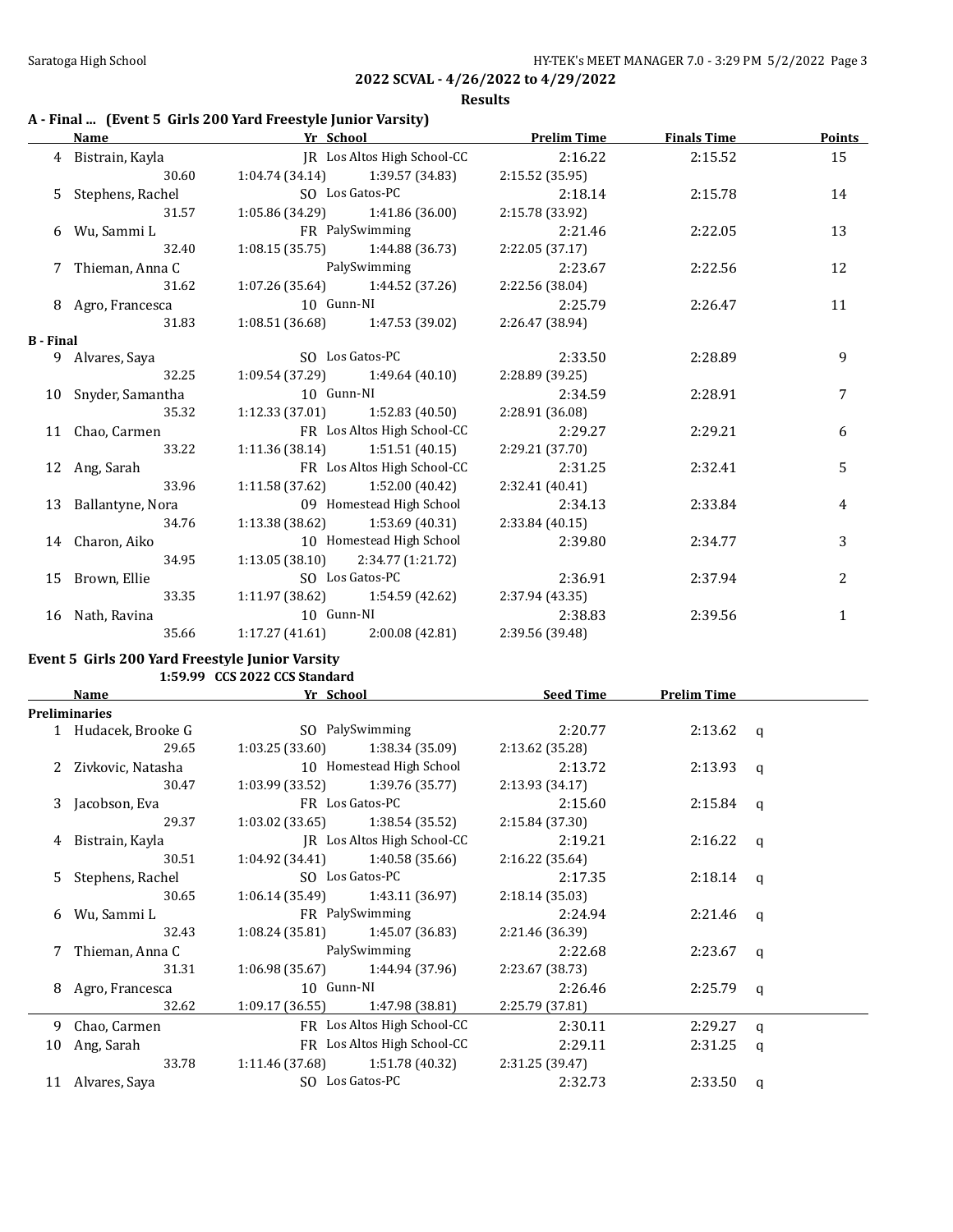**Results**

## **Preliminaries ... (Event 5 Girls 200 Yard Freestyle Junior Varsity)**

|    | Name             | Yr School       |                             | <b>Seed Time</b>  | <b>Prelim Time</b> |   |
|----|------------------|-----------------|-----------------------------|-------------------|--------------------|---|
| 12 | Ballantyne, Nora |                 | 09 Homestead High School    | 2:28.90           | $2:34.13$ q        |   |
|    | 34.53            | 1:13.00 (38.47) | 1:54.81 (41.81)             | 2:34.13 (39.32)   |                    |   |
| 13 | Snyder, Samantha | 10 Gunn-NI      |                             | 2:36.10           | $2:34.59$ q        |   |
|    | 16.38            | 32.98 (16.60)   | 1:11.69 (38.71)             | 2:34.59 (1:22.90) |                    |   |
| 14 | Brown, Ellie     |                 | SO Los Gatos-PC             | 2:36.78           | $2:36.91$ q        |   |
|    | 32.56            | 1:10.43 (37.87) | 1:52.97 (42.54)             | 2:36.91 (43.94)   |                    |   |
| 15 | Nath, Ravina     |                 | 10 Gunn-NI                  |                   | 2:38.83            | q |
|    | 35.34            | 1:15.93 (40.59) | 1:58.84 (42.91)             | 2:38.83 (39.99)   |                    |   |
| 16 | Charon, Aiko     |                 | 10 Homestead High School    | 2:35.62           | 2:39.80            | q |
|    | 37.14            | 1:16.65(39.51)  | 1:58.59 (41.94)             | 2:39.80 (41.21)   |                    |   |
| 17 | Laver, Margaret  |                 | SO Saratoga High School     | 2:43.70           | 2:43.77            |   |
|    | 34.29            | 1:15.06(40.77)  | 1:59.41 (44.35)             | 2:43.77 (44.36)   |                    |   |
| 18 | Shah, Sahana     |                 | FR Los Altos High School-CC | 2:38.12           | 2:56.17            |   |
|    | 38.11            | 1:22.18 (44.07) | 2:56.17 (1:33.99)           |                   |                    |   |
| 19 | Looney, Carmen   |                 | 11 Homestead High School    | 3:03.62           | 2:58.32            |   |
|    | 38.66            | 1:22.73(44.07)  | 2:11.89(49.16)              | 2:58.32 (46.43)   |                    |   |

### **Event 6 Boys 200 Yard Freestyle Junior Varsity 1:48.99 CCS 2022 CCS Standard**

|                  | Name                  | Yr School       |                                     | <b>Prelim Time</b> | <b>Finals Time</b> | Points |
|------------------|-----------------------|-----------------|-------------------------------------|--------------------|--------------------|--------|
| A - Final        |                       |                 |                                     |                    |                    |        |
|                  | 1 Lemon, Nolan        |                 | FR PalySwimming                     | 1:52.35            | 1:49.28            | 20     |
|                  | 26.18                 |                 | 54.11 (27.93) 1:21.93 (27.82)       | 1:49.28(27.35)     |                    |        |
|                  | 2 Cui, Tony           | 9 Gunn-NI       |                                     | 1:52.46            | 1:51.68            | 17     |
|                  | 25.76                 |                 | 54.17 (28.41) 1:22.98 (28.81)       | 1:51.68 (28.70)    |                    |        |
|                  | 3 Birmingham, Michael |                 | SO PalySwimming                     | 1:52.70            | 1:53.42            | 16     |
|                  | 26.69                 |                 | 55.27 (28.58) 1:24.46 (29.19)       | 1:53.42 (28.96)    |                    |        |
|                  | 4 Friedman, Liad      |                 | 09 Homestead High School            | 1:58.45            | 1:54.08            | 15     |
|                  | 26.14                 |                 | 55.54 (29.40) 1:25.58 (30.04)       | 1:54.08 (28.50)    |                    |        |
|                  | 5 Yuan, Jonny Z       | FR PalySwimming |                                     | 1:55.12            | 1:55.37            | 14     |
|                  | 26.63                 |                 | 55.55 (28.92) 1:25.45 (29.90)       | 1:55.37 (29.92)    |                    |        |
|                  | 6 Haney, Roan C       | FR PalySwimming |                                     | 1:57.50            | 1:57.98            | 13     |
|                  | 27.26                 |                 | 57.80 (30.54) 1:28.43 (30.63)       | 1:57.98 (29.55)    |                    |        |
|                  | 7 Silverman, Zachary  | 10 Gunn-NI      |                                     | 2:00.69            | 1:58.26            | 12     |
|                  | 26.53                 | 56.60 (30.07)   | 1:28.29 (31.69)                     | 1:58.26 (29.97)    |                    |        |
|                  | 8 Sullivan, Grant     |                 | SO Los Gatos-PC                     | 2:01.22            | 1:59.85            | 11     |
|                  | 26.57                 |                 | 56.72 (30.15) 1:27.64 (30.92)       | 1:59.85 (32.21)    |                    |        |
| <b>B</b> - Final |                       |                 |                                     |                    |                    |        |
|                  | 9 Beitel, Carter      |                 | 10 Homestead High School            | 2:01.91            | 1:57.56            | 9      |
|                  | 26.92                 |                 | 57.00 (30.08) 1:28.01 (31.01)       | 1:57.56(29.55)     |                    |        |
|                  | 10 Cairns, Thomas     |                 | FR Los Altos High School-CC         | 2:07.30            | 2:04.04            | 7      |
|                  | 27.50                 |                 | 58.51 (31.01) 1:31.79 (33.28)       | 2:04.04 (32.25)    |                    |        |
|                  | 11 Oberdorfer, Misha  |                 | FR Los Gatos-PC                     | 2:12.77            | 2:08.41            | 6      |
|                  | 29.98                 |                 | $1:02.30(32.32)$ $1:36.32(34.02)$   | 2:08.41 (32.09)    |                    |        |
|                  | 12 Murphy, Collin     |                 | FR Los Gatos-PC                     | 2:15.63            | 2:12.56            | 5      |
|                  | 30.24                 |                 | $1:03.62$ (33.38) $1:38.90$ (35.28) | 2:12.56 (33.66)    |                    |        |
|                  | 13 Kancherla, Rohan   | 10 Gunn-NI      |                                     | 2:16.07            | 2:12.60            | 4      |
|                  | 29.84                 |                 | 1:04.82 (34.98) 1:39.04 (34.22)     | 2:12.60 (33.56)    |                    |        |
|                  | 14 Germanow, Morgan   | 9 Gunn-NI       |                                     | 2:11.99            | 2:13.82            | 3      |
|                  | 28.92                 |                 | $1:01.99(33.07)$ $1:36.78(34.79)$   | 2:13.82 (37.04)    |                    |        |
|                  | 15 Yang, Ethan        |                 | FR Saratoga High School             | 2:15.47            | 2:14.05            | 2      |
|                  | 30.19                 |                 | $1:03.25(33.06)$ $1:38.50(35.25)$   | 2:14.05 (35.55)    |                    |        |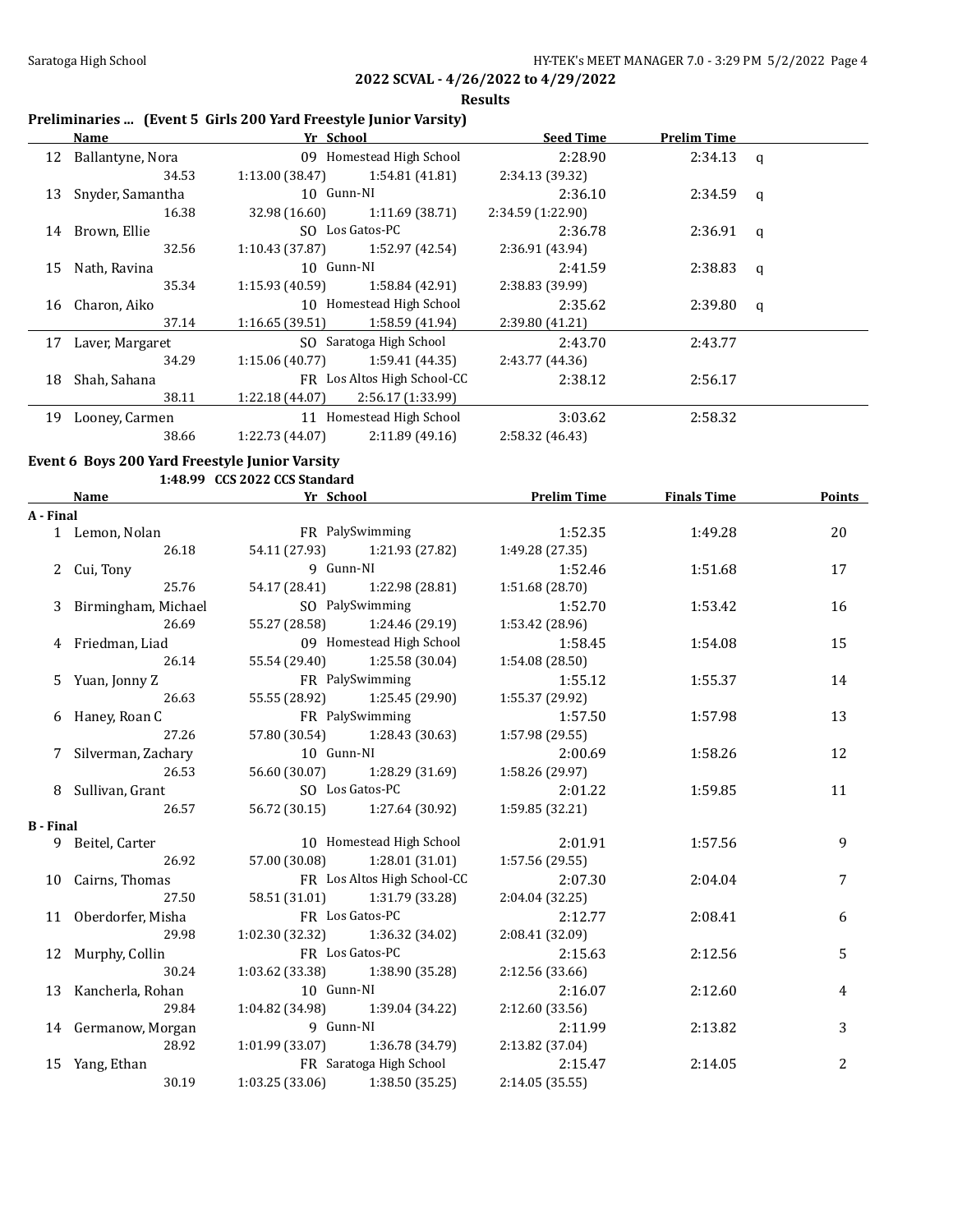**Results**

|    | Name                                           | B - Final  (Event 6 Boys 200 Yard Freestyle Junior Varsity)<br><b>Example 21 Yr School</b> | <b>Example 12 Prelim Time</b> | <b>Finals Time</b> | <b>Points</b> |
|----|------------------------------------------------|--------------------------------------------------------------------------------------------|-------------------------------|--------------------|---------------|
|    | 16 Berman, Aaron                               | 09 Homestead High School                                                                   | 2:16.65                       | 2:15.95            | $\mathbf{1}$  |
|    | 30.22                                          | 1:05.71(35.49)<br>1:41.85 (36.14)                                                          | 2:15.95 (34.10)               |                    |               |
|    | Event 6 Boys 200 Yard Freestyle Junior Varsity |                                                                                            |                               |                    |               |
|    |                                                | 1:48.99 CCS 2022 CCS Standard                                                              |                               |                    |               |
|    | Name                                           | Yr School                                                                                  | Seed Time                     | <b>Prelim Time</b> |               |
|    | <b>Preliminaries</b>                           |                                                                                            |                               |                    |               |
|    | 1 Lemon, Nolan                                 | FR PalySwimming                                                                            | 1:52.17                       | 1:52.35            | q             |
|    | 26.54                                          | 55.08 (28.54)<br>1:23.94 (28.86)                                                           | 1:52.35 (28.41)               |                    |               |
|    | 2 Cui, Tony                                    | 9 Gunn-NI                                                                                  | 1:58.61                       | 1:52.46            | q             |
|    | 26.03                                          | 54.74 (28.71)<br>1:23.63 (28.89)                                                           | 1:52.46 (28.83)               |                    |               |
|    | 3 Birmingham, Michael                          | SO PalySwimming                                                                            | 1:59.75                       | 1:52.70            | q             |
|    | 26.11                                          | 54.78 (28.67) 1:23.86 (29.08)                                                              | 1:52.70 (28.84)               |                    |               |
|    | 4 Yuan, Jonny Z                                | FR PalySwimming                                                                            | 1:59.48                       | 1:55.12            | q             |
|    | 26.53                                          | 55.57 (29.04)<br>1:25.18 (29.61)                                                           | 1:55.12 (29.94)               |                    |               |
|    | 5 Haney, Roan C                                | FR PalySwimming                                                                            | 1:59.87                       | 1:57.50            | q             |
|    | 26.54                                          | 55.93 (29.39)<br>1:26.79 (30.86)                                                           | 1:57.50 (30.71)               |                    |               |
| 6  | Friedman, Liad                                 | 09 Homestead High School                                                                   | 1:58.63                       | 1:58.45            | q             |
|    | 26.11                                          | 56.40 (30.29)<br>1:28.67 (32.27)                                                           | 1:58.45 (29.78)               |                    |               |
| 7  | Brunner, Zach                                  | SO Los Altos High School-CC                                                                | 2:02.38                       | 2:00.57            | q             |
|    | 26.49                                          | 57.14 (30.65)<br>1:29.21 (32.07)                                                           | 2:00.57 (31.36)               |                    |               |
|    | 8 Silverman, Zachary                           | 10 Gunn-NI                                                                                 | 2:02.50                       | 2:00.69            | q             |
|    | 26.47                                          | 56.68 (30.21) 1:28.62 (31.94)                                                              | 2:00.69 (32.07)               |                    |               |
|    | 9 Sullivan, Grant                              | SO Los Gatos-PC                                                                            | 2:02.36                       | 2:01.22            | q             |
|    | 26.05                                          | 55.54 (29.49)<br>1:27.70 (32.16)                                                           | 2:01.22 (33.52)               |                    |               |
| 10 | Beitel, Carter                                 | 10 Homestead High School                                                                   | 2:00.51                       | 2:01.91            | q             |
|    | 28.48                                          | 59.85 (31.37)<br>1:31.55(31.70)                                                            | 2:01.91 (30.36)               |                    |               |
|    | 11 Cairns, Thomas                              | FR Los Altos High School-CC                                                                | 2:07.83                       | 2:07.30            | q             |
|    | 28.18                                          | 1:00.03(31.85)<br>1:34.34 (34.31)                                                          | 2:07.30 (32.96)               |                    |               |
|    | 12 Germanow, Morgan                            | 9 Gunn-NI                                                                                  | 2:16.34                       | 2:11.99            | q             |
|    | 27.86                                          | 1:00.71 (32.85)<br>1:36.27 (35.56)                                                         | 2:11.99 (35.72)               |                    |               |
|    | 13 Oberdorfer, Misha                           | FR Los Gatos-PC                                                                            | 2:11.61                       | 2:12.77            | q             |
|    | 29.13                                          | 1:38.49 (35.89)<br>1:02.60(33.47)                                                          | 2:12.77 (34.28)               |                    |               |
|    | 14 Yang, Ethan                                 | FR Saratoga High School                                                                    | 2:16.93                       | 2:15.47            | q             |
|    | 29.10                                          | 1:02.40 (33.30)<br>1:38.93 (36.53)                                                         | 2:15.47 (36.54)               |                    |               |
|    | 15 Murphy, Collin                              | FR Los Gatos-PC                                                                            | 2:16.01                       | 2:15.63            | q             |
|    | 29.16                                          | 1:02.88 (33.72)<br>1:39.44 (36.56)                                                         | 2:15.63 (36.19)               |                    |               |
| 16 | Kancherla, Rohan                               | 10 Gunn-NI                                                                                 | 2:17.09                       | 2:16.07            | q             |
|    | 29.82                                          | 1:04.44 (34.62)<br>1:40.44 (36.00)                                                         | 2:16.07 (35.63)               |                    |               |
| 17 | Berman, Aaron                                  | 09 Homestead High School                                                                   | 2:18.45                       | 2:16.65            |               |
|    | 31.56                                          | 1:06.31 (34.75)<br>1:42.60 (36.29)                                                         | 2:16.65 (34.05)               |                    |               |
| 18 | Moffat, Adam                                   | FR Los Gatos-PC                                                                            | 2:19.80                       | 2:21.55            |               |
|    | 30.93                                          | 1:05.96 (35.03)                                                                            |                               |                    |               |
|    |                                                | 1:43.81 (37.85)<br>FR Los Altos High School-CC                                             | 2:21.55 (37.74)               |                    |               |
| 19 | O'Shaughnessy, William                         |                                                                                            | 2:30.15                       | 2:22.10            |               |
|    | 31.36                                          | 2:22.10 (1:14.87)<br>1:07.23 (35.87)                                                       |                               |                    |               |
| 20 | Vash-Munoz, Hector                             | FR Saratoga High School                                                                    | 2:29.26                       | 2:27.92            |               |
|    | 33.28                                          | 1:50.01 (39.08)<br>1:10.93 (37.65)                                                         | 2:27.92 (37.91)               |                    |               |
| 21 | Gretz, Ryan                                    | SO Los Altos High School-CC                                                                | 2:32.65                       | 2:30.61            |               |
|    | 33.67                                          | 1:12.03 (38.36)<br>1:51.44 (39.41)                                                         | 2:30.61 (39.17)               |                    |               |
| 22 | Jiang, Andy                                    | SO Saratoga High School                                                                    | 2:25.34                       | 2:30.67            |               |
|    | 33.28                                          | 1:11.11 (37.83)<br>1:52.54 (41.43)                                                         | 2:30.67 (38.13)               |                    |               |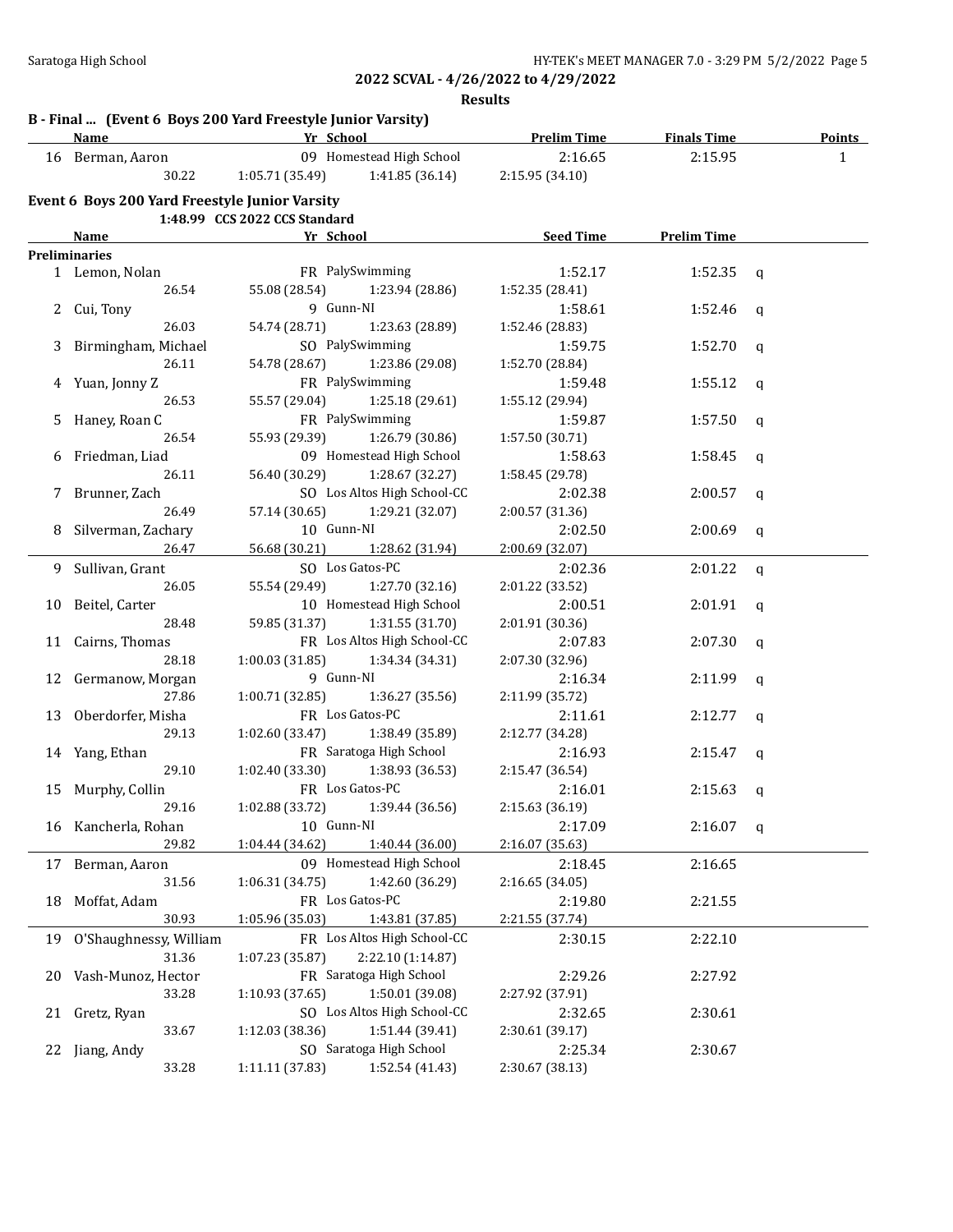### **Results**

### **Event 7 Girls 200 Yard Freestyle Varsity**

|                  |                       | 1:59.99 CCS 2022 CCS Standard |                                     |                    |                    |     |               |
|------------------|-----------------------|-------------------------------|-------------------------------------|--------------------|--------------------|-----|---------------|
|                  | <b>Name</b>           | Yr School                     |                                     | <b>Prelim Time</b> | <b>Finals Time</b> |     | <b>Points</b> |
| A - Final        |                       |                               |                                     |                    |                    |     |               |
|                  | 1 Tahk, Yelin         |                               | 12 Homestead High School            | 1:54.27            | 1:52.68            | CCS | 20            |
|                  | 26.09                 |                               | 54.58 (28.49) 1:23.72 (29.14)       | 1:52.68 (28.96)    |                    |     |               |
|                  | 2 Fetter, Elizabeth   |                               | JR PalySwimming                     | 2:00.04            | 1:55.07            | CCS | 17            |
|                  | 27.61                 |                               | 57.18 (29.57) 1:26.38 (29.20)       | 1:55.07 (28.69)    |                    |     |               |
| 3                | Hegblom, Katherine E  |                               | 11 Homestead High School            | 1:58.62            | 1:56.58            | CCS | 16            |
|                  | 27.11                 | 56.49 (29.38)                 | 1:26.73 (30.24)                     | 1:56.58 (29.85)    |                    |     |               |
|                  | Backstrand, Alden G   |                               | JR PalySwimming                     | 1:58.06            | 1:57.33            | CCS | 15            |
|                  | 27.61                 | 57.18 (29.57)                 | 1:27.39 (30.21)                     | 1:57.33 (29.94)    |                    |     |               |
|                  | 5 van Putten, Lily    |                               | JR Los Gatos-PC                     |                    | 1:57.65            | CCS | 14            |
|                  | 26.88                 | 56.14 (29.26)                 | 1:26.94 (30.80)                     | 1:57.65 (30.71)    |                    |     |               |
|                  | 6 Pargett, Alexandria |                               | JR Los Altos High School-CC         | 2:03.32            | 2:02.21            | 13  |               |
|                  | 27.92                 | 58.54 (30.62)                 | 1:30.19 (31.65)                     | 2:02.21 (32.02)    |                    |     |               |
|                  | Elliott, Karissa      |                               | SO Los Gatos-PC                     | 2:04.99            | 2:04.24            |     | 12            |
|                  | 28.80                 |                               | 59.88 (31.08) 1:31.94 (32.06)       | 2:04.24 (32.30)    |                    |     |               |
|                  | 8 Choi, Sooinie       |                               | 12 Homestead High School            | 2:03.64            | 2:04.55            |     | 11            |
|                  | 28.57                 |                               | 59.81 (31.24) 1:31.97 (32.16)       | 2:04.55 (32.58)    |                    |     |               |
| <b>B</b> - Final |                       |                               |                                     |                    |                    |     |               |
|                  | 9 Gormley, Grace      |                               | PalySwimming                        | 2:08.64            | 2:04.36            |     | 9             |
|                  | 29.73                 |                               | $1:01.37(31.64)$ $1:33.41(32.04)$   | 2:04.36 (30.95)    |                    |     |               |
|                  | 10 Albers, Nina       | 10 Gunn-NI                    |                                     | 2:11.65            | 2:04.64            |     | 7             |
|                  | 28.83                 |                               | $1:01.06(32.23)$ $1:33.64(32.58)$   | 2:04.64(31.00)     |                    |     |               |
|                  | 11 Aronovitz, Lily    |                               | SR Los Altos High School-CC         | 2:09.66            | 2:06.41            |     | 6             |
|                  | 29.54                 |                               | $1:01.89$ (32.35) $1:34.20$ (32.31) | 2:06.41 (32.21)    |                    |     |               |
|                  | 12 Lin, Sherry        |                               | SR Saratoga High School             | 2:09.88            | 2:07.79            |     | 5             |
|                  | 30.84                 | 1:03.46(32.62)                | 1:35.77 (32.31)                     | 2:07.79 (32.02)    |                    |     |               |
|                  | 13 Mitz, Lydia        |                               | FR PalySwimming                     | 2:10.48            | 2:09.25            |     | 4             |
|                  | 29.76                 | 1:02.37(32.61)                | 1:35.91 (33.54)                     | 2:09.25 (33.34)    |                    |     |               |
|                  | 14 Chang, Tingyo      |                               | 12 Homestead High School            | 2:12.72            | 2:11.72            |     | 3             |
|                  | 29.39                 | 1:01.64(32.25)                | 1:36.12 (34.48)                     | 2:11.72 (35.60)    |                    |     |               |
|                  | 15 Kannan, Asha       | 12 Gunn-NI                    |                                     | 2:13.04            | 2:15.93            |     | 2             |
|                  | 30.68                 | 1:05.02 (34.34)               | 1:40.87(35.85)                      | 2:15.93 (35.06)    |                    |     |               |
|                  | 16 Chon, Irene        |                               | Monta Vista-CC                      | 2:17.38            | 2:16.56            |     | $\mathbf{1}$  |
|                  | 30.53                 |                               | $1:04.74(34.21)$ $1:40.97(36.23)$   | 2:16.56 (35.59)    |                    |     |               |

## **Event 7 Girls 200 Yard Freestyle Varsity**

# **1:59.99 CCS 2022 CCS Standard**

|    | Yr School<br>Name    |                 | <b>Seed Time</b>            | <b>Prelim Time</b> |         |          |
|----|----------------------|-----------------|-----------------------------|--------------------|---------|----------|
|    | <b>Preliminaries</b> |                 |                             |                    |         |          |
|    | Tahk, Yelin          |                 | 12 Homestead High School    | 1:57.97            | 1:54.27 | qCCS     |
|    | 26.80                | 55.91 (29.11)   | 1:25.02(29.11)              | 1:54.27 (29.25)    |         |          |
|    | van Putten, Lily     |                 | IR Los Gatos-PC             | 1:59.47            | 1:56.78 | qCCS     |
|    | 26.67                | 55.68 (29.01)   | 1:26.23(30.55)              | 1:56.78(30.55)     |         |          |
| 3  | Backstrand, Alden G  | IR PalySwimming |                             | 1:58.86            | 1:58.06 | qCCS     |
|    | 27.99                | 58.17 (30.18)   | 1:28.56 (30.39)             | 1:58.06(29.50)     |         |          |
| 4  | Hegblom, Katherine E |                 | 11 Homestead High School    | 1:57.81            | 1:58.62 | qCCS     |
|    | 28.00                | 58.23 (30.23)   | 1:28.77 (30.54)             | 1:58.62 (29.85)    |         |          |
| 5. | Fetter, Elizabeth    |                 | IR PalySwimming             | 1:59.88            | 2:00.04 | <b>a</b> |
|    | 27.89                | 58.34 (30.45)   | 1:29.34 (31.00)             | 2:00.04(30.70)     |         |          |
| 6  | Pargett, Alexandria  |                 | JR Los Altos High School-CC | 2:18.98            | 2:03.32 | q        |
|    | 28.46                | 59.25 (30.79)   | 1:31.11 (31.86)             | 2:03.32 (32.21)    |         |          |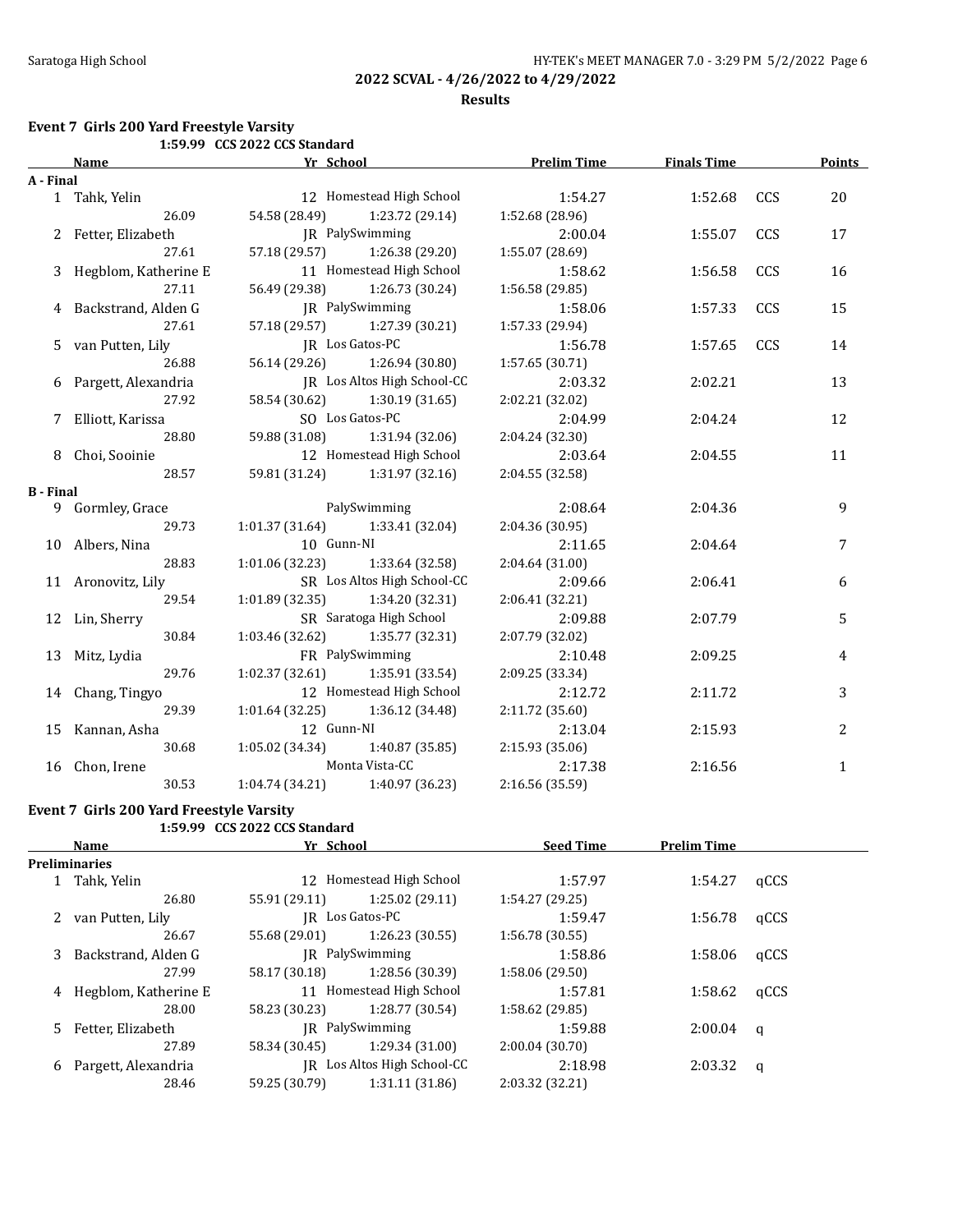**Results**

## **Preliminaries ... (Event 7 Girls 200 Yard Freestyle Varsity)**

| Name |                                     | <b>Example 2018</b> Pressure 2019 Pressure 2019 Pressure 2019 Pressure 2019 Pressure 2019 Pressure 2019 Pressure 2019 |                                               |                                  | Seed Time Prelim Time |  |
|------|-------------------------------------|-----------------------------------------------------------------------------------------------------------------------|-----------------------------------------------|----------------------------------|-----------------------|--|
|      | 7 Choi, Sooinie                     |                                                                                                                       |                                               | 12 Homestead High School 2:05.19 | $2:03.64$ q           |  |
|      | 28.31                               |                                                                                                                       | 59.23 (30.92) 1:31.29 (32.06) 2:03.64 (32.35) |                                  |                       |  |
|      | 8 Elliott, Karissa SO Los Gatos-PC  |                                                                                                                       |                                               | 2:05.83                          | $2:04.99$ q           |  |
|      | 28.97                               |                                                                                                                       | $1:00.36(31.39)$ $1:33.25(32.89)$             | 2:04.99 (31.74)                  |                       |  |
|      | 9 Gormley, Grace                    | PalySwimming                                                                                                          |                                               | 2:09.91                          | $2:08.64$ q           |  |
|      | 30.59                               |                                                                                                                       | $1:02.87(32.28)$ $1:36.69(33.82)$             | 2:08.64 (31.95)                  |                       |  |
|      | 10 Aronovitz, Lily                  | SR Los Altos High School-CC                                                                                           |                                               | 2:11.81                          | $2:09.66$ q           |  |
|      | 30.17                               |                                                                                                                       | $1:03.34(33.17)$ $1:36.85(33.51)$             | 2:09.66(32.81)                   |                       |  |
|      | 11 Lin, Sherry                      |                                                                                                                       | SR Saratoga High School                       | 2:10.62                          | $2:09.88$ q           |  |
|      | 30.02                               |                                                                                                                       | $1:02.20(32.18)$ $1:35.85(33.65)$             | 2:09.88 (34.03)                  |                       |  |
|      | 12 Mitz, Lydia                      |                                                                                                                       | FR PalySwimming                               | 2:13.05                          | $2:10.48$ q           |  |
|      | 29.53                               |                                                                                                                       | $1:02.21(32.68)$ $1:36.81(34.60)$             | 2:10.48 (33.67)                  |                       |  |
|      | 13 Albers, Nina                     |                                                                                                                       | 10 Gunn-NI                                    |                                  | $2:11.65$ q           |  |
|      | 30.25                               |                                                                                                                       | $1:03.87(33.62)$ $1:38.65(34.78)$             | 2:11.65(33.00)                   |                       |  |
|      | 14 Chang, Tingyo                    |                                                                                                                       | 12 Homestead High School                      | 2:17.53                          | $2:12.72$ q           |  |
|      | 30.03                               |                                                                                                                       | $1:03.96(33.93)$ $1:39.20(35.24)$             | 2:12.72 (33.52)                  |                       |  |
|      | 15 Kannan, Asha                     | 12 Gunn-NI                                                                                                            |                                               | 2:14.77                          | $2:13.04$ q           |  |
|      | 30.47                               |                                                                                                                       | $1:04.07(33.60)$ $1:39.20(35.13)$             | 2:13.04 (33.84)                  |                       |  |
|      | 16 Chon, Irene                      | Monta Vista-CC                                                                                                        |                                               | 2:18.06                          | $2:17.38$ q           |  |
|      | 31.20                               |                                                                                                                       | $1:06.07(34.87)$ $1:41.91(35.84)$             | 2:17.38 (35.47)                  |                       |  |
|      | 17 Garniek, Tamar                   |                                                                                                                       | FR Saratoga High School                       | 2:21.95                          | 2:19.94               |  |
|      | 30.58                               |                                                                                                                       | $1:05.57(34.99)$ $1:42.36(36.79)$             | 2:19.94 (37.58)                  |                       |  |
|      | 18 Chen, Yannis                     | Monta Vista-CC                                                                                                        |                                               | 2:17.32                          | 2:21.19               |  |
|      | 30.32                               |                                                                                                                       | $1:04.25(33.93)$ $1:41.84(37.59)$             | 2:21.19 (39.35)                  |                       |  |
|      | 19 Watkins, Ainsley JR Los Gatos-PC |                                                                                                                       |                                               | 2:17.17                          | 2:24.89               |  |
|      |                                     | 32.29 1:08.62 (36.33) 1:47.43 (38.81)                                                                                 |                                               | 2:24.89 (37.46)                  |                       |  |
|      | 20 Kratt, Jayden                    | 12 Gunn-NI                                                                                                            |                                               | 2:30.48                          | 2:31.45               |  |
|      | 33.19                               |                                                                                                                       | $1:11.26(38.07)$ $1:51.72(40.46)$             | 2:31.45 (39.73)                  |                       |  |
|      | 21 Sathaye, Ojas                    | Monta Vista-CC                                                                                                        |                                               | 2:42.53                          | 2:38.32               |  |
|      | 35.86                               |                                                                                                                       | $1:16.45(40.59)$ $1:58.51(42.06)$             | 2:38.32 (39.81)                  |                       |  |

# **Event 8 Boys 200 Yard Freestyle Varsity**

# **1:48.99 CCS 2022 CCS Standard**

|           | Name               | Yr School     |                                 | <b>Prelim Time</b> | <b>Finals Time</b> |            | <b>Points</b> |
|-----------|--------------------|---------------|---------------------------------|--------------------|--------------------|------------|---------------|
| A - Final |                    |               |                                 |                    |                    |            |               |
|           | 1 Gabbassof, Eric  |               | SR PalySwimming                 |                    | 1:41.91            | <b>CCS</b> | 20            |
|           | 22.99              |               | 48.02 (25.03) 1:14.41 (26.39)   | 1:41.91 (27.50)    |                    |            |               |
|           | 2 Cui, Andy        | 10 Gunn-NI    |                                 | 1:46.66            | 1:43.20            | <b>CCS</b> | 17            |
|           | 23.52              |               | 49.19 (25.67) 1:15.87 (26.68)   | 1:43.20 (27.33)    |                    |            |               |
|           | 3 Tsang, Jonathan  | 11 Gunn-NI    |                                 | 1:45.90            | 1:43.46            | CCS        | 16            |
|           | 24.18              |               | $50.00(25.82)$ $1:17.02(27.02)$ | 1:43.46 (26.44)    |                    |            |               |
|           | 4 Wang, Parker A   |               | SR PalySwimming                 |                    | 1:46.18            | CCS        | 15            |
|           | 24.18              |               | $50.95(26.77)$ 1:18.38 (27.43)  | 1:46.18(27.80)     |                    |            |               |
|           | 5 Chandra, Kumar   |               | 11 Homestead High School        |                    | 1:46.64            | CCS        | 14            |
|           | 24.52              |               | $51.54(27.02)$ $1:19.44(27.90)$ | 1:46.64 (27.20)    |                    |            |               |
|           | 6 Sullivan, Connor |               | SO Los Gatos-PC                 | 1:47.88            | 1:47.32            | CCS        | 13            |
|           | 24.12              |               | $51.19(27.07)$ $1:19.58(28.39)$ | 1:47.32 (27.74)    |                    |            |               |
|           | Fetter, Peter      |               | FR PalySwimming                 | 1:50.23            | 1:48.91            | <b>CCS</b> | 12            |
|           | 24.93              |               | 52.72 (27.79) 1:21.01 (28.29)   | 1:48.91 (27.90)    |                    |            |               |
| $---$     | Jackson, Santiago  |               | IR Los Gatos-PC                 | 1:50.08            | <b>DNF</b>         |            |               |
|           | 24.72              | 52.18 (27.46) | 1:20.51 (28.33)                 |                    |                    |            |               |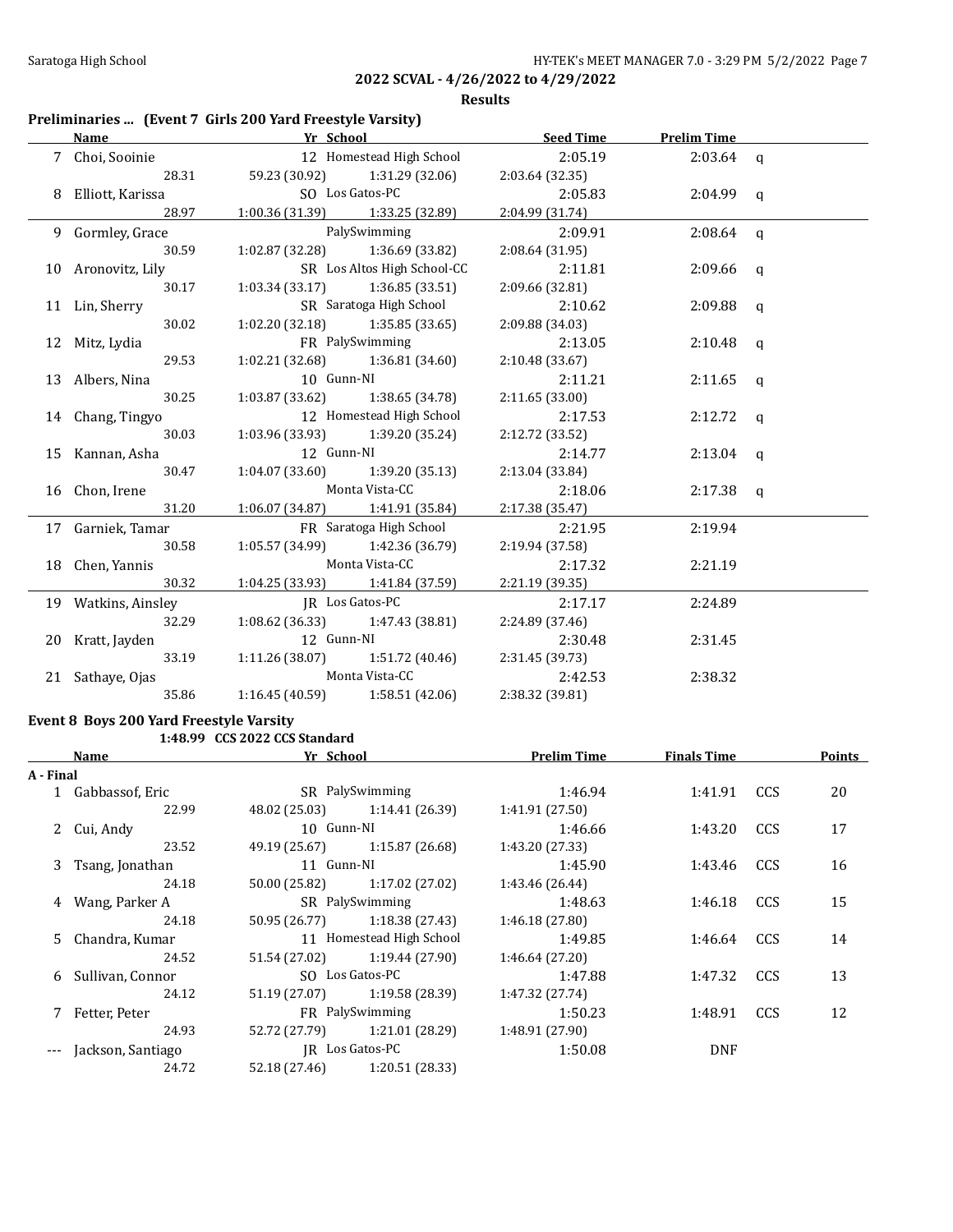**Results**

# **B - Final ... (Event 8 Boys 200 Yard Freestyle Varsity)**

|           | Name             | Yr School               |                               | <b>Prelim Time</b> | <b>Finals Time</b> |     | <b>Points</b> |
|-----------|------------------|-------------------------|-------------------------------|--------------------|--------------------|-----|---------------|
| B - Final |                  |                         |                               |                    |                    |     |               |
|           | 9 Paek, Jay      |                         | 12 Homestead High School      | 1:51.03            | 1:46.91            | CCS | 9             |
|           | 24.43            | 51.04 (26.61)           | 1:18.57 (27.53)               | 1:46.91 (28.34)    |                    |     |               |
|           | 10 Wang, Tyler   |                         | SR PalySwimming               | 1:52.51            | 1:48.82            | CCS | 7             |
|           | 25.35            |                         | 53.19 (27.84) 1:21.52 (28.33) | 1:48.82 (27.30)    |                    |     |               |
|           | 11 Naim, Joshua  |                         | SO Los Gatos-PC               | 1:50.68            | 1:50.85            |     | 6             |
|           | 25.09            |                         | 53.02 (27.93) 1:21.91 (28.89) | 1:50.85(28.94)     |                    |     |               |
|           | 12 Moore, Ryan   | SR Saratoga High School |                               | 1:54.62            | 1:52.63            |     | 5             |
|           | 26.48            | 55.10 (28.62)           | 1:24.08 (28.98)               | 1:52.63(28.55)     |                    |     |               |
|           | 13 Everitt, Ben  | Monta Vista-CC          |                               | 1:53.23            | 1:52.91            |     | 4             |
|           | 25.84            |                         | 54.28 (28.44) 1:23.87 (29.59) | 1:52.91 (29.04)    |                    |     |               |
|           | 14 Marozas, Alex |                         | IR Los Gatos-PC               | 1:53.24            | 1:53.77            |     | 3             |
|           | 25.78            |                         | 54.35 (28.57) 1:24.25 (29.90) | 1:53.77 (29.52)    |                    |     |               |
| 15        | Steffen, Jishnu  | 12 Gunn-NI              |                               | 1:58.86            | 1:56.56            |     | 2             |
|           | 26.05            | 55.78 (29.73)           | 1:26.02 (30.24)               | 1:56.56(30.54)     |                    |     |               |
|           | 16 Haiby, Ido    |                         | 10 Homestead High School      | 1:56.04            | 1:56.94            |     |               |
|           | 27.46            | 57.31 (29.85)           | 1:27.75(30.44)                | 1:56.94 (29.19)    |                    |     |               |

### **Event 8 Boys 200 Yard Freestyle Varsity**

|                      | 1:48.99 CCS 2022 CCS Standard                   |                               |                 |                    |              |
|----------------------|-------------------------------------------------|-------------------------------|-----------------|--------------------|--------------|
| <b>Name</b>          | <b>Example 21 Service 21 School</b> Press, 2014 |                               | Seed Time       | <b>Prelim Time</b> |              |
| <b>Preliminaries</b> |                                                 |                               |                 |                    |              |
| 1 Tsang, Jonathan    | 11 Gunn-NI                                      |                               | 1:47.52         | 1:45.90            | qCCS         |
| 24.92                |                                                 | 51.69 (26.77) 1:19.13 (27.44) | 1:45.90(26.77)  |                    |              |
| 2 Cui, Andy          | 10 Gunn-NI                                      |                               | 1:45.36         | 1:46.66            | qCCS         |
| 24.43                |                                                 | 51.04 (26.61) 1:18.59 (27.55) | 1:46.66 (28.07) |                    |              |
| 3 Gabbassof, Eric    |                                                 | SR PalySwimming               | 1:40.57         | 1:46.94            | qCCS         |
| 25.36                | 53.11 (27.75)                                   | 1:21.62 (28.51)               | 1:46.94 (25.32) |                    |              |
| 4 Sullivan, Connor   |                                                 | SO Los Gatos-PC               | 1:48.69         | 1:47.88            | qCCS         |
| 24.85                |                                                 | 52.30 (27.45) 1:19.80 (27.50) | 1:47.88 (28.08) |                    |              |
| 5 Wang, Parker A     |                                                 | SR PalySwimming               | 1:47.01         | 1:48.63            | qCCS         |
| 25.16                |                                                 | 52.66 (27.50) 1:20.84 (28.18) | 1:48.63 (27.79) |                    |              |
| 6 Chandra, Kumar     |                                                 | 11 Homestead High School      | 1:53.10         | 1:49.85            | q            |
| 25.40                |                                                 | 53.91 (28.51) 1:22.27 (28.36) | 1:49.85 (27.58) |                    |              |
| 7 Jackson, Santiago  |                                                 | JR Los Gatos-PC               | 1:51.31         | $1:50.08$ q        |              |
| 25.16                | 52.84 (27.68)                                   | 1:21.44 (28.60)               | 1:50.08 (28.64) |                    |              |
| 8 Fetter, Peter      |                                                 | FR PalySwimming               | 1:46.86         | 1:50.23 $q$        |              |
| 25.11                |                                                 | 52.86 (27.75) 1:21.58 (28.72) | 1:50.23 (28.65) |                    |              |
| 9 Naim, Joshua       |                                                 | SO Los Gatos-PC               | 1:50.45         | $1:50.68$ q        |              |
| 25.04                |                                                 | 53.08 (28.04) 1:21.99 (28.91) | 1:50.68(28.69)  |                    |              |
| 10 Paek, Jay         |                                                 | 12 Homestead High School      | 1:49.85         | $1:51.03$ q        |              |
| 25.83                | 54.01 (28.18)                                   | 1:22.52 (28.51)               | 1:51.03 (28.51) |                    |              |
| 11 Wang, Tyler       |                                                 | SR PalySwimming               | 1:48.75         | 1:52.51            | $\mathbf{q}$ |
| 26.36                |                                                 | 54.61 (28.25) 1:24.11 (29.50) | 1:52.51 (28.40) |                    |              |
| 12 Everitt, Ben      |                                                 | Monta Vista-CC                | 1:54.71         | 1:53.23            | $\mathbf{q}$ |
| 25.73                |                                                 | 54.20 (28.47) 1:23.93 (29.73) | 1:53.23(29.30)  |                    |              |
| 13 Marozas, Alex     |                                                 | JR Los Gatos-PC               | 1:52.76         | $1:53.24$ q        |              |
| 24.74                |                                                 | 52.73 (27.99) 1:22.61 (29.88) | 1:53.24 (30.63) |                    |              |
| 14 Moore, Ryan       |                                                 | SR Saratoga High School       | 1:53.07         | $1:54.62$ q        |              |
| 26.99                | 55.82 (28.83)                                   | 1:25.50 (29.68)               | 1:54.62 (29.12) |                    |              |
| 15 Haiby, Ido        |                                                 | 10 Homestead High School      | 1:59.71         | 1:56.04            | q            |
| 27.35                | 56.71 (29.36)                                   | 1:26.68 (29.97)               | 1:56.04 (29.36) |                    |              |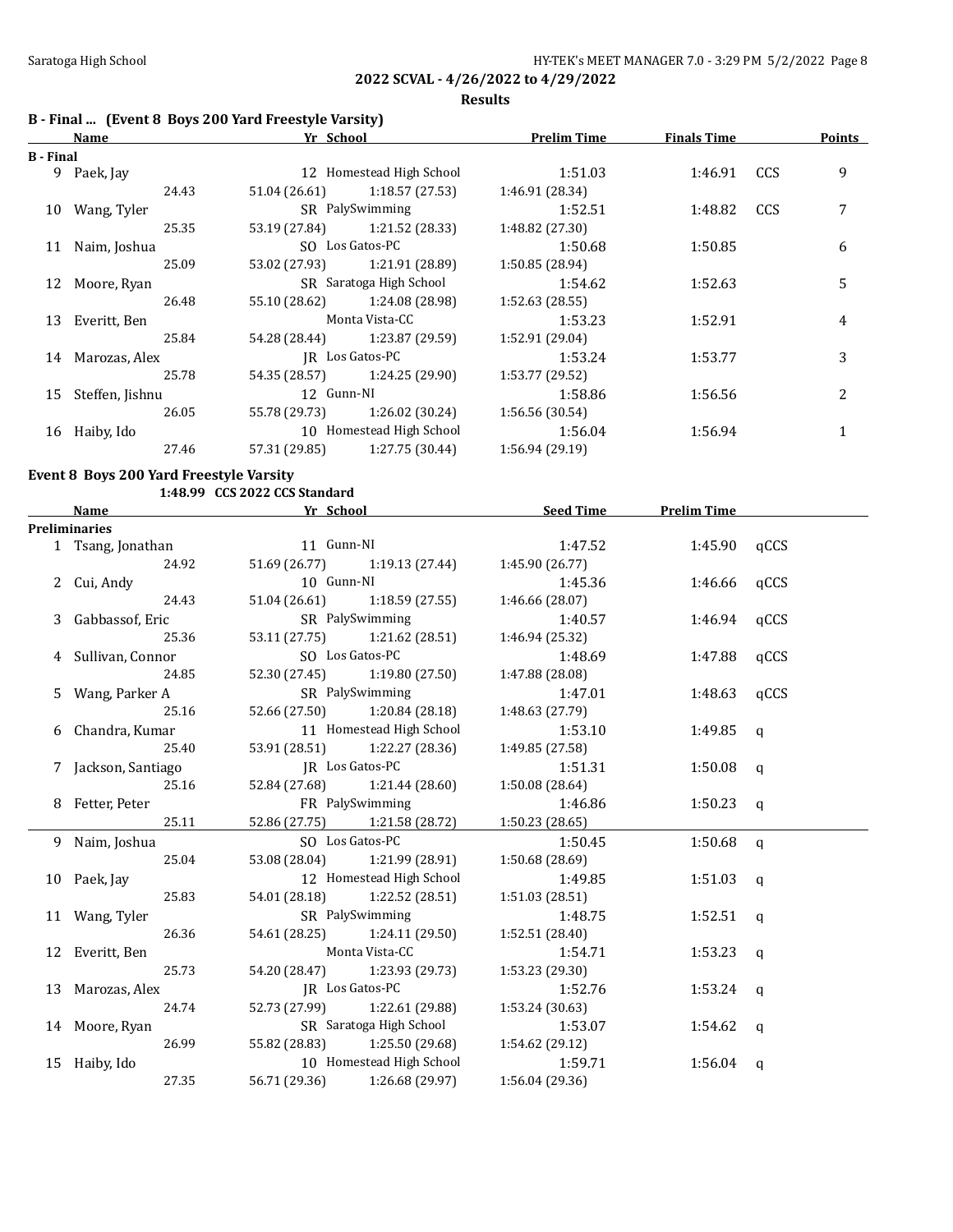**Results**

| Preliminaries  (Event 8 Boys 200 Yard Freestyle Varsity)<br>Name |                                          | <b>Example 21 Yr School</b><br><b>Seed Time</b> |                    | <b>Prelim Time</b> |               |
|------------------------------------------------------------------|------------------------------------------|-------------------------------------------------|--------------------|--------------------|---------------|
|                                                                  | 16 Steffen, Jishnu                       | 12 Gunn-NI                                      | 1:52.87            | 1:58.86 $q$        |               |
|                                                                  | 26.10                                    | 55.49 (29.39)<br>1:26.91 (31.42)                |                    |                    |               |
|                                                                  | 17 Pow, Cullen                           | Monta Vista-CC                                  | 1:56.86            | 2:00.96            |               |
|                                                                  | 27.11                                    | 1:29.19 (31.75)<br>57.44 (30.33)                | 2:00.96 (31.77)    |                    |               |
|                                                                  | 18 Bloom, Joey                           | Monta Vista-CC                                  | 2:02.04            | 2:03.24            |               |
|                                                                  | 27.78                                    | 58.31 (30.53)<br>1:30.53 (32.22)                | 2:03.24 (32.71)    |                    |               |
|                                                                  | 19 Pow, Owen                             | Monta Vista-CC                                  | 2:03.39            | 2:04.16            |               |
|                                                                  | 28.39                                    | 59.61 (31.22)<br>1:31.66 (32.05)                | 2:04.16 (32.50)    |                    |               |
|                                                                  | 20 Paine, James                          | SR Saratoga High School                         | 2:04.67            | 2:05.58            |               |
|                                                                  | 28.02                                    | 59.20 (31.18)<br>1:32.37 (33.17)                | 2:05.58 (33.21)    |                    |               |
| 21                                                               | Shaham, Amit                             | 11 Homestead High School                        | <b>NT</b>          | 2:08.31            |               |
|                                                                  | 29.59                                    | 1:02.14 (32.55)<br>1:35.18 (33.04)              |                    |                    |               |
|                                                                  |                                          | 11 Gunn-NI                                      | 2:08.31 (33.13)    |                    |               |
|                                                                  | 22 Affeld, Jordan                        |                                                 | 1:57.34            | 2:08.48            |               |
|                                                                  | 26.82                                    | 57.85 (31.03)<br>1:32.30 (34.45)                | 2:08.48 (36.18)    |                    |               |
| ---                                                              | Manea, Luca                              | JR Saratoga High School                         | 2:27.94            | X1:59.88           |               |
|                                                                  | 27.89                                    | 58.34 (30.45)<br>1:29.34 (31.00)                | 1:59.88 (30.54)    |                    |               |
|                                                                  | Event 9 Girls 100 Yard IM Junior Varsity |                                                 |                    |                    |               |
|                                                                  | Name                                     | Yr School                                       | <b>Prelim Time</b> | <b>Finals Time</b> | <b>Points</b> |
| A - Final                                                        |                                          |                                                 |                    |                    |               |
|                                                                  | 1 Cheung, Maddie                         | 10 Gunn-NI                                      | 1:10.31            | 1:10.87            | 20            |
|                                                                  | 33.22                                    | 1:10.87 (37.65)                                 |                    |                    |               |
| 2                                                                | Keller, Natalie M                        | SO PalySwimming                                 | 1:11.68            | 1:11.77            | 17            |
|                                                                  | 32.83<br>1:11.77 (38.94)                 |                                                 |                    |                    |               |
| 3                                                                | Draeger, Cameron                         | FR Los Altos High School-CC                     | 1:14.47            | 1:13.78            | 16            |
|                                                                  | 34.23                                    | 1:13.78 (39.55)                                 |                    |                    |               |
| 4                                                                | Cho, Kaylie                              | FR PalySwimming                                 | 1:13.69            | 1:14.19            | 15            |
|                                                                  | 34.97                                    | 1:14.19 (39.22)                                 |                    |                    |               |
|                                                                  |                                          | 09 Homestead High School                        |                    |                    |               |
| 5.                                                               | Hagiwara, Chloe Rebecca<br>34.47         |                                                 | 1:14.79            | 1:15.75            | 14            |
|                                                                  |                                          | 1:15.75 (41.28)                                 |                    |                    |               |
| 6                                                                | Gallagher, Christy                       | 09 Homestead High School                        | 1:15.56            | 1:16.73            | 13            |
|                                                                  | 34.66                                    | 1:16.73 (42.07)                                 |                    |                    |               |
| 7                                                                | Wilson, Lauren                           | FR Los Gatos-PC                                 | 1:15.49            | 1:17.01            | 12            |
|                                                                  | 33.78                                    | 1:17.01 (43.23)                                 |                    |                    |               |
| 8                                                                | Delrieu, Diane                           | JR Los Altos High School-CC                     | 1:15.61            | 1:17.97            | 11            |
|                                                                  | 37.37                                    | 1:17.97 (40.60)                                 |                    |                    |               |
| B - Final                                                        |                                          |                                                 |                    |                    |               |
| 9                                                                | Kline, Rosie                             | <b>IR</b> Saratoga High School                  | 1:15.67            | 1:15.22            | 9             |
|                                                                  | 34.55                                    | 1:15.22 (40.67)                                 |                    |                    |               |
| 10                                                               | Guibas, Sophia                           | 9 Gunn-NI                                       | 1:16.24            | 1:15.56            | 7             |
|                                                                  | 34.17                                    | 1:15.56 (41.39)                                 |                    |                    |               |
| 11                                                               | Pappas, Anthi                            | FR Los Gatos-PC                                 | 1:18.47            | 1:16.88            | 6             |
|                                                                  | 34.64                                    | 1:16.88 (42.24)                                 |                    |                    |               |
| 12                                                               | Zhou, Emily                              | 10 Gunn-NI                                      | 1:18.29            | 1:18.18            | 5             |
|                                                                  | 34.61                                    | 1:18.18 (43.57)                                 |                    |                    |               |
| 13                                                               | De La Cruz, Alexa M                      | JR PalySwimming                                 | 1:20.49            | 1:18.89            | 4             |
|                                                                  | 35.19                                    | 1:18.89 (43.70)                                 |                    |                    |               |
|                                                                  | 14 Pandipati, Zoe                        | FR Los Gatos-PC                                 | 1:22.71            | 1:19.21            | 3             |
|                                                                  | 37.20                                    | 1:19.21 (42.01)                                 |                    |                    |               |
|                                                                  | 15 Lubinski, Ela                         | SO Los Gatos-PC                                 | 1:19.52            | 1:19.95            | 2             |
|                                                                  | 36.10                                    | 1:19.95 (43.85)                                 |                    |                    |               |
|                                                                  | 16 Xie, Sarah                            | 9 Gunn-NI                                       | 1:26.00            | 1:25.08            | $\mathbf{1}$  |
|                                                                  | 39.85                                    | 1:25.08 (45.23)                                 |                    |                    |               |
|                                                                  |                                          |                                                 |                    |                    |               |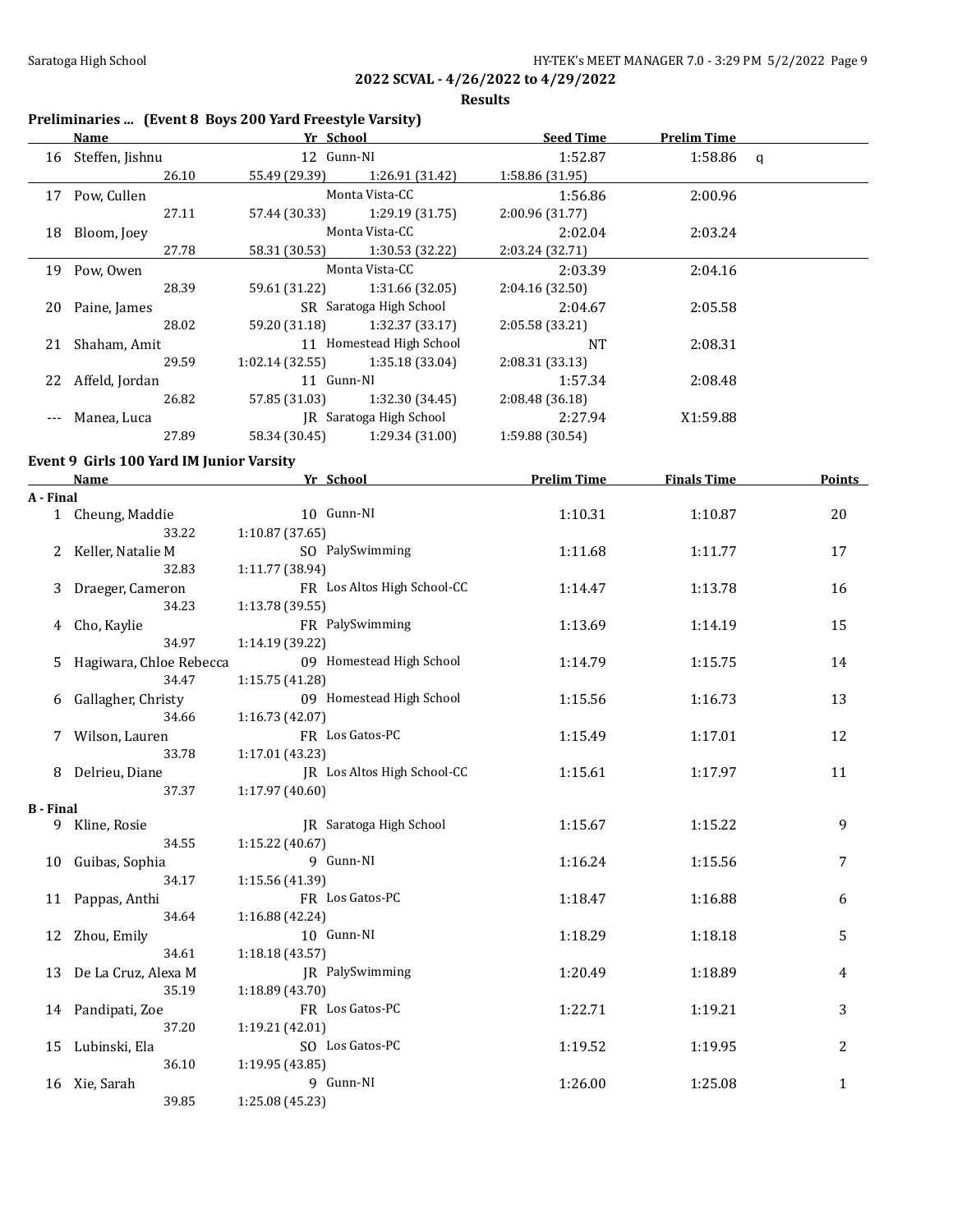**Results**

# **Event 9 Girls 100 Yard IM Junior Varsity**

|           | Name                                     | Yr School                          | <b>Seed Time</b>   | <b>Prelim Time</b> |               |
|-----------|------------------------------------------|------------------------------------|--------------------|--------------------|---------------|
|           | <b>Preliminaries</b>                     |                                    |                    |                    |               |
|           | 1 Cheung, Maddie                         | 10 Gunn-NI                         | 1:12.08            | 1:10.31            | q             |
|           | 33.00                                    | 1:10.31 (37.31)                    |                    |                    |               |
|           | 2 Keller, Natalie M                      | SO PalySwimming                    | 1:12.58            | 1:11.68            | q             |
|           | 32.45                                    | 1:11.84 (39.39)<br>1:32.05 (20.21) | 1:11.68()          |                    |               |
|           |                                          | FR PalySwimming                    | 1:15.18            | 1:13.69            |               |
| 3         | Cho, Kaylie                              |                                    |                    |                    | q             |
|           | 34.55                                    | 1:13.69 (39.14)                    |                    |                    |               |
| 4         | Draeger, Cameron                         | FR Los Altos High School-CC        | 1:16.09            | 1:14.47            | q             |
|           |                                          | 35.10()<br>1:14.47 (39.37)         |                    |                    |               |
| 5         | Hagiwara, Chloe Rebecca                  | 09 Homestead High School           | 1:15.15            | 1:14.79            | q             |
|           | 34.64                                    | 1:14.79 (40.15)                    |                    |                    |               |
| 6         | Wilson, Lauren                           | FR Los Gatos-PC                    | 1:16.83            | 1:15.49            | q             |
|           |                                          | 33.62()<br>1:15.49 (41.87)         |                    |                    |               |
| 7         | Gallagher, Christy                       | 09 Homestead High School           | 1:17.03            | 1:15.56            | q             |
|           |                                          | 34.44()<br>1:15.56 (41.12)         |                    |                    |               |
|           | Delrieu, Diane                           | JR Los Altos High School-CC        | 1:16.10            |                    |               |
| 8         |                                          |                                    |                    | 1:15.61            | q             |
| 9         | Kline, Rosie                             | JR Saratoga High School            | 1:16.20            | 1:15.67            | $\mathbf q$   |
|           | 34.98                                    | 1:15.67 (40.69)                    |                    |                    |               |
| 10        | Guibas, Sophia                           | 9 Gunn-NI                          | 1:17.02            | 1:16.24            | q             |
|           | 34.48                                    | 1:16.24(41.76)                     |                    |                    |               |
| 11        | Zhou, Emily                              | 10 Gunn-NI                         | 1:20.78            | 1:18.29            | q             |
|           | 35.18                                    | 1:18.29 (43.11)                    |                    |                    |               |
| 12        | Pappas, Anthi                            | FR Los Gatos-PC                    | 1:16.93            | 1:18.47            | q             |
| 13        | Lubinski, Ela                            | SO Los Gatos-PC                    | 1:19.76            | 1:19.52            | q             |
|           | 35.73                                    | 1:19.52 (43.79)                    |                    |                    |               |
|           |                                          |                                    |                    |                    |               |
|           | 14 De La Cruz, Alexa M                   | JR PalySwimming                    | 1:24.26            | 1:20.49            | q             |
|           | 35.60                                    | 1:20.49 (44.89)                    |                    |                    |               |
|           | 15 Pandipati, Zoe                        | FR Los Gatos-PC                    | 1:21.97            | 1:22.71            | q             |
|           |                                          | 38.53()<br>1:22.71 (44.18)         |                    |                    |               |
|           | 16 Xie, Sarah                            | 9 Gunn-NI                          | 1:24.08            | 1:26.00            | q             |
|           | 39.79                                    | 1:26.00 (46.21)                    |                    |                    |               |
|           | 17 Kulkarni, Aarya                       | Monta Vista-CC                     | 1:27.34            | 1:27.64            |               |
|           | 41.89                                    | 1:27.64 (45.75)                    |                    |                    |               |
| 18        | Silverman, Daniela                       | 10 Homestead High School           | NT                 | 1:28.44            |               |
|           | 42.96                                    | 1:28.44 (45.48)                    |                    |                    |               |
|           |                                          |                                    |                    |                    |               |
| 19        | Chung, Sarah                             | FR Los Altos High School-CC        | 1:42.59            | 1:36.07            |               |
|           | 48.40                                    | 1:36.07 (47.67)                    |                    |                    |               |
|           | 20 Lee, Sofia                            | FR Los Altos High School-CC        | 1:49.13            | 1:40.24            |               |
|           |                                          | 1:40.24 (51.34)<br>48.90()         |                    |                    |               |
|           | Giffon, Sibylle                          | 09 Homestead High School           | 1:26.91            | DQ                 |               |
|           | 40.12                                    | 1:24.60 (44.48)<br>DQ()            |                    |                    |               |
|           |                                          |                                    |                    |                    |               |
|           | Event 10 Boys 100 Yard IM Junior Varsity |                                    |                    |                    |               |
|           | <b>Name</b>                              | Yr School                          | <b>Prelim Time</b> | <b>Finals Time</b> | <b>Points</b> |
| A - Final |                                          |                                    |                    |                    |               |
|           | 1 Cheang, Mathew                         | FR Los Gatos-PC                    | 58.20              | 56.33              | 20            |
|           | 27.13                                    | 56.33 (29.20)                      |                    |                    |               |
| 2         | Wang, Ethan M                            | PalySwimming                       | 59.47              | 58.20              | 17            |
|           | 26.66                                    | 58.20 (31.54)                      |                    |                    |               |
| 3         | Fong, Scott                              | 9 Gunn-NI                          | 1:00.41            | 59.53              | 16            |
|           | 27.50                                    | 59.53 (32.03)                      |                    |                    |               |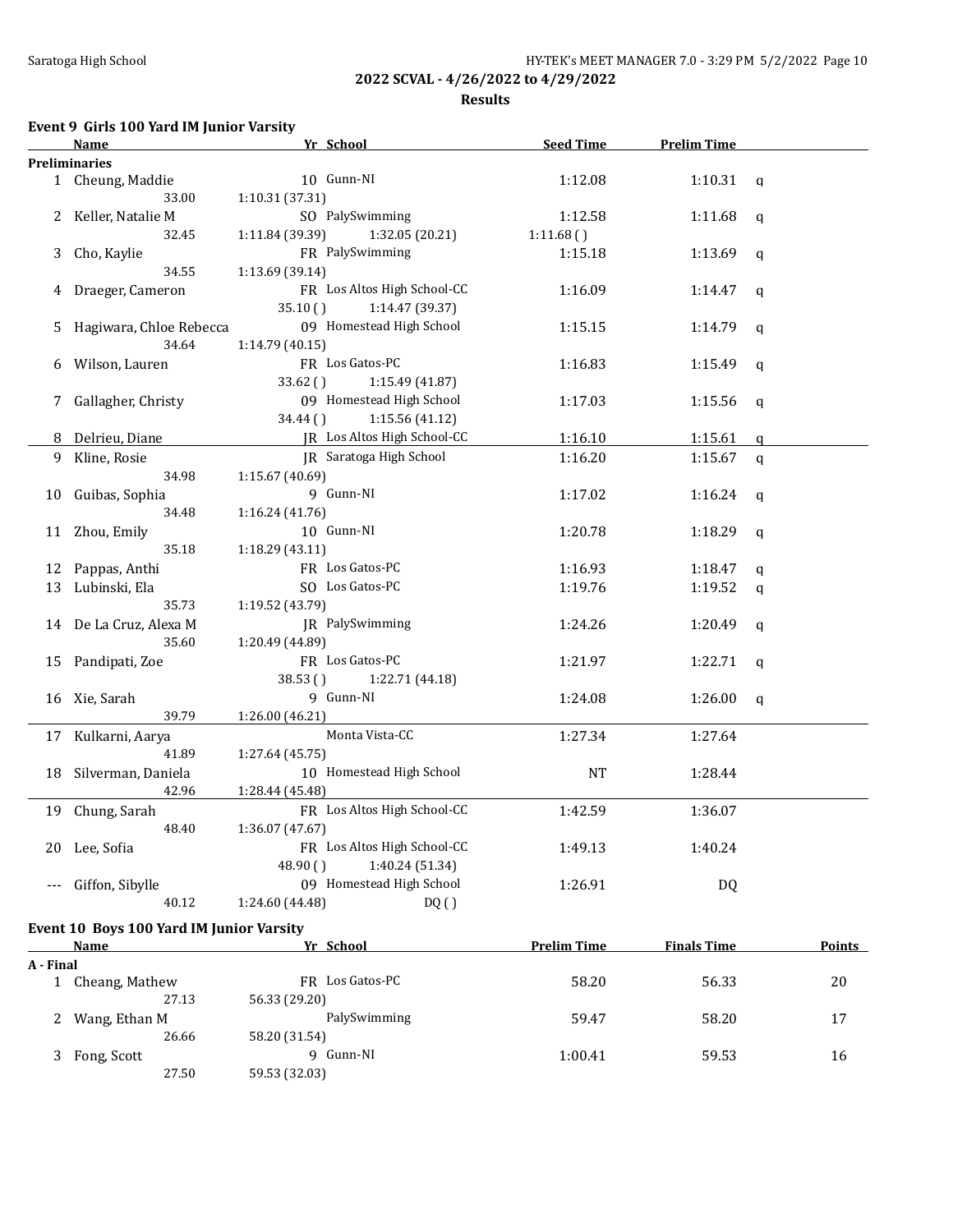**Results**

# **A - Final ... (Event 10 Boys 100 Yard IM Junior Varsity)**

|                  | Name               | Yr School                | <b>Prelim Time</b> | <b>Finals Time</b> | <b>Points</b> |
|------------------|--------------------|--------------------------|--------------------|--------------------|---------------|
|                  | 4 Zamir, Ron       | 10 Gunn-NI               | 59.55              | 59.95              | 15            |
|                  | 27.84              | 59.95 (32.11)            |                    |                    |               |
| 5                | Tong, Julian       | SO Saratoga High School  | 1:03.67            | 1:03.24            | 14            |
|                  | 30.84              | 1:03.24 (32.40)          |                    |                    |               |
| 6                | Qian, Ethan        | 09 Homestead High School | 1:00.63            | 1:03.27            | 13            |
|                  | 27.98              | 1:03.27 (35.29)          |                    |                    |               |
| 7                | Dalal, Humza       | 09 Homestead High School | 1:04.15            | 1:03.77            | 12            |
|                  | 29.42              | 1:03.77 (34.35)          |                    |                    |               |
| 8                | Amburgey, Liam     | SO Los Gatos-PC          | 1:05.35            | 1:04.17            | 11            |
|                  | 30.72              | 1:04.17(33.45)           |                    |                    |               |
| <b>B</b> - Final |                    |                          |                    |                    |               |
|                  | 9 Wiesner, Seth A  | PalySwimming             | 1:06.00            | 1:04.62            | 9             |
|                  | 30.77              | 1:04.62 (33.85)          |                    |                    |               |
| 10               | Ling, Brian        | 09 Homestead High School | 1:06.64            | 1:05.02            | 7             |
|                  | 32.34              | 1:05.02 (32.68)          |                    |                    |               |
| 11               | Rasmussen, Oliver  | PalySwimming             | 1:05.59            | 1:05.38            | 6             |
|                  | 30.30              | 1:05.38 (35.08)          |                    |                    |               |
| 12               | Monsen, Kevin      | 09 Homestead High School | 1:08.54            | 1:05.50            | 5             |
|                  | 30.09              | 1:05.50(35.41)           |                    |                    |               |
| 13               | Tang, Josh         | Los Altos High School-CC | 1:08.06            | 1:07.62            | 4             |
|                  | 31.96              | 1:07.62 (35.66)          |                    |                    |               |
| 14               | Jiang, Ryan        | FR Los Gatos-PC          | 1:08.18            | 1:07.76            | 3             |
|                  | 31.65              | 1:07.76(36.11)           |                    |                    |               |
| 15               | Wang, Raphael      | SO Saratoga High School  | 1:08.09            | 1:08.44            | 2             |
|                  | 31.33              | 1:08.44 (37.11)          |                    |                    |               |
| 16               | Kougiouris, Petros | Monta Vista-CC           | 1:09.27            | 1:08.45            | $\mathbf{1}$  |
|                  | 32.96              | 1:08.45 (35.49)          |                    |                    |               |

## **Event 10 Boys 100 Yard IM Junior Varsity**

|    | <b>Name</b>         | Yr School                | <b>Seed Time</b> | <b>Prelim Time</b> |   |
|----|---------------------|--------------------------|------------------|--------------------|---|
|    | Preliminaries       |                          |                  |                    |   |
|    | 1 Cheang, Mathew    | FR Los Gatos-PC          | 1:06.46          | $58.20 \text{ q}$  |   |
|    | 28.14               | 58.20 (30.06)            |                  |                    |   |
| 2  | Wang, Ethan M       | PalySwimming             | 59.01            | 59.47              | q |
|    | 27.02               | 59.47 (32.45)            |                  |                    |   |
| 3  | Zamir, Ron          | 10 Gunn-NI               | 1:03.06          | 59.55              | q |
|    | 27.63               | 59.55 (31.92)            |                  |                    |   |
| 4  | Fong, Scott         | 9 Gunn-NI                | 1:02.63          | 1:00.41            | q |
|    | 28.00               | 1:00.41 (32.41)          |                  |                    |   |
| 5. | Qian, Ethan         | 09 Homestead High School | 1:04.72          | 1:00.63            | q |
|    | 27.96               | 1:00.63(32.67)           |                  |                    |   |
| 6  | Tong, Julian        | SO Saratoga High School  | 1:02.70          | 1:03.67            | q |
|    | 31.12               | 1:03.67(32.55)           |                  |                    |   |
| 7  | Dalal, Humza        | 09 Homestead High School | 1:05.35          | 1:04.15            | q |
|    | 29.52               | 1:04.15(34.63)           |                  |                    |   |
| 8  | Amburgey, Liam      | SO Los Gatos-PC          | 1:04.36          | 1:05.35            | q |
|    | 30.45               | 1:05.35(34.90)           |                  |                    |   |
|    | 9 Rasmussen, Oliver | PalySwimming             | 1:07.31          | 1:05.59            | q |
|    | 30.31               | 1:05.59 (35.28)          |                  |                    |   |
| 10 | Wiesner, Seth A     | PalySwimming             | 1:04.66          | 1:06.00            | q |
|    | 32.40               | 1:06.00(33.60)           |                  |                    |   |
|    | 11 Ling, Brian      | 09 Homestead High School | NT               | 1:06.64            | q |
|    | 33.17               | 1:06.64 (33.47)          |                  |                    |   |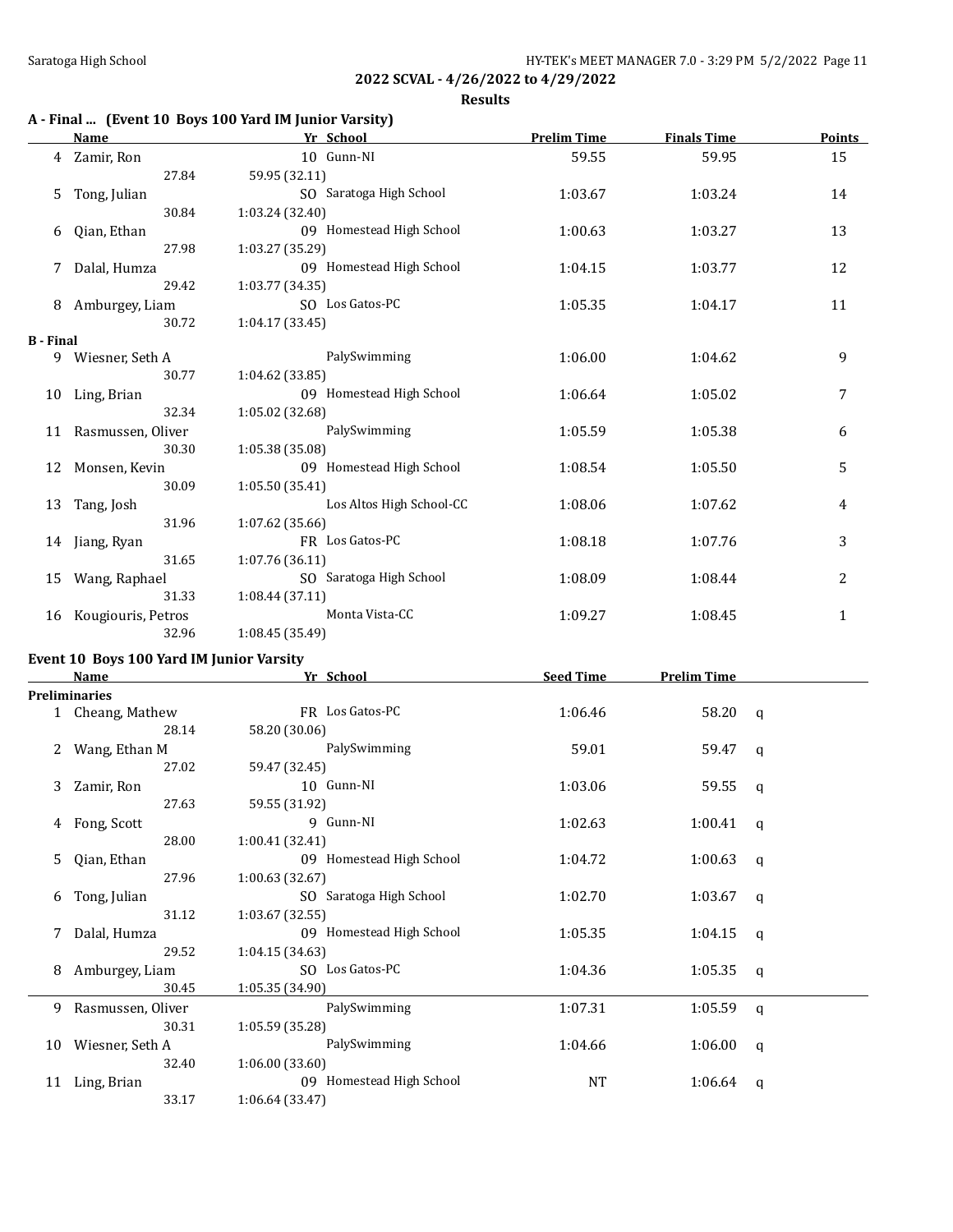**Results**

## **Preliminaries ... (Event 10 Boys 100 Yard IM Junior Varsity)**

|    | Name               | Yr School                   | <b>Seed Time</b> | <b>Prelim Time</b> |              |
|----|--------------------|-----------------------------|------------------|--------------------|--------------|
| 12 | Tang, Josh         | Los Altos High School-CC    | 1:11.52          | 1:08.06            | $\mathbf{q}$ |
|    | 32.43              | 1:08.06 (35.63)             |                  |                    |              |
| 13 | Wang, Raphael      | SO Saratoga High School     | 1:08.68          | 1:08.09            | q            |
|    | 31.71              | 1:08.09 (36.38)             |                  |                    |              |
| 14 | Jiang, Ryan        | FR Los Gatos-PC             | 1:07.79          | 1:08.18            | q            |
|    | 30.65              | 1:08.18 (37.53)             |                  |                    |              |
| 15 | Monsen, Kevin      | 09 Homestead High School    | 1:09.31          | 1:08.54            | q            |
|    | 31.28              | 1:08.54 (37.26)             |                  |                    |              |
| 16 | Kougiouris, Petros | Monta Vista-CC              | 1:07.89          | 1:09.27            | a            |
| 17 | Stopford, Thomas   | SO Los Gatos-PC             | 1:10.82          | 1:09.59            |              |
|    | 31.82              | 1:09.59(37.77)              |                  |                    |              |
| 18 | Hu, George         | SO Saratoga High School     | 1:10.44          | 1:10.40            |              |
|    | 33.75              | 1:10.40(36.65)              |                  |                    |              |
| 19 | Yoon, Robin        | Monta Vista-CC              | 1:13.61          | 1:12.45            |              |
|    | 33.53              | 1:12.45 (38.92)             |                  |                    |              |
| 20 | Dike, Harrison     | SO PalySwimming             | 1:05.69          | 1:13.76            |              |
|    | 34.41              | 1:13.76 (39.35)             |                  |                    |              |
| 21 | Kothari, Sumedh    | FR Los Altos High School-CC | 1:29.98          | 1:26.91            |              |
|    | 41.37              | 1:26.91 (45.54)             |                  |                    |              |
|    |                    |                             |                  |                    |              |

### **Event 11 Girls 200 Yard IM Varsity**

**2:15.49 CCS 2022 CCS Standard**

|                  | <b>Name</b>          | Yr School       |                                     | <b>Prelim Time</b> | <b>Finals Time</b> |     | <b>Points</b> |
|------------------|----------------------|-----------------|-------------------------------------|--------------------|--------------------|-----|---------------|
| A - Final        |                      |                 |                                     |                    |                    |     |               |
|                  | 1 Faraboschi, Silvia | 12 Gunn-NI      |                                     | 2:07.87            | $2:06.20$ CCS      |     | 20            |
|                  | 27.65                |                 | $1:00.04(32.39)$ $1:36.05(36.01)$   | 2:06.20(30.15)     |                    |     |               |
|                  | 2 Huang, Davina      | Monta Vista-CC  |                                     | 2:06.59            | 2:06.87            | CCS | 17            |
|                  | 27.26                |                 | 59.17 (31.91) 1:37.01 (37.84)       | 2:06.87 (29.86)    |                    |     |               |
|                  | 3 Frangieh, Karly    |                 | SO Los Gatos-PC                     | 2:11.60            | 2:08.21            | CCS | 16            |
|                  | 28.23                |                 | 59.60 (31.37) 1:38.59 (38.99)       | 2:08.21 (29.62)    |                    |     |               |
|                  | 4 Wieckowski, Kayla  |                 | 11 Homestead High School            | 2:11.80            | 2:08.32            | CCS | 15            |
|                  | 27.90                |                 | 59.52 (31.62) 1:38.86 (39.34)       | 2:08.32 (29.46)    |                    |     |               |
|                  | 5 Bhatnagar, Meher   |                 | SO Saratoga High School             | 2:13.93            | 2:12.96            | CCS | 14            |
|                  | 28.47                |                 | $1:01.70(33.23)$ $1:41.42(39.72)$   | 2:12.96(31.54)     |                    |     |               |
|                  | 6 Yoshida, Rinka     |                 | 09 Homestead High School            | 2:14.18            | 2:13.17 CCS        |     | 13            |
|                  | 28.52                |                 | $1:01.06(32.54)$ $1:41.46(40.40)$   | 2:13.17(31.71)     |                    |     |               |
|                  | 7 Taylor, Ava        | FR Los Gatos-PC |                                     | 2:15.98            | 2:16.04            |     | 12            |
|                  | 29.31                |                 | $1:04.01(34.70)$ $1:44.54(40.53)$   | 2:16.04(31.50)     |                    |     |               |
|                  | 8 Choi, Dainie       |                 | 12 Homestead High School            | 2:15.49            | 2:18.23            |     | 11            |
|                  | 30.03                |                 | $1:06.99(36.96)$ $1:44.82(37.83)$   | 2:18.23 (33.41)    |                    |     |               |
| <b>B</b> - Final |                      |                 |                                     |                    |                    |     |               |
|                  | 9 Lungren, Charlotte | FR PalySwimming |                                     | 2:16.75            | 2:15.63            |     | 9             |
|                  | 28.61                |                 | $1:01.49$ (32.88) $1:43.29$ (41.80) | 2:15.63(32.34)     |                    |     |               |
|                  | 10 Kau, Erin         |                 | JR Los Altos High School-CC         | 2:22.76            | 2:16.36            |     | 7             |
|                  | 30.20                |                 | $1:03.94(33.74)$ $1:45.69(41.75)$   | 2:16.36 (30.67)    |                    |     |               |
|                  | 11 Teo, Audrey       | SR PalySwimming |                                     | 2:16.44            | 2:16.49            |     | 6             |
|                  | 28.96                |                 | $1:04.59(35.63)$ $1:43.98(39.39)$   | 2:16.49 (32.51)    |                    |     |               |
|                  | 12 Lee, Vanessa      |                 | FR Los Gatos-PC                     | 2:21.21            | 2:18.77            |     | 5             |
|                  | 31.16                |                 | $1:05.98(34.82)$ $1:46.32(40.34)$   | 2:18.77(32.45)     |                    |     |               |
|                  | 13 Jeng, Keila       |                 | FR Los Altos High School-CC         | 2:21.37            | 2:20.07            |     | 4             |
|                  | 30.77                |                 | $1:04.06(33.29)$ $1:44.86(40.80)$   | 2:20.07 (35.21)    |                    |     |               |
|                  | 14 Zhu, Angeline     |                 | 12 Homestead High School            | 2:25.03            | 2:21.91            |     | 3             |
|                  | 29.81                |                 | $1:05.28(35.47)$ $1:47.02(41.74)$   | 2:21.91 (34.89)    |                    |     |               |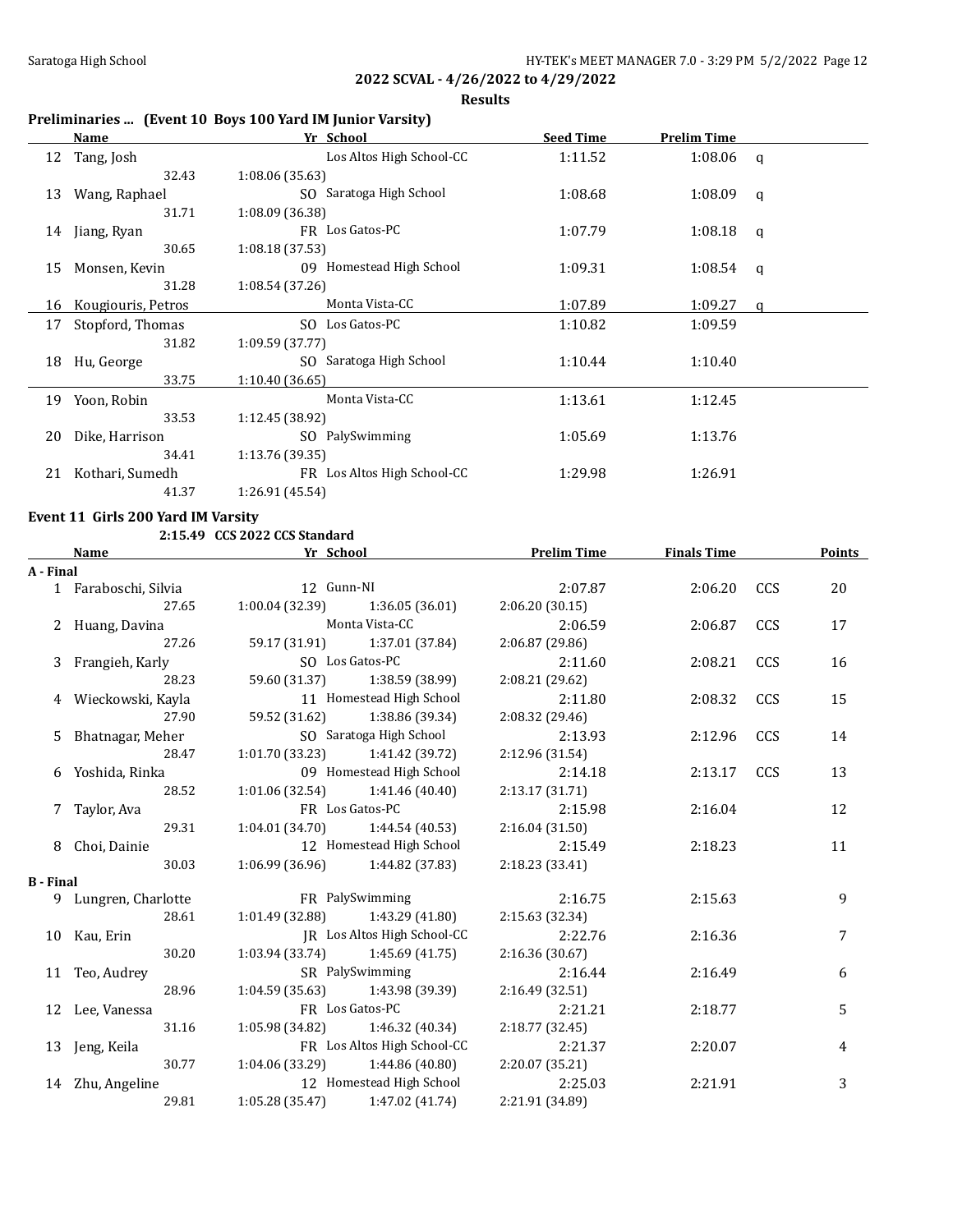**B - Final ... (Event 11 Girls 200 Yard IM Varsity)**

**2022 SCVAL - 4/26/2022 to 4/29/2022**

**Results**

| <b>Name</b> |                                    | Yr School                     |                                    | <b>Prelim Time</b>         | <b>Finals Time</b> |              | <b>Points</b> |
|-------------|------------------------------------|-------------------------------|------------------------------------|----------------------------|--------------------|--------------|---------------|
|             | 15 Sullivan, Riley                 |                               | SR Los Gatos-PC                    | 2:25.69                    | 2:25.39            |              | 2             |
|             | 31.25                              | 1:06.56 (35.31)               | 1:51.73 (45.17)                    | 2:25.39 (33.66)            |                    |              |               |
| $---$       | Arellano-Garcia, Arlene C          |                               | JR PalySwimming                    | 2:28.61                    | DQ                 |              |               |
|             | 31.50                              | 1:10.16(38.66)                | 1:57.10 (46.94)                    | DQ (35.51)                 |                    |              |               |
|             |                                    |                               |                                    |                            |                    |              |               |
|             | Event 11 Girls 200 Yard IM Varsity | 2:15.49 CCS 2022 CCS Standard |                                    |                            |                    |              |               |
|             |                                    | Yr School                     |                                    | <b>Seed Time</b>           | <b>Prelim Time</b> |              |               |
|             | Name<br><b>Preliminaries</b>       |                               |                                    |                            |                    |              |               |
|             | 1 Huang, Davina                    |                               | Monta Vista-CC                     | 2:12.84                    | 2:06.59            | qCCS         |               |
|             | 26.94                              | 58.91 (31.97)                 | 1:36.58 (37.67)                    | 2:06.59 (30.01)            |                    |              |               |
|             | Faraboschi, Silvia                 | 12 Gunn-NI                    |                                    | 2:09.00                    | 2:07.87            | qCCS         |               |
|             | 27.64                              | 59.28 (31.64)                 | 1:36.12 (36.84)                    | 2:07.87 (31.75)            |                    |              |               |
|             | Frangieh, Karly                    |                               | SO Los Gatos-PC                    | 2:08.13                    | 2:11.60            | qCCS         |               |
| 3           | 28.62                              | 1:01.17 (32.55)               | 1:41.03 (39.86)                    | 2:11.60 (30.57)            |                    |              |               |
|             | Wieckowski, Kayla                  |                               | 11 Homestead High School           | 2:11.67                    |                    |              |               |
|             | 28.28                              | 1:00.80 (32.52)               | 1:41.47 (40.67)                    | 2:11.80 (30.33)            | 2:11.80            | qCCS         |               |
|             |                                    |                               | SO Saratoga High School            | 2:20.16                    |                    |              |               |
| 5.          | Bhatnagar, Meher<br>29.11          | 1:02.86 (33.75)               | 1:42.73 (39.87)                    |                            | 2:13.93            | qCCS         |               |
|             |                                    |                               | 09 Homestead High School           | 2:13.93 (31.20)<br>2:14.63 | 2:14.18            |              |               |
|             | 6 Yoshida, Rinka<br>28.10          | 1:01.84(33.74)                | 1:42.18 (40.34)                    | 2:14.18 (32.00)            |                    | qCCS         |               |
|             |                                    |                               | 12 Homestead High School           |                            |                    |              |               |
| 7           | Choi, Dainie                       |                               |                                    | 2:16.63                    | 2:15.49            | qCCS         |               |
|             | 29.47                              | 1:04.51 (35.04)               | 1:42.86 (38.35)<br>FR Los Gatos-PC | 2:15.49 (32.63)            |                    |              |               |
| 8           | Taylor, Ava<br>29.69               |                               |                                    | 2:12.90                    | 2:15.98            | $\mathsf{q}$ |               |
|             |                                    | 1:03.34 (33.65)               | 1:44.97 (41.63)<br>SR PalySwimming | 2:15.98 (31.01)            |                    |              |               |
|             | 9 Teo, Audrey<br>29.14             |                               |                                    | 2:16.46                    | 2:16.44            | $\mathbf q$  |               |
|             |                                    | 1:04.59 (35.45)               | 1:44.14 (39.55)<br>FR PalySwimming | 2:16.44 (32.30)            |                    |              |               |
|             | 10 Lungren, Charlotte<br>28.57     |                               |                                    | 2:21.15                    | 2:16.75            | q            |               |
|             |                                    | 1:02.59 (34.02)               | 1:44.58 (41.99)<br>FR Los Gatos-PC | 2:16.75 (32.17)            |                    |              |               |
|             | 11 Lee, Vanessa<br>30.75           |                               |                                    | 2:20.31                    | 2:21.21            | q            |               |
|             |                                    | 1:06.76 (36.01)               | 1:48.25 (41.49)                    | 2:21.21 (32.96)            |                    |              |               |
|             | 12 Jeng, Keila                     |                               | FR Los Altos High School-CC        | 2:30.98                    | 2:21.37            | q            |               |
|             | 31.43                              | 1:04.63 (33.20)               | 1:46.38(41.75)                     | 2:21.37 (34.99)            |                    |              |               |
| 13          | Kau, Erin                          |                               | JR Los Altos High School-CC        | 2:21.76                    | 2:22.76            | q            |               |
|             | 31.38                              | 1:07.33 (35.95)               | 1:49.94 (42.61)                    | 2:22.76 (32.82)            |                    |              |               |
|             | 14 Zhu, Angeline                   |                               | 12 Homestead High School           | 2:28.91                    | 2:25.03            | a            |               |
|             | 30.35                              | 1:06.28 (35.93)               | 1:49.65 (43.37)                    | 2:25.03 (35.38)            |                    |              |               |
|             | 15 Sullivan, Riley                 | SR Los Gatos-PC               |                                    | 2:24.67                    | $2:25.69$ q        |              |               |
|             | 30.13                              | 1:04.81 (34.68)               | 1:51.40 (46.59)                    | 2:25.69 (34.29)            |                    |              |               |
|             | 16 Arellano-Garcia, Arlene C       |                               | JR PalySwimming                    | 2:28.86                    | 2:28.61 q          |              |               |
|             | 31.19                              | 1:09.85 (38.66)               | 1:54.37 (44.52)                    | 2:28.61 (34.24)            |                    |              |               |
|             | 17 Wagner, Sonika                  |                               | Monta Vista-CC                     | 2:24.76                    | 2:29.32            |              |               |
|             | 32.34                              | 1:10.38 (38.04)               | 1:54.19 (43.81)                    | 2:29.32 (35.13)            |                    |              |               |
| 18          | Moore, Emma                        |                               | FR Saratoga High School            | 2:37.59                    | 2:32.91            |              |               |
|             | 31.52                              | 1:13.57 (42.05)               | 1:58.66 (45.09)                    | 2:32.91 (34.25)            |                    |              |               |
|             | 19 Gao, Siran                      |                               | Monta Vista-CC                     | <b>NT</b>                  | 2:38.41            |              |               |
|             | 31.93                              | 1:11.46 (39.53)               | 1:59.19 (47.73)                    | 2:38.41 (39.22)            |                    |              |               |
|             | 20 Verma, Sonia                    |                               | Monta Vista-CC                     | 3:23.19                    | 3:28.99            |              |               |
|             | 43.34                              | 1:40.23 (56.89)               | 2:41.27 (1:01.04)                  | 3:28.99 (47.72)            |                    |              |               |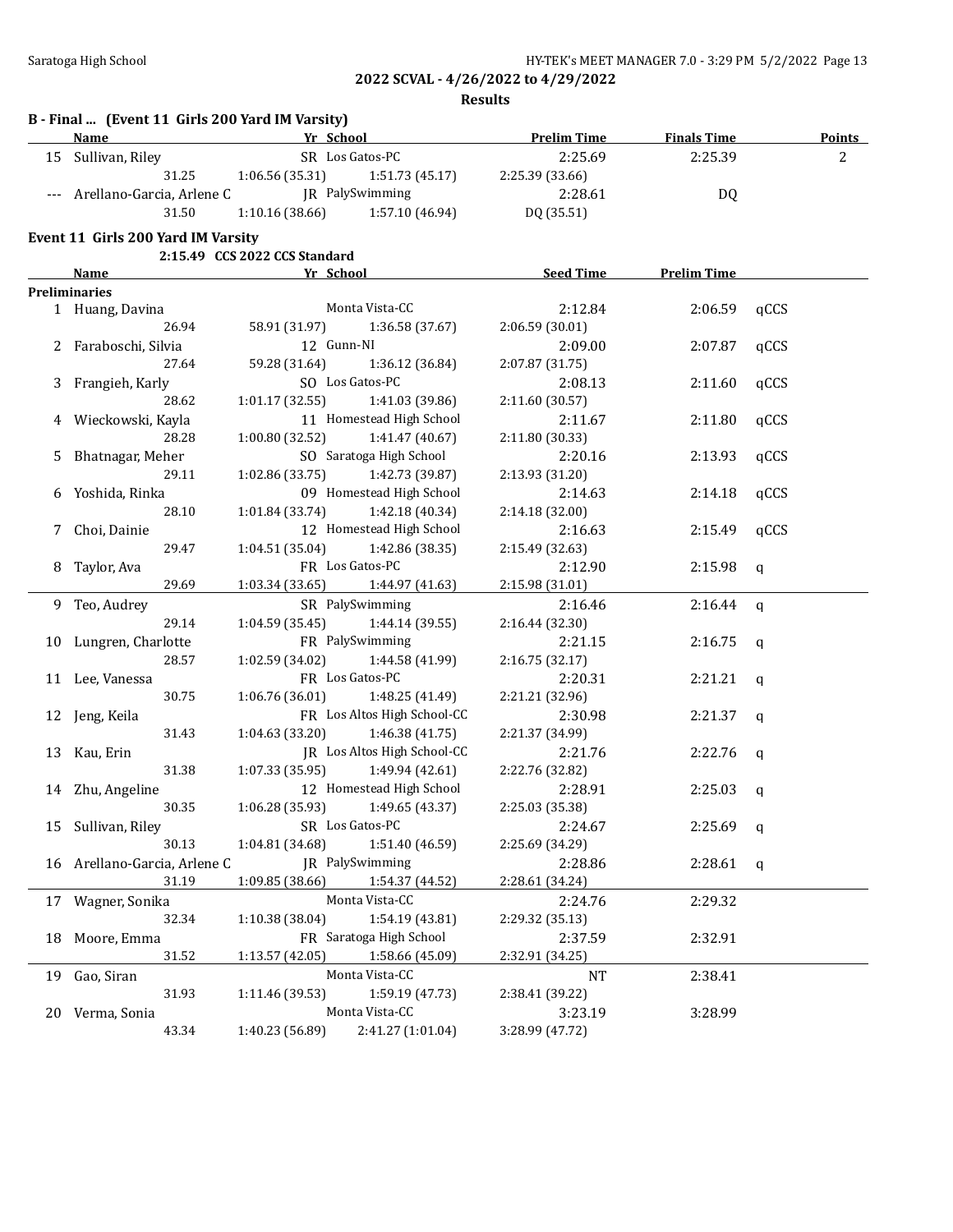### **Results**

### **Event 12 Boys 200 Yard IM Varsity**

|                  |                           | 2:02.49 CCS 2022 CCS Standard |                                 |                    |                    |     |              |
|------------------|---------------------------|-------------------------------|---------------------------------|--------------------|--------------------|-----|--------------|
|                  | Name                      | <b>Example 12 Yr School</b>   |                                 | <b>Prelim Time</b> | <b>Finals Time</b> |     | Points       |
| A - Final        |                           |                               |                                 |                    |                    |     |              |
|                  | 1 Huang, Kyle             |                               | 11 Homestead High School        | 1:54.55            | 1:51.28            | CCS | 20           |
|                  | 24.05                     | 52.29 (28.24)                 | 1:24.57 (32.28)                 | 1:51.28 (26.71)    |                    |     |              |
|                  | 2 Williams, Harrison      |                               | SR PalySwimming                 | 1:56.33            | 1:51.33            | CCS | 17           |
|                  | 23.73                     |                               | 51.57 (27.84) 1:24.82 (33.25)   | 1:51.33 (26.51)    |                    |     |              |
|                  | 3 Gold, Evan              | 11 Gunn-NI                    |                                 | 1:54.89            | 1:51.92            | CCS | 16           |
|                  | 23.91                     |                               | 51.80 (27.89) 1:25.79 (33.99)   | 1:51.92 (26.13)    |                    |     |              |
|                  | 4 Balva, Arthur Blake A   | JR PalySwimming               |                                 | 1:56.37            | 1:52.14            | CCS | 15           |
|                  | 24.31                     |                               | 52.40 (28.09) 1:25.48 (33.08)   | 1:52.14 (26.66)    |                    |     |              |
|                  | 5 Gibbs, Henry C          |                               | JR PalySwimming                 | 1:54.35            | 1:54.40            | CCS | 14           |
|                  | 24.28                     |                               | 53.26 (28.98) 1:27.03 (33.77)   | 1:54.40 (27.37)    |                    |     |              |
|                  | 6 Cantrell, Kelson        | 10 Gunn-NI                    |                                 | 1:54.67            | 1:54.84            | CCS | 13           |
|                  | 25.37                     |                               | 55.82 (30.45) 1:27.45 (31.63)   | 1:54.84 (27.39)    |                    |     |              |
|                  | 7 Zhang, Peter            | 11 Gunn-NI                    |                                 | 1:58.66            | 1:55.70            | CCS | 12           |
|                  | 24.54                     |                               | 54.28 (29.74) 1:28.77 (34.49)   | 1:55.70 (26.93)    |                    |     |              |
|                  | 8 Stoen, JJ               |                               | JR PalySwimming                 | 1:57.11            | 1:58.00            | CCS | 11           |
|                  | 25.81                     |                               | 55.86 (30.05) 1:30.42 (34.56)   | 1:58.00 (27.58)    |                    |     |              |
| <b>B</b> - Final |                           |                               |                                 |                    |                    |     |              |
|                  | 9 Chen, Joel              | 10 Gunn-NI                    |                                 | 2:03.65            | 1:57.95            | CCS | 9            |
|                  | 26.06                     |                               | 56.31 (30.25) 1:30.08 (33.77)   | 1:57.95 (27.87)    |                    |     |              |
|                  | 10 Lonergan, Ewan         |                               | SO Los Gatos-PC                 | 2:02.84            | 1:58.01            | CCS | 7            |
|                  | 25.75                     | 57.78 (32.03)                 | 1:29.50 (31.72)                 | 1:58.01 (28.51)    |                    |     |              |
|                  | 11 Matsumoto, Leo         |                               | Monta Vista-CC                  | 1:59.72            | 1:59.08            | CCS | 6            |
|                  | 25.41                     | 56.29 (30.88)                 | 1:31.55 (35.26)                 | 1:59.08 (27.53)    |                    |     |              |
|                  | 12 Coblin, Owen           |                               | 10 Homestead High School        | 1:59.26            | 1:59.38            | CCS | 5            |
|                  | 26.13                     | 56.88 (30.75)                 | 1:30.44 (33.56)                 | 1:59.38 (28.94)    |                    |     |              |
|                  | 13 Patil, Arnav           |                               | 11 Homestead High School        | 2:00.52            | 1:59.84            | CCS | 4            |
|                  | 25.86                     | 56.54 (30.68)                 | 1:30.44 (33.90)                 | 1:59.84 (29.40)    |                    |     |              |
|                  | 14 Tang, Ryan             |                               | Monta Vista-CC                  | 2:03.35            | 2:02.92            |     | 3            |
|                  | 26.48                     | 56.53 (30.05)                 | 1:32.30 (35.77)                 | 2:02.92 (30.62)    |                    |     |              |
|                  | 15 Doddaballapur, Pramath |                               | Monta Vista-CC                  | 2:07.02            | 2:05.35            |     | 2            |
|                  | 25.97                     | 57.57 (31.60)                 | 1:35.17 (37.60)                 | 2:05.35 (30.18)    |                    |     |              |
|                  | 16 Singh, Jarrett         |                               | SO Saratoga High School         | 2:11.57            | 2:10.33            |     | $\mathbf{1}$ |
|                  | 27.32                     |                               | 1:00.25 (32.93) 1:39.73 (39.48) | 2:10.33 (30.60)    |                    |     |              |

### **Event 12 Boys 200 Yard IM Varsity**

|  |  | 2:02.49 CCS 2022 CCS Standard |
|--|--|-------------------------------|
|--|--|-------------------------------|

|    | Name                  | Yr School     |                          | <b>Seed Time</b> | <b>Prelim Time</b> |      |
|----|-----------------------|---------------|--------------------------|------------------|--------------------|------|
|    | <b>Preliminaries</b>  |               |                          |                  |                    |      |
|    | Gibbs, Henry C        |               | IR PalySwimming          | 1:55.84          | 1:54.35            | qCCS |
|    | 23.94                 | 53.09 (29.15) | 1:26.98 (33.89)          | 1:54.35(27.37)   |                    |      |
|    | Huang, Kyle           |               | 11 Homestead High School | 1:54.09          | 1:54.55            | qCCS |
|    | 24.65                 | 54.17 (29.52) | 1:26.74 (32.57)          | 1:54.55(27.81)   |                    |      |
| 3  | Cantrell, Kelson      | 10 Gunn-NI    |                          | 1:57.28          | 1:54.67            | qCCS |
|    | 25.46                 | 54.85 (29.39) | 1:27.48 (32.63)          | 1:54.67 (27.19)  |                    |      |
| 4  | Gold, Evan            | 11 Gunn-NI    |                          | 1:59.34          | 1:54.89            | qCCS |
|    | 24.70                 | 52.97 (28.27) | 1:28.31 (35.34)          | 1:54.89 (26.58)  |                    |      |
| 5. | Williams, Harrison    |               | SR PalySwimming          | 1:54.42          | 1:56.33            | qCCS |
|    | 24.28                 | 52.98 (28.70) | 1:28.44 (35.46)          | 1:56.33(27.89)   |                    |      |
| 6  | Balva, Arthur Blake A |               | IR PalySwimming          | 1:56.05          | 1:56.37            | qCCS |
|    | 24.94                 | 54.00 (29.06) | 1:29.31 (35.31)          | 1:56.37 (27.06)  |                    |      |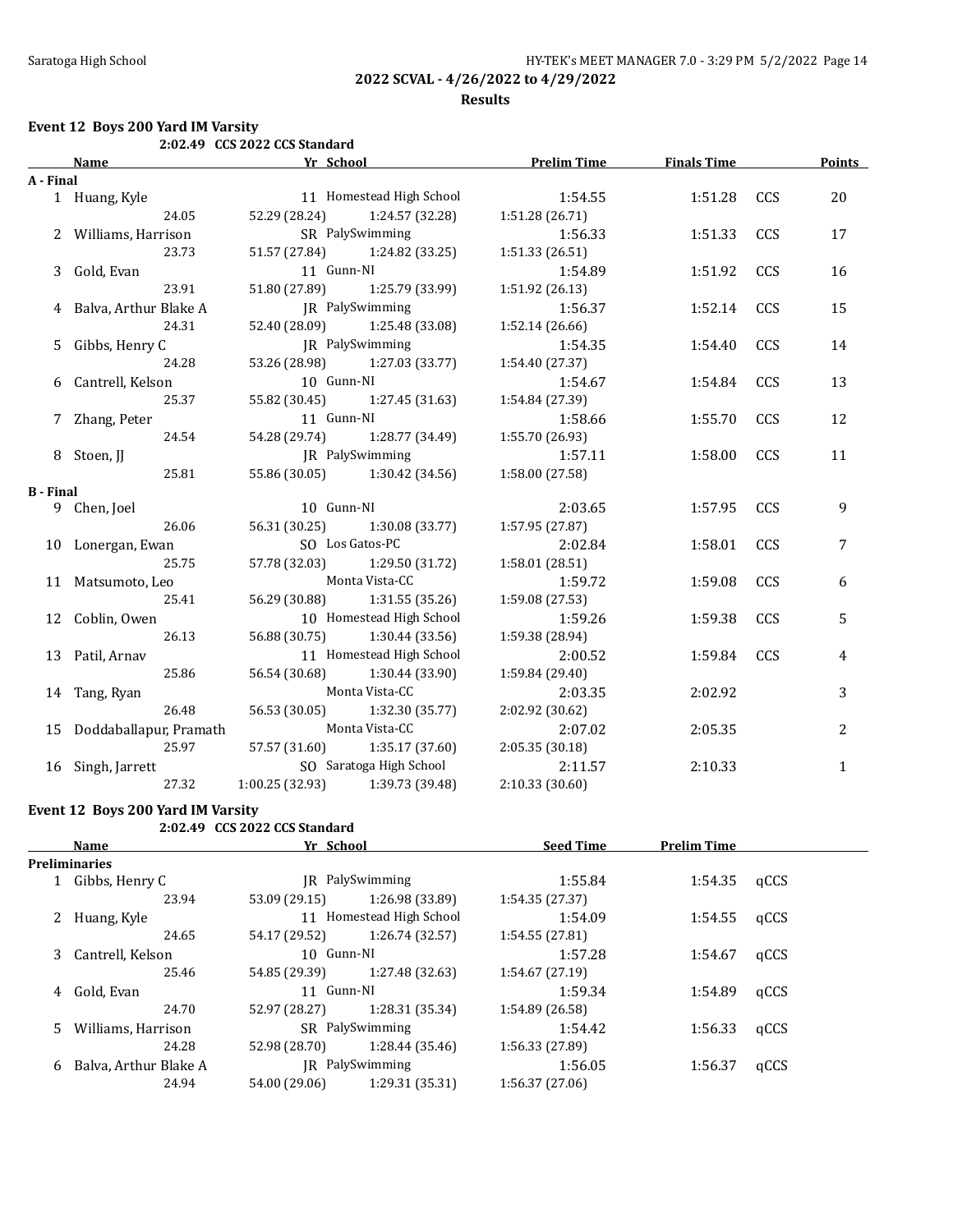### **Results**

## **Preliminaries ... (Event 12 Boys 200 Yard IM Varsity)**

| Yr School<br><b>Name</b>  |                 |                                     | Seed Time       | <b>Prelim Time</b> |      |
|---------------------------|-----------------|-------------------------------------|-----------------|--------------------|------|
| 7 Stoen, JJ               |                 | JR PalySwimming                     | 1:59.92         | 1:57.11            | qCCS |
| 25.50                     |                 | 55.33 (29.83) 1:30.12 (34.79)       | 1:57.11 (26.99) |                    |      |
| 8 Zhang, Peter            | 11 Gunn-NI      |                                     | 2:02.62         | 1:58.66            | qCCS |
| 25.17                     |                 | 55.71 (30.54) 1:30.87 (35.16)       | 1:58.66 (27.79) |                    |      |
| 9 Coblin, Owen            |                 | 10 Homestead High School            | 2:04.29         | 1:59.26            | qCCS |
| 26.02                     | 56.86 (30.84)   | 1:30.38 (33.52)                     | 1:59.26 (28.88) |                    |      |
| 10 Matsumoto, Leo         |                 | Monta Vista-CC                      | 2:01.42         | 1:59.72            | qCCS |
| 25.38                     | 56.75 (31.37)   | 1:32.22 (35.47)                     | 1:59.72 (27.50) |                    |      |
| 11 Patil, Arnav           |                 | 11 Homestead High School            | 2:03.46         | 2:00.52            | qCCS |
| 26.05                     | 57.06 (31.01)   | 1:31.37 (34.31)                     | 2:00.52 (29.15) |                    |      |
| 12 Lonergan, Ewan         |                 | SO Los Gatos-PC                     | 1:57.17         | 2:02.84            | q    |
| 25.28                     | 58.08 (32.80)   | 1:31.37 (33.29)                     | 2:02.84 (31.47) |                    |      |
| 13 Tang, Ryan             |                 | Monta Vista-CC                      | 2:01.77         | 2:03.35            | q    |
| 26.24                     | 56.66 (30.42)   | 1:32.81(36.15)                      | 2:03.35 (30.54) |                    |      |
| 14 Chen, Joel             | 10 Gunn-NI      |                                     | 2:00.35         | 2:03.65            | q    |
| 27.02                     | 58.49 (31.47)   | 1:33.98 (35.49)                     | 2:03.65 (29.67) |                    |      |
| 15 Doddaballapur, Pramath |                 | Monta Vista-CC                      | <b>NT</b>       | 2:07.02            | q    |
| 26.38                     | 59.79 (33.41)   | 1:37.19 (37.40)                     | 2:07.02 (29.83) |                    |      |
| 16 Singh, Jarrett         |                 | SO Saratoga High School             | 2:12.54         | $2:11.57$ q        |      |
| 27.83                     |                 | $1:00.47$ (32.64) $1:40.56$ (40.09) | 2:11.57 (31.01) |                    |      |
| 17 Tokuz, Yusuf           |                 | FR Saratoga High School             | 2:16.59         | 2:16.23            |      |
| 29.12                     | 1:04.74 (35.62) | 1:45.62 (40.88)                     | 2:16.23 (30.61) |                    |      |
| 18 Yang, Steve            |                 | Monta Vista-CC                      | <b>NT</b>       | 2:16.62            |      |
| 28.40                     |                 | $1:03.47(35.07)$ $1:43.79(40.32)$   | 2:16.62 (32.83) |                    |      |
| 19 Wang, Brandon          |                 | FR Saratoga High School             | 2:14.72         | 2:16.76            |      |
| 29.46                     |                 | $1:03.99(34.53)$ $1:43.81(39.82)$   | 2:16.76 (32.95) |                    |      |
| 20 Elespuru, James        |                 | JR Los Altos High School-CC         | 2:18.60         | 2:20.26            |      |
| 28.43                     |                 | $1:03.33(34.90)$ $1:43.86(40.53)$   | 2:20.26 (36.40) |                    |      |
| 21 Tran, Edmund           |                 | 12 Homestead High School            | <b>NT</b>       | 2:24.27            |      |
| 29.74                     |                 | $1:06.18(36.44)$ $1:48.78(42.60)$   | 2:24.27 (35.49) |                    |      |
| 22 Jones, Brenden         |                 | JR Los Gatos-PC                     | 2:46.10         | 2:39.99            |      |
| 33.69                     |                 | $1:16.05(42.36)$ $2:03.79(47.74)$   | 2:39.99 (36.20) |                    |      |
| 23 Townsend, Nathan       | JR Los Gatos-PC |                                     | 3:05.93         | 2:49.14            |      |
| 36.03                     |                 | $1:18.57(42.54)$ $2:07.40(48.83)$   | 2:49.14 (41.74) |                    |      |
| 24 Joushanpoosh, Keon     | JR Los Gatos-PC |                                     | 2:52.30         | 2:50.89            |      |
| 33.43                     | 1:17.84 (44.41) | 2:09.12 (51.28)                     | 2:50.89 (41.77) |                    |      |

### **Event 13 Girls 50 Yard Freestyle Junior Varsity 25.39 CCS 2022 CCS Standard**

|                  | Name             |     | Yr School                   | <b>Prelim Time</b> | <b>Finals Time</b> | Points |
|------------------|------------------|-----|-----------------------------|--------------------|--------------------|--------|
| A - Final        |                  |     |                             |                    |                    |        |
|                  | Studdert, Vivian |     | 10 Gunn-NI                  | 27.71              | 26.53              | 20     |
|                  | de-Witt, Liana   | SO. | Los Altos High School-CC    | 27.94              | 27.45              | 17     |
|                  | Stephens, Rachel | SO. | Los Gatos-PC                | 27.51              | 27.50              | 16     |
| 4                | Suppes, Natasha  | IR- | Los Altos High School-CC    | 28.65              | 27.80              | 15     |
| 5.               | Ko, Jadyn        | 11  | Homestead High School       | 27.91              | 28.21              | 14     |
| 6.               | Amos, Chloe      |     | PalySwimming                | 27.47              | 28.23              | 13     |
|                  | Lohman, Julia    | 09  | Homestead High School       | 29.02              | 29.11              | 12     |
| 8                | McCabe, Parker   |     | FR Los Altos High School-CC | 29.20              | 29.48              | 11     |
| <b>B</b> - Final |                  |     |                             |                    |                    |        |
| 9                | Vogel, Abigail   | SO. | Los Altos High School-CC    | 29.63              | 28.74              | 9      |
| 10               | Kimyai, Chloe    | FR. | Los Gatos-PC                | 29.89              | 29.67              | 7      |
|                  |                  |     |                             |                    |                    |        |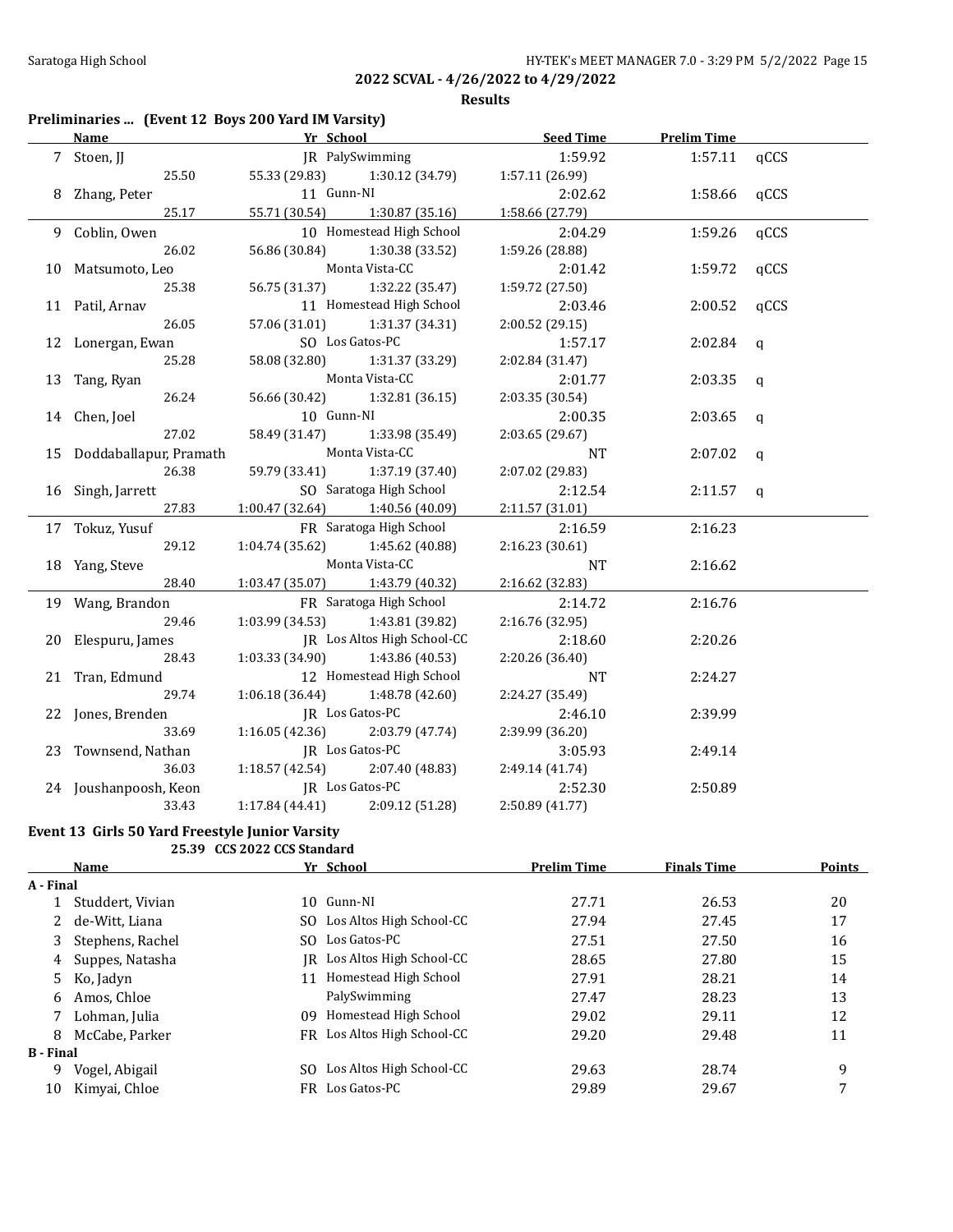**Results**

# **B - Final ... (Event 13 Girls 50 Yard Freestyle Junior Varsity)**

| Name             |                                                                                |                | <b>Prelim Time</b>                                                                                                | <b>Finals Time</b> | <b>Points</b> |
|------------------|--------------------------------------------------------------------------------|----------------|-------------------------------------------------------------------------------------------------------------------|--------------------|---------------|
|                  |                                                                                |                | 29.83                                                                                                             | 30.05              | b             |
| Broughman, Elise |                                                                                |                | 30.09                                                                                                             | 30.20              |               |
|                  |                                                                                | Monta Vista-CC | 29.79                                                                                                             | 30.40              | 4             |
|                  |                                                                                |                | 30.95                                                                                                             | 30.56              |               |
|                  |                                                                                |                | 30.15                                                                                                             | 30.57              |               |
| Modiri, Afsoon   |                                                                                |                | 31.53                                                                                                             | 31.49              |               |
|                  | Wang, Brianna<br>11<br>13 Fu, Arianna<br>14 Bradley, Katie<br>Almaneih, Serena |                | Yr School<br>Homestead High School<br>10 Gunn-NI<br>FR PalySwimming<br>SO Los Gatos-PC<br>IR Saratoga High School |                    |               |

### **Event 13 Girls 50 Yard Freestyle Junior Varsity**

|              |                      | 25.39 CCS 2022 CCS Standard |                             |                  |                    |              |
|--------------|----------------------|-----------------------------|-----------------------------|------------------|--------------------|--------------|
|              | <b>Name</b>          |                             | Yr School                   | <b>Seed Time</b> | <b>Prelim Time</b> |              |
|              | <b>Preliminaries</b> |                             |                             |                  |                    |              |
| $\mathbf{1}$ | Amos, Chloe          |                             | PalySwimming                | 27.87            | 27.47              | $\mathbf{q}$ |
| 2            | Stephens, Rachel     |                             | SO Los Gatos-PC             | 26.88            | 27.51              | $\mathbf{q}$ |
| 3            | Studdert, Vivian     | 10                          | Gunn-NI                     | 27.40            | 27.71              | $\mathbf q$  |
| 4            | Ko, Jadyn            | 11                          | Homestead High School       | 28.11            | 27.91              | $\mathbf q$  |
| 5            | de-Witt, Liana       | SO.                         | Los Altos High School-CC    | 25.21            | 27.94              | q            |
| 6            | Suppes, Natasha      | IR.                         | Los Altos High School-CC    | 26.81            | 28.65              | q            |
| 7            | Lohman, Julia        | 09                          | Homestead High School       | 29.09            | 29.02              | q            |
| 8            | McCabe, Parker       | <b>FR</b>                   | Los Altos High School-CC    | 31.19            | 29.20              | $\alpha$     |
| 9            | Vogel, Abigail       |                             | SO Los Altos High School-CC | 29.17            | 29.63              | q            |
| 10           | Fu, Arianna          |                             | Monta Vista-CC              | 31.37            | 29.79              | $\alpha$     |
| 11           | Wang, Brianna        | 11                          | Homestead High School       | 29.62            | 29.83              | q            |
| 12           | Kimyai, Chloe        |                             | FR Los Gatos-PC             | 29.97            | 29.89              | q            |
| 13           | Broughman, Elise     |                             | 10 Gunn-NI                  | 26.86            | 30.09              | q            |
| 14           | Almaneih, Serena     | SO.                         | Los Gatos-PC                | 31.09            | 30.15              | q            |
| 15           | Bradley, Katie       | FR                          | PalySwimming                | 31.95            | 30.95              | $\mathbf q$  |
| 16           | Modiri, Afsoon       | IR                          | Saratoga High School        | 31.97            | 31.53              | a            |
| 17           | Abrams, Hannah       |                             | FR PalySwimming             | 31.36            | 31.59              |              |
| 18           | Williams, Lizzy H    | <b>FR</b>                   | PalySwimming                | 32.61            | 32.15              |              |
| 19           | Nagarajan, Anushruti |                             | 10 Homestead High School    | <b>NT</b>        | 32.58              |              |
| 20           | Laver, Margaret      | SO.                         | Saratoga High School        | 33.34            | 32.76              |              |
| 21           | Yadav, Aahana        |                             | Monta Vista-CC              | 31.80            | 33.09              |              |
| 22           | Sun, Stephanie       |                             | JR Saratoga High School     | 32.72            | 33.24              |              |
| 23           | Mody, Anisa          |                             | Monta Vista-CC              | 34.49            | 36.11              |              |
| 24           | Wood, Donnella       |                             | FR Los Gatos-PC             | 34.73            | 36.25              |              |
| 25           | Bhargava, Inika      |                             | Monta Vista-CC              | 37.13            | 37.35              |              |
| $---$        | Yin, Iris            |                             | SO PalySwimming             | 33.12            | X32.60             |              |
| ---          | Peters, Calla        | SO.                         | Los Gatos-PC                | 33.28            | X32.77             |              |
| ---          | Luo, Angela          | SO.                         | Saratoga High School        | 34.40            | X34.88             |              |
| ---          | Malik, Saanvi        | 9                           | Gunn-NI                     | 38.48            | X37.63             |              |
| $---$        | Bhandari, Sanah      |                             | 09 Homestead High School    | 41.87            | X41.44             |              |

### **Event 14 Boys 50 Yard Freestyle Junior Varsity**

|           | 22.59 CCS 2022 CCS Standard |     |                          |                    |                    |        |
|-----------|-----------------------------|-----|--------------------------|--------------------|--------------------|--------|
|           | Name                        |     | Yr School                | <b>Prelim Time</b> | <b>Finals Time</b> | Points |
| A - Final |                             |     |                          |                    |                    |        |
|           | Ng, Alex                    |     | SO PalySwimming          | 22.73              | 23.06              | 20     |
|           | Seay, Apollo                |     | SO PalySwimming          | 24.01              | 23.87              | 17     |
|           | Monsen, Conner              | 09. | Homestead High School    | 24.98              | 24.71              | 16     |
| 4         | Lonergan, Joe               | SO. | Los Gatos-PC             | 25.40              | 25.46              | 15     |
|           | Seale, Atticus              | SO. | Los Altos High School-CC | 25.66              | 25.47              | 14     |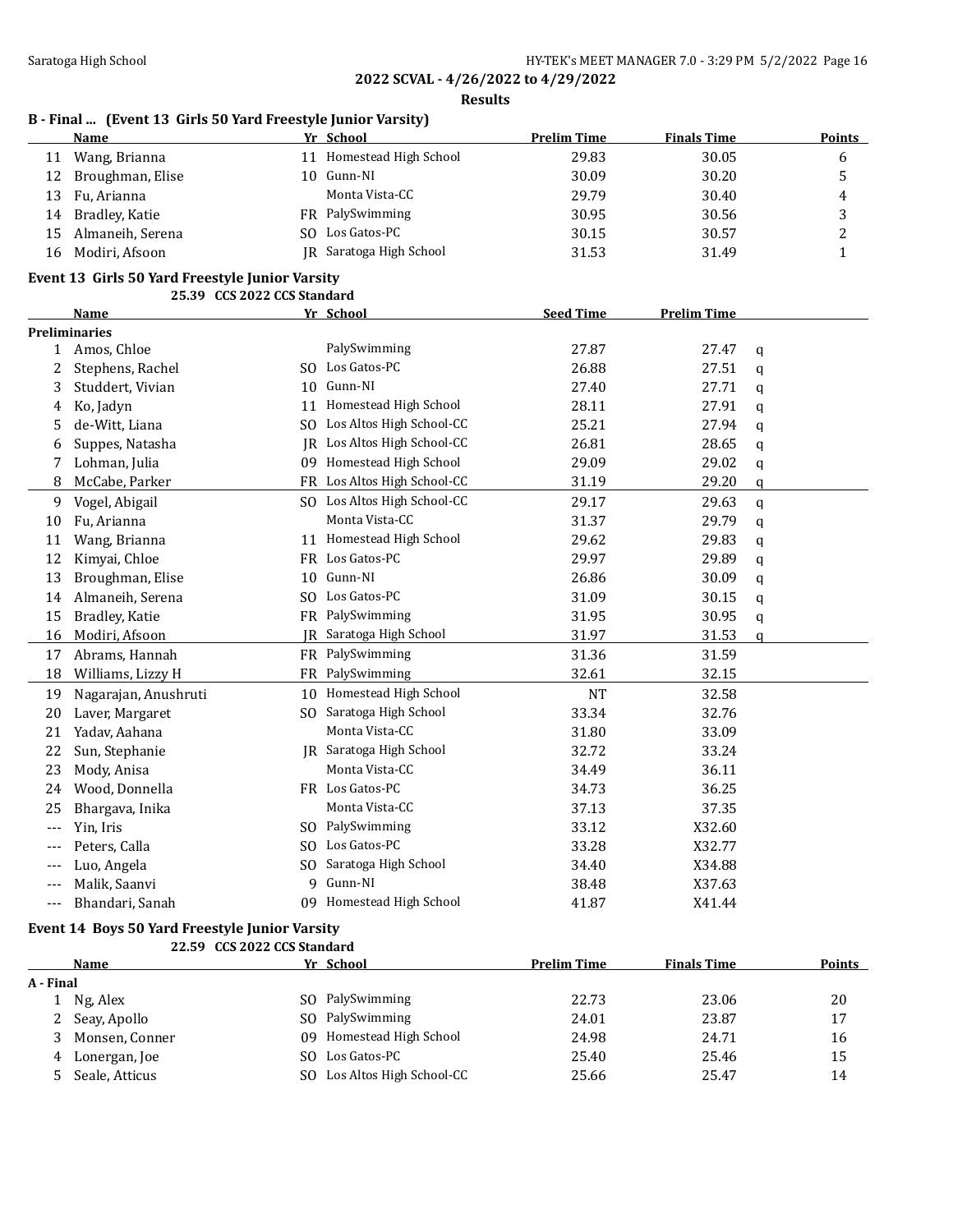**Results**

## **A - Final ... (Event 14 Boys 50 Yard Freestyle Junior Varsity)**

|                     | Name            |     | Yr School                | <b>Prelim Time</b> | <b>Finals Time</b> | <b>Points</b> |
|---------------------|-----------------|-----|--------------------------|--------------------|--------------------|---------------|
| 6                   | Ko, Ryan        |     | Monta Vista-CC           | 25.37              | 25.57              | 13            |
|                     | Lee, Jordan     |     | FR PalySwimming          | 25.41              | 25.77              | 12            |
| $\qquad \qquad - -$ | Wright, Teague  |     | 9 Gunn-NI                | 25.87              | DQ                 |               |
| <b>B</b> - Final    |                 |     |                          |                    |                    |               |
| 9                   | Jackson, Kyle   |     | 10 Homestead High School | 26.04              | 25.05              | 9             |
| 10                  | Ni, Eric        |     | 9 Gunn-NI                | 26.34              | 25.54              | 7             |
| 11                  | Wiesner, Seth A |     | PalySwimming             | 26.28              | 25.95              | 6             |
| 12                  | Shani, Pelleg   | 10  | Homestead High School    | 26.13              | 26.51              | 5             |
| 13                  | Das, Yash       |     | Monta Vista-CC           | 26.72              | 26.54              | 4             |
| 14                  | Weber, Jacob    |     | FR Los Gatos-PC          | 26.35              | 26.55              | 3             |
| 15                  | Ueda, Tomoya    | SO. | Los Altos High School-CC | 26.61              | 27.01              | າ             |
| 16                  | Tomlin, Riley   |     | SO Los Gatos-PC          | 26.86              | 27.14              |               |

## **Event 14 Boys 50 Yard Freestyle Junior Varsity**

|          | 22.59 CCS 2022 CCS Standard |                |                             |                  |                    |              |
|----------|-----------------------------|----------------|-----------------------------|------------------|--------------------|--------------|
|          | <b>Name</b>                 |                | Yr School                   | <b>Seed Time</b> | <b>Prelim Time</b> |              |
|          | <b>Preliminaries</b>        |                |                             |                  |                    |              |
|          | 1 Ng, Alex                  |                | SO PalySwimming             | 23.74            | 22.73              | q            |
| 2        | Seay, Apollo                | S <sub>0</sub> | PalySwimming                | 24.62            | 24.01              | a            |
| 3        | Monsen, Conner              | 09             | Homestead High School       | 24.69            | 24.98              | q            |
| 4        | Ko, Ryan                    |                | Monta Vista-CC              | 25.15            | 25.37              | q            |
| 5        | Lonergan, Joe               |                | SO Los Gatos-PC             | 25.22            | 25.40              | a            |
| 6        | Lee, Jordan                 |                | FR PalySwimming             | 26.11            | 25.41              | q            |
| 7        | Seale, Atticus              | SO.            | Los Altos High School-CC    | 25.30            | 25.66              | q            |
| 8        | Wright, Teague              | 9              | Gunn-NI                     | 26.99            | 25.87              | a            |
| 9        | Jackson, Kyle               |                | 10 Homestead High School    | 25.62            | 26.04              | q            |
| 10       | Shani, Pelleg               |                | 10 Homestead High School    | 25.38            | 26.13              | q            |
| 11       | Wiesner, Seth A             |                | PalySwimming                | 26.21            | 26.28              | q            |
| 12       | Ni, Eric                    | 9              | Gunn-NI                     | 26.19            | 26.34              | q            |
| 13       | Weber, Jacob                |                | FR Los Gatos-PC             | 25.93            | 26.35              | a            |
| 14       | Ueda, Tomoya                |                | SO Los Altos High School-CC | 27.87            | 26.61              | a            |
| 15       | Das, Yash                   |                | Monta Vista-CC              | 26.55            | 26.72              | $\mathbf q$  |
| 16       | Tomlin, Riley               |                | SO Los Gatos-PC             | 26.30            | 26.86              | $\mathbf{q}$ |
| 17       | Meyer, Zack                 |                | FR Los Altos High School-CC | 25.51            | 27.12              |              |
| 18       | Bennette, Carston           |                | SO Los Gatos-PC             | 27.00            | 27.59              |              |
| 19       | Weiner, Zachary             |                | 9 Gunn-NI                   | 28.26            | 27.62              |              |
| 20       | Dogruer, Kerem              |                | 10 Homestead High School    | 27.88            | 27.69              |              |
| 21       | Espinoza, Mateo             |                | 10 Gunn-NI                  | 28.75            | 27.91              |              |
| 22       | Vuppala, Armon              |                | FR Saratoga High School     | 28.69            | 28.01              |              |
| 23       | Tang, Josh                  |                | Los Altos High School-CC    | 26.11            | 28.06              |              |
| 24       | Yoon, Robin                 |                | Monta Vista-CC              | 28.67            | 28.26              |              |
| 25       | Fung, Kirby                 |                | FR Saratoga High School     | 29.55            | 28.89              |              |
| 26       | Merten, Luka                | FR             | Saratoga High School        | 28.72            | 28.91              |              |
| 27       | Yang, Kevin                 | SO.            | Saratoga High School        | 29.22            | 29.28              |              |
| $---$    | Wong, Vincent               | FR             | PalySwimming                | 28.91            | X28.17             |              |
| $---$    | Yee, Kingswell              | 10             | Gunn-NI                     | 30.30            | X29.30             |              |
| $---$    | Anton, Ryan                 | 09             | Homestead High School       | 30.67            | X29.41             |              |
| $\cdots$ | Vitaldevara, Agastya        |                | FR Saratoga High School     | 30.14            | X30.67             |              |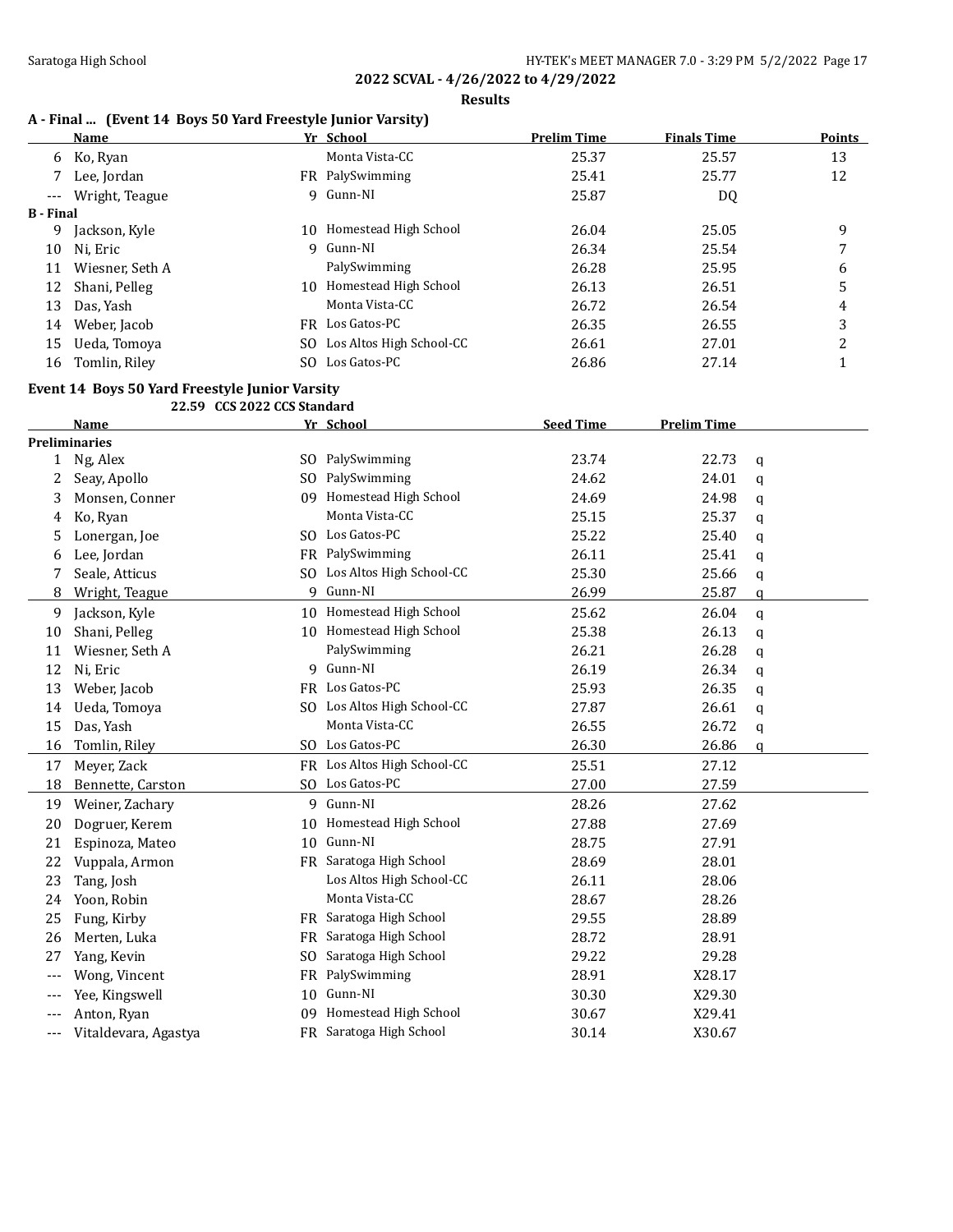### **Results**

# **Event 15 Girls 50 Yard Freestyle Varsity**

|                  |                                          | 25.39 CCS 2022 CCS Standard |                             |                    |                    |      |              |
|------------------|------------------------------------------|-----------------------------|-----------------------------|--------------------|--------------------|------|--------------|
|                  | Name                                     |                             | Yr School                   | <b>Prelim Time</b> | <b>Finals Time</b> |      | Points       |
| A - Final        |                                          |                             |                             |                    |                    |      |              |
| $\mathbf{1}$     | Lanilis, Eugenie                         |                             | 11 Homestead High School    | 24.25              | 23.62              | CCS  | 20           |
| 2                | Frangieh, Zoe                            |                             | SR Los Gatos-PC             | 24.10              | 23.81              | CCS  | 17           |
| 3                | Ladomirak, Llew S                        |                             | FR PalySwimming             | 24.51              | 24.37              | CCS  | 16           |
| 4                | Cantrell, Aubrey                         |                             | 12 Gunn-NI                  | 25.02              | 24.61              | CCS  | 15           |
| 5                | Khan, Olivia                             |                             | SR Los Altos High School-CC | 24.63              | 24.66              | CCS  | 14           |
| 6                | Lee, Annika                              |                             | Monta Vista-CC              | 25.25              | 25.40              |      | 13           |
| 7                | Rodwell, Helena                          |                             | 9 Gunn-NI                   | 25.13              | 25.56              |      | 12           |
| 8                | Yuen, Courtney                           |                             | Monta Vista-CC              | 25.58              | 25.67              |      | 11           |
| <b>B</b> - Final |                                          |                             |                             |                    |                    |      |              |
| 9                | Hawk, Katy                               |                             | <b>IR</b> Los Gatos-PC      | 25.98              | 24.72              | CCS  | 9            |
| 10               | Cleveringa, Milla A                      |                             | JR PalySwimming             | 25.72              | 25.29              | CCS  | 7            |
| 11               | Henderson, Mary E                        | SO.                         | PalySwimming                | 26.01              | 26.05              |      | 6            |
| 12               | King, Jacqueline                         |                             | SR Los Gatos-PC             | 26.92              | 26.09              |      | 5            |
| 13               | Cohen, Gili                              | 10                          | Homestead High School       | 26.66              | 26.25              |      | 4            |
| 14               | Ragno, Julia                             |                             | SR PalySwimming             | 26.48              | 26.30              |      | 3            |
| 15               | Carstens, Corinna                        | FR                          | Saratoga High School        | 26.40              | 26.42              |      | 2            |
| 16               | Ashworth, Kenza                          |                             | 11 Gunn-NI                  | 26.82              | 26.81              |      | $\mathbf{1}$ |
|                  | Event 15 Girls 50 Yard Freestyle Varsity |                             |                             |                    |                    |      |              |
|                  |                                          | 25.39 CCS 2022 CCS Standard |                             |                    |                    |      |              |
|                  | Name                                     |                             | Yr School                   | <b>Seed Time</b>   | <b>Prelim Time</b> |      |              |
|                  | <b>Preliminaries</b>                     |                             |                             |                    |                    |      |              |
|                  | 1 Frangieh, Zoe                          |                             | SR Los Gatos-PC             | 23.85              | 24.10              | qCCS |              |
| 2                | Lanilis, Eugenie                         |                             | 11 Homestead High School    | 24.25              | 24.25              | qCCS |              |
| 3                | Ladomirak, Llew S                        | FR -                        | PalySwimming                | 24.74              | 24.51              | qCCS |              |
| 4                | Khan, Olivia                             |                             | SR Los Altos High School-CC | 24.99              | 24.63              | qCCS |              |
| 5                | Cantrell, Aubrey                         |                             | 12 Gunn-NI                  | 25.41              | 25.02              | qCCS |              |
| 6                | Rodwell, Helena                          | 9                           | Gunn-NI                     | 25.62              | 25.13              | qCCS |              |
| 7                | Lee, Annika                              |                             | Monta Vista-CC              | 25.56              | 25.25              | qCCS |              |
| 8                | Yuen, Courtney                           |                             | Monta Vista-CC              | 26.28              | 25.58              | q    |              |
| 9                | Cleveringa, Milla A                      |                             | <b>IR</b> PalySwimming      | 25.39              | 25.72              | q    |              |
| 10               | Hawk, Katy                               |                             | JR Los Gatos-PC             | 25.46              | 25.98              | q    |              |
| 11               | Henderson, Mary E                        | SO.                         | PalySwimming                | 26.07              | 26.01              | q    |              |
| 12               | Carstens, Corinna                        | FR.                         | Saratoga High School        | 26.63              | 26.40              | q    |              |
| 13               | Ragno, Julia                             |                             | SR PalySwimming             | 26.69              | 26.48              | q    |              |
| 14               | Cohen, Gili                              |                             | 10 Homestead High School    | 26.25              | 26.66              | q    |              |
| 15               | Ashworth, Kenza                          |                             | 11 Gunn-NI                  | 26.69              | 26.82              | q    |              |
| 16               | King, Jacqueline                         |                             | SR Los Gatos-PC             | 26.19              | 26.92              | q    |              |
| 17               | Huynh, Brooke                            |                             | SR Saratoga High School     | 27.78              | 27.09              |      |              |
| 18               | Anderson, Stephanie                      | FR                          | Los Altos High School-CC    | 25.66              | 27.19              |      |              |
| 19               | Cho, Josie A                             | 12                          | Homestead High School       | 28.21              | 27.97              |      |              |
| 20               | Albers, Nina                             | 10                          | Gunn-NI                     | 26.03              | 28.06              |      |              |
|                  | Agarwal, Asha                            |                             | 12 Homestead High School    |                    | 28.21              |      |              |
| 21               |                                          |                             | Monta Vista-CC              | 27.72              |                    |      |              |
| 22               | Choi, Jane                               |                             | SR Saratoga High School     | <b>NT</b>          | 28.41              |      |              |
| 23               | Ravi, Mahi                               |                             |                             | 28.79              | 28.59              |      |              |
| 24               | Garniek, Tamar                           |                             | FR Saratoga High School     | 28.75              | 28.62              |      |              |
| 25               | Lai, Athena                              |                             | Monta Vista-CC              | 31.90              | 30.10              |      |              |
| 26               | Peterson, Malia                          |                             | JR Los Gatos-PC             | 30.69              | 30.28              |      |              |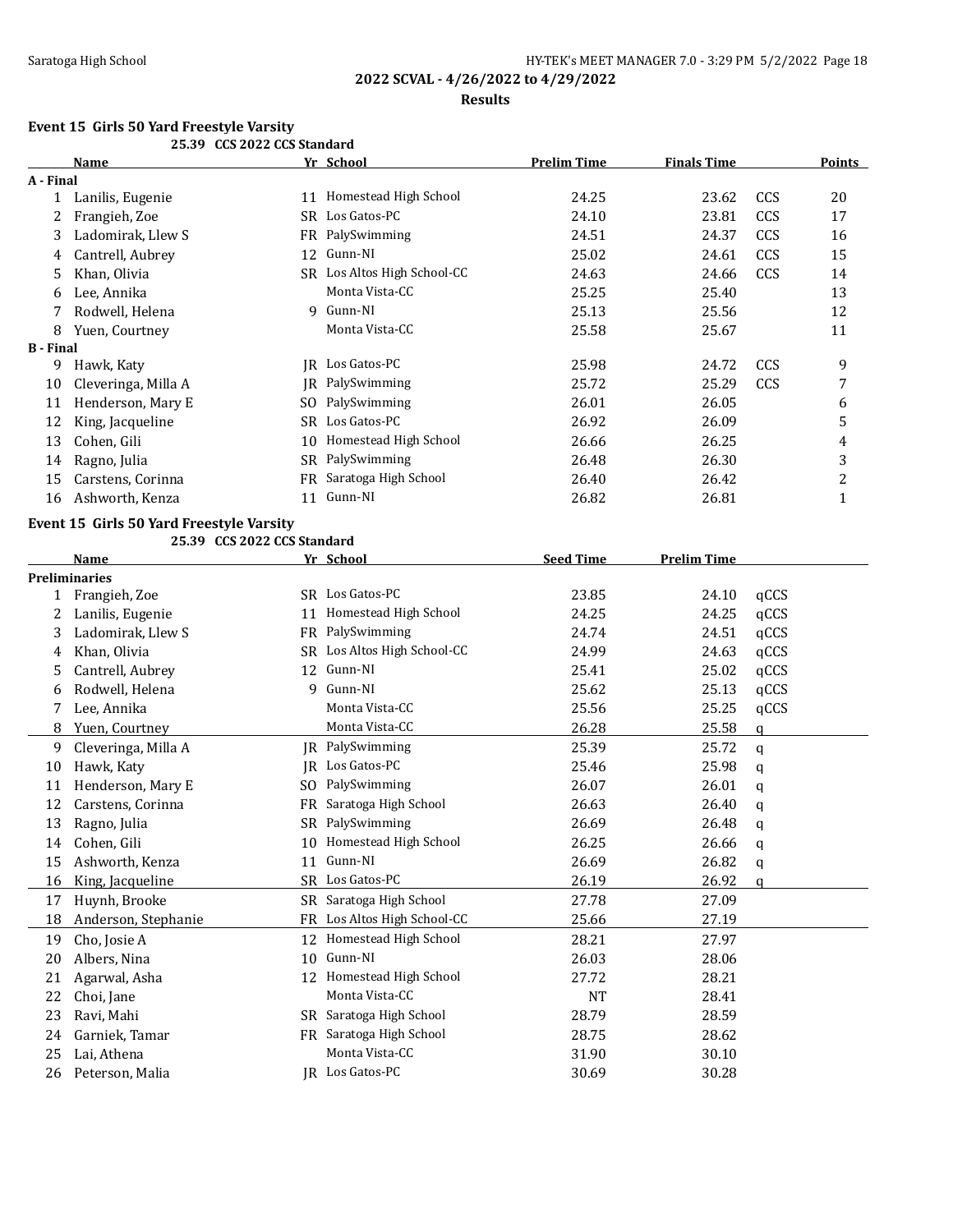**Results**

## **Preliminaries ... (Event 15 Girls 50 Yard Freestyle Varsity)**

| Name                   | Yr School                   | <b>Seed Time</b> | <b>Prelim Time</b> |
|------------------------|-----------------------------|------------------|--------------------|
| 27 RussellHapp, Elle   | SO Los Altos High School-CC | 31.99            | 31.25              |
| 28 Scarboro, Katherine | IR Los Altos High School-CC | 26.64            | 31.35              |
| --- Wolf, Hannah       | SR PalySwimming             | 29.30            | X28.01             |
| --- Hutt, Goni         | 12 Homestead High School    | 30.51            | X30.74             |
| --- Kokinos, Ekaterina | IR Los Gatos-PC             | 32.79            | X31.65             |
| Suska, Elina           | 12 Gunn-NI                  | 34.10            | X32.41             |
|                        |                             |                  |                    |

### **Event 16 Boys 50 Yard Freestyle Varsity**

|                  | 22.59 CCS 2022 CCS Standard |     |                          |                    |                    |            |        |
|------------------|-----------------------------|-----|--------------------------|--------------------|--------------------|------------|--------|
|                  | <b>Name</b>                 |     | Yr School                | <b>Prelim Time</b> | <b>Finals Time</b> |            | Points |
| A - Final        |                             |     |                          |                    |                    |            |        |
|                  | Harrington, Ethan A         | IR  | PalySwimming             | 20.57              | 20.63              | <b>CCS</b> | 20     |
|                  | Leone, Aiden                | 11  | Homestead High School    | 21.93              | 21.37              | <b>CCS</b> | 17     |
| 3                | Kang, Tan                   |     | Monta Vista-CC           | 21.98              | 21.77              | CCS        | 16     |
| 4                | Shang, Isaac                | FR. | Los Altos High School-CC | 21.93              | 21.85              | <b>CCS</b> | 15     |
| 5                | Chow, JuJu                  | IR  | PalySwimming             | 22.10              | 21.98              | CCS        | 14     |
| 6                | Liu, Mark                   | IR  | Saratoga High School     | 22.63              | 22.41              | <b>CCS</b> | 13     |
|                  | Rimsa, Thomas J             | SR  | PalySwimming             | 22.48              | 22.43              | <b>CCS</b> | 12     |
| 8                | Galetti, Jack               | SR  | PalySwimming             | 22.54              | 22.58              | <b>CCS</b> | 11     |
| <b>B</b> - Final |                             |     |                          |                    |                    |            |        |
| 9                | Hong, Jinu                  | 9   | Gunn-NI                  | 22.64              | 22.83              |            | 9      |
| 10               | Hsieh, Eugene               | 10  | Gunn-NI                  | 24.00              | 23.38              |            | 7      |
| 11               | Lu, Aidan                   | SO. | Los Gatos-PC             | 24.09              | 23.45              |            | 6      |
| 12               | Kagel, Oren                 | IR  | Los Gatos-PC             | 24.05              | 23.54              |            | 5      |
| 13               | Zhang, Allen                | 12  | Gunn-NI                  | 24.37              | 23.83              |            | 4      |
| 14               | Abucejo, Gregory            | 11  | Homestead High School    | 24.16              | 23.86              |            | 3      |
| 15               | Pickles, Lucas              | 11  | Homestead High School    | 23.78              | 23.87              |            | 2      |
| 16               | Snook Manchon, Alex         | 11  | Homestead High School    | 24.19              | 24.76              |            | 1      |

### **Event 16 Boys 50 Yard Freestyle Varsity**

|    |                      | 22.59 CCS 2022 CCS Standard |                          |                  |                    |      |
|----|----------------------|-----------------------------|--------------------------|------------------|--------------------|------|
|    | <b>Name</b>          |                             | Yr School                | <b>Seed Time</b> | <b>Prelim Time</b> |      |
|    | <b>Preliminaries</b> |                             |                          |                  |                    |      |
|    | Harrington, Ethan A  | IR.                         | PalySwimming             | 20.76            | 20.57              | qCCS |
| *2 | Leone, Aiden         | 11                          | Homestead High School    | 21.72            | 21.93              | qCCS |
| *2 | Shang, Isaac         | FR.                         | Los Altos High School-CC | 22.71            | 21.93              | qCCS |
| 4  | Kang, Tan            |                             | Monta Vista-CC           | 22.00            | 21.98              | qCCS |
| 5  | Chow, JuJu           | IR-                         | PalySwimming             | 22.10            | 22.10              | qCCS |
| 6  | Rimsa, Thomas J      | SR                          | PalySwimming             | 22.58            | 22.48              | qCCS |
|    | Galetti, Jack        | SR                          | PalySwimming             | 22.41            | 22.54              | qCCS |
| 8  | Liu, Mark            | IR                          | Saratoga High School     | 23.17            | 22.63              | a    |
| 9  | Hong, Jinu           | 9                           | Gunn-NI                  | 23.08            | 22.64              | q    |
| 10 | Pickles, Lucas       | 11                          | Homestead High School    | 25.00            | 23.78              | a    |
| 11 | Hsieh, Eugene        | 10                          | Gunn-NI                  | 24.03            | 24.00              | q    |
| 12 | Kagel, Oren          | IR                          | Los Gatos-PC             | 24.92            | 24.05              | a    |
| 13 | Lu, Aidan            | SO.                         | Los Gatos-PC             | 23.29            | 24.09              | q    |
| 14 | Abucejo, Gregory     | 11                          | Homestead High School    | 24.00            | 24.16              | a    |
| 15 | Snook Manchon, Alex  | 11                          | Homestead High School    | 23.67            | 24.19              | q    |
| 16 | Zhang, Allen         | 12                          | Gunn-NI                  | 23.52            | 24.37              | a    |
| 17 | Jin, Byron           | SR.                         | Saratoga High School     | 24.32            | 24.40              |      |
| 18 | Hong, Channie        | IR                          | Saratoga High School     | 23.79            | 24.70              |      |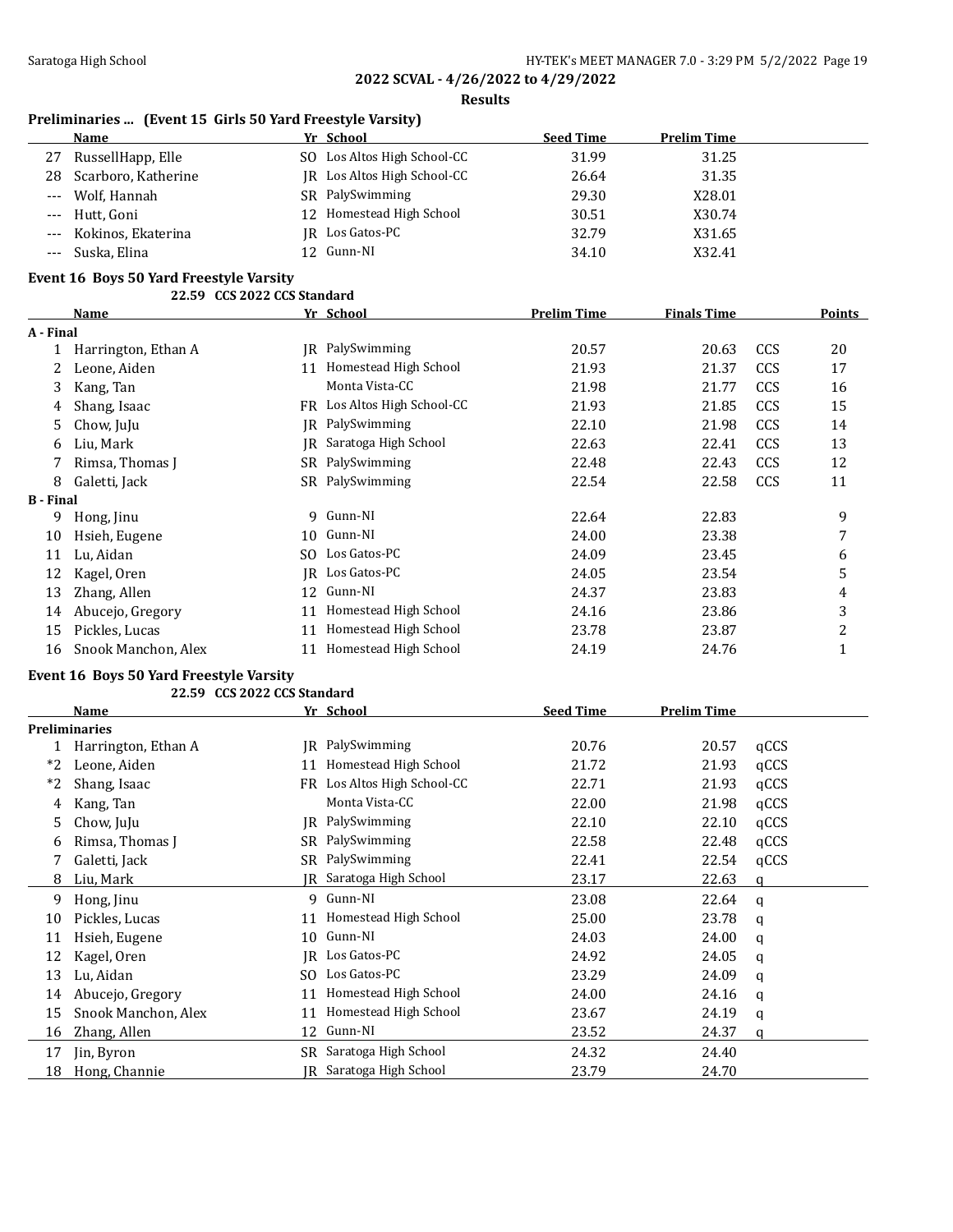**Results**

# **Preliminaries ... (Event 16 Boys 50 Yard Freestyle Varsity)**

|       | Name                                              |     | Yr School                                   | <b>Seed Time</b> | <b>Prelim Time</b>  |               |
|-------|---------------------------------------------------|-----|---------------------------------------------|------------------|---------------------|---------------|
| 19    | Shliamin, Mark                                    |     | SO Los Altos High School-CC                 | 27.66            | 25.04               |               |
| 20    | Pow, Cullen                                       |     | Monta Vista-CC                              | 24.98            | 25.11               |               |
| 21    | Agrawal-Chung, Pravin                             |     | Monta Vista-CC                              | 26.50            | 25.34               |               |
| 22    | Lennan, Blake                                     |     | IR Los Gatos-PC                             | 25.91            | 25.52               |               |
| 23    | Hong, Andrew                                      |     | SR Saratoga High School                     | 25.96            | 25.71               |               |
| 24    | Hong, Ryan                                        |     | Monta Vista-CC                              | <b>NT</b>        | 25.87               |               |
| 25    | Shah, Jai                                         |     | 12 Gunn-NI                                  | 25.64            | 26.59               |               |
| 26    | Goulden, Charles                                  |     | IR Los Gatos-PC                             | 28.03            | 27.56               |               |
| ---   | An, Alexander                                     |     | <b>IR</b> PalySwimming                      | <b>NT</b>        | X24.11              |               |
| ---   | Tarng, Ethan                                      |     | Monta Vista-CC                              | 26.84            | X25.55              |               |
| ---   | Huang, Howard                                     |     | SR Saratoga High School                     | 28.99            | X28.10              |               |
| ---   | Oh, Isaac                                         | 11  | Gunn-NI                                     | 27.87            | X28.18              |               |
| $---$ | Lopushansky, Allan                                |     | JR Los Gatos-PC                             | 28.63            | X29.37              |               |
|       | <b>Event 17 Girls 1 mtr Diving Junior Varsity</b> |     |                                             |                  |                     |               |
|       | <b>Name</b>                                       |     | Yr School                                   |                  | <b>Finals Score</b> | <b>Points</b> |
|       | 1 Leone, Paige                                    |     | 09 Homestead High School                    | <b>NP</b>        | 342.95              | 20            |
| 2     | Singh, Aanya                                      |     | FR Los Gatos-PC                             | <b>NP</b>        | 248.40              | 17            |
| 3     | Nakamura, Mina                                    |     | FR Los Gatos-PC                             | <b>NP</b>        | 244.85              | 16            |
| 4     | Vasudeva, Tashi                                   |     | SO Saratoga High School                     | <b>NP</b>        | 240.15              | 15            |
|       | Alves, Riley                                      |     | SO Saratoga High School                     | <b>NP</b>        | 237.45              | 14            |
| 5     |                                                   |     | JR Los Gatos-PC                             | 186.20           | 234.50              | 13            |
| 6     | Curran, Megan                                     |     | 09 Homestead High School                    |                  |                     |               |
|       | Linuma, Beni                                      |     |                                             | <b>NP</b>        | 223.65              | 12            |
| 8     | Wurts, Cherish                                    |     | 10 Homestead High School<br>JR Los Gatos-PC | <b>NP</b>        | 202.70              | 11            |
| 9     | Brisbee, Julia                                    |     |                                             | 137.20           | 184.35              | 9             |
|       | <b>Event 18 Boys 1 mtr Diving Junior Varsity</b>  |     |                                             |                  |                     |               |
|       | <b>Name</b>                                       |     | Yr School                                   |                  | <b>Finals Score</b> | <b>Points</b> |
|       | 1 Leone, Landen                                   |     | 09 Homestead High School                    | <b>NP</b>        | 250.50              | 20            |
| 2     | Hadfield, Ashton                                  |     | Monta Vista-CC                              | <b>NP</b>        | 227.50              | 17            |
| 3     | Nolan, Parsa                                      |     | FR Los Gatos-PC                             | 202.90           | 218.30              | 16            |
| 4     | Pina, Dallas                                      |     | FR Los Gatos-PC                             | 137.90           | 188.80              | 15            |
|       | Event 19 Girls 1 mtr Diving Varsity               |     |                                             |                  |                     |               |
|       | Name                                              |     | Yr School                                   |                  | <b>Finals Score</b> | <b>Points</b> |
|       | 1 Lotterer, Alena                                 |     | SO PalySwimming                             | <b>NP</b>        | 502.65              | 20            |
| 2     | Woo, Janna                                        |     | Monta Vista-CC                              | <b>NP</b>        | 446.90              | 17            |
| 3     | Lazovsky, Ava                                     |     | SO Los Gatos-PC                             | <b>NP</b>        | 428.65              | 16            |
| 4     | Wang, Florence                                    |     | 12 Homestead High School                    | <b>NP</b>        | 416.90              | 15            |
| 5     | Wong, Maddy                                       |     | SO Los Gatos-PC                             | <b>NP</b>        | 413.50              | 14            |
| 6     | Scalise-Royston, Bella                            |     | SR Los Gatos-PC                             | N <sub>P</sub>   | 401.40              | 13            |
| 7     | Wu, April                                         | SR. | PalySwimming                                | <b>NP</b>        | 392.65              | 12            |
| 8     | Taso, Abby                                        | 10  | Homestead High School                       | <b>NP</b>        | 370.50              | 11            |
| 9     | Cohen, Julie                                      | 11  | Homestead High School                       | <b>NP</b>        | 334.60              | 9             |
| 10    | Coborne, Cece                                     |     | Monta Vista-CC                              | N <sub>P</sub>   | 330.50              | 7             |
| 11    | Frolich, Mia                                      |     | JR Los Gatos-PC                             | <b>NP</b>        | 303.95              | 6             |
| 12    | Linuma, Lin                                       |     | 12 Homestead High School                    | <b>NP</b>        | 275.00              | 5             |
|       |                                                   |     |                                             |                  |                     |               |
|       | <b>Event 20 Boys 1 mtr Diving Varsity</b>         |     |                                             |                  |                     |               |
|       | <u>Name</u>                                       |     | Yr School                                   |                  | <b>Finals Score</b> | <b>Points</b> |
| 1     | Grubbs, Gunnar M                                  |     | FR PalySwimming                             | <b>NP</b>        | 550.45              | 20            |
| 2     | Snell, James                                      |     | 12 Homestead High School                    | <b>NP</b>        | 311.05              | 17            |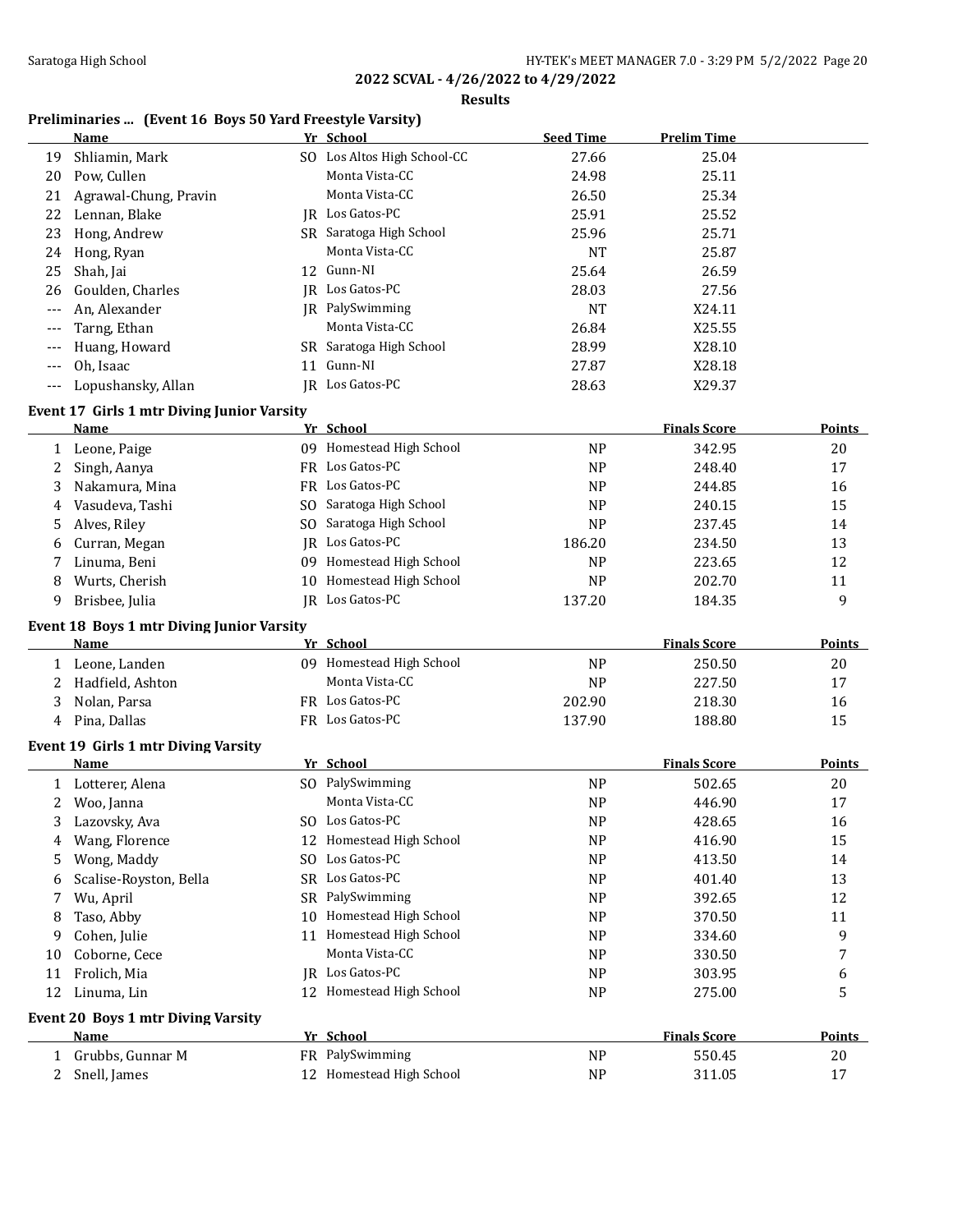### **Results**

# **Event 21 Girls 50 Yard Butterfly Junior Varsity**

|                  | Name                                                  |    | Yr School                   | <b>Prelim Time</b> | <b>Finals Time</b> |   | <b>Points</b>    |
|------------------|-------------------------------------------------------|----|-----------------------------|--------------------|--------------------|---|------------------|
| A - Final        |                                                       |    |                             |                    |                    |   |                  |
| $\mathbf{1}$     | Lee, Megan                                            |    | 10 Gunn-NI                  | 31.64              | 31.20              |   | 20               |
| 2                | Draeger, Cameron                                      |    | FR Los Altos High School-CC | 31.42              | 31.21              |   | 17               |
| 3                | Maecker, Julia                                        |    | 10 Gunn-NI                  | 31.57              | 31.25              |   | 16               |
| 4                | De La Cruz, Kylie I                                   |    | JR PalySwimming             | 32.16              | 31.61              |   | 15               |
| 5                | Nebriaga, Naya                                        |    | 10 Gunn-NI                  | 33.37              | 32.27              |   | 14               |
| 6                | Kripalani, Ana                                        | 09 | Homestead High School       | 32.50              | 32.43              |   | 13               |
| 7                | Lubinski, Ela                                         |    | SO Los Gatos-PC             | 33.82              | 33.12              |   | 12               |
| ---              | Brito, Camila                                         |    | FR Los Altos High School-CC | 34.04              | DQ                 |   |                  |
| <b>B</b> - Final |                                                       |    |                             |                    |                    |   |                  |
| 9                | Gallagher, Christy                                    |    | 09 Homestead High School    | 34.10              | 34.41              |   | 9                |
| 10               | Roberts, Maddy                                        |    | SO Los Gatos-PC             | 34.38              | 34.95              |   | $\boldsymbol{7}$ |
| 11               | Le, Victoria                                          |    | SO Saratoga High School     | 35.57              | 35.17              |   | 6                |
| $*12$            | Williams, Lizzy H                                     |    | FR PalySwimming             | 36.44              | 35.74              |   | 4.50             |
| $*12$            | Kim, Nicole                                           |    | 10 Homestead High School    | 36.04              | 35.74              |   | 4.50             |
| 14               | Chao, Carmen                                          |    | FR Los Altos High School-CC | 36.69              | 36.05              |   | 3                |
| 15               | Ballantyne, Nora                                      |    | 09 Homestead High School    | 36.61              | 36.16              |   | $\overline{c}$   |
|                  |                                                       |    |                             |                    |                    |   |                  |
|                  | Event 21 Girls 50 Yard Butterfly Junior Varsity       |    |                             | <b>Seed Time</b>   | <b>Prelim Time</b> |   |                  |
|                  | Name<br><b>Preliminaries</b>                          |    | Yr School                   |                    |                    |   |                  |
|                  | 1 Draeger, Cameron                                    |    | FR Los Altos High School-CC | 31.89              | 31.42              | q |                  |
| 2                | Maecker, Julia                                        | 10 | Gunn-NI                     | 32.90              | 31.57              |   |                  |
| 3                | Lee, Megan                                            |    | 10 Gunn-NI                  | 31.91              | 31.64              | q |                  |
| 4                | De La Cruz, Kylie I                                   |    | <b>IR</b> PalySwimming      | 32.68              | 32.16              | q |                  |
|                  |                                                       |    | 09 Homestead High School    |                    |                    | q |                  |
| 5                | Kripalani, Ana                                        |    | Gunn-NI                     | 32.03              | 32.50              | q |                  |
| 6                | Nebriaga, Naya                                        | 10 | SO Los Gatos-PC             | 32.99              | 33.37              | q |                  |
| 7                | Lubinski, Ela                                         |    |                             | 32.81              | 33.82              | q |                  |
| 8                | Brito, Camila                                         |    | FR Los Altos High School-CC | 35.63              | 34.04              | q |                  |
| 9                | Gallagher, Christy                                    |    | 09 Homestead High School    | 35.08              | 34.10              | q |                  |
| 10               | Roberts, Maddy                                        |    | SO Los Gatos-PC             | 35.56              | 34.38              | q |                  |
| 11               | Chang, Alisha                                         |    | PalySwimming                | 36.96              | 35.56              | q |                  |
| 12               | Le, Victoria                                          |    | SO Saratoga High School     | 35.70              | 35.57              | q |                  |
| 13               | Kim, Nicole                                           | 10 | Homestead High School       | 36.16              | 36.04              | q |                  |
| 14               | Williams, Lizzy H                                     |    | FR PalySwimming             | 37.33              | 36.44              | q |                  |
| 15               | Ballantyne, Nora                                      |    | 09 Homestead High School    | 35.92              | 36.61              | q |                  |
| 16               | Chao, Carmen                                          |    | FR Los Altos High School-CC | 36.30              | 36.69              | q |                  |
|                  | 17 Hsu, Anne                                          |    | FR Los Gatos-PC             | 39.58              | 37.44              |   |                  |
|                  | 18 Xie, Sarah                                         |    | 9 Gunn-NI                   | 39.17              | 38.39              |   |                  |
| 19               | Alvares, Saya                                         |    | SO Los Gatos-PC             | NT                 | 38.71              |   |                  |
| 20               | Lee, Sofia                                            |    | FR Los Altos High School-CC | 36.31              | 42.64              |   |                  |
| ---              | Tuckfiled, Daisy                                      |    | FR Los Gatos-PC             | 42.21              | X42.36             |   |                  |
|                  | <b>Event 22 Boys 50 Yard Butterfly Junior Varsity</b> |    |                             |                    |                    |   |                  |
|                  | <b>Name</b>                                           |    | Yr School                   | <b>Prelim Time</b> | <b>Finals Time</b> |   | <b>Points</b>    |
| A - Final        |                                                       |    |                             |                    |                    |   |                  |
| $\mathbf{1}$     | Meehan, James                                         |    | FR PalySwimming             | 26.68              | 25.54              |   | 20               |
| 2                | Chan, Jacob                                           |    | SO PalySwimming             | 27.08              | 27.11              |   | 17               |
| 3                | Byun, Justis                                          |    | FR PalySwimming             | 28.10              | 27.15              |   | 16               |
| 4                | Dalal, Humza                                          |    | 09 Homestead High School    | 28.84              | 27.25              |   | 15               |
|                  |                                                       |    |                             |                    |                    |   |                  |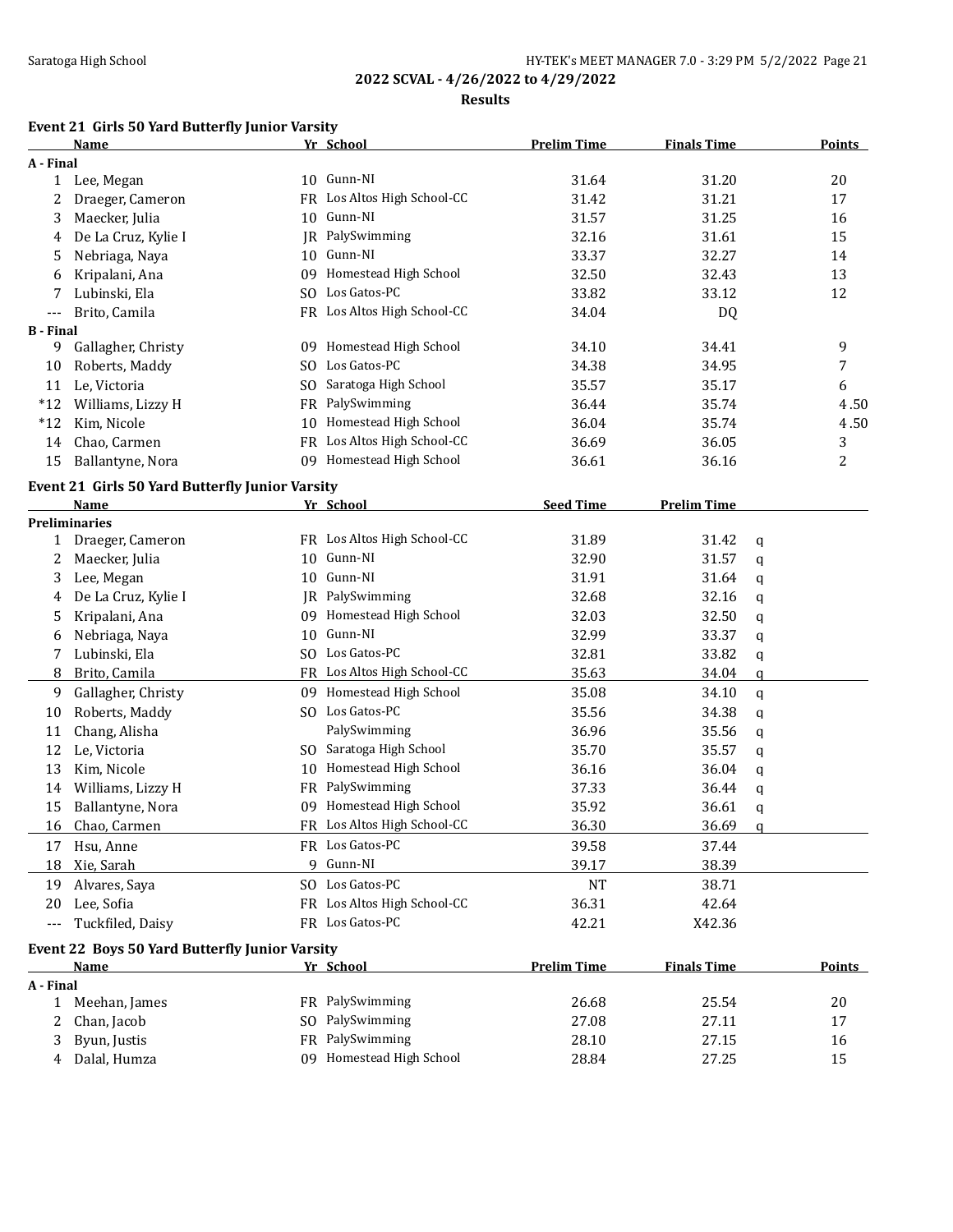### **Results**

# **A - Final ... (Event 22 Boys 50 Yard Butterfly Junior Varsity)**

|                  | $\mu$ and $\mu$ boys so raid batterity funtor variously<br><b>Name</b> |                               | Yr School                   | <b>Prelim Time</b> | <b>Finals Time</b> |              | <b>Points</b>  |
|------------------|------------------------------------------------------------------------|-------------------------------|-----------------------------|--------------------|--------------------|--------------|----------------|
| 5.               | Silverman, Zachary                                                     |                               | 10 Gunn-NI                  | 28.66              | 27.72              |              | 14             |
| 6                | Gupta, Rohan                                                           |                               | 10 Homestead High School    | 28.76              | 28.15              |              | 13             |
| 7                | Stopford, Thomas                                                       |                               | SO Los Gatos-PC             | 29.33              | 28.74              |              | 12             |
| 8                | Caplener, Eric                                                         |                               | SO Los Gatos-PC             | 29.01              | 29.15              |              | 11             |
| <b>B</b> - Final |                                                                        |                               |                             |                    |                    |              |                |
| 9                | Dickson, Ben                                                           |                               | SO Los Gatos-PC             | 29.80              | 28.58              |              | 9              |
| 10               | Lim, Jayden                                                            |                               | Monta Vista-CC              | 30.01              | 28.59              |              | 7              |
| 11               | Kancherla, Rohan                                                       |                               | 10 Gunn-NI                  | 29.70              | 28.89              |              | 6              |
| 12               | Padghan, Sameer                                                        |                               | SO Los Gatos-PC             | 29.88              | 29.35              |              | 5              |
| 13               | Heilman, Miles                                                         |                               | 9 Gunn-NI                   | 30.17              | 29.73              |              | 4              |
| 14               | Kougiouris, Petros                                                     |                               | Monta Vista-CC              | 30.51              | 29.74              |              | 3              |
| 15               | Basak, Arinjay                                                         |                               | SO Saratoga High School     | 29.90              | 29.99              |              | $\overline{c}$ |
| 16               | Martull, Kevin                                                         |                               | 09 Homestead High School    | 31.29              | 30.29              |              | $\mathbf{1}$   |
|                  | Event 22 Boys 50 Yard Butterfly Junior Varsity                         |                               |                             |                    |                    |              |                |
|                  | Name                                                                   |                               | Yr School                   | <b>Seed Time</b>   | <b>Prelim Time</b> |              |                |
|                  | <b>Preliminaries</b>                                                   |                               |                             |                    |                    |              |                |
| 1                | Meehan, James                                                          |                               | FR PalySwimming             | 26.28              | 26.68              | q            |                |
| 2                | Chan, Jacob                                                            |                               | SO PalySwimming             | 27.68              | 27.08              | q            |                |
| 3                | Byun, Justis                                                           |                               | FR PalySwimming             | 27.87              | 28.10              | q            |                |
| 4                | Silverman, Zachary                                                     |                               | 10 Gunn-NI                  | 29.17              | 28.66              | q            |                |
| 5                | Gupta, Rohan                                                           |                               | 10 Homestead High School    | 29.62              | 28.76              | q            |                |
| 6                | Dalal, Humza                                                           |                               | 09 Homestead High School    | 27.89              | 28.84              | q            |                |
| 7                | Caplener, Eric                                                         |                               | SO Los Gatos-PC             | 29.30              | 29.01              | q            |                |
| 8                | Stopford, Thomas                                                       |                               | SO Los Gatos-PC             | 29.03              | 29.33              | q            |                |
| 9                | Kancherla, Rohan                                                       |                               | 10 Gunn-NI                  | 28.60              | 29.70              | $\mathbf{q}$ |                |
| 10               | Dickson, Ben                                                           |                               | SO Los Gatos-PC             | 29.64              | 29.80              | q            |                |
| 11               | Padghan, Sameer                                                        |                               | SO Los Gatos-PC             | 30.43              | 29.88              | q            |                |
| 12               | Basak, Arinjay                                                         |                               | SO Saratoga High School     | 30.83              | 29.90              | q            |                |
| 13               | Lim, Jayden                                                            |                               | Monta Vista-CC              | 30.11              | 30.01              | q            |                |
| 14               | Heilman, Miles                                                         |                               | 9 Gunn-NI                   | 30.69              | 30.17              | q            |                |
| 15               | Kougiouris, Petros                                                     |                               | Monta Vista-CC              | <b>NT</b>          | 30.51              | q            |                |
| 16               | Martull, Kevin                                                         |                               | 09 Homestead High School    | <b>NT</b>          | 31.29              | $\mathbf{q}$ |                |
| 17               | Pannu, Arjan                                                           |                               | FR PalySwimming             | 33.47              | 31.32              |              |                |
| 18               | Merten, Luka                                                           |                               | FR Saratoga High School     | <b>NT</b>          | 32.69              |              |                |
| 19               | Louie, Jay                                                             |                               | FR Saratoga High School     | 37.21              | 34.39              |              |                |
| $*20$            | Wang, Evan                                                             |                               | 09 Homestead High School    | <b>NT</b>          | 34.95              |              |                |
| $*20$            | Sulimenko, Ivan                                                        |                               | SO Los Altos High School-CC | 37.10              | 34.95              |              |                |
| 22               | Li, Brett                                                              |                               | FR Los Altos High School-CC | 38.91              | 39.76              |              |                |
| ---              | Remez, Ziv                                                             |                               | 09 Homestead High School    | 29.10              | X28.52             |              |                |
| ---              | Schacht, Paul                                                          |                               | FR PalySwimming             | 37.98              | X30.87             |              |                |
| ---              | Germanow, Morgan                                                       |                               | 9 Gunn-NI                   | 29.48              | DQ                 |              |                |
|                  | Event 23 Girls 100 Yard Butterfly Varsity                              |                               |                             |                    |                    |              |                |
|                  |                                                                        | 1:00.99 CCS 2022 CCS Standard |                             |                    |                    |              |                |
|                  | <b>Name</b>                                                            |                               | Yr School                   | <b>Prelim Time</b> | <b>Finals Time</b> |              | <b>Points</b>  |
| A - Final        | 1 Huang, Davina                                                        |                               | Monta Vista-CC              | 57.56              | 56.62              | CCS          | 20             |
|                  | 26.81                                                                  | 56.62 (29.81)                 |                             |                    |                    |              |                |
| 2                | Zhao, Lucy                                                             |                               | FR PalySwimming             | 58.05              | 57.76              | CCS          | 17             |
|                  | 27.02                                                                  | 57.76 (30.74)                 |                             |                    |                    |              |                |
|                  |                                                                        |                               |                             |                    |                    |              |                |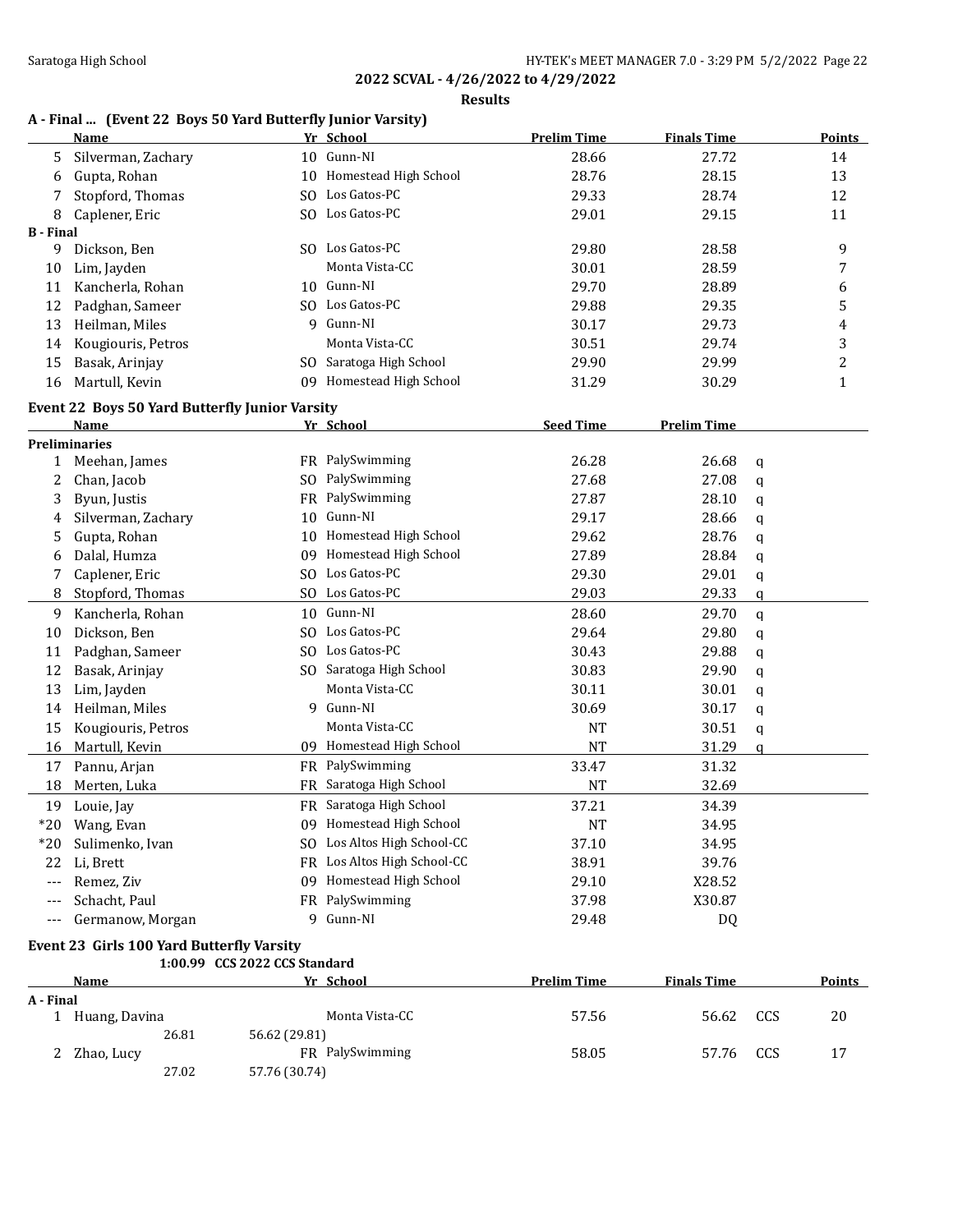**Results**

# **A - Final ... (Event 23 Girls 100 Yard Butterfly Varsity)**

|                  | Name                        | Yr School                   | <b>Prelim Time</b> | <b>Finals Time</b> |     | <b>Points</b> |
|------------------|-----------------------------|-----------------------------|--------------------|--------------------|-----|---------------|
| 3                | Faraboschi, Silvia          | 12 Gunn-NI                  | 58.44              | 57.89              | CCS | 16            |
|                  | 27.28                       | 57.89 (30.61)               |                    |                    |     |               |
| 4                | Heit, Ellie                 | JR Los Altos High School-CC | 58.46              | 58.16              | CCS | 15            |
|                  | 27.13                       | 58.16 (31.03)               |                    |                    |     |               |
|                  | 5 van Putten, Lily          | JR Los Gatos-PC             | 58.46              | 58.47              | CCS | 14            |
|                  | 27.28                       | 58.47 (31.19)               |                    |                    |     |               |
| 6                | Bhatnagar, Meher            | SO Saratoga High School     | 1:00.42            | 1:00.16            | CCS | 13            |
|                  | 28.04                       | 1:00.16(32.12)              |                    |                    |     |               |
|                  | Lungren, Charlotte          | FR PalySwimming             | 1:00.14            | 1:00.66            | CCS | 12            |
|                  | 28.74                       | 1:00.66 (31.92)             |                    |                    |     |               |
| 8                | Caplener, Taylor            | SR Los Gatos-PC             | 1:01.80            | 1:01.03            |     | 11            |
|                  | 28.48                       | 1:01.03(32.55)              |                    |                    |     |               |
| <b>B</b> - Final |                             |                             |                    |                    |     |               |
| 9                | Khan, Sonia                 | JR Los Altos High School-CC | 1:01.84            | 1:00.83            | CCS | 9             |
|                  | 28.24                       | 1:00.83 (32.59)             |                    |                    |     |               |
|                  | 10 Mohtaj-Khorassani, Sarah | 09 Homestead High School    | 1:02.44            | 1:01.19            |     | 7             |
|                  | 28.59                       | 1:01.19(32.60)              |                    |                    |     |               |
|                  | 11 Cohen, Gili              | 10 Homestead High School    | 1:06.20            | 1:03.27            |     | 6             |
|                  | 28.82                       | 1:03.27 (34.45)             |                    |                    |     |               |
|                  | 12 Ball, Eden G             | SR PalySwimming             | 1:07.87            | 1:04.03            |     | 5             |
|                  | 28.97                       | 1:04.03 (35.06)             |                    |                    |     |               |
|                  | 13 Wagner, Sonika           | Monta Vista-CC              | 1:07.24            | 1:04.26            |     | 4             |
|                  | 30.01                       | 1:04.26 (34.25)             |                    |                    |     |               |
|                  | 14 Schaevitz, Sarah         | FR Los Gatos-PC             | 1:06.44            | 1:06.09            |     | 3             |
|                  | 30.25                       | 1:06.09 (35.84)             |                    |                    |     |               |
| 15               | Spasojevic, Nina            | 10 Gunn-NI                  | 1:07.29            | 1:06.97            |     | 2             |
|                  | 30.41                       | 1:06.97 (36.56)             |                    |                    |     |               |
|                  | Nakamura, Mio               | SR Los Gatos-PC             | 1:03.13            | DQ                 |     |               |
|                  | 29.74                       | DQ (34.73)                  |                    |                    |     |               |

### **Event 23 Girls 100 Yard Butterfly Varsity 1:00.99 CCS 2022 CCS Standard**

|       | Name                 | Yr School                   | <b>Seed Time</b> | <b>Prelim Time</b> |      |
|-------|----------------------|-----------------------------|------------------|--------------------|------|
|       | <b>Preliminaries</b> |                             |                  |                    |      |
|       | 1 Huang, Davina      | Monta Vista-CC              | 59.52            | 57.56              | qCCS |
|       | 27.39                | 57.56 (30.17)               |                  |                    |      |
|       | Zhao, Lucy           | FR PalySwimming             | 59.77            | 58.05              | qCCS |
|       | 27.29                | 58.05 (30.76)               |                  |                    |      |
| 3     | Faraboschi, Silvia   | 12 Gunn-NI                  | 58.73            | 58.44              | qCCS |
|       | 27.49                | 58.44 (30.95)               |                  |                    |      |
| $^*4$ | van Putten, Lily     | IR Los Gatos-PC             | 1:00.07          | 58.46              | qCCS |
|       | 27.62                | 58.46 (30.84)               |                  |                    |      |
| $^*4$ | Heit, Ellie          | IR Los Altos High School-CC | 1:00.57          | 58.46              | qCCS |
|       | 27.60                | 58.46 (30.86)               |                  |                    |      |
| 6     | Lungren, Charlotte   | FR PalySwimming             | 59.90            | 1:00.14            | qCCS |
|       | 29.17                | 1:00.14(30.97)              |                  |                    |      |
|       | Bhatnagar, Meher     | SO Saratoga High School     | 1:01.60          | 1:00.42            | qCCS |
|       | 28.48                | 1:00.42 (31.94)             |                  |                    |      |
| 8     | Caplener, Taylor     | SR Los Gatos-PC             | 1:01.67          | 1:01.80            | q    |
|       | 28.67                | 1:01.80(33.13)              |                  |                    |      |
| 9     | Khan, Sonia          | IR Los Altos High School-CC | 1:01.46          | 1:01.84            | q    |
|       | 28.75                | 1:01.84 (33.09)             |                  |                    |      |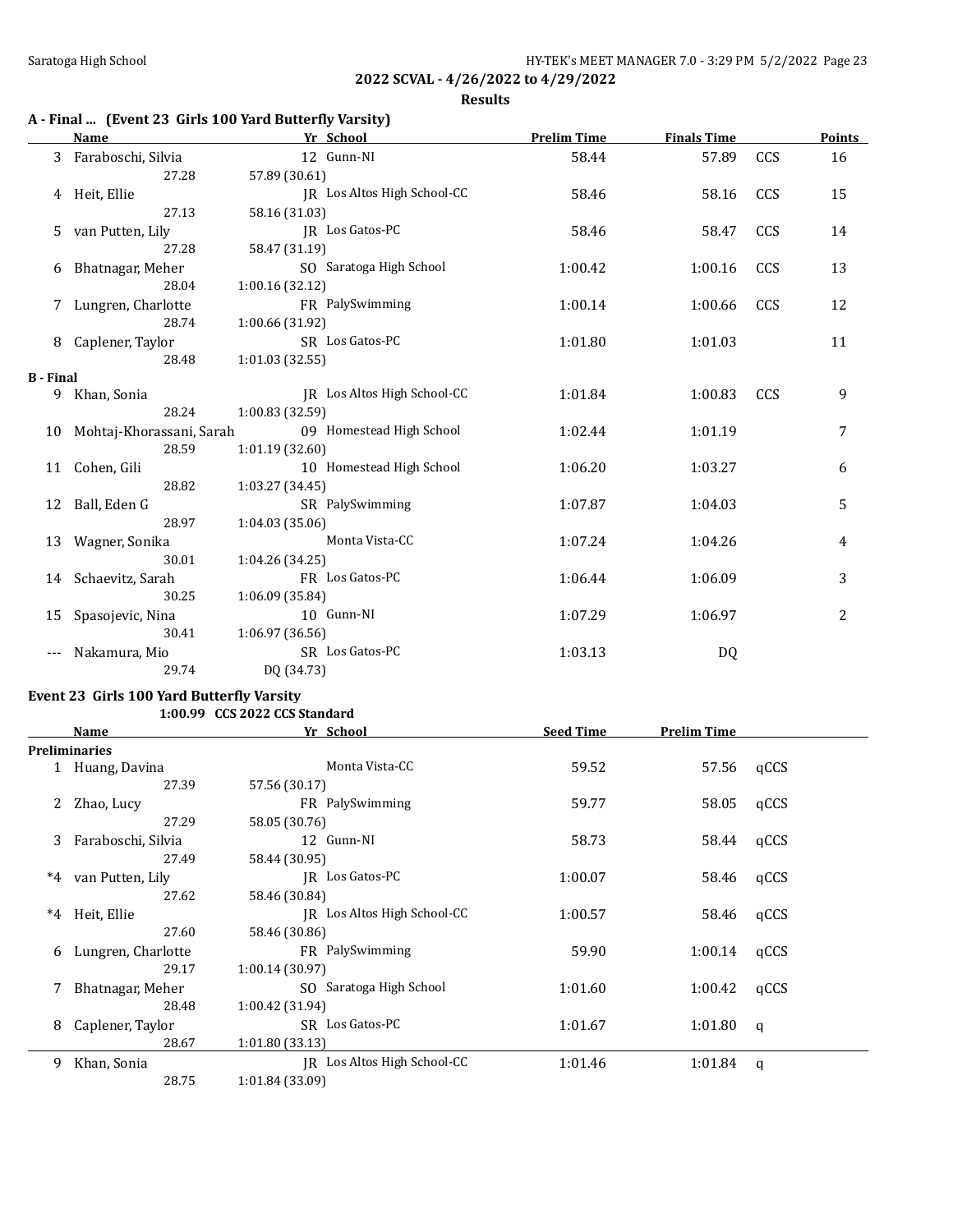**Results**

# **Preliminaries ... (Event 23 Girls 100 Yard Butterfly Varsity)**

|       | <b>Name</b>                 | Yr School                | <b>Seed Time</b> | <b>Prelim Time</b> |   |
|-------|-----------------------------|--------------------------|------------------|--------------------|---|
|       | 10 Mohtaj-Khorassani, Sarah | 09 Homestead High School | 1:02.66          | $1:02.44$ q        |   |
|       | 28.96                       | 1:02.44 (33.48)          |                  |                    |   |
|       | 11 Nakamura, Mio            | SR Los Gatos-PC          | 1:03.36          | $1:03.13$ q        |   |
|       | 29.13                       | 1:03.13(34.00)           |                  |                    |   |
|       | 12 Cohen, Gili              | 10 Homestead High School | 1:03.84          | $1:06.20$ q        |   |
|       | 29.98                       | 1:06.20(36.22)           |                  |                    |   |
|       | 13 Schaevitz, Sarah         | FR Los Gatos-PC          | 1:09.31          | $1:06.44$ q        |   |
|       | 30.19                       | 1:06.44 (36.25)          |                  |                    |   |
|       | 14 Wagner, Sonika           | Monta Vista-CC           | 1:06.18          | 1:07.24 $q$        |   |
|       | 31.11                       | 1:07.24(36.13)           |                  |                    |   |
| 15    | Spasojevic, Nina            | 10 Gunn-NI               | 1:09.02          | 1:07.29            | q |
|       | 30.24                       | 1:07.29(37.05)           |                  |                    |   |
|       | 16 Ball, Eden G             | SR PalySwimming          | 1:06.37          | 1:07.87            | q |
|       | 29.68                       | 1:07.87(38.19)           |                  |                    |   |
|       | 17 Kim, Rachel              | 12 Homestead High School | 1:06.94          | 1:08.49            |   |
|       | 31.05                       | 1:08.49 (37.44)          |                  |                    |   |
| 18    | Lindstrom, Olivia           | SO PalySwimming          | 1:06.86          | 1:09.42            |   |
|       | 31.42                       | 1:09.42 (38.00)          |                  |                    |   |
|       | 19 Moore, Emma              | FR Saratoga High School  | 1:11.16          | 1:09.96            |   |
|       | 32.22                       | 1:09.96 (37.74)          |                  |                    |   |
|       | 20 Bhardwaj, Mira           | Monta Vista-CC           | 1:16.78          | 1:14.51            |   |
|       | 34.17                       | 1:14.51(40.34)           |                  |                    |   |
|       | 21 Lee, Cadence             | Monta Vista-CC           | <b>NT</b>        | 1:19.11            |   |
|       | 36.35                       | 1:19.11 (42.76)          |                  |                    |   |
| $---$ | Bala, Dylara                | SR PalySwimming          | 1:09.04          | X1:12.77           |   |
|       | 32.17                       | 1:12.77(40.60)           |                  |                    |   |

# **Event 24 Boys 100 Yard Butterfly Varsity**

**54.79 CCS 2022 CCS Standard**

|                  | Name                    | Yr School                   | <b>Prelim Time</b> | <b>Finals Time</b> |            | <b>Points</b> |
|------------------|-------------------------|-----------------------------|--------------------|--------------------|------------|---------------|
| A - Final        |                         |                             |                    |                    |            |               |
|                  | 1 Balva, Arthur Blake A | JR PalySwimming             | 51.58              | 49.89              | <b>CCS</b> | 20            |
|                  | 23.48                   | 49.89 (26.41)               |                    |                    |            |               |
|                  | Zhang, Peter            | 11 Gunn-NI                  | 51.55              | 50.88              | CCS        | 17            |
|                  | 23.58                   | 50.88 (27.30)               |                    |                    |            |               |
| 3                | Huang, Kyle             | 11 Homestead High School    | 52.23              | 50.97              | <b>CCS</b> | 16            |
|                  | 23.82                   | 50.97 (27.15)               |                    |                    |            |               |
| 4                | Heit, Henry             | FR Los Altos High School-CC | 52.62              | 51.39              | <b>CCS</b> | 15            |
|                  | 24.16                   | 51.39 (27.23)               |                    |                    |            |               |
| 5                | Matsumoto, Leo          | Monta Vista-CC              | 53.24              | 52.74              | <b>CCS</b> | 14            |
|                  | 24.84                   | 52.74 (27.90)               |                    |                    |            |               |
| 6                | Kirby, Lachlan H        | SO PalySwimming             | 53.38              | 53.09              | <b>CCS</b> | 13            |
|                  | 24.83                   | 53.09 (28.26)               |                    |                    |            |               |
|                  | Ogawa, Nico P           | FR PalySwimming             | 53.93              | 53.44              | <b>CCS</b> | 12            |
|                  | 24.66                   | 53.44 (28.78)               |                    |                    |            |               |
| 8                | Kundu, Nilay            | Monta Vista-CC              | 54.16              | 53.59              | CCS        | 11            |
|                  | 24.96                   | 53.59 (28.63)               |                    |                    |            |               |
| <b>B</b> - Final |                         |                             |                    |                    |            |               |
| 9                | Lyon, Sam               | FR Los Altos High School-CC | 54.80              | 53.22              | <b>CCS</b> | 9             |
|                  | 25.15                   | 53.22 (28.07)               |                    |                    |            |               |
| 10               | Newton, Tyler           | IR Los Gatos-PC             | 55.32              | 53.39              | <b>CCS</b> | 7             |
|                  | 24.92                   | 53.39 (28.47)               |                    |                    |            |               |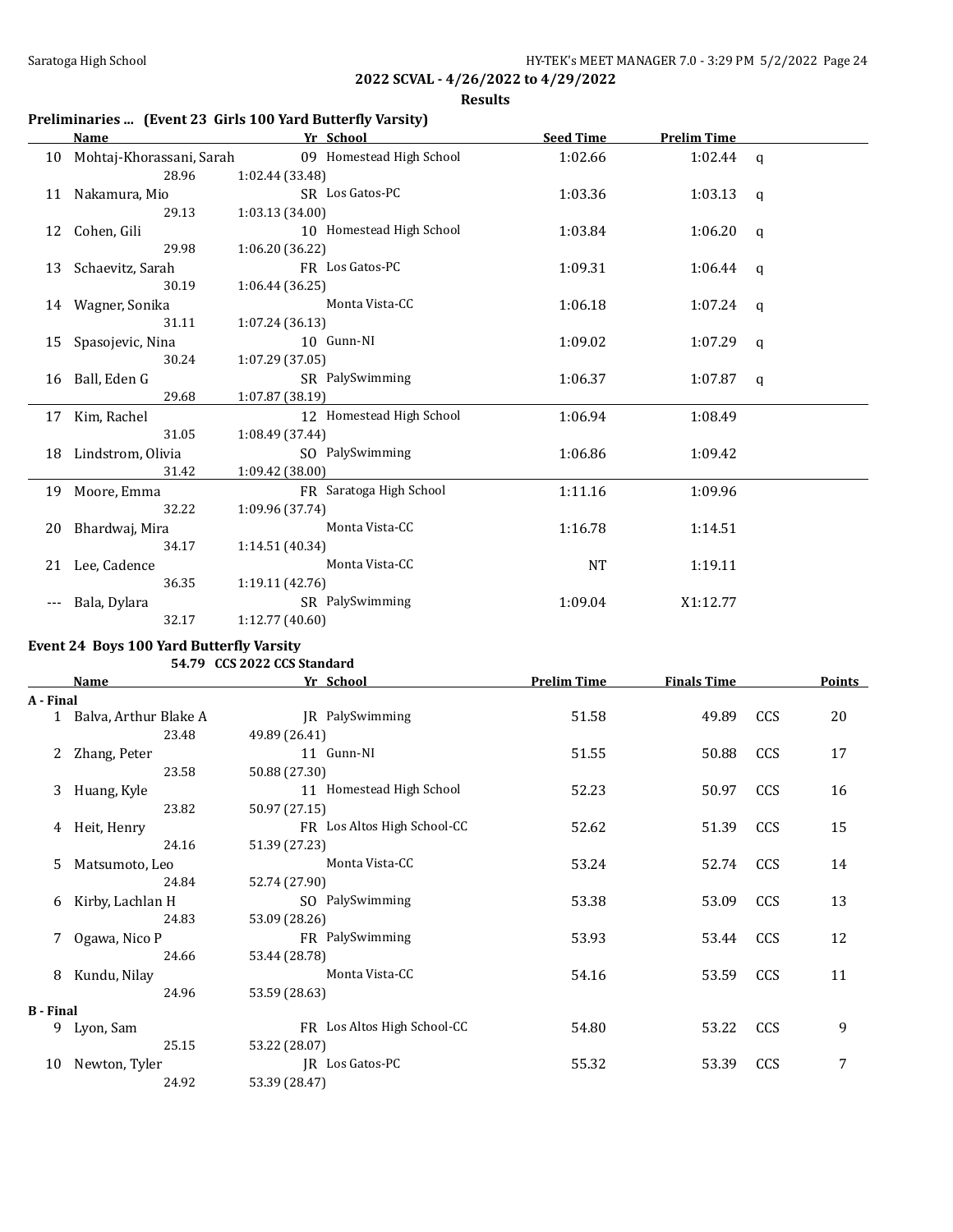**Results**

## **B - Final ... (Event 24 Boys 100 Yard Butterfly Varsity)**

|       | Name           | Yr School               | <b>Prelim Time</b> | <b>Finals Time</b> |     | <b>Points</b> |
|-------|----------------|-------------------------|--------------------|--------------------|-----|---------------|
| $*11$ | Lopez, Miguel  | 10 Gunn-NI              | 54.96              | 54.37              | CCS | $5.50$        |
|       | 25.18          | 54.37 (29.19)           |                    |                    |     |               |
| $*11$ | Ding, Michael  | Monta Vista-CC          | 54.24              | 54.37              | CCS | 5.50          |
|       | 25.15          | 54.37 (29.22)           |                    |                    |     |               |
| 13    | Zhang, Allen   | 12 Gunn-NI              | 55.30              | 54.80              |     | 4             |
|       | 25.47          | 54.80 (29.33)           |                    |                    |     |               |
| 14    | Schubert, Lars | IR Los Gatos-PC         | 55.38              | 55.11              |     | 3             |
|       | 26.45          | 55.11 (28.66)           |                    |                    |     |               |
| 15    | Wong, Jack     | Monta Vista-CC          | 55.12              | 55.64              |     | 2             |
|       | 26.07          | 55.64 (29.57)           |                    |                    |     |               |
| 16    | Chan, Ethan    | SR Saratoga High School | 57.32              | 58.55              |     |               |
|       | 27.34          | 58.55 (31.21)           |                    |                    |     |               |

### **Event 24 Boys 100 Yard Butterfly Varsity**

### **54.79 CCS 2022 CCS Standard**

|    | Name                    | Yr School                   | <b>Seed Time</b> | <b>Prelim Time</b> |             |
|----|-------------------------|-----------------------------|------------------|--------------------|-------------|
|    | <b>Preliminaries</b>    |                             |                  |                    |             |
|    | 1 Zhang, Peter          | 11 Gunn-NI                  | 52.50            | 51.55              | qCCS        |
|    | 24.18                   | 51.55 (27.37)               |                  |                    |             |
|    | 2 Balva, Arthur Blake A | JR PalySwimming             | 51.04            | 51.58              | qCCS        |
|    | 23.87                   | 51.58 (27.71)               |                  |                    |             |
| 3  | Huang, Kyle             | 11 Homestead High School    | 51.56            | 52.23              | qCCS        |
|    | 24.54                   | 52.23 (27.69)               |                  |                    |             |
|    | 4 Heit, Henry           | FR Los Altos High School-CC | 54.33            | 52.62              | qCCS        |
|    | 25.11                   | 52.62 (27.51)               |                  |                    |             |
| 5  | Matsumoto, Leo          | Monta Vista-CC              | 54.15            | 53.24              | qCCS        |
|    | 24.96                   | 53.24 (28.28)               |                  |                    |             |
| 6  | Kirby, Lachlan H        | SO PalySwimming             | 54.13            | 53.38              | qCCS        |
|    | 24.86                   | 53.38 (28.52)               |                  |                    |             |
| 7  | Ogawa, Nico P           | FR PalySwimming             | 54.30            | 53.93              | qCCS        |
|    | 24.72                   | 53.93 (29.21)               |                  |                    |             |
| 8  | Kundu, Nilay            | Monta Vista-CC              | 54.76            | 54.16              | qCCS        |
|    | 24.77                   | 54.16 (29.39)               |                  |                    |             |
| 9  | Ding, Michael           | Monta Vista-CC              | 54.82            | 54.24              | qCCS        |
|    | 25.24                   | 54.24 (29.00)               |                  |                    |             |
| 10 | Lyon, Sam               | FR Los Altos High School-CC | 55.73            | 54.80              | q           |
|    | 25.67                   | 54.80 (29.13)               |                  |                    |             |
|    | 11 Lopez, Miguel        | 10 Gunn-NI                  | 55.32            | 54.96              | q           |
|    | 25.37                   | 54.96 (29.59)               |                  |                    |             |
|    | 12 Wong, Jack           | Monta Vista-CC              | 55.99            | 55.12              | q           |
|    | 25.82                   | 55.12 (29.30)               |                  |                    |             |
|    | 13 Zhang, Allen         | 12 Gunn-NI                  | 54.25            | 55.30              | $\mathbf q$ |
|    | 25.80                   | 55.30 (29.50)               |                  |                    |             |
|    | 14 Newton, Tyler        | JR Los Gatos-PC             | 53.43            | 55.32              | q           |
|    | 25.64                   | 55.32 (29.68)               |                  |                    |             |
| 15 | Schubert, Lars          | JR Los Gatos-PC             | 56.25            | 55.38              | $\mathbf q$ |
|    | 26.46                   | 55.38 (28.92)               |                  |                    |             |
| 16 | Jung, Yurack            | SR PalySwimming             | <b>NT</b>        | 56.23              | q           |
|    | 26.40                   | 56.23 (29.83)               |                  |                    |             |
|    | 17 Chan, Ethan          | SR Saratoga High School     | 58.31            | 57.32              |             |
|    | 26.68                   | 57.32 (30.64)               |                  |                    |             |
|    | 18 Abucejo, Gregory     | 11 Homestead High School    | 59.11            | 58.61              |             |
|    | 27.35                   | 58.61 (31.26)               |                  |                    |             |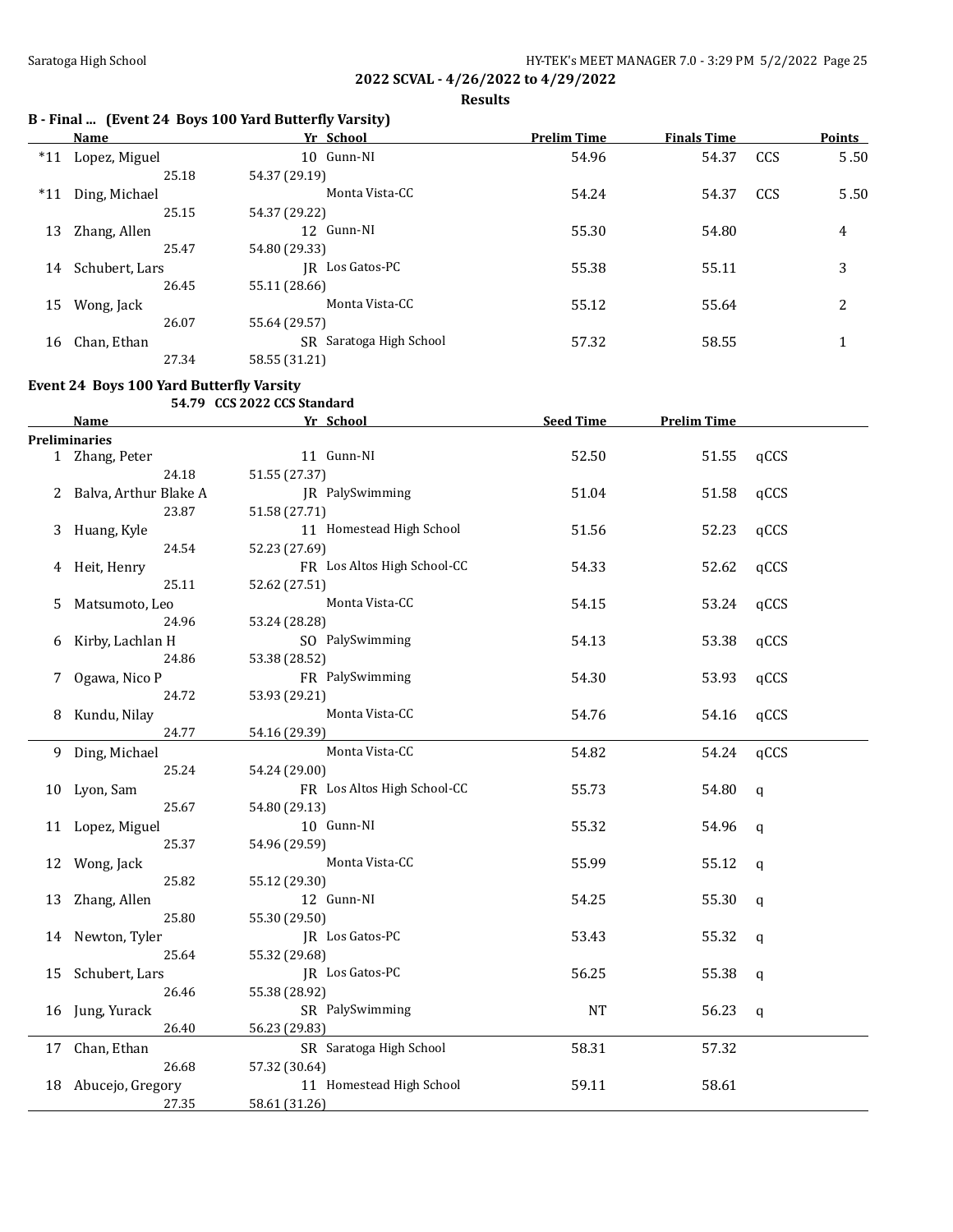$\overline{a}$ 

**2022 SCVAL - 4/26/2022 to 4/29/2022**

**Results**

# **Preliminaries ... (Event 24 Boys 100 Yard Butterfly Varsity)**

|       | Name               | Yr School                   | <b>Seed Time</b> | <b>Prelim Time</b> |  |
|-------|--------------------|-----------------------------|------------------|--------------------|--|
| 19    | Hong, Channie      | IR Saratoga High School     | <b>NT</b>        | 1:00.85            |  |
|       | 27.02              | 1:00.85 (33.83)             |                  |                    |  |
| 20    | Ciemiewicz, Ian    | SR Los Altos High School-CC | 1:02.48          | 1:01.09            |  |
| 21    | Guo, Jensen        | Homestead High School<br>11 | <b>NT</b>        | 1:03.76            |  |
| 22    | Fallside, Calum    | Los Gatos-PC<br>IR          | 1:12.79          | 1:04.47            |  |
|       | 29.51              | 1:04.47 (34.96)             |                  |                    |  |
| 23    | Yang, Alexander    | SR Saratoga High School     | 1:07.08          | 1:05.57            |  |
|       | 31.92              | 1:05.57 (33.65)             |                  |                    |  |
| 24    | Xu, Aaron          | 12 Gunn-NI                  | 1:01.23          | 1:07.51            |  |
|       | 30.04              | 1:07.51 (37.47)             |                  |                    |  |
| 25    | Gao, Daniel        | Homestead High School<br>12 | <b>NT</b>        | 1:13.32            |  |
|       | Yang, Steve        | Monta Vista-CC              | <b>NT</b>        | X1:02.54           |  |
|       | 28.33              | 1:02.54 (34.21)             |                  |                    |  |
| $---$ | Gadhia, Abe        | IR Los Gatos-PC             | 1:13.79          | X1:05.89           |  |
|       | 29.00              | 1:05.89 (36.89)             |                  |                    |  |
| $---$ | Mehndeiratta, Aadi | 12 Gunn-NI                  | 1:08.43          | X1:17.78           |  |
|       | 36.23              | 1:17.78 (41.55)             |                  |                    |  |

# **Event 25 Girls 100 Yard Freestyle Junior Varsity**

**55.39 CCS 2022 CCS Standard**

|                  | <b>Name</b>         | Yr School                   | <b>Prelim Time</b> | <b>Finals Time</b> | <b>Points</b> |
|------------------|---------------------|-----------------------------|--------------------|--------------------|---------------|
| A - Final        |                     |                             |                    |                    |               |
|                  | 1 de-Witt, Liana    | SO Los Altos High School-CC | 1:00.45            | 59.79              | 20            |
|                  | 28.54               | 59.79 (31.25)               |                    |                    |               |
| 2                | Ko, Jadyn           | 11 Homestead High School    | 1:00.88            | 1:01.63            | 17            |
|                  | 29.12               | 1:01.63 (32.51)             |                    |                    |               |
| 3                | Ralston, Ella       | SO Los Gatos-PC             | 1:01.94            | 1:02.29            | 16            |
|                  | 29.58               | 1:02.29 (32.71)             |                    |                    |               |
|                  | 4 Wu, Sammi L       | FR PalySwimming             | 1:02.53            | 1:02.95            | 15            |
|                  | 29.89               | 1:02.95 (33.06)             |                    |                    |               |
| 5                | Lohman, Julia       | 09 Homestead High School    | 1:04.27            | 1:03.08            | 14            |
|                  | 30.29               | 1:03.08 (32.79)             |                    |                    |               |
| 6                | Ernsting, Julia     | FR Los Gatos-PC             | 1:03.48            | 1:03.11            | 13            |
|                  | 30.53               | 1:03.11 (32.58)             |                    |                    |               |
|                  | Kline, Rosie        | JR Saratoga High School     | 1:03.37            | 1:03.50            | 12            |
|                  | 29.71               | 1:03.50 (33.79)             |                    |                    |               |
| 8                | Cho, Kaylie         | FR PalySwimming             | 1:04.36            | 1:06.24            | 11            |
|                  | 31.66               | 1:06.24 (34.58)             |                    |                    |               |
| <b>B</b> - Final |                     |                             |                    |                    |               |
| 9                | Suppes, Natasha     | IR Los Altos High School-CC | 1:07.18            | 1:02.58            | 9             |
|                  | 30.17               | 1:02.58(32.41)              |                    |                    |               |
| 10               | Vogel, Abigail      | SO Los Altos High School-CC | 1:04.69            | 1:02.68            | 7             |
|                  | 29.92               | 1:02.68 (32.76)             |                    |                    |               |
| 11               | Broughman, Elise    | 10 Gunn-NI                  | 1:06.20            | 1:05.88            | 6             |
|                  | 31.39               | 1:05.88 (34.49)             |                    |                    |               |
| 12               | Kimyai, Chloe       | FR Los Gatos-PC             | 1:05.64            | 1:06.07            | 5             |
|                  | 31.30               | 1:06.07 (34.77)             |                    |                    |               |
| 13               | McCabe, Parker      | FR Los Altos High School-CC | 1:08.02            | 1:06.99            | 4             |
|                  | 31.31               | 1:06.99 (35.68)             |                    |                    |               |
|                  | 14 Wang, Brianna    | 11 Homestead High School    | 1:06.54            | 1:07.03            | 3             |
|                  | 31.96               | 1:07.03 (35.07)             |                    |                    |               |
| 15               | De La Cruz, Kylie I | JR PalySwimming             | 1:09.52            | 1:08.98            | 2             |
|                  | 33.06               | 1:08.98 (35.92)             |                    |                    |               |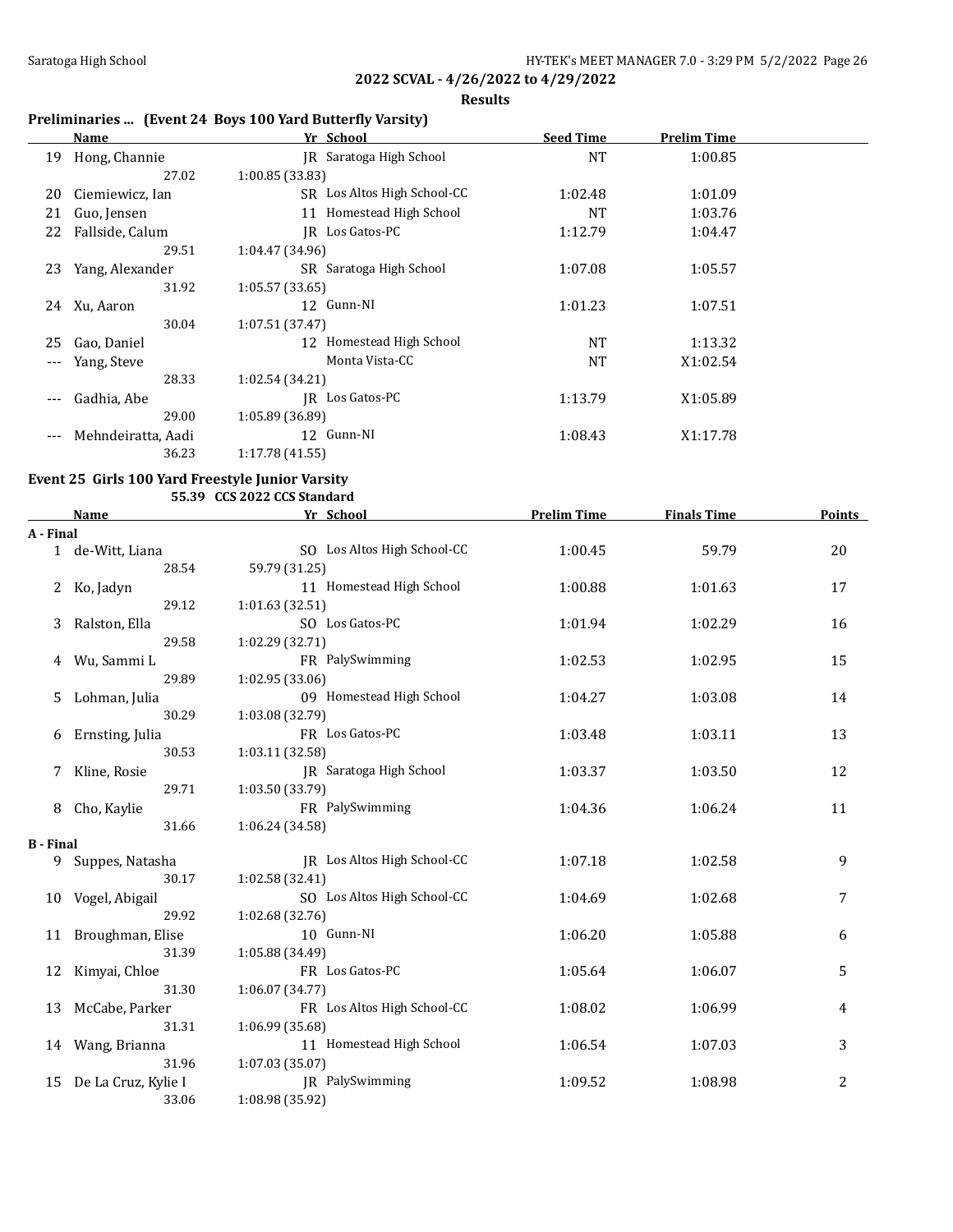**Results**

#### **B - Final ... (Event 25 Girls 100 Yard Freestyle Junior Varsity)**

39.67 1:24.62 (44.95)

|    | <b>Name</b>                                      | Yr School                   | <b>Prelim Time</b> | <b>Finals Time</b> | <b>Points</b> |  |
|----|--------------------------------------------------|-----------------------------|--------------------|--------------------|---------------|--|
|    | 16 Williams, Gin R                               | FR PalySwimming             | 1:08.41            | 1:09.68            | $\mathbf{1}$  |  |
|    | 32.58                                            | 1:09.68 (37.10)             |                    |                    |               |  |
|    | Event 25 Girls 100 Yard Freestyle Junior Varsity | 55.39 CCS 2022 CCS Standard |                    |                    |               |  |
|    | Name                                             | Yr School                   | <b>Seed Time</b>   | <b>Prelim Time</b> |               |  |
|    | <b>Preliminaries</b>                             |                             |                    |                    |               |  |
|    | 1 de-Witt, Liana                                 | SO Los Altos High School-CC | 1:01.25            | 1:00.45            | q             |  |
|    | 28.51                                            | 1:00.45 (31.94)             |                    |                    |               |  |
| 2  | Ko, Jadyn                                        | 11 Homestead High School    | 1:03.40            | 1:00.88            | q             |  |
|    | 29.49                                            | 1:00.88 (31.39)             |                    |                    |               |  |
| 3  | Ralston, Ella                                    | SO Los Gatos-PC             | 1:02.98            | 1:01.94            | q             |  |
|    | 29.59                                            | 1:01.94 (32.35)             |                    |                    |               |  |
| 4  | Wu, Sammi L                                      | FR PalySwimming             | 1:04.85            | 1:02.53            | q             |  |
|    | 29.78                                            | 1:02.53 (32.75)             |                    |                    |               |  |
| 5. | Kline, Rosie                                     | JR Saratoga High School     | 1:04.10            | 1:03.37            | q             |  |
|    | 29.61                                            | 1:03.37 (33.76)             |                    |                    |               |  |
|    | Ernsting, Julia                                  | FR Los Gatos-PC             | 1:03.23            | 1:03.48            |               |  |
| 6  | 30.47                                            | 1:03.48 (33.01)             |                    |                    | q             |  |
|    | Lohman, Julia                                    | 09 Homestead High School    |                    |                    |               |  |
| 7  | 30.69                                            | 1:04.27 (33.58)             | 1:04.40            | 1:04.27            | q             |  |
|    |                                                  | FR PalySwimming             |                    |                    |               |  |
| 8  | Cho, Kaylie<br>30.91                             |                             | 1:09.69            | 1:04.36            | q             |  |
|    |                                                  | 1:04.36 (33.45)             |                    |                    |               |  |
| 9  | Vogel, Abigail                                   | SO Los Altos High School-CC | 1:06.18            | 1:04.69            | $\mathbf q$   |  |
|    | 30.81                                            | 1:04.69 (33.88)             |                    |                    |               |  |
| 10 | Kimyai, Chloe                                    | FR Los Gatos-PC             | 1:05.79            | 1:05.64            | q             |  |
|    | 31.16                                            | 1:05.64 (34.48)             |                    |                    |               |  |
| 11 | Broughman, Elise                                 | 10 Gunn-NI                  | 1:04.20            | 1:06.20            | q             |  |
|    | 31.57                                            | 1:06.20 (34.63)             |                    |                    |               |  |
| 12 | Wang, Brianna                                    | 11 Homestead High School    | 1:06.04            | 1:06.54            | q             |  |
|    | 31.67                                            | 1:06.54 (34.87)             |                    |                    |               |  |
| 13 | Suppes, Natasha                                  | JR Los Altos High School-CC | 1:04.61            | 1:07.18            | q             |  |
|    | 30.92                                            | 1:07.18 (36.26)             |                    |                    |               |  |
|    | 14 McCabe, Parker                                | FR Los Altos High School-CC | 1:08.59            | 1:08.02            | q             |  |
|    | 31.94                                            | 1:08.02 (36.08)             |                    |                    |               |  |
| 15 | Williams, Gin R                                  | FR PalySwimming             | 1:08.94            | 1:08.41            | q             |  |
|    | 31.77                                            | 1:08.41 (36.64)             |                    |                    |               |  |
|    | 16 De La Cruz, Kylie I                           | JR PalySwimming             | 1:15.58            | 1:09.52            | q             |  |
|    | 33.18                                            | 1:09.52 (36.34)             |                    |                    |               |  |
|    | 17 Modiri, Afsoon                                | JR Saratoga High School     | 1:12.48            | 1:10.38            |               |  |
|    | 33.19                                            | 1:10.38 (37.19)             |                    |                    |               |  |
| 18 | Pandipati, Zoe                                   | FR Los Gatos-PC             | 1:08.18            | 1:11.90            |               |  |
|    | 33.39                                            | 1:11.90 (38.51)             |                    |                    |               |  |
| 19 | Snyder, Samantha                                 | 10 Gunn-NI                  | 1:08.43            | 1:12.68            |               |  |
|    | 34.70                                            | 1:12.68 (37.98)             |                    |                    |               |  |
| 20 | Yadav, Aahana                                    | Monta Vista-CC              | 1:19.28            | 1:13.82            |               |  |
|    | 34.81                                            | 1:13.82 (39.01)             |                    |                    |               |  |
| 21 | Nagarajan, Anushruti                             | 10 Homestead High School    | 1:12.84            | 1:16.83            |               |  |
|    | 36.24                                            | 1:16.83 (40.59)             |                    |                    |               |  |
| 22 | Luu, Audrey                                      | Monta Vista-CC              | <b>NT</b>          | 1:17.97            |               |  |
|    | 38.22                                            | 1:17.97 (39.75)             |                    |                    |               |  |
|    | 23 Bhargava, Inika                               | Monta Vista-CC              | <b>NT</b>          | 1:24.62            |               |  |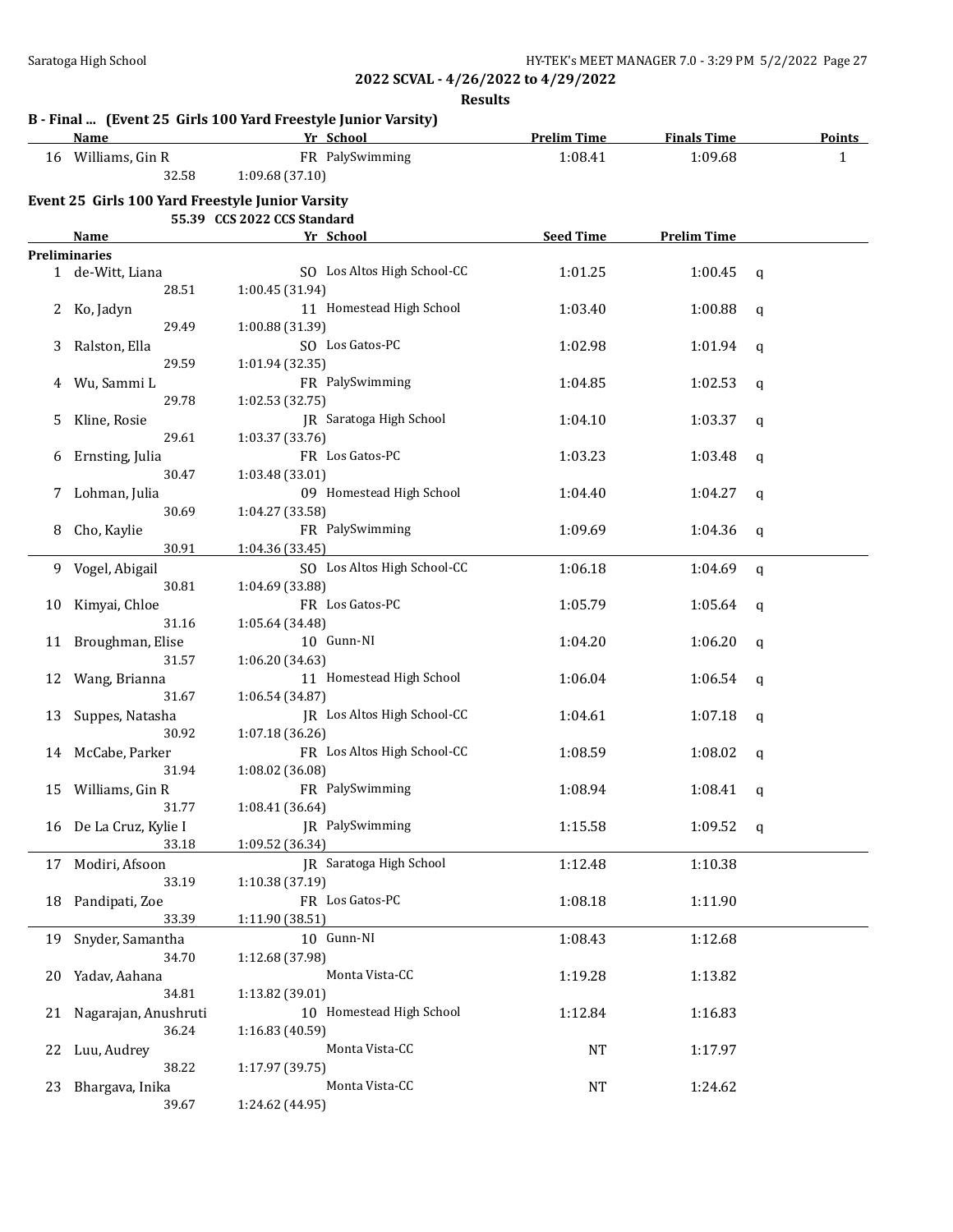**Results**

# **Preliminaries ... (Event 25 Girls 100 Yard Freestyle Junior Varsity)**

|                     | Name             | Yr School                   | <b>Seed Time</b> | <b>Prelim Time</b> |  |
|---------------------|------------------|-----------------------------|------------------|--------------------|--|
| 24                  | Mody, Anisa      | Monta Vista-CC              | 1:23.00          | 1:26.94            |  |
|                     | 39.71            | 1:26.94 (47.23)             |                  |                    |  |
| $---$               | Fersman, Elin    | PalySwimming                | 1:16.67          | X1:09.49           |  |
|                     | 32.71            | 1:09.49 (36.78)             |                  |                    |  |
| $---$               | Abran, Isabelle  | 9 Gunn-NI                   | 1:17.46          | X1:12.82           |  |
|                     | 34.23            | 1:12.82 (38.59)             |                  |                    |  |
| $\qquad \qquad - -$ | Shedroff, Bella  | Los Gatos-PC<br>SO.         | 1:16.58          | X1:15.43           |  |
|                     | 35.65            | 1:15.43 (39.78)             |                  |                    |  |
|                     | Ferris, Margaret | Homestead High School<br>10 | <b>NT</b>        | X1:17.20           |  |

### **Event 26 Boys 100 Yard Freestyle Junior Varsity**

**49.69 CCS 2022 CCS Standard**

|                  | Name                  | Yr School                   | <b>Prelim Time</b> | <b>Finals Time</b> | Points       |
|------------------|-----------------------|-----------------------------|--------------------|--------------------|--------------|
| A - Final        |                       |                             |                    |                    |              |
|                  | 1 Ng, Alex            | SO PalySwimming             | 50.66              | 50.52              | 20           |
|                  | 24.48                 | 50.52 (26.04)               |                    |                    |              |
|                  | Birmingham, Michael   | SO PalySwimming             | 51.63              | 51.29              | 17           |
|                  | 24.97                 | 51.29 (26.32)               |                    |                    |              |
| 3                | Beitel, Carter        | 10 Homestead High School    | 54.66              | 52.28              | 16           |
|                  | 25.33                 | 52.28 (26.95)               |                    |                    |              |
| 4                | Sullivan, Grant       | SO Los Gatos-PC             | 55.77              | 54.06              | 15           |
|                  | 25.36                 | 54.06 (28.70)               |                    |                    |              |
| 5                | Rasmussen, Oliver     | PalySwimming                | 55.49              | 54.44              | 14           |
|                  | 25.90                 | 54.44 (28.54)               |                    |                    |              |
| 6                | Backstrand, William E | FR PalySwimming             | 55.10              | 54.65              | 13           |
|                  | 26.13                 | 54.65 (28.52)               |                    |                    |              |
|                  | 7 Monsen, Conner      | 09 Homestead High School    | 56.24              | 56.53              | 12           |
|                  | 27.09                 | 56.53 (29.44)               |                    |                    |              |
| 8                | Seale, Atticus        | SO Los Altos High School-CC | 57.20              | 56.88              | 11           |
|                  | 27.14                 | 56.88 (29.74)               |                    |                    |              |
| <b>B</b> - Final |                       |                             |                    |                    |              |
|                  | 9 Jackson, Kyle       | 10 Homestead High School    | 57.70              | 55.77              | 9            |
|                  | 27.35                 | 55.77 (28.42)               |                    |                    |              |
|                  | 10 Oberdorfer, Misha  | FR Los Gatos-PC             | 58.17              | 56.63              | 7            |
|                  | 27.20                 | 56.63 (29.43)               |                    |                    |              |
|                  | 11 Wright, Teague     | 9 Gunn-NI                   | 57.77              | 58.39              | 6            |
|                  | 28.07                 | 58.39 (30.32)               |                    |                    |              |
| 12               | Reese, Maxwell        | SO Los Gatos-PC             | 58.96              | 58.41              | 5            |
|                  | 27.25                 | 58.41 (31.16)               |                    |                    |              |
| 13               | Meyer, Zack           | FR Los Altos High School-CC | 1:00.67            | 58.47              | 4            |
|                  | 27.54                 | 58.47 (30.93)               |                    |                    |              |
|                  | 14 Shani, Pelleg      | 10 Homestead High School    | 58.26              | 59.07              | 3            |
|                  | 28.02                 | 59.07 (31.05)               |                    |                    |              |
|                  | 15 Thomas, Tripp      | FR Los Gatos-PC             | 59.40              | 59.81              | 2            |
|                  | 28.08                 | 59.81 (31.73)               |                    |                    |              |
| 16               | Das, Yash             | Monta Vista-CC              | 1:00.14            | 1:00.78            | $\mathbf{1}$ |
|                  | 29.37                 | 1:00.78 (31.41)             |                    |                    |              |

### **Event 26 Boys 100 Yard Freestyle Junior Varsity**

**49.69 CCS 2022 CCS Standard**

|                      | Name     |       | Yr            | School          | <b>Seed Time</b> | <b>Prelim Time</b> |   |
|----------------------|----------|-------|---------------|-----------------|------------------|--------------------|---|
| <b>Preliminaries</b> |          |       |               |                 |                  |                    |   |
|                      | Ng, Alex |       |               | SO PalySwimming | 52.53            | 50.66              | a |
|                      |          | 24.58 | 50.66 (26.08) |                 |                  |                    |   |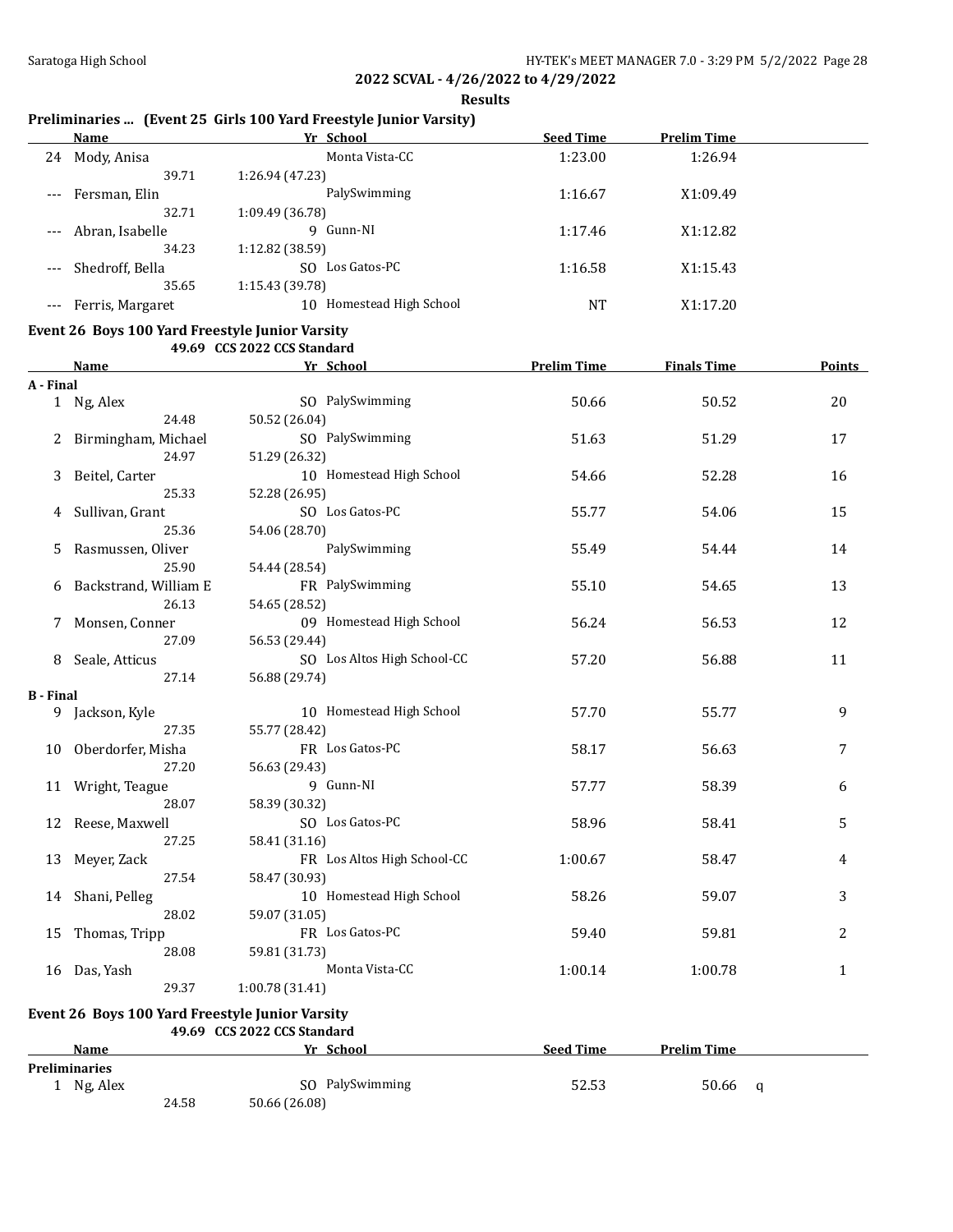**Results**

# **Preliminaries ... (Event 26 Boys 100 Yard Freestyle Junior Varsity)**

|    | Name                  | Yr School                   | <b>Seed Time</b> | <b>Prelim Time</b> |              |
|----|-----------------------|-----------------------------|------------------|--------------------|--------------|
|    | 2 Birmingham, Michael | SO PalySwimming             | 51.23            | 51.63              | $\mathsf{q}$ |
|    | 25.12                 | 51.63 (26.51)               |                  |                    |              |
|    | 3 Beitel, Carter      | 10 Homestead High School    | 54.30            | 54.66              | q            |
|    | 26.46                 | 54.66 (28.20)               |                  |                    |              |
|    |                       | SO Los Altos High School-CC | 55.91            |                    |              |
| 4  | Brunner, Zach         |                             |                  | 54.72              | q            |
|    | 26.19                 | 54.72 (28.53)               |                  |                    |              |
| 5  | Backstrand, William E | FR PalySwimming             | 54.73            | 55.10              | q            |
|    | 26.36                 | 55.10 (28.74)               |                  |                    |              |
| 6  | Rasmussen, Oliver     | PalySwimming                | 55.62            | 55.49              | q            |
|    | 26.48                 | 55.49 (29.01)               |                  |                    |              |
| 7  | Sullivan, Grant       | SO Los Gatos-PC             | 54.42            | 55.77              | q            |
|    | 26.02                 | 55.77 (29.75)               |                  |                    |              |
|    | 8 Monsen, Conner      | 09 Homestead High School    | 55.45            | 56.24              | q            |
|    | 26.68                 | 56.24 (29.56)               |                  |                    |              |
|    | 9 Seale, Atticus      | SO Los Altos High School-CC | 59.75            | 57.20              | $\mathsf{q}$ |
|    | 27.51                 | 57.20 (29.69)               |                  |                    |              |
|    | 10 Jackson, Kyle      | 10 Homestead High School    | 58.68            | 57.70              | q            |
|    | 27.85                 | 57.70 (29.85)               |                  |                    |              |
|    | 11 Wright, Teague     | 9 Gunn-NI                   | 1:00.21          | 57.77              | q            |
|    | 28.16                 | 57.77 (29.61)               |                  |                    |              |
|    | 12 Oberdorfer, Misha  | FR Los Gatos-PC             | 58.90            | 58.17              | q            |
|    | 27.50                 | 58.17 (30.67)               |                  |                    |              |
|    | 13 Shani, Pelleg      | 10 Homestead High School    | 57.97            | 58.26              | q            |
|    | 28.53                 | 58.26 (29.73)               |                  |                    |              |
|    | 14 Reese, Maxwell     | SO Los Gatos-PC             | 1:01.12          | 58.96              |              |
|    | 27.23                 | 58.96 (31.73)               |                  |                    | q            |
|    |                       | FR Los Gatos-PC             |                  |                    |              |
| 15 | Thomas, Tripp         |                             | 1:00.99          | 59.40              | q            |
|    | 27.57                 | 59.40 (31.83)               |                  |                    |              |
|    | 16 Das, Yash          | Monta Vista-CC              | 59.14            | 1:00.14            | q            |
|    | 28.97                 | 1:00.14 (31.17)             |                  |                    |              |
|    | 17 Meyer, Zack        | FR Los Altos High School-CC | 59.76            | 1:00.67            |              |
|    | 28.67                 | 1:00.67 (32.00)             |                  |                    |              |
|    | 18 Lim, Jayden        | Monta Vista-CC              | 1:00.78          | 1:00.84            |              |
|    | 29.29                 | 1:00.84(31.55)              |                  |                    |              |
|    | 19 Weiner, Zachary    | 9 Gunn-NI                   | 1:02.06          | 1:01.20            |              |
|    | 28.91                 | 1:01.20 (32.29)             |                  |                    |              |
|    | 20 Ueda, Tomoya       | SO Los Altos High School-CC | 1:01.11          | 1:02.05            |              |
|    | 29.39                 | 1:02.05 (32.66)             |                  |                    |              |
|    | 21 Yang, Kevin        | SO Saratoga High School     | 1:04.02          | 1:04.25            |              |
|    | 31.25                 | 1:04.25 (33.00)             |                  |                    |              |
| 22 | Chang, Charles        | Monta Vista-CC              | NT               | 1:04.37            |              |
|    | 31.22                 | 1:04.37 (33.15)             |                  |                    |              |
| 23 | Vuppala, Armon        | FR Saratoga High School     | 1:06.73          | 1:04.66            |              |
|    | 30.30                 | 1:04.66 (34.36)             |                  |                    |              |
|    | 24 Luo, Jonny         | SO Saratoga High School     | 1:05.98          | 1:04.67            |              |
|    | 30.81                 | 1:04.67 (33.86)             |                  |                    |              |
|    | Vitaldevara, Agastya  | FR Saratoga High School     | 1:05.13          | 1:07.12            |              |
|    | 32.21                 | 1:07.12 (34.91)             |                  |                    |              |
| 26 | Rajan, Kunal          | 9 Gunn-NI                   | 1:08.70          | 1:07.85            |              |
|    | 31.14                 | 1:07.85 (36.71)             |                  |                    |              |
| 27 | Wiley, Thomas         | Monta Vista-CC              | 1:17.74          | 1:11.75            |              |
|    | 35.18                 |                             |                  |                    |              |
|    |                       | 1:11.75 (36.57)             |                  |                    |              |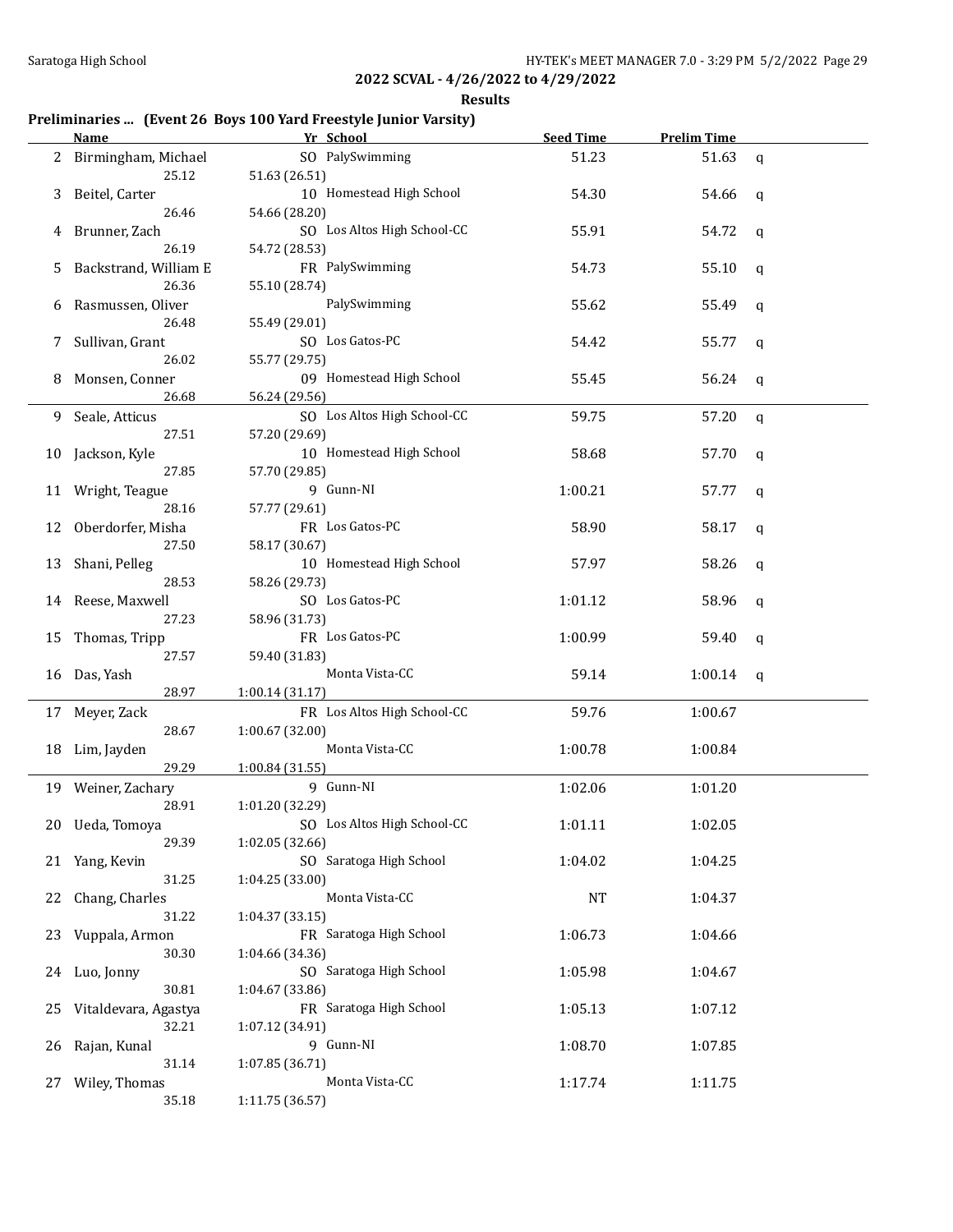**Results**

# **Preliminaries ... (Event 26 Boys 100 Yard Freestyle Junior Varsity)**

| Name            | Yr School                   | <b>Seed Time</b>  | <b>Prelim Time</b> |  |
|-----------------|-----------------------------|-------------------|--------------------|--|
| Gonzalez, Jacob | Homestead High School<br>09 | 1:06.43           | X1:04.71           |  |
| 30.63           | 1:04.71 (34.08)             |                   |                    |  |
| Mai, Thien      | FR Los Gatos-PC             | 1:05.44           | X1:05.79           |  |
| 31.70           | 1:05.79 (34.09)             |                   |                    |  |
|                 | SO PalySwimming             | 1:08.98           | X1:08.67           |  |
| 33.07           | 1:08.67(35.60)              |                   |                    |  |
| Louie, Jay      | FR Saratoga High School     | 1:14.59           | X1:11.47           |  |
|                 | --- Ryans, Charles          | $\epsilon$<br>. . |                    |  |

### **Event 27 Girls 100 Yard Freestyle Varsity 55.39 CCS 2022 CCS Standard**

|                  |                      | CC3 2022 CC3 Standard       |                    |                    |     |               |
|------------------|----------------------|-----------------------------|--------------------|--------------------|-----|---------------|
|                  | <b>Name</b>          | Yr School                   | <b>Prelim Time</b> | <b>Finals Time</b> |     | <b>Points</b> |
| A - Final        |                      |                             |                    |                    |     |               |
|                  | 1 Lanilis, Eugenie   | 11 Homestead High School    | 53.25              | 51.49              | CCS | 20            |
|                  | 24.53                | 51.49 (26.96)               |                    |                    |     |               |
|                  | 2 Frangieh, Karly    | SO Los Gatos-PC             | 53.04              | 51.89              | CCS | 17            |
|                  | 25.02                | 51.89 (26.87)               |                    |                    |     |               |
| 3                | Ladomirak, Llew S    | FR PalySwimming             | 53.97              | 53.62              | CCS | 16            |
|                  | 25.60                | 53.62 (28.02)               |                    |                    |     |               |
| 4                | Cleveringa, Milla A  | JR PalySwimming             | 55.23              | 55.00              | CCS | 15            |
| 5                | Lee, Annika          | Monta Vista-CC              | 55.50              | 55.08              | CCS | 14            |
|                  | 26.33                | 55.08 (28.75)               |                    |                    |     |               |
| 6                | Heit, Ellie          | JR Los Altos High School-CC | 55.62              | 55.23              | CCS | 13            |
|                  | 26.96                | 55.23 (28.27)               |                    |                    |     |               |
| 7                | Rodwell, Helena      | 9 Gunn-NI                   | 55.83              | 55.49              |     | 12            |
|                  | 26.45                | 55.49 (29.04)               |                    |                    |     |               |
|                  | 8 Yuen, Courtney     | Monta Vista-CC              | 55.87              | 55.72              |     | 11            |
|                  | 26.79                | 55.72 (28.93)               |                    |                    |     |               |
| <b>B</b> - Final |                      |                             |                    |                    |     |               |
|                  | 9 Elliott, Karissa   | SO Los Gatos-PC             | 56.36              | 56.25              |     | 9             |
|                  | 27.13                | 56.25 (29.12)               |                    |                    |     |               |
|                  | 10 Henderson, Mary E | SO PalySwimming             | 56.76              | 57.27              |     | 7             |
|                  | 27.21                | 57.27 (30.06)               |                    |                    |     |               |
|                  | 11 Spitzer, Kathryn  | FR Los Altos High School-CC | 58.59              | 58.47              |     | 6             |
|                  | 27.98                | 58.47 (30.49)               |                    |                    |     |               |
| 12               | King, Jacqueline     | SR Los Gatos-PC             | 59.22              | 58.91              |     | 5             |
|                  | 27.95                | 58.91 (30.96)               |                    |                    |     |               |
|                  | 13 Ashworth, Kenza   | 11 Gunn-NI                  | 58.98              | 59.12              |     | 4             |
|                  | 28.13                | 59.12 (30.99)               |                    |                    |     |               |
|                  | 14 Ahn, Sophia J     | FR PalySwimming             | 59.40              | 59.60              |     | 3             |
|                  | 27.91                | 59.60 (31.69)               |                    |                    |     |               |
| 15               | Carstens, Corinna    | FR Saratoga High School     | 58.62              | 59.81              |     | 2             |
|                  | 26.79                | 59.81 (33.02)               |                    |                    |     |               |
| 16               | Ren, Joyce           | FR Los Altos High School-CC | 1:00.17            | 1:00.14            |     | 1             |
|                  | 28.23                | 1:00.14 (31.91)             |                    |                    |     |               |

### **Event 27 Girls 100 Yard Freestyle Varsity**

### **55.39 CCS 2022 CCS Standard**

| <b>Name</b>          | Yr School                | <b>Seed Time</b> | <b>Prelim Time</b> |      |
|----------------------|--------------------------|------------------|--------------------|------|
| <b>Preliminaries</b> |                          |                  |                    |      |
| Frangieh, Karly      | SO Los Gatos-PC          | 51.64            | 53.04              | qCCS |
| 25.50                | 53.04 (27.54)            |                  |                    |      |
| Lanilis, Eugenie     | 11 Homestead High School | 52.98            | 53.25              | qCCS |
| 25.84                | 53.25 (27.41)            |                  |                    |      |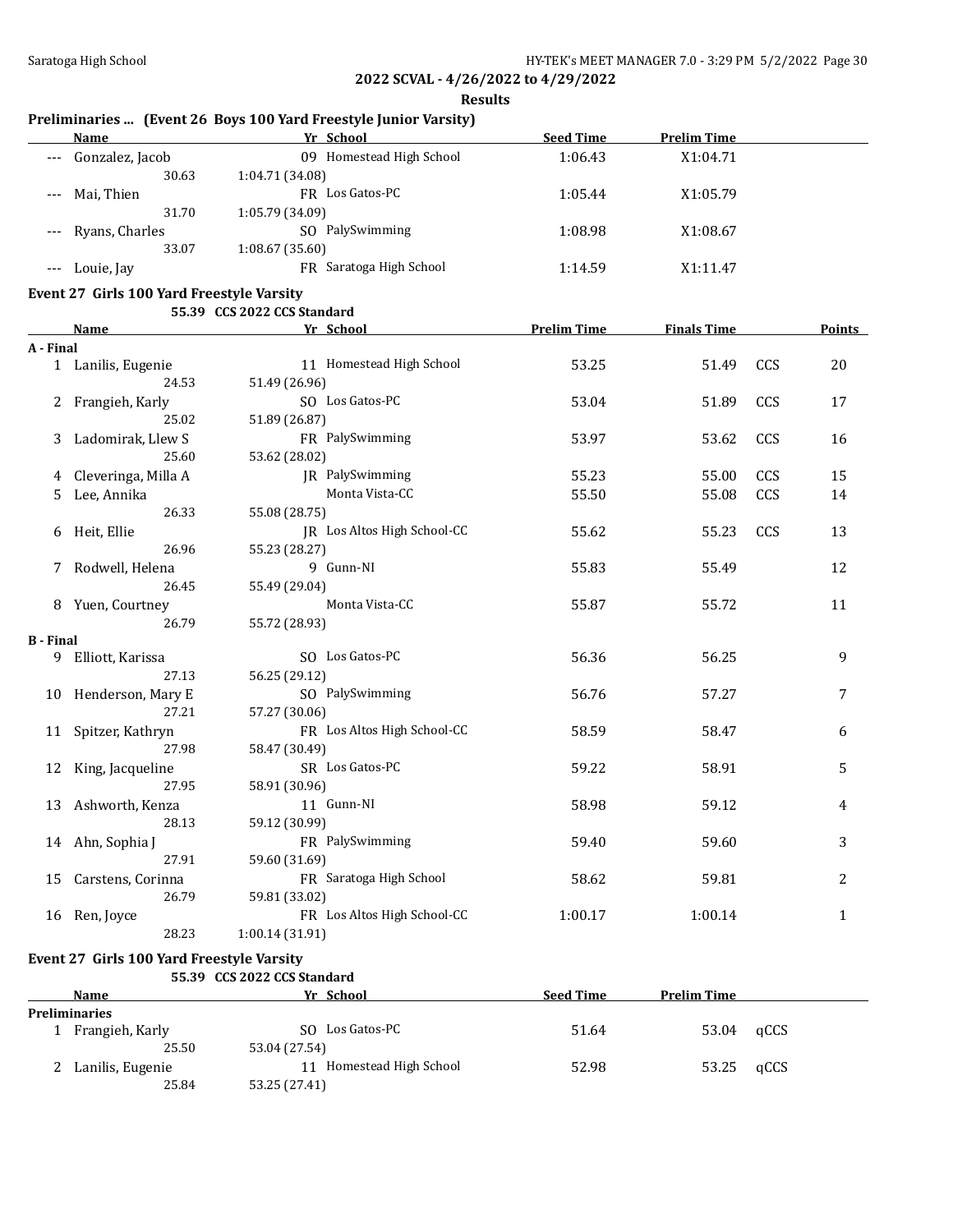**Results**

# **Preliminaries ... (Event 27 Girls 100 Yard Freestyle Varsity)**

|    | <b>Name</b>               | Yr School                                    | <b>Seed Time</b> | <b>Prelim Time</b> |              |
|----|---------------------------|----------------------------------------------|------------------|--------------------|--------------|
| 3  | Ladomirak, Llew S         | FR PalySwimming                              | 54.81            | 53.97              | qCCS         |
|    | 25.98                     | 53.97 (27.99)                                |                  |                    |              |
| 4  | Cleveringa, Milla A       | JR PalySwimming                              | 54.59            | 55.23              | qCCS         |
|    | 26.34                     | 55.23 (28.89)                                |                  |                    |              |
| 5. | Lee, Annika               | Monta Vista-CC                               | 56.30            | 55.50              | q            |
|    | 26.76                     | 55.50 (28.74)                                |                  |                    |              |
| 6  | Heit, Ellie               | JR Los Altos High School-CC                  | 55.99            | 55.62              | q            |
|    | 27.18                     | 55.62 (28.44)                                |                  |                    |              |
| 7  | Rodwell, Helena           | 9 Gunn-NI                                    | 55.41            | 55.83              | q            |
|    | 26.44                     | 55.83 (29.39)                                |                  |                    |              |
| 8  | Yuen, Courtney            | Monta Vista-CC                               | 57.26            | 55.87              | q            |
|    | 26.78                     | 55.87 (29.09)                                |                  |                    |              |
| 9  | Elliott, Karissa          | SO Los Gatos-PC                              | 57.56            | 56.36              | $\mathsf{q}$ |
|    | 27.12                     | 56.36 (29.24)                                |                  |                    |              |
|    | 10 Henderson, Mary E      | SO PalySwimming                              | 57.25            | 56.76              | q            |
|    | 27.10                     | 56.76 (29.66)                                |                  |                    |              |
|    | 11 Spitzer, Kathryn       | FR Los Altos High School-CC                  | 1:00.43          | 58.59              | q            |
|    | 27.96                     | 58.59 (30.63)                                |                  |                    |              |
|    | 12 Carstens, Corinna      | FR Saratoga High School                      | 58.99            | 58.62              | q            |
|    | 28.23                     | 58.62 (30.39)                                |                  |                    |              |
|    | 13 Ashworth, Kenza        | 11 Gunn-NI                                   | 58.50            | 58.98              | q            |
|    | 28.39                     | 58.98 (30.59)                                |                  |                    |              |
|    | 14 King, Jacqueline       | SR Los Gatos-PC                              | 56.40            | 59.22              | $\mathbf q$  |
|    | 28.01                     | 59.22 (31.21)                                |                  |                    |              |
|    | 15 Ahn, Sophia J<br>28.15 | FR PalySwimming                              | 1:00.33          | 59.40              | $\mathbf q$  |
|    |                           | 59.40 (31.25)<br>FR Los Altos High School-CC | 1:02.17          | 1:00.17            |              |
|    | 16 Ren, Joyce<br>28.34    | 1:00.17 (31.83)                              |                  |                    | q            |
|    | 17 Huynh, Brooke          | SR Saratoga High School                      | 1:02.33          | 1:00.59            |              |
|    | 28.87                     | 1:00.59 (31.72)                              |                  |                    |              |
|    | 18 Cho, Josie A           | 12 Homestead High School                     | 1:02.01          | 1:02.00            |              |
|    | 29.04                     | 1:02.00 (32.96)                              |                  |                    |              |
|    | 19 Liu, Yu-Tong           | 11 Gunn-NI                                   | 1:03.41          | 1:02.09            |              |
|    | 28.81                     | 1:02.09 (33.28)                              |                  |                    |              |
|    | 20 Steiner, Katie         | SO Los Gatos-PC                              | 1:00.69          | 1:02.75            |              |
|    | 29.56                     | 1:02.75 (33.19)                              |                  |                    |              |
|    | 21 Yeung, Maddy           | 10 Gunn-NI                                   | 1:01.49          | 1:02.77            |              |
|    | 29.46                     | 1:02.77 (33.31)                              |                  |                    |              |
| 22 | Ravi, Mahi                | SR Saratoga High School                      | 1:04.63          | 1:03.24            |              |
|    | 30.57                     | 1:03.24 (32.67)                              |                  |                    |              |
| 23 | Coghlan, Cassidy          | FR Saratoga High School                      | 1:03.51          | 1:03.70            |              |
|    | 29.74                     | 1:03.70 (33.96)                              |                  |                    |              |
| 24 | Chen, Yannis              | Monta Vista-CC                               | 1:01.40          | 1:04.05            |              |
|    | 30.58                     | 1:04.05 (33.47)                              |                  |                    |              |
| 25 | Agarwal, Asha             | 12 Homestead High School                     | 1:03.15          | 1:05.08            |              |
|    | 30.64                     | 1:05.08 (34.44)                              |                  |                    |              |
| 26 | Xu, Christine             | Monta Vista-CC                               | 1:05.77          | 1:05.38            |              |
|    | 30.87                     | 1:05.38 (34.51)                              |                  |                    |              |
| 27 | Scarboro, Katherine       | JR Los Altos High School-CC                  | 1:01.98          | 1:08.76            |              |
|    | 32.96                     | 1:08.76 (35.80)                              |                  |                    |              |
|    | 28 Hutt, Goni             | 12 Homestead High School                     | 1:10.53          | 1:09.54            |              |
|    | 33.60                     | 1:09.54 (35.94)                              |                  |                    |              |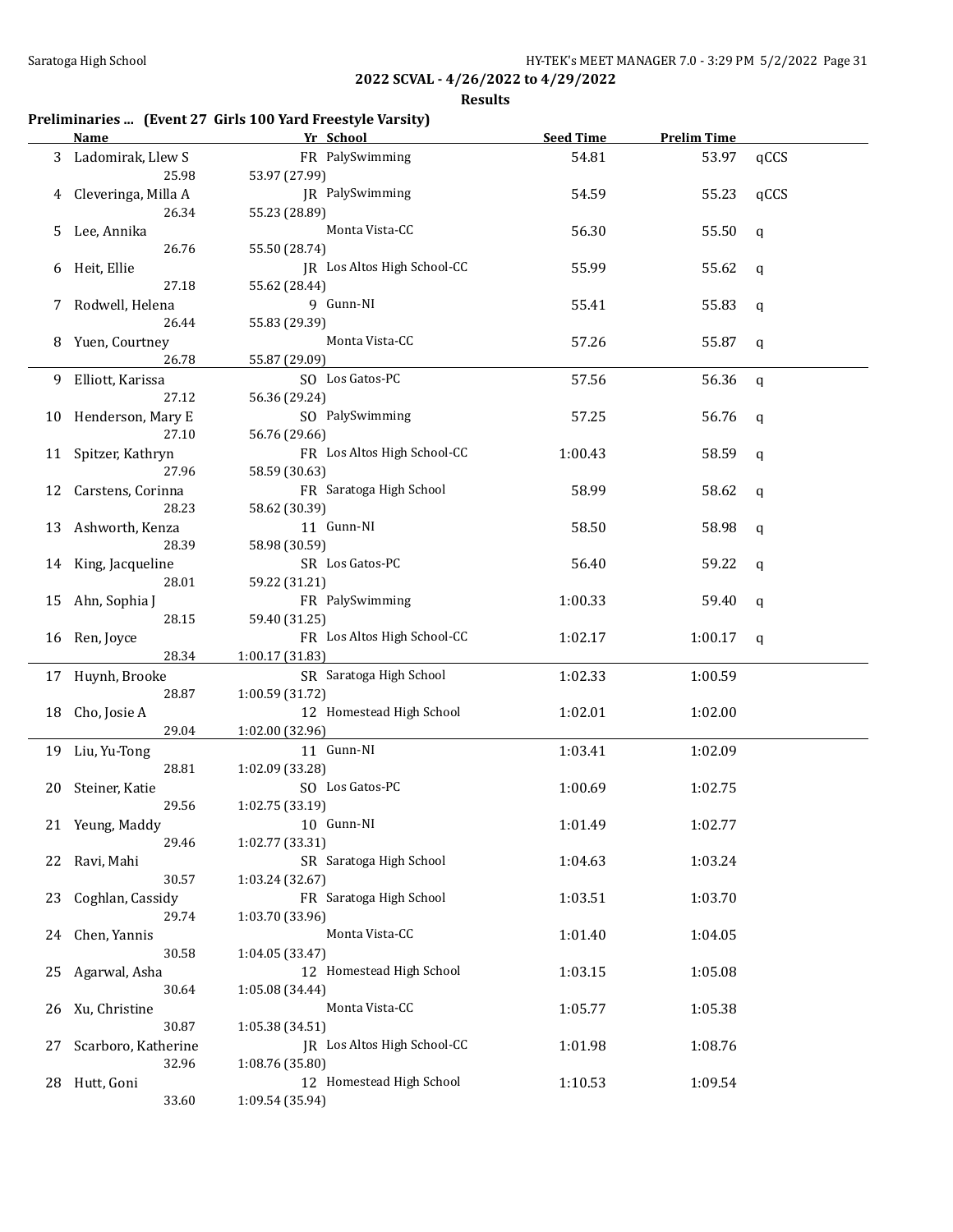**Results**

# **Preliminaries ... (Event 27 Girls 100 Yard Freestyle Varsity)**

|       | Name                 | Yr School                | <b>Seed Time</b> | <b>Prelim Time</b> |  |
|-------|----------------------|--------------------------|------------------|--------------------|--|
| $---$ | Wolf, Hannah         | SR PalySwimming          | 1:02.68          | X1:02.66           |  |
|       | 29.95                | 1:02.66(32.71)           |                  |                    |  |
|       | --- Watkins, Ainsley | Los Gatos-PC<br>IR       | 1:03.97          | X1:07.65           |  |
|       | 31.76                | 1:07.65(35.89)           |                  |                    |  |
|       | Agrawal, Siya        | 12 Homestead High School | 1:16.59          | X1:09.11           |  |
|       | 33.13                | 1:09.11 (35.98)          |                  |                    |  |
|       | Suska, Elina         | 12 Gunn-NI               | 1:10.21          | X1:11.93           |  |
|       | 34.74                | 1:11.93(37.19)           |                  |                    |  |

## **Event 28 Boys 100 Yard Freestyle Varsity**

#### **49.69 CCS 2022 CCS Standard**

|                  | <b>Name</b>                              | Yr School                   | <b>Prelim Time</b> | <b>Finals Time</b> |      | <b>Points</b> |
|------------------|------------------------------------------|-----------------------------|--------------------|--------------------|------|---------------|
| A - Final        |                                          |                             |                    |                    |      |               |
|                  | 1 Harrington, Ethan A                    | JR PalySwimming             | 44.98              | 45.30              | CCS  | 20            |
|                  | 21.41                                    | 45.30 (23.89)               |                    |                    |      |               |
| 2                | Moridaira, Shunsuke B                    | 11 Gunn-NI                  | 47.18              | 46.68              | CCS  | 17            |
|                  | 22.37                                    | 46.68 (24.31)               |                    |                    |      |               |
| 3                | Cui, Andy                                | 10 Gunn-NI                  | 47.78              | 47.18              | CCS  | 16            |
|                  | 22.29                                    | 47.18 (24.89)               |                    |                    |      |               |
|                  | 4 Leone, Aiden                           | 11 Homestead High School    | 47.42              | 47.36              | CCS  | 15            |
|                  | 22.47                                    | 47.36 (24.89)               |                    |                    |      |               |
| 5                | Shang, Isaac                             | FR Los Altos High School-CC | 48.18              | 47.76              | CCS  | 14            |
|                  | 23.00                                    | 47.76 (24.76)               |                    |                    |      |               |
| 6                | Stoen, JJ                                | JR PalySwimming             | 48.94              | 48.05              | CCS  | 13            |
|                  | 23.15                                    | 48.05 (24.90)               |                    |                    |      |               |
| 7                | Wang, Parker A                           | SR PalySwimming             | 48.72              | 48.97              | CCS  | 12            |
|                  | 23.45                                    | 48.97 (25.52)               |                    |                    |      |               |
| 8                | Chow, JuJu                               | JR PalySwimming             | 48.38              | 49.29              | CCS  | 11            |
|                  | 23.62                                    | 49.29 (25.67)               |                    |                    |      |               |
| <b>B</b> - Final |                                          |                             |                    |                    |      |               |
|                  | 9 Paek, Jay                              | 12 Homestead High School    | 50.39              | 48.83              | CCS  | 9             |
|                  | 23.40                                    | 48.83 (25.43)               |                    |                    |      |               |
| 10               | Tang, Ryan                               | Monta Vista-CC              | 49.65              | 49.17              | CCS  | 7             |
|                  | 24.14                                    | 49.17 (25.03)               |                    |                    |      |               |
|                  | 11 Sullivan, Connor                      | SO Los Gatos-PC             | 49.61              | 49.71              |      | 6             |
|                  | 23.86                                    | 49.71 (25.85)               |                    |                    |      |               |
|                  | 12 Hong, Jinu                            | 9 Gunn-NI                   | 51.45              | 50.25              |      | 5             |
|                  | 24.59                                    | 50.25 (25.66)               |                    |                    |      |               |
| 13               | Jackson, Santiago                        | JR Los Gatos-PC             | 50.04              | 50.32              |      | 4             |
|                  | 24.45                                    | 50.32 (25.87)               |                    |                    |      |               |
|                  | 14 Marozas, Alex                         | JR Los Gatos-PC             | 52.19              | 50.41              |      | 3             |
|                  | 23.80                                    | 50.41 (26.61)               |                    |                    |      |               |
| 15               | Snell, James                             | 12 Homestead High School    | 52.53              | 51.97              |      | 2             |
|                  | 25.37                                    | 51.97 (26.60)               |                    |                    |      |               |
|                  | 16 Liu, Mark                             | JR Saratoga High School     | 52.47              | 52.17              |      | $\mathbf{1}$  |
|                  | 25.18                                    | 52.17 (26.99)               |                    |                    |      |               |
|                  | Event 28 Boys 100 Yard Freestyle Varsity |                             |                    |                    |      |               |
|                  |                                          | 49.69 CCS 2022 CCS Standard |                    |                    |      |               |
|                  | Name                                     | Yr School                   | <b>Seed Time</b>   | <b>Prelim Time</b> |      |               |
|                  | <b>Preliminaries</b>                     |                             |                    |                    |      |               |
|                  | 1 Harrington, Ethan A                    | JR PalySwimming             | 45.50              | 44.98              | qCCS |               |
|                  | 21.37                                    | 44.98 (23.61)               |                    |                    |      |               |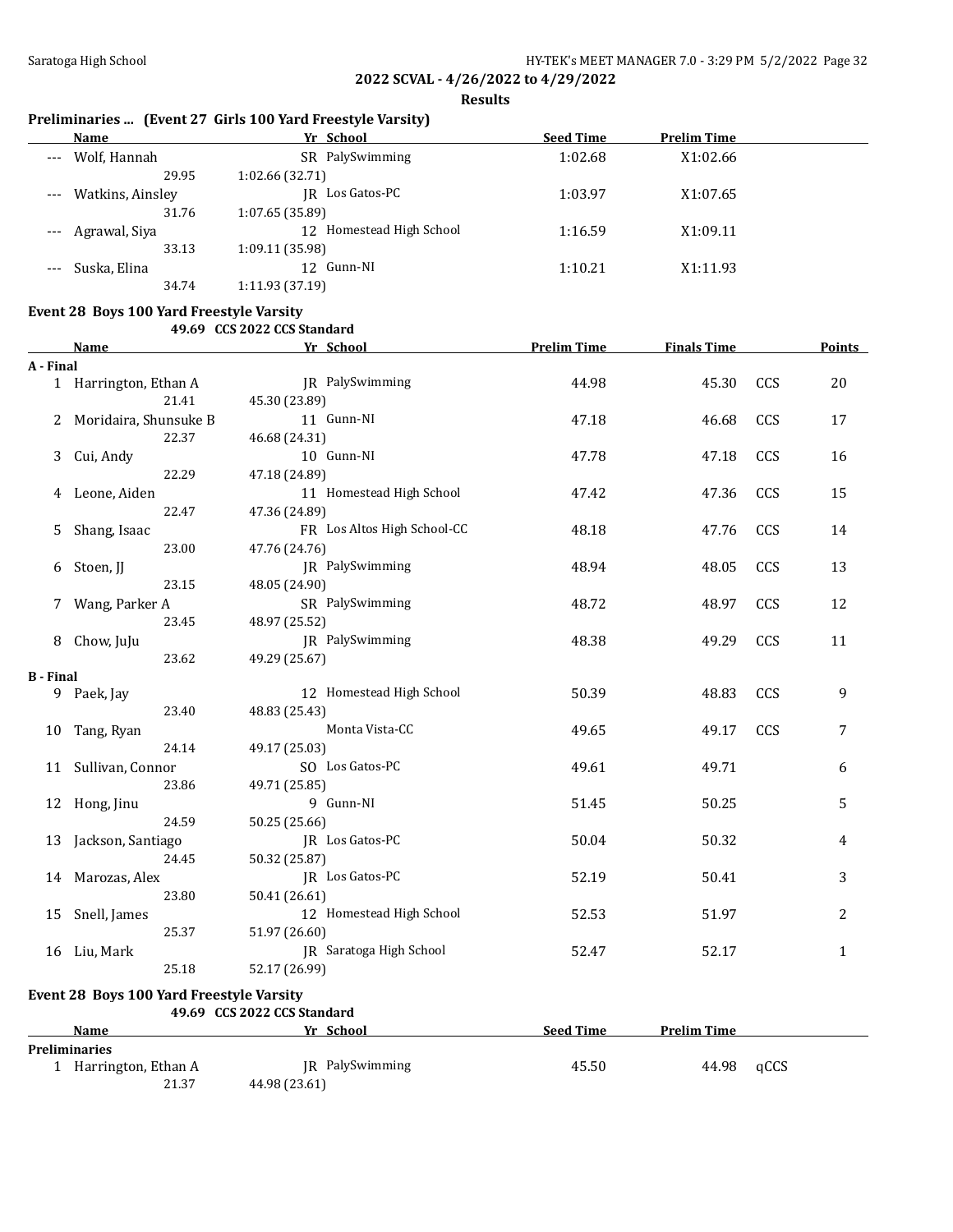**Results**

# **Preliminaries ... (Event 28 Boys 100 Yard Freestyle Varsity)**

|    | Name                    | Yr School                   | <b>Seed Time</b> | <b>Prelim Time</b> |              |
|----|-------------------------|-----------------------------|------------------|--------------------|--------------|
|    | 2 Moridaira, Shunsuke B | 11 Gunn-NI                  | 48.53            | 47.18              | qCCS         |
|    | 22.73                   | 47.18 (24.45)               |                  |                    |              |
|    | 3 Leone, Aiden          | 11 Homestead High School    | 48.48            | 47.42              | qCCS         |
|    | 23.04                   | 47.42 (24.38)               |                  |                    |              |
|    |                         | 10 Gunn-NI                  |                  |                    |              |
|    | 4 Cui, Andy             |                             | 48.00            | 47.78              | qCCS         |
|    | 22.81                   | 47.78 (24.97)               |                  |                    |              |
| 5  | Shang, Isaac            | FR Los Altos High School-CC | 53.10            | 48.18              | qCCS         |
|    | 23.37                   | 48.18 (24.81)               |                  |                    |              |
| 6  | Chow, JuJu              | JR PalySwimming             | 48.40            | 48.38              | qCCS         |
|    | 23.20                   | 48.38 (25.18)               |                  |                    |              |
|    | 7 Wang, Parker A        | SR PalySwimming             | 48.38            | 48.72              | qCCS         |
|    | 23.42                   | 48.72 (25.30)               |                  |                    |              |
|    | 8 Stoen, JJ             | JR PalySwimming             | 47.90            | 48.94              | qCCS         |
|    | 23.36                   | 48.94 (25.58)               |                  |                    |              |
|    | 9 Sullivan, Connor      | SO Los Gatos-PC             | 50.48            | 49.61              | qCCS         |
|    | 23.83                   |                             |                  |                    |              |
|    |                         | 49.61 (25.78)               |                  |                    |              |
|    | 10 Tang, Ryan           | Monta Vista-CC              | 49.12            | 49.65              | qCCS         |
|    | 24.41                   | 49.65 (25.24)               |                  |                    |              |
|    | 11 Jackson, Santiago    | JR Los Gatos-PC             | 50.56            | 50.04              | $\mathsf{q}$ |
|    | 24.10                   | 50.04 (25.94)               |                  |                    |              |
|    | 12 Paek, Jay            | 12 Homestead High School    | 49.63            | 50.39              | $\mathbf q$  |
|    | 24.03                   | 50.39 (26.36)               |                  |                    |              |
|    | 13 Hong, Jinu           | 9 Gunn-NI                   | 53.38            | 51.45              | q            |
|    | 25.24                   | 51.45 (26.21)               |                  |                    |              |
|    | 14 Marozas, Alex        | JR Los Gatos-PC             | 51.46            | 52.19              | q            |
|    | 24.51                   | 52.19 (27.68)               |                  |                    |              |
|    | 15 Liu, Mark            | JR Saratoga High School     | 53.17            | 52.47              |              |
|    |                         |                             |                  |                    | q            |
|    | 25.06                   | 52.47 (27.41)               |                  |                    |              |
|    | 16 Snell, James         | 12 Homestead High School    | 55.78            | 52.53              | q            |
|    | 25.66                   | 52.53 (26.87)               |                  |                    |              |
|    | 17 Everitt, Ben         | Monta Vista-CC              | <b>NT</b>        | J52.53             |              |
|    | 25.33                   | 52.53 (27.20)               |                  |                    |              |
|    | 18 Kagel, Oren          | JR Los Gatos-PC             | 55.59            | 52.84              |              |
|    | 25.19                   | 52.84 (27.65)               |                  |                    |              |
|    | 19 Steffen, Jishnu      | 12 Gunn-NI                  | 53.21            | 52.89              |              |
|    | 25.19                   | 52.89 (27.70)               |                  |                    |              |
|    | 20 Acot, Rojel          | Monta Vista-CC              | 53.87            | 52.95              |              |
|    | 24.68                   | 52.95 (28.27)               |                  |                    |              |
|    |                         | SO Los Altos High School-CC | 55.54            | 54.12              |              |
|    | 21 Shliamin, Mark       |                             |                  |                    |              |
|    | 26.09                   | 54.12 (28.03)               |                  |                    |              |
| 22 | Tokuz, Yusuf            | FR Saratoga High School     | 54.56            | 54.51              |              |
|    | 25.89                   | 54.51 (28.62)               |                  |                    |              |
| 23 | Jin, Byron              | SR Saratoga High School     | 55.08            | 54.75              |              |
|    | 26.39                   | 54.75 (28.36)               |                  |                    |              |
|    | 24 Snook Manchon, Alex  | 11 Homestead High School    | 53.48            | 55.09              |              |
|    | 26.95                   | 55.09 (28.14)               |                  |                    |              |
| 25 | Hong, Andrew            | SR Saratoga High School     | 1:01.24          | 1:05.99            |              |
|    | 32.00                   | 1:05.99 (33.99)             |                  |                    |              |
|    | Rowell, Will W          | JR PalySwimming             | NT               | X55.01             |              |
|    | 26.26                   | 55.01 (28.75)               |                  |                    |              |
|    |                         | 12 Gunn-NI                  |                  |                    |              |
|    | Shah, Jai               |                             | 57.75            | X57.19             |              |
|    | 27.55                   | 57.19 (29.64)               |                  |                    |              |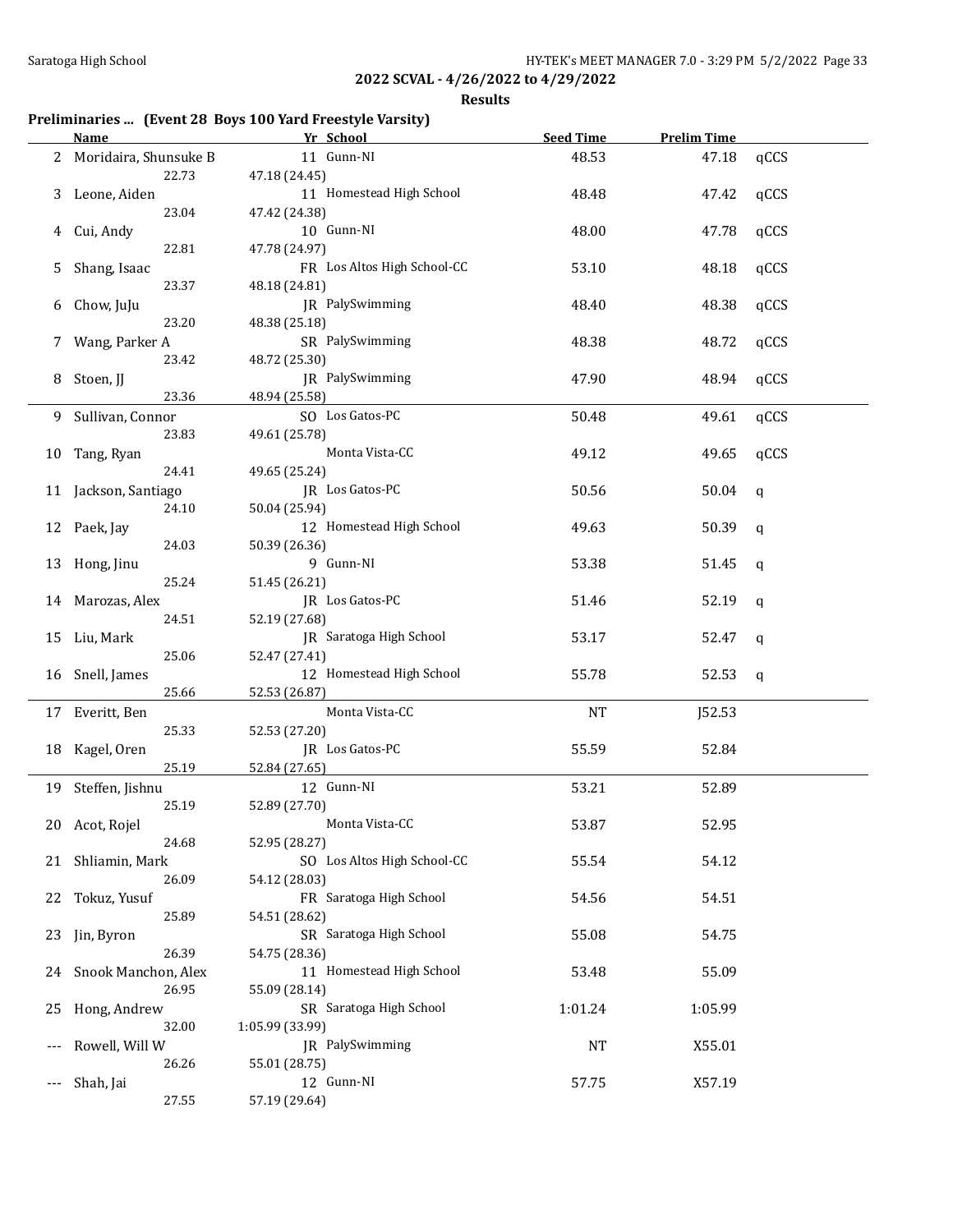**Results**

## **Preliminaries ... (Event 28 Boys 100 Yard Freestyle Varsity)**

| Name              | Yr School               | <b>Seed Time</b> | <b>Prelim Time</b> |  |
|-------------------|-------------------------|------------------|--------------------|--|
| --- Huang, Howard | SR Saratoga High School | 1:04.69          | X1:04.51           |  |
| 30.76             | 1:04.51(33.75)          |                  |                    |  |
| $--$ Liu, Qi      | JR Los Gatos-PC         | 1:06.93          | X1:06.58           |  |
| 31.21             | 1:06.58(35.37)          |                  |                    |  |
| --- Wu, Marvin    | Monta Vista-CC          | <b>NT</b>        | X1:09.07           |  |
| 31.41             | 1:09.07(37.66)          |                  |                    |  |
| --- Kang, Tan     | Monta Vista-CC          | 48.21            | DQ                 |  |
| 23.24             | DQ (25.08)              |                  |                    |  |

### **Event 29 Girls 500 Yard Freestyle Junior Varsity**

**5:25.49 CCS 2022 CCS Standard**

|                  | Name                  | Yr School       |                             | <b>Prelim Time</b> | <b>Finals Time</b> | <b>Points</b> |
|------------------|-----------------------|-----------------|-----------------------------|--------------------|--------------------|---------------|
| A - Final        |                       |                 |                             |                    |                    |               |
|                  | 1 Hudacek, Brooke G   |                 | SO PalySwimming             | 5:51.75            | 5:50.58            | 20            |
|                  | 31.17                 | 1:04.96 (33.79) | 1:39.90 (34.94)             | 2:15.58 (35.68)    |                    |               |
|                  | 2:51.21 (35.63)       | 3:27.35 (36.14) | 4:03.65 (36.30)             | 4:40.17 (36.52)    |                    |               |
|                  | 5:15.99 (35.82)       | 5:50.58 (34.59) |                             |                    |                    |               |
|                  | 2 Bistrain, Kayla     |                 | JR Los Altos High School-CC | 6:03.22            | 5:59.97            | 17            |
|                  | 32.20                 | 1:07.32 (35.12) | 1:43.35 (36.03)             | 2:19.98 (36.63)    |                    |               |
|                  | 2:57.09 (37.11)       | 3:33.92 (36.83) | 4:10.74 (36.82)             | 4:47.87 (37.13)    |                    |               |
|                  | 5:25.12 (37.25)       | 5:59.97 (34.85) |                             |                    |                    |               |
| 3                | Zivkovic, Natasha     |                 | 10 Homestead High School    | 6:01.50            | 6:01.66            | 16            |
|                  | 31.40                 | 1:07.08 (35.68) | 1:43.98 (36.90)             | 2:20.37 (36.39)    |                    |               |
|                  | 2:57.26 (36.89)       | 3:33.96 (36.70) | 4:11.81 (37.85)             | 4:49.51 (37.70)    |                    |               |
|                  | 5:26.99 (37.48)       | 6:01.66 (34.67) |                             |                    |                    |               |
|                  | 4 Maecker, Julia      | 10 Gunn-NI      |                             | 6:03.48            | 6:09.91            | 15            |
|                  | 33.45                 | 1:10.27 (36.82) | 1:47.33 (37.06)             | 2:24.09 (36.76)    |                    |               |
|                  | 3:01.50 (37.41)       | 3:39.95 (38.45) | 4:17.28 (37.33)             | 4:54.65 (37.37)    |                    |               |
|                  | 5:32.85 (38.20)       | 6:09.91(37.06)  |                             |                    |                    |               |
| 5.               | Roberts, Maddy        |                 | SO Los Gatos-PC             | 6:55.28            | 6:38.61            | 14            |
|                  | 33.82                 | 1:12.83(39.01)  | 1:52.85(40.02)              | 2:33.42 (40.57)    |                    |               |
|                  | 3:14.49 (41.07)       | 3:55.37 (40.88) | 4:36.52(41.15)              | 5:18.05 (41.53)    |                    |               |
|                  | 5:59.38 (41.33)       | 6:38.61 (39.23) |                             |                    |                    |               |
|                  | 6 De La Cruz, Alexa M |                 | JR PalySwimming             | 6:40.63            | 6:43.18            | 13            |
|                  | 35.53                 | 1:15.72 (40.19) | 1:57.13 (41.41)             | 2:39.34 (42.21)    |                    |               |
|                  | 3:21.49 (42.15)       | 4:03.45 (41.96) | 4:45.42 (41.97)             | 5:26.81 (41.39)    |                    |               |
|                  | 6:05.92 (39.11)       | 6:43.18 (37.26) |                             |                    |                    |               |
|                  | 7 Almaneih, Serena    |                 | SO Los Gatos-PC             | 6:47.59            | 6:47.05            | 12            |
|                  | 34.96                 | 1:15.92 (40.96) | 1:58.20 (42.28)             | 2:39.96 (41.76)    |                    |               |
|                  | 3:22.54 (42.58)       | 4:04.61 (42.07) | 4:47.55 (42.94)             | 5:28.38 (40.83)    |                    |               |
|                  | 6:08.79(40.41)        | 6:47.05 (38.26) |                             |                    |                    |               |
|                  | 8 Luton, Elsa         |                 | SO Los Gatos-PC             | 6:48.09            | 6:48.99            | 11            |
|                  | 35.06                 | 1:14.61(39.55)  | 1:54.47 (39.86)             | 2:36.40 (41.93)    |                    |               |
|                  | 3:18.96 (42.56)       | 4:01.77 (42.81) | 4:44.59 (42.82)             | 5:26.89 (42.30)    |                    |               |
|                  | 6:08.26(41.37)        | 6:48.99 (40.73) |                             |                    |                    |               |
| <b>B</b> - Final |                       |                 |                             |                    |                    |               |
| 9                | Nguyen, Nha-An        |                 | 10 Homestead High School    | 6:59.37            | 6:49.70            | 9             |
|                  | 36.46                 | 1:16.52 (40.06) | 1:57.50 (40.98)             | 2:38.59 (41.09)    |                    |               |
|                  | 3:20.09 (41.50)       | 4:01.56 (41.47) | 4:43.77 (42.21)             | 5:26.68 (42.91)    |                    |               |
|                  | 6:08.77 (42.09)       | 6:49.70 (40.93) |                             |                    |                    |               |
|                  | 10 Ang, Sarah         |                 | FR Los Altos High School-CC | 7:01.71            | 6:58.46            | 7             |
|                  | 37.11                 | 1:17.65 (40.54) | 1:59.57 (41.92)             | 2:42.81 (43.24)    |                    |               |
|                  | 3:25.47 (42.66)       | 4:08.74 (43.27) | 4:51.96 (43.22)             | 5:35.55 (43.59)    |                    |               |
|                  | 6:18.65(43.10)        | 6:58.46 (39.81) |                             |                    |                    |               |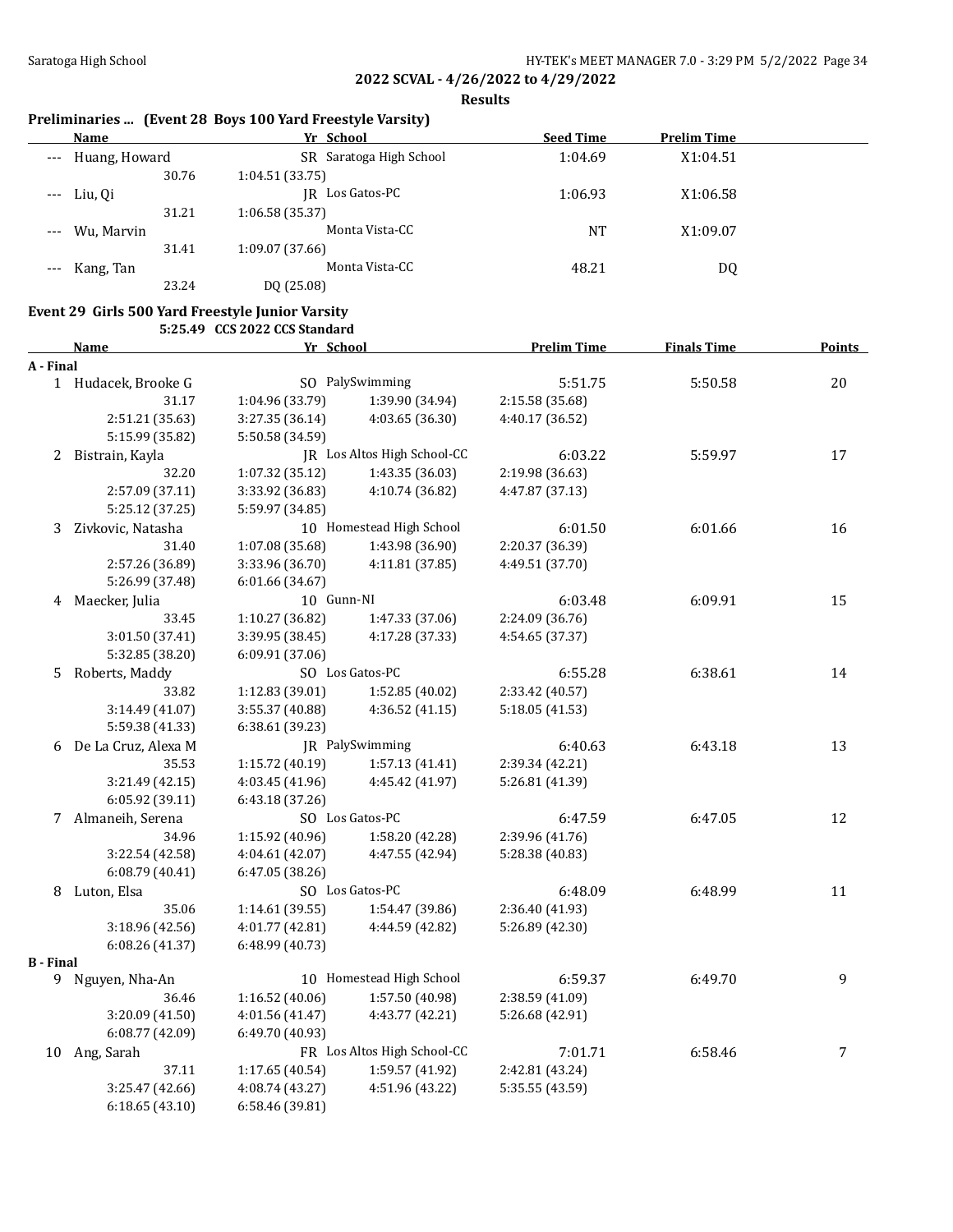**Results**

|  |  | B - Final  (Event 29 Girls 500 Yard Freestyle Junior Varsity) |  |
|--|--|---------------------------------------------------------------|--|
|--|--|---------------------------------------------------------------|--|

|    | <b>Name</b>                                      | Yr School                     |                                   | <b>Prelim Time</b> | <b>Finals Time</b> |             | <b>Points</b> |
|----|--------------------------------------------------|-------------------------------|-----------------------------------|--------------------|--------------------|-------------|---------------|
|    | 11 Looney, Carmen                                |                               | 11 Homestead High School          | 8:01.34            | 7:45.53            |             | 6             |
|    | 36.87                                            | 1:18.74 (41.87)               | 2:05.91 (47.17)                   | 2:55.19 (49.28)    |                    |             |               |
|    | 3:42.89 (47.70)                                  | 4:32.02 (49.13)               | 5:23.45 (51.43)                   | 6:13.73 (50.28)    |                    |             |               |
|    | 7:02.50 (48.77)                                  | 7:45.53 (43.03)               |                                   |                    |                    |             |               |
|    | Event 29 Girls 500 Yard Freestyle Junior Varsity |                               |                                   |                    |                    |             |               |
|    |                                                  | 5:25.49 CCS 2022 CCS Standard |                                   |                    |                    |             |               |
|    | <u>Name</u>                                      | Yr School                     |                                   | <b>Seed Time</b>   | <b>Prelim Time</b> |             |               |
|    | <b>Preliminaries</b>                             |                               |                                   |                    |                    |             |               |
|    | 1 Hudacek, Brooke G                              |                               | SO PalySwimming                   | 5:44.83            | 5:51.75            | q           |               |
|    | 30.82                                            | 1:05.39 (34.57)               | 1:40.46 (35.07)                   | 2:16.01 (35.55)    |                    |             |               |
|    | 2:51.27 (35.26)                                  | 3:27.10 (35.83)               | 4:03.25 (36.15)                   | 4:39.90 (36.65)    |                    |             |               |
|    | 5:16.48 (36.58)                                  | 5:51.75 (35.27)               |                                   |                    |                    |             |               |
| 2  | Zivkovic, Natasha                                |                               | 10 Homestead High School          | 5:59.86            | 6:01.50            | q           |               |
|    | 32.57                                            | 1:08.80 (36.23)               | 1:45.67 (36.87)                   | 2:22.34 (36.67)    |                    |             |               |
|    | 2:59.85 (37.51)                                  | 3:37.58 (37.73)               | 4:14.16 (36.58)                   | 4:50.73 (36.57)    |                    |             |               |
|    | 5:27.26 (36.53)                                  | 6:01.50(34.24)                |                                   |                    |                    |             |               |
| 3  | Bistrain, Kayla                                  |                               | JR Los Altos High School-CC       | 5:38.10            | 6:03.22            | $\mathbf q$ |               |
|    | 32.55                                            | 1:08.35 (35.80)               | 1:44.95 (36.60)                   | 2:21.99 (37.04)    |                    |             |               |
|    | 2:59.71 (37.72)                                  | 3:36.89 (37.18)               | 4:14.44 (37.55)                   | 4:51.67 (37.23)    |                    |             |               |
|    | 5:29.03 (37.36)                                  | 6:03.22 (34.19)               |                                   |                    |                    |             |               |
| 4  | Maecker, Julia                                   | 10 Gunn-NI                    |                                   | 6:05.81            | 6:03.48            | q           |               |
|    | 34.24                                            | 1:11.33 (37.09)               | 1:48.88 (37.55)                   | 2:26.58 (37.70)    |                    |             |               |
|    | 3:04.34 (37.76)                                  | 3:40.90 (36.56)               | 4:17.80 (36.90)                   | 4:54.06 (36.26)    |                    |             |               |
|    | 5:29.51 (35.45)                                  | 6:03.48 (33.97)               |                                   |                    |                    |             |               |
| 5. | De La Cruz, Alexa M                              |                               | JR PalySwimming                   | 6:43.78            | 6:40.63            |             |               |
|    | 35.65                                            | 1:15.23 (39.58)               | 1:56.40(41.17)                    | 2:38.37 (41.97)    |                    | q           |               |
|    | 3:20.49 (42.12)                                  | 4:02.89 (42.40)               | 4:45.35 (42.46)                   | 5:25.76 (40.41)    |                    |             |               |
|    | 6:04.71 (38.95)                                  | 6:40.63 (35.92)               |                                   |                    |                    |             |               |
|    | Almaneih, Serena                                 |                               | SO Los Gatos-PC                   | 7:08.09            | 6:47.59            |             |               |
| 6  | 34.21                                            |                               |                                   |                    |                    | q           |               |
|    |                                                  | 1:14.08 (39.87)               | 1:55.18(41.10)<br>4:43.29 (42.72) | 2:36.33 (41.15)    |                    |             |               |
|    | 3:18.42 (42.09)                                  | 4:00.57 (42.15)               |                                   | 5:25.97 (42.68)    |                    |             |               |
|    | 6:07.31 (41.34)                                  | 6:47.59 (40.28)               | SO Los Gatos-PC                   |                    |                    |             |               |
| 7  | Luton, Elsa                                      |                               |                                   | 6:52.77            | 6:48.09            | q           |               |
|    | 36.07                                            | 1:16.43 (40.36)               | 1:57.10 (40.67)                   | 2:38.59 (41.49)    |                    |             |               |
|    | 3:20.71 (42.12)                                  | 4:02.80 (42.09)               | 4:43.45 (40.65)                   | 5:26.50 (43.05)    |                    |             |               |
|    | 6:09.18 (42.68)                                  | 6:48.09 (38.91)               |                                   |                    |                    |             |               |
| 8  | Roberts, Maddy                                   |                               | SO Los Gatos-PC                   | 6:35.31            | 6:55.28            | q           |               |
|    | 32.66                                            | 1:11.65 (38.99)               | 1:53.71 (42.06)                   | 2:37.18 (43.47)    |                    |             |               |
|    | 3:20.38 (43.20)                                  | 4:03.79 (43.41)               | 4:47.82 (44.03)                   | 5:31.14 (43.32)    |                    |             |               |
|    | 6:13.67(42.53)                                   | 6:55.28(41.61)                |                                   |                    |                    |             |               |
| 9  | Shedroff, Alexsandra                             |                               | JR Los Gatos-PC                   | 6:47.91            | 6:56.92            | q           |               |
|    | 34.29                                            | 1:13.56 (39.27)               | 1:55.01 (41.45)                   | 2:37.78 (42.77)    |                    |             |               |
|    | 3:21.39 (43.61)                                  | 4:05.42 (44.03)               | 4:49.00 (43.58)                   | 5:33.00 (44.00)    |                    |             |               |
|    | 6:16.06 (43.06)                                  | 6:56.92 (40.86)               |                                   |                    |                    |             |               |
| 10 | Nguyen, Nha-An                                   |                               | 10 Homestead High School          | 7:02.05            | 6:59.37            | q           |               |
|    | 36.63                                            | 1:17.88 (41.25)               | 1:59.88 (42.00)                   | 2:42.50 (42.62)    |                    |             |               |
|    | 3:26.00 (43.50)                                  | 4:08.18 (42.18)               | 4:50.90 (42.72)                   | 5:34.18 (43.28)    |                    |             |               |
|    | 6:18.10 (43.92)                                  | 6:59.37 (41.27)               |                                   |                    |                    |             |               |
|    | 11 Ang, Sarah                                    |                               | FR Los Altos High School-CC       | 5:59.00            | 7:01.71            | q           |               |
|    | 35.52                                            | 1:16.14 (40.62)               | 1:58.96 (42.82)                   | 2:42.01 (43.05)    |                    |             |               |
|    | 3:25.89 (43.88)                                  | 4:09.51 (43.62)               | 4:53.13 (43.62)                   | 5:36.86 (43.73)    |                    |             |               |
|    | 6:20.60 (43.74)                                  | 7:01.71 (41.11)               |                                   |                    |                    |             |               |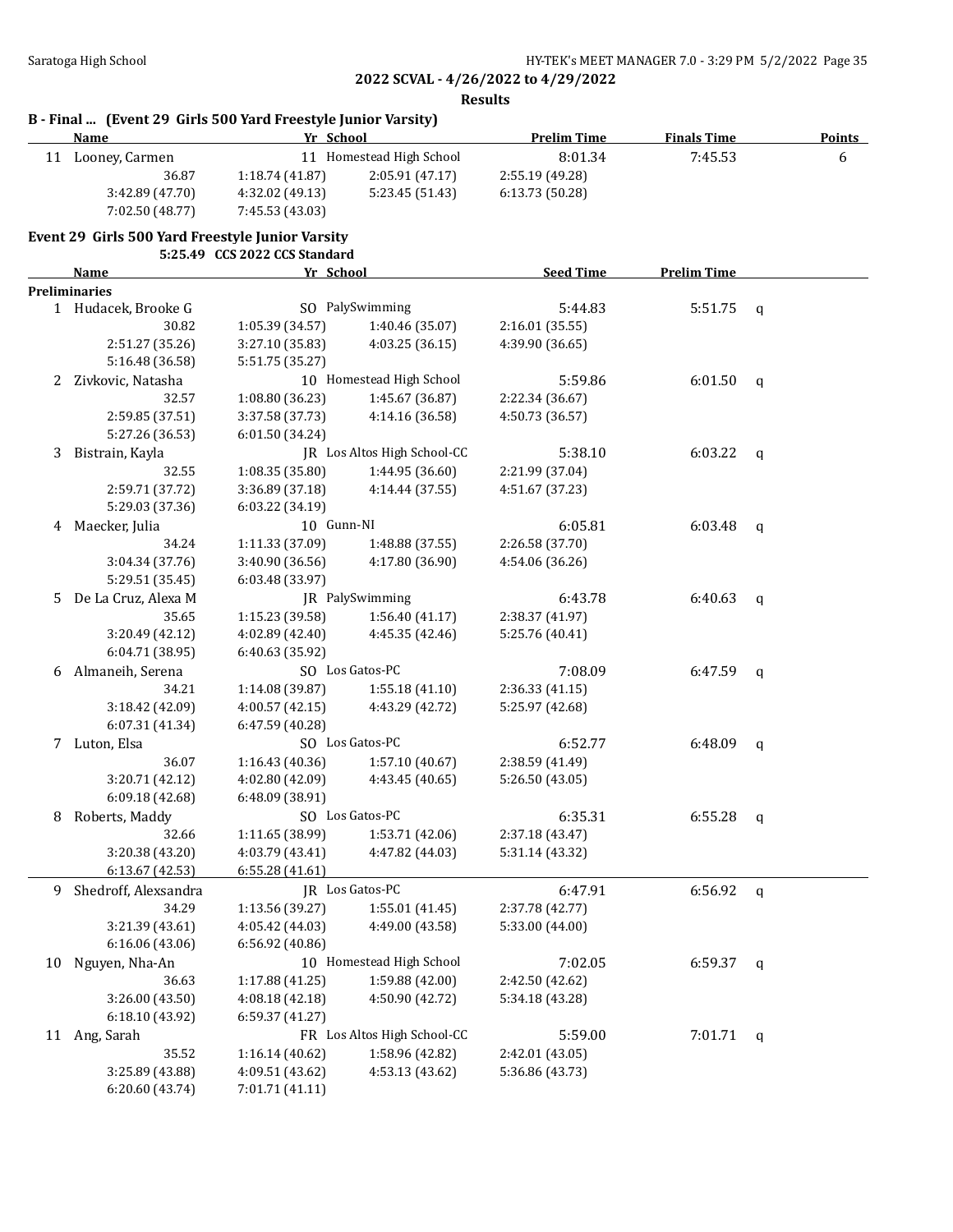|                  |                                                                                  | <b>Results</b>                |                          |                    |                    |              |        |
|------------------|----------------------------------------------------------------------------------|-------------------------------|--------------------------|--------------------|--------------------|--------------|--------|
|                  | Preliminaries  (Event 29 Girls 500 Yard Freestyle Junior Varsity)<br><b>Name</b> | Yr School                     |                          | <b>Seed Time</b>   | <b>Prelim Time</b> |              |        |
|                  | 12 Looney, Carmen                                                                |                               | 11 Homestead High School | <b>NT</b>          | 8:01.34            | $\mathsf{q}$ |        |
|                  | 39.80                                                                            | 1:26.35(46.55)                | 2:16.35(50.00)           |                    |                    |              |        |
|                  | 3:05.55()                                                                        | 3:54.89 (49.34)               | 4:45.59 (50.70)          | 6:26.16 (1:40.57)  |                    |              |        |
|                  | 8:01.34 (1:35.18)                                                                |                               |                          |                    |                    |              |        |
|                  | Event 30 Boys 500 Yard Freestyle Junior Varsity                                  | 4:57.99 CCS 2022 CCS Standard |                          |                    |                    |              |        |
|                  | Name                                                                             | Yr School                     |                          | <b>Prelim Time</b> | <b>Finals Time</b> |              | Points |
| A - Final        |                                                                                  |                               |                          |                    |                    |              |        |
|                  | 1 Lemon, Nolan                                                                   |                               | FR PalySwimming          | 5:05.30            | 4:52.52            | CCS          | 20     |
|                  | 26.44                                                                            | 54.78 (28.34)                 | 1:23.79 (29.01)          | 1:53.54 (29.75)    |                    |              |        |
|                  | 2:23.41 (29.87)                                                                  | 2:53.21 (29.80)               | 3:23.57 (30.36)          | 3:53.66 (30.09)    |                    |              |        |
|                  | 4:23.84 (30.18)                                                                  | 4:52.52 (28.68)               |                          |                    |                    |              |        |
| 2                | Cheang, Mathew                                                                   |                               | FR Los Gatos-PC          | 5:00.18            | 4:58.83            |              | 17     |
|                  | 26.23                                                                            | 54.64 (28.41)                 | 1:23.86 (29.22)          | 1:53.74 (29.88)    |                    |              |        |
|                  | 2:24.20 (30.46)                                                                  | 2:54.54 (30.34)               | 3:25.67 (31.13)          | 3:56.94 (31.27)    |                    |              |        |
|                  | 4:28.58 (31.64)                                                                  | 4:58.83 (30.25)               |                          |                    |                    |              |        |
| 3                | Meehan, James                                                                    |                               | FR PalySwimming          | 5:15.01            | 5:08.76            |              | 16     |
|                  | 26.99                                                                            | 56.02 (29.03)                 | 1:26.50 (30.48)          | 1:58.06 (31.56)    |                    |              |        |
|                  | 2:30.04 (31.98)                                                                  | 3:02.26 (32.22)               | 3:34.35 (32.09)          | 4:05.98 (31.63)    |                    |              |        |
|                  | 4:38.01 (32.03)                                                                  | 5:08.76 (30.75)               |                          |                    |                    |              |        |
| 4                | Cui, Tony                                                                        | 9 Gunn-NI                     |                          | 5:06.62            | 5:13.52            |              | 15     |
|                  | 26.65                                                                            | 56.51 (29.86)                 | 1:27.36 (30.85)          | 1:58.83 (31.47)    |                    |              |        |
|                  | 2:31.54 (32.71)                                                                  | 3:04.00 (32.46)               | 3:36.82 (32.82)          | 4:09.55 (32.73)    |                    |              |        |
|                  | 4:42.33 (32.78)                                                                  | 5:13.52 (31.19)               |                          |                    |                    |              |        |
| 5                | Haney, Roan C                                                                    |                               | FR PalySwimming          | 5:24.56            | 5:24.59            |              | 14     |
|                  | 29.03                                                                            | 1:01.67 (32.64)               | 1:34.84 (33.17)          | 2:08.18 (33.34)    |                    |              |        |
|                  | 2:41.32 (33.14)                                                                  | 3:14.13 (32.81)               | 3:46.96 (32.83)          | 4:20.36 (33.40)    |                    |              |        |
|                  | 4:53.40 (33.04)                                                                  | 5:24.59 (31.19)               |                          |                    |                    |              |        |
| 6                | Dogruer, Kerem                                                                   |                               | 10 Homestead High School | 5:35.44            | 5:30.48            |              | 13     |
|                  | 29.86                                                                            | 1:02.37 (32.51)               | 1:35.60 (33.23)          | 2:09.15 (33.55)    |                    |              |        |
|                  | 2:42.21 (33.06)                                                                  | 3:16.24 (34.03)               | 3:49.64 (33.40)          | 4:23.67 (34.03)    |                    |              |        |
|                  | 4:57.81 (34.14)                                                                  | 5:30.48 (32.67)               |                          |                    |                    |              |        |
| 7                | Amburgey, Liam                                                                   |                               | SO Los Gatos-PC          | 5:49.15            | 5:43.85            |              | 12     |
|                  | 29.05                                                                            | 1:02.08 (33.03)               | 1:36.29 (34.21)          | 2:11.49 (35.20)    |                    |              |        |
|                  | 2:47.79 (36.30)                                                                  | 3:23.40 (35.61)               | 3:59.69 (36.29)          | 4:35.90 (36.21)    |                    |              |        |
|                  | 5:11.09 (35.19)                                                                  | 5:43.85 (32.76)               |                          |                    |                    |              |        |
| 8                | Stewart, Brian                                                                   |                               | PalySwimming             | 5:50.28            | 5:52.62            |              | 11     |
|                  | 30.65                                                                            | 1:05.03 (34.38)               | 1:40.10 (35.07)          | 2:16.67 (36.57)    |                    |              |        |
|                  | 2:53.32 (36.65)                                                                  | 3:30.19 (36.87)               | 4:06.87 (36.68)          | 4:42.81 (35.94)    |                    |              |        |
|                  | 5:18.92 (36.11)                                                                  | 5:52.62 (33.70)               |                          |                    |                    |              |        |
| <b>B</b> - Final |                                                                                  |                               |                          |                    |                    |              |        |
|                  | 9 Gupta, Rohan                                                                   |                               | 10 Homestead High School | 5:58.55            | 5:45.90            |              | 9      |
|                  | 30.13                                                                            | 1:03.76 (33.63)               | 1:39.52 (35.76)          | 2:16.29 (36.77)    |                    |              |        |
|                  | 2:51.33 (35.04)                                                                  | 3:26.83 (35.50)               | 4:02.50 (35.67)          | 4:38.34 (35.84)    |                    |              |        |
|                  | 5:13.38 (35.04)                                                                  | 5:45.90 (32.52)               |                          |                    |                    |              |        |
| 10               | Berman, Aaron                                                                    |                               | 09 Homestead High School | 6:01.29            | 5:56.15            |              | 7      |
|                  | 31.37                                                                            | 1:06.60 (35.23)               | 1:42.09 (35.49)          | 2:18.54 (36.45)    |                    |              |        |
|                  | 2:54.76 (36.22)                                                                  | 3:31.19 (36.43)               | 4:07.92 (36.73)          | 4:44.64 (36.72)    |                    |              |        |
|                  | 5:21.47 (36.83)                                                                  | 5:56.15 (34.68)               |                          |                    |                    |              |        |
| 11               | Dickson, Ben                                                                     |                               | SO Los Gatos-PC          | 6:00.11            | 6:11.89            |              | 6      |
|                  | 30.98                                                                            | 1:05.19 (34.21)               | 1:41.12 (35.93)          | 2:17.89 (36.77)    |                    |              |        |
|                  | 2:56.94 (39.05)                                                                  | 3:34.76 (37.82)               | 4:12.98 (38.22)          | 4:52.87 (39.89)    |                    |              |        |
|                  | 5:31.96 (39.09)                                                                  | 6:11.89 (39.93)               |                          |                    |                    |              |        |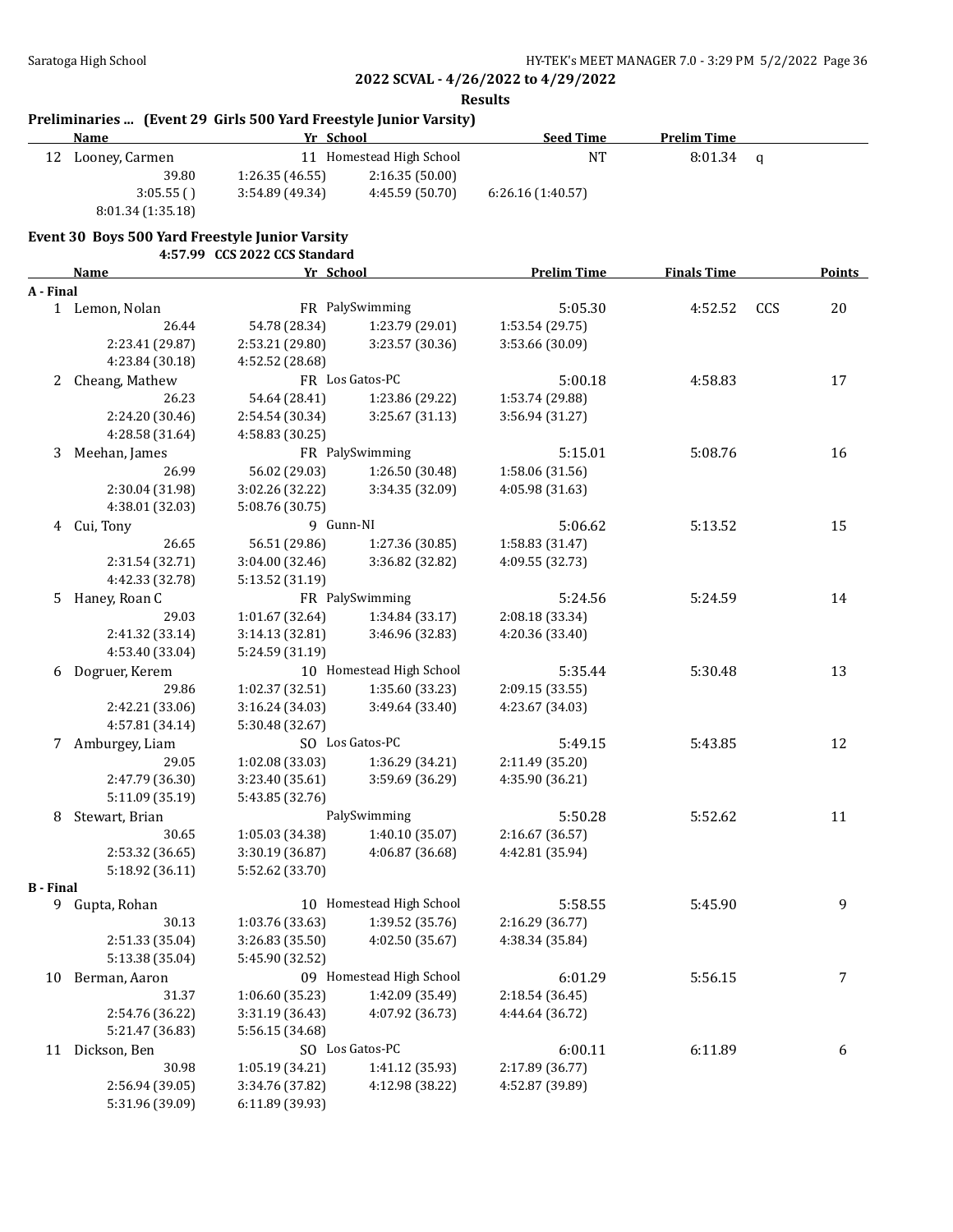**Results**

## **B - Final ... (Event 30 Boys 500 Yard Freestyle Junior Varsity)**

|    | Name               | Yr School       |                          | <b>Prelim Time</b> | <b>Finals Time</b> | Points |
|----|--------------------|-----------------|--------------------------|--------------------|--------------------|--------|
| 12 | Yang, Ethan        |                 | FR Saratoga High School  | 6:24.51            | 6:17.06            | 5      |
|    | 32.24              | 1:07.77 (35.53) | 1:45.74 (37.97)          | 2:23.93 (38.19)    |                    |        |
|    | 3:01.72 (37.79)    | 3:40.91(39.19)  | 4:20.33 (39.42)          | 5:00.11 (39.78)    |                    |        |
|    | 5:39.57 (39.46)    | 6:17.06 (37.49) |                          |                    |                    |        |
| 13 | Chen, Ethan        |                 | 09 Homestead High School | 6:34.20            | 6:21.30            | 4      |
|    | 33.01              | 1:09.70 (36.69) | 1:47.34 (37.64)          | 2:26.17 (38.83)    |                    |        |
|    | 3:05.09 (38.92)    | 3:44.16(39.07)  | 4:24.06 (39.90)          | 5:03.75 (39.69)    |                    |        |
|    | 5:43.91 (40.16)    | 6:21.30 (37.39) |                          |                    |                    |        |
| 14 | Moffat, Adam       |                 | FR Los Gatos-PC          | 6:39.40            | 6:21.38            | 3      |
|    | 31.05              | 1:05.95(34.90)  | 1:43.89 (37.94)          | 2:23.75 (39.86)    |                    |        |
|    | 3:02.46 (38.71)    | 3:42.23 (39.77) | 4:22.50 (40.27)          | 5:03.61 (41.11)    |                    |        |
|    | 5:44.03 (40.42)    | 6:21.38(37.35)  |                          |                    |                    |        |
| 15 | Vash-Munoz, Hector |                 | FR Saratoga High School  | 6:43.14            | 6:41.86            | 2      |
|    | 35.36              | 1:14.95(39.59)  | 1:55.18(40.23)           | 2:36.46 (41.28)    |                    |        |
|    | 3:17.94 (41.48)    | 3:59.47 (41.53) | 4:41.63(42.16)           | 5:23.59 (41.96)    |                    |        |
|    | 6:04.49(40.90)     | 6:41.86 (37.37) |                          |                    |                    |        |
| 16 | Jiang, Andy        | SO.             | Saratoga High School     | 6:48.22            | 6:45.19            |        |
|    | 33.76              | 1:14.41(40.65)  | 1:55.63 (41.22)          | 2:37.14(41.51)     |                    |        |
|    | 3:19.16(42.02)     | 4:02.05(42.89)  | 4:42.28 (40.23)          | 5:25.53 (43.25)    |                    |        |
|    | 6:08.20(42.67)     | 6:45.19 (36.99) |                          |                    |                    |        |

### **Event 30 Boys 500 Yard Freestyle Junior Varsity**

**4:57.99 CCS 2022 CCS Standard**

|   | <b>Name</b>          |                 | Yr School                |                 | <b>Prelim Time</b> |              |
|---|----------------------|-----------------|--------------------------|-----------------|--------------------|--------------|
|   | <b>Preliminaries</b> |                 |                          |                 |                    |              |
|   | 1 Cheang, Mathew     |                 | FR Los Gatos-PC          | 5:08.84         | 5:00.18            | $\mathsf{q}$ |
|   | 26.40                | 55.59 (29.19)   | 1:25.61 (30.02)          | 1:55.94 (30.33) |                    |              |
|   | 2:26.61 (30.67)      | 2:57.82 (31.21) | 3:28.43 (30.61)          | 3:59.69 (31.26) |                    |              |
|   | 4:30.42 (30.73)      | 5:00.18(29.76)  |                          |                 |                    |              |
| 2 | Lemon, Nolan         |                 | FR PalySwimming          | 5:02.11         | 5:05.30            | $\mathsf{q}$ |
|   | 27.17                | 56.74 (29.57)   | 1:27.27 (30.53)          | 1:58.45(31.18)  |                    |              |
|   | 2:29.51 (31.06)      | 3:00.33 (30.82) | 3:32.33 (32.00)          | 4:04.19 (31.86) |                    |              |
|   | 4:36.06 (31.87)      | 5:05.30 (29.24) |                          |                 |                    |              |
| 3 | Cui, Tony            | 9 Gunn-NI       |                          | 5:12.32         | 5:06.62            | $\mathbf{q}$ |
|   | 27.63                | 57.81 (30.18)   | 1:28.98 (31.17)          | 2:00.22 (31.24) |                    |              |
|   | 2:31.62 (31.40)      | 3:02.90 (31.28) | 3:34.66 (31.76)          | 4:06.15 (31.49) |                    |              |
|   | 4:37.26 (31.11)      | 5:06.62 (29.36) |                          |                 |                    |              |
| 4 | Meehan, James        | FR PalySwimming |                          | 5:11.77         | 5:15.01            | $\mathbf{q}$ |
|   | 26.97                | 56.90 (29.93)   | 1:28.09 (31.19)          | 2:00.37 (32.28) |                    |              |
|   | 2:33.19 (32.82)      | 3:05.88 (32.69) | 3:38.17 (32.29)          | 4:10.74 (32.57) |                    |              |
|   | 4:43.58 (32.84)      | 5:15.01 (31.43) |                          |                 |                    |              |
| 5 | Haney, Roan C        |                 | FR PalySwimming          | 5:29.80         | 5:24.56            | $\mathsf{q}$ |
|   | 28.50                | 1:01.29 (32.79) | 1:34.55 (33.26)          | 2:07.43 (32.88) |                    |              |
|   | 2:40.42 (32.99)      | 3:13.52 (33.10) | 3:46.72 (33.20)          |                 |                    |              |
|   | 4:52.83()            | 5:24.56 (31.73) |                          |                 |                    |              |
| 6 | Dogruer, Kerem       |                 | 10 Homestead High School | 5:35.68         | 5:35.44            | $\mathbf{q}$ |
|   | 30.55                | 1:03.42 (32.87) | 1:37.80 (34.38)          | 2:12.01 (34.21) |                    |              |
|   | 2:46.23 (34.22)      | 3:20.71 (34.48) | 3:54.31 (33.60)          | 4:28.41 (34.10) |                    |              |
|   | 5:02.59 (34.18)      | 5:35.44 (32.85) |                          |                 |                    |              |
| 7 | Amburgey, Liam       |                 | SO Los Gatos-PC          | 5:53.87         | 5:49.15            | $\mathsf{q}$ |
|   | 28.62                | 1:01.57 (32.95) | 1:36.94 (35.37)          | 2:12.48 (35.54) |                    |              |
|   | 2:48.71 (36.23)      | 3:25.79 (37.08) | 4:02.25 (36.46)          | 4:38.31 (36.06) |                    |              |
|   | 5:14.97 (36.66)      | 5:49.15 (34.18) |                          |                 |                    |              |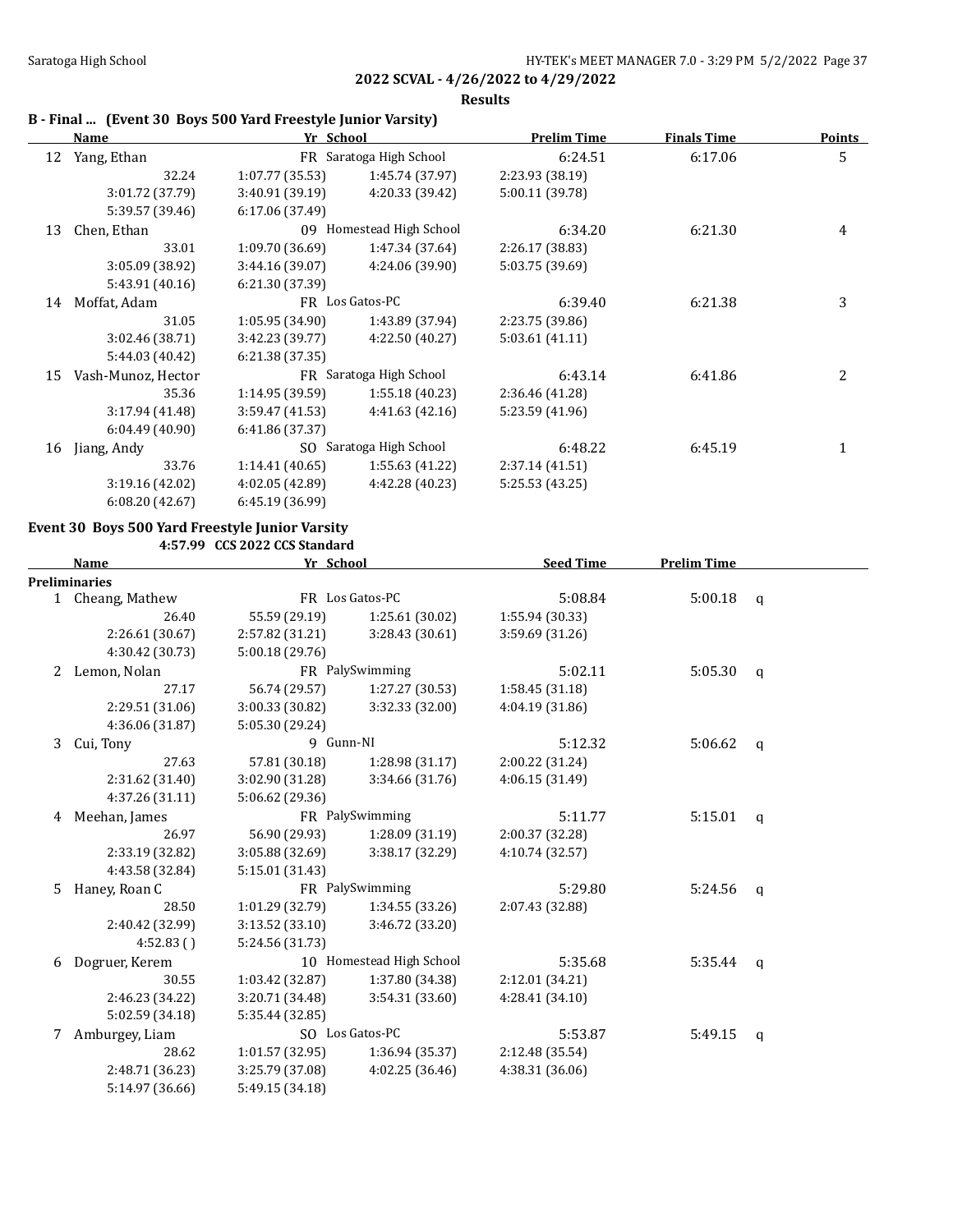**Results**

# **Preliminaries ... (Event 30 Boys 500 Yard Freestyle Junior Varsity)**

|    | <b>Name</b><br>Yr School |                 |                          | <b>Seed Time</b> | <b>Prelim Time</b> |              |
|----|--------------------------|-----------------|--------------------------|------------------|--------------------|--------------|
|    | 8 Stewart, Brian         |                 | PalySwimming             | 5:54.82          | 5:50.28            | $\mathsf{q}$ |
|    | 29.98                    | 1:03.40 (33.42) | 1:37.95 (34.55)          | 2:13.24 (35.29)  |                    |              |
|    | 2:49.26 (36.02)          | 3:26.04 (36.78) | 4:02.86 (36.82)          | 4:39.92 (37.06)  |                    |              |
|    | 5:16.28 (36.36)          | 5:50.28 (34.00) |                          |                  |                    |              |
| 9  | Gupta, Rohan             |                 | 10 Homestead High School | 5:59.07          | 5:58.55            | $\mathbf q$  |
|    | 31.27                    | 1:06.60(35.33)  | 1:43.75(37.15)           | 2:21.19 (37.44)  |                    |              |
|    | 2:57.76 (36.57)          | 3:34.87 (37.11) | 4:11.08 (36.21)          | 4:46.42 (35.34)  |                    |              |
|    | 5:21.80 (35.38)          | 5:58.55 (36.75) |                          |                  |                    |              |
|    | 10 Dickson, Ben          |                 | SO Los Gatos-PC          | 5:53.13          | $6:00.11$ q        |              |
|    | 29.76                    | 1:03.80 (34.04) | 1:40.23 (36.43)          | 2:17.05 (36.82)  |                    |              |
|    | 2:55.19 (38.14)          | 3:31.82 (36.63) | 4:09.66 (37.84)          | 4:47.61 (37.95)  |                    |              |
|    | 5:24.78 (37.17)          | 6:00.11 (35.33) |                          |                  |                    |              |
|    | 11 Berman, Aaron         |                 | 09 Homestead High School | 5:55.71          | 6:01.29            | $\mathsf{q}$ |
|    | 31.93                    | 1:08.52 (36.59) | 1:45.20 (36.68)          | 2:21.20 (36.00)  |                    |              |
|    | 2:57.48 (36.28)          | 3:34.39 (36.91) | 4:11.96 (37.57)          | 4:50.00 (38.04)  |                    |              |
|    | 5:26.82 (36.82)          | 6:01.29 (34.47) |                          |                  |                    |              |
|    | 12 Yang, Ethan           |                 | FR Saratoga High School  | 6:20.88          | 6:24.51            | $\mathsf{q}$ |
|    | 31.40                    | 1:08.49 (37.09) | 1:46.92 (38.43)          | 2:26.62 (39.70)  |                    |              |
|    | 3:06.38 (39.76)          | 3:47.30 (40.92) | 4:28.76 (41.46)          | 5:07.95 (39.19)  |                    |              |
|    | 5:47.13 (39.18)          | 6:24.51 (37.38) |                          |                  |                    |              |
| 13 | Chen, Ethan              |                 | 09 Homestead High School | 6:24.39          | 6:34.20            | $\mathsf{q}$ |
|    | 34.65                    | 1:13.35 (38.70) | 1:53.04 (39.69)          | 2:33.05 (40.01)  |                    |              |
|    | 3:13.72 (40.67)          | 3:54.36 (40.64) | 4:35.57 (41.21)          | 5:16.62(41.05)   |                    |              |
|    | 5:56.99 (40.37)          | 6:34.20 (37.21) |                          |                  |                    |              |
|    | 14 Moffat, Adam          |                 | FR Los Gatos-PC          | 6:23.51          | 6:39.40            | $\mathsf{q}$ |
|    | 33.33                    | 1:10.72 (37.39) | 1:50.95 (40.23)          | 2:31.88 (40.93)  |                    |              |
|    | 3:13.85 (41.97)          | 3:55.76 (41.91) | 4:37.67 (41.91)          | 5:20.08 (42.41)  |                    |              |
|    | 6:01.70 (41.62)          | 6:39.40 (37.70) |                          |                  |                    |              |
|    | 15 Vash-Munoz, Hector    |                 | FR Saratoga High School  | 6:37.13          | 6:43.14            | q            |
|    | 35.48                    | 1:14.99 (39.51) | 1:55.73 (40.74)          | 2:37.20 (41.47)  |                    |              |
|    | 3:18.89 (41.69)          | 4:00.21 (41.32) | 4:42.08 (41.87)          | 5:24.07 (41.99)  |                    |              |
|    | 6:04.93 (40.86)          | 6:43.14 (38.21) |                          |                  |                    |              |
|    | 16 Jiang, Andy           |                 | SO Saratoga High School  | 6:43.80          | 6:48.22            | q            |
|    | 35.96                    | 1:16.73 (40.77) | 1:59.65 (42.92)          | 2:43.15 (43.50)  |                    |              |
|    | 3:25.93 (42.78)          | 4:07.88 (41.95) | 4:49.84 (41.96)          | 5:30.16 (40.32)  |                    |              |
|    | 6:12.28 (42.12)          | 6:48.22 (35.94) |                          |                  |                    |              |
|    | 17 Chang, Charles        |                 | Monta Vista-CC           | 6:50.99          | 7:00.82            |              |
|    | 32.57                    | 1:12.51 (39.94) | 1:54.27 (41.76)          | 2:36.84 (42.57)  |                    |              |
|    | 3:21.11 (44.27)          | 4:05.48 (44.37) | 4:49.64 (44.16)          | 5:35.44 (45.80)  |                    |              |
|    | 6:19.68 (44.24)          | 7:00.82 (41.14) |                          |                  |                    |              |

# **Event 31 Girls 500 Yard Freestyle Varsity**

**5:25.49 CCS 2022 CCS Standard**

| Name              | Yr School       |                 | <b>Prelim Time</b>                             | <b>Finals Time</b> |     | <b>Points</b> |  |
|-------------------|-----------------|-----------------|------------------------------------------------|--------------------|-----|---------------|--|
|                   |                 |                 |                                                |                    |     |               |  |
| Tahk, Yelin       | 12              |                 | 5:06.56                                        | 5:01.72            | CCS | 20            |  |
| 27.20             | 57.49 (30.29)   | 1:28.21 (30.72) | 1:58.89 (30.68)                                |                    |     |               |  |
| 2:29.55 (30.66)   | 3:00.21(30.66)  | 3:30.84 (30.63) | 4:01.48 (30.64)                                |                    |     |               |  |
| 4:32.05(30.57)    | 5:01.72 (29.67) |                 |                                                |                    |     |               |  |
| Wieckowski, Kayla | 11              |                 | 5:16.10                                        | 5:06.35            | CCS | 17            |  |
| 27.73             | 57.47 (29.74)   | 1:27.85 (30.38) | 1:58.57 (30.72)                                |                    |     |               |  |
| 2:29.52 (30.95)   | 3:00.49(30.97)  | 3:31.63(31.14)  | 4:03.20 (31.57)                                |                    |     |               |  |
| 4:35.02 (31.82)   | 5:06.35(31.33)  |                 |                                                |                    |     |               |  |
|                   | A - Final       |                 | Homestead High School<br>Homestead High School |                    |     |               |  |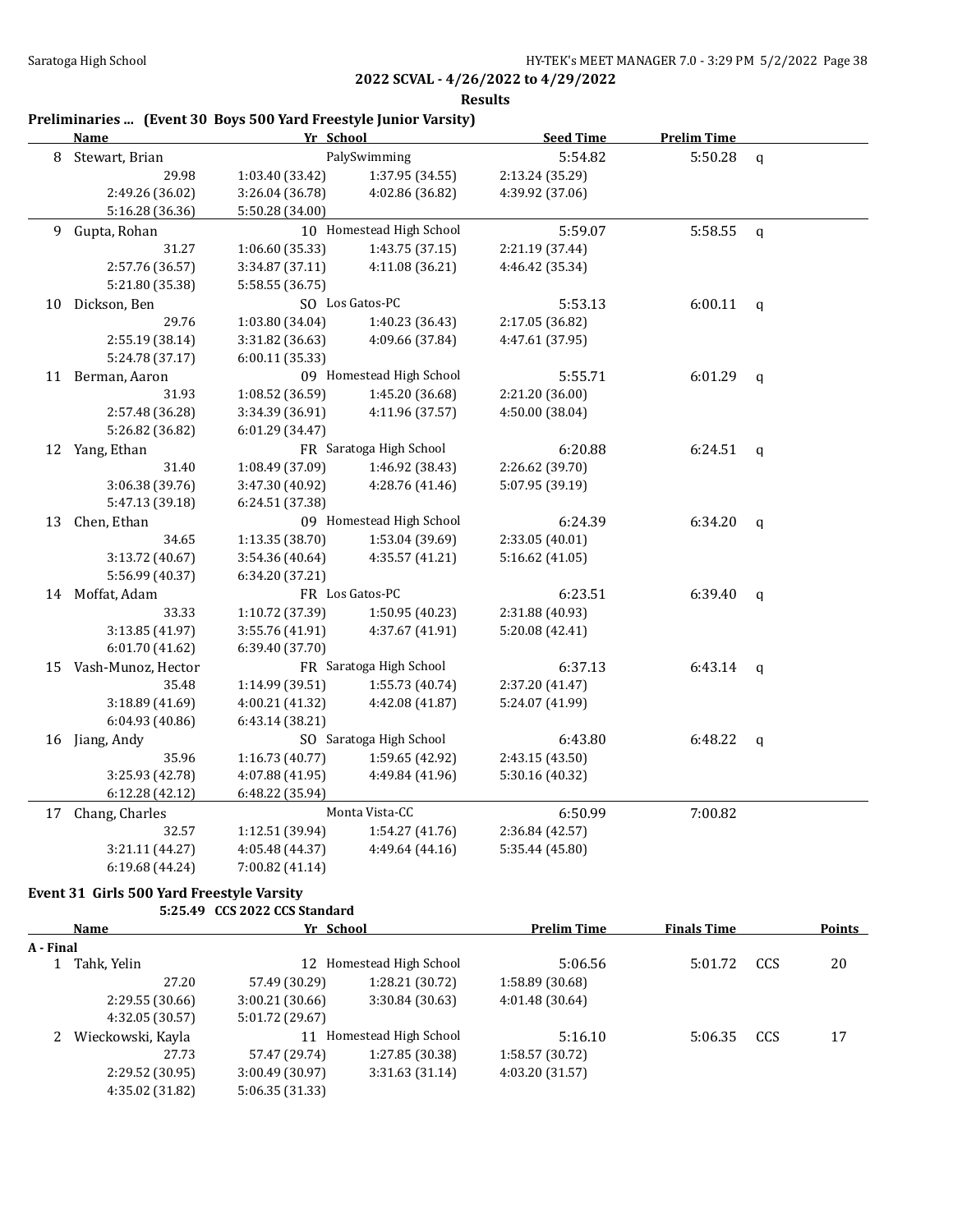**Results**

| A - Final  (Event 31 Girls 500 Yard Freestyle Varsity) |  |  |  |  |  |
|--------------------------------------------------------|--|--|--|--|--|
|--------------------------------------------------------|--|--|--|--|--|

|                  | <b>Name</b>                        | Yr School       |                                    | <b>Prelim Time</b> | <b>Finals Time</b> |     | <b>Points</b> |
|------------------|------------------------------------|-----------------|------------------------------------|--------------------|--------------------|-----|---------------|
|                  | 3 Tokuz, Zeynep S                  |                 | IR Saratoga High School            | 5:12.88            | 5:14.00            | CCS | 16            |
|                  | 28.20                              | 59.35 (31.15)   | 1:31.12 (31.77)                    | 2:02.84 (31.72)    |                    |     |               |
|                  | 2:35.21 (32.37)                    | 3:06.99 (31.78) | 3:39.27 (32.28)                    | 4:11.39 (32.12)    |                    |     |               |
|                  | 4:42.94 (31.55)                    | 5:14.00 (31.06) |                                    |                    |                    |     |               |
|                  | 4 Kau, Erin                        |                 | JR Los Altos High School-CC        | 5:32.89            | 5:20.57            | CCS | 15            |
|                  | 28.56                              | 59.85 (31.29)   | 1:31.90 (32.05)                    | 2:04.45 (32.55)    |                    |     |               |
|                  | 2:37.13 (32.68)                    | 3:09.84 (32.71) | 3:42.76 (32.92)                    | 4:15.96 (33.20)    |                    |     |               |
|                  | 4:48.71 (32.75)                    | 5:20.57 (31.86) |                                    |                    |                    |     |               |
| 5                | Taylor, Ava                        |                 | FR Los Gatos-PC                    | 5:25.87            | 5:21.82            | CCS | 14            |
|                  | 28.46                              | 59.87 (31.41)   | 1:32.13 (32.26)                    | 2:04.71 (32.58)    |                    |     |               |
|                  | 2:37.60 (32.89)                    | 3:10.54 (32.94) | 3:43.53 (32.99)                    | 4:16.44 (32.91)    |                    |     |               |
|                  | 4:49.72 (33.28)                    | 5:21.82 (32.10) |                                    |                    |                    |     |               |
| 6                | Gormley, Grace                     |                 | PalySwimming                       | 5:32.42            | 5:28.78            |     | 13            |
|                  | 30.73                              | 1:03.71 (32.98) | 1:37.11 (33.40)                    | 2:11.00 (33.89)    |                    |     |               |
|                  | 2:44.67 (33.67)                    | 3:17.70 (33.03) | 3:50.72 (33.02)                    | 4:23.86 (33.14)    |                    |     |               |
|                  | 4:57.07 (33.21)                    | 5:28.78 (31.71) |                                    |                    |                    |     |               |
|                  | 7 Pargett, Alexandria              |                 | JR Los Altos High School-CC        | 5:32.38            | 5:31.66            |     | 12            |
|                  | 28.80                              | 1:00.76 (31.96) | 1:33.24 (32.48)                    | 2:06.45 (33.21)    |                    |     |               |
|                  | 2:40.20 (33.75)                    | 3:14.69(34.49)  | 3:49.40 (34.71)                    | 4:23.95 (34.55)    |                    |     |               |
|                  | 4:58.35 (34.40)                    | 5:31.66 (33.31) |                                    |                    |                    |     |               |
| 8                | Choi, Sooinie                      |                 | 12 Homestead High School           | 5:30.03            | 5:32.08            |     | 11            |
|                  |                                    |                 |                                    |                    |                    |     |               |
|                  | 29.67                              | 1:02.45 (32.78) | 1:35.73 (33.28)<br>3:51.18 (33.91) | 2:09.72 (33.99)    |                    |     |               |
|                  | 2:43.39 (33.67)                    | 3:17.27 (33.88) |                                    | 4:24.94 (33.76)    |                    |     |               |
| <b>B</b> - Final | 4:58.71 (33.77)                    | 5:32.08 (33.37) |                                    |                    |                    |     |               |
|                  | 9 Lindstrom, Olivia                |                 | SO PalySwimming                    | 5:52.36            | 5:41.33            |     | 9             |
|                  | 30.50                              | 1:04.55(34.05)  | 1:39.67 (35.12)                    | 2:15.01 (35.34)    |                    |     |               |
|                  |                                    |                 |                                    |                    |                    |     |               |
|                  | 2:50.14 (35.13)<br>5:08.84 (34.77) | 3:24.88 (34.74) | 3:59.77 (34.89)                    | 4:34.07 (34.30)    |                    |     |               |
|                  |                                    | 5:41.33 (32.49) |                                    |                    |                    |     |               |
|                  | 10 Aronovitz, Lily                 |                 | SR Los Altos High School-CC        | 5:45.97            | 5:41.63            |     | 7             |
|                  | 31.20                              | 1:05.13 (33.93) | 1:39.93 (34.80)                    | 2:15.06 (35.13)    |                    |     |               |
|                  | 2:49.84 (34.78)                    | 3:24.47 (34.63) | 3:59.33 (34.86)                    | 4:34.06 (34.73)    |                    |     |               |
|                  | 5:09.09 (35.03)                    | 5:41.63 (32.54) |                                    |                    |                    |     |               |
|                  | 11 Arellano-Garcia, Arlene C       |                 | JR PalySwimming                    | 5:43.38            | 5:41.79            |     | 6             |
|                  | 28.67                              | 1:01.28 (32.61) | 1:36.00 (34.72)                    | 2:11.49 (35.49)    |                    |     |               |
|                  | 2:46.81 (35.32)                    | 3:22.10 (35.29) | 3:57.53 (35.43)                    | 4:32.93 (35.40)    |                    |     |               |
|                  | 5:07.76 (34.83)                    | 5:41.79 (34.03) |                                    |                    |                    |     |               |
| 12               | Threlkeld, Brooke P                | JR PalySwimming |                                    | 5:45.34            | 5:49.99            |     | C             |
|                  | 30.75                              | 1:04.87 (34.12) | 1:40.00 (35.13)                    | 2:15.19 (35.19)    |                    |     |               |
|                  | 2:50.60 (35.41)                    | 3:26.06 (35.46) | 4:02.25 (36.19)                    | 4:37.94 (35.69)    |                    |     |               |
|                  | 5:14.68 (36.74)                    | 5:49.99 (35.31) |                                    |                    |                    |     |               |
| 13               | Gangemi, Ryder                     |                 | SO Saratoga High School            | 6:01.56            | 5:57.61            |     | 4             |
|                  | 31.70                              | 1:06.38 (34.68) | 1:41.51 (35.13)                    | 2:17.88 (36.37)    |                    |     |               |
|                  | 2:54.97 (37.09)                    | 3:32.43 (37.46) | 4:09.07 (36.64)                    | 4:45.91 (36.84)    |                    |     |               |
|                  | 5:23.15 (37.24)                    | 5:57.61 (34.46) |                                    |                    |                    |     |               |
| 14               | Chang, Tingyo                      |                 | 12 Homestead High School           | 6:04.82            | 5:58.78            |     | 3             |
|                  | 31.10                              | 1:04.54 (33.44) | 1:39.99 (35.45)                    | 2:16.65 (36.66)    |                    |     |               |
|                  | 2:53.73 (37.08)                    | 3:30.82 (37.09) | 4:08.18 (37.36)                    | 4:46.42 (38.24)    |                    |     |               |
|                  | 5:23.57 (37.15)                    | 5:58.78 (35.21) |                                    |                    |                    |     |               |
| 15               | Lockman, Abby                      |                 | SO Los Gatos-PC                    | 6:03.97            | 6:02.71            |     | 2             |
|                  | 32.93                              | 1:08.56 (35.63) | 1:45.29 (36.73)                    | 2:22.34 (37.05)    |                    |     |               |
|                  | 2:59.21 (36.87)                    | 3:36.17 (36.96) | 4:13.15 (36.98)                    | 4:50.23 (37.08)    |                    |     |               |
|                  | 5:27.18 (36.95)                    | 6:02.71 (35.53) |                                    |                    |                    |     |               |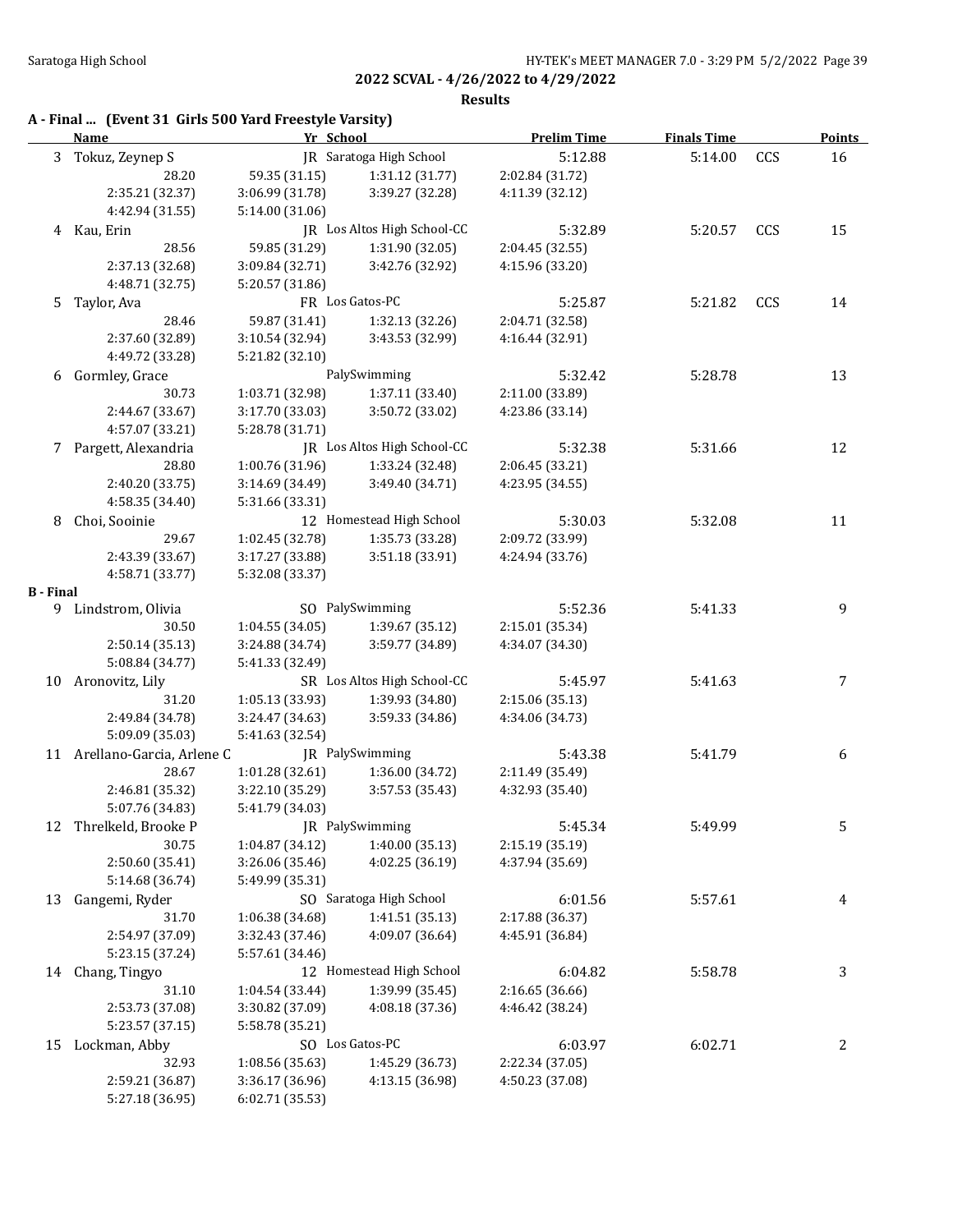**Results**

|    | Name                                      | Yr School                     |                             | <b>Prelim Time</b> | <b>Finals Time</b> |             | <b>Points</b> |
|----|-------------------------------------------|-------------------------------|-----------------------------|--------------------|--------------------|-------------|---------------|
| 16 | Bhardwaj, Mira                            |                               | Monta Vista-CC              | 6:05.69            | 6:13.76            |             | $\mathbf{1}$  |
|    | 32.89                                     | 1:09.84 (36.95)               | 1:47.31 (37.47)             | 2:25.59 (38.28)    |                    |             |               |
|    | 3:03.33 (37.74)                           | 3:42.24 (38.91)               | 4:20.70 (38.46)             | 4:59.21 (38.51)    |                    |             |               |
|    | 5:37.94 (38.73)                           | 6:13.76 (35.82)               |                             |                    |                    |             |               |
|    | Event 31 Girls 500 Yard Freestyle Varsity |                               |                             |                    |                    |             |               |
|    |                                           | 5:25.49 CCS 2022 CCS Standard |                             |                    |                    |             |               |
|    | Name                                      | Yr School                     |                             | <b>Seed Time</b>   | <b>Prelim Time</b> |             |               |
|    | <b>Preliminaries</b>                      |                               |                             |                    |                    |             |               |
|    | 1 Tahk, Yelin                             |                               | 12 Homestead High School    | 5:06.69            | 5:06.56            | qCCS        |               |
|    | 27.44                                     | 58.29 (30.85)                 | 1:29.16 (30.87)             | 2:00.27 (31.11)    |                    |             |               |
|    | 2:31.16 (30.89)                           | 3:02.23 (31.07)               | 3:33.44 (31.21)             | 4:04.99 (31.55)    |                    |             |               |
|    | 4:36.48 (31.49)                           | 5:06.56 (30.08)               |                             |                    |                    |             |               |
| 2  | Tokuz, Zeynep S                           |                               | JR Saratoga High School     | 5:27.25            | 5:12.88            | qCCS        |               |
|    | 28.38                                     | 59.76 (31.38)                 | 1:31.86 (32.10)             | 2:03.67 (31.81)    |                    |             |               |
|    | 2:35.40 (31.73)                           | 3:07.59 (32.19)               | 3:39.41 (31.82)             | 4:11.08 (31.67)    |                    |             |               |
|    | 4:42.16 (31.08)                           | 5:12.88 (30.72)               |                             |                    |                    |             |               |
| 3  | Wieckowski, Kayla                         |                               | 11 Homestead High School    | 5:13.27            | 5:16.10            | qCCS        |               |
|    | 28.64                                     | 59.68 (31.04)                 | 1:31.45(31.77)              | 2:03.24 (31.79)    |                    |             |               |
|    | 2:35.27 (32.03)                           | 3:07.49 (32.22)               | 3:39.80 (32.31)             | 4:11.66 (31.86)    |                    |             |               |
|    | 4:44.21 (32.55)                           | 5:16.10 (31.89)               |                             |                    |                    |             |               |
| 4  | Taylor, Ava                               |                               | FR Los Gatos-PC             | 5:18.22            | 5:25.87            |             |               |
|    | 29.56                                     | 1:02.50 (32.94)               | 1:36.07 (33.57)             | 2:09.83 (33.76)    |                    | $\mathbf q$ |               |
|    |                                           |                               |                             |                    |                    |             |               |
|    | 2:43.16 (33.33)                           | 3:16.70 (33.54)               | 3:50.00 (33.30)             | 4:22.79 (32.79)    |                    |             |               |
| 5  | 4:55.65 (32.86)                           | 5:25.87 (30.22)               |                             |                    |                    |             |               |
|    | Choi, Sooinie                             |                               | 12 Homestead High School    | 5:32.35            | 5:30.03            | q           |               |
|    | 29.54                                     | 1:02.21 (32.67)               | 1:35.50 (33.29)             | 2:09.14 (33.64)    |                    |             |               |
|    | 2:42.68 (33.54)                           | 3:16.16 (33.48)               | 3:49.90 (33.74)             | 4:23.65 (33.75)    |                    |             |               |
|    | 4:57.08 (33.43)                           | 5:30.03 (32.95)               |                             |                    |                    |             |               |
| 6  | Pargett, Alexandria                       |                               | JR Los Altos High School-CC | 5:40.11            | 5:32.38            | q           |               |
|    | 30.23                                     | 1:02.97 (32.74)               | 1:36.67 (33.70)             | 2:10.37 (33.70)    |                    |             |               |
|    | 2:43.81 (33.44)                           | 3:17.54 (33.73)               | 3:51.38 (33.84)             | 4:25.25 (33.87)    |                    |             |               |
|    | 4:59.29 (34.04)                           | 5:32.38 (33.09)               |                             |                    |                    |             |               |
| 7  | Gormley, Grace                            |                               | PalySwimming                | 5:41.77            | 5:32.42            | q           |               |
|    | 31.19                                     | 1:04.50 (33.31)               | 1:39.06 (34.56)             | 2:13.28 (34.22)    |                    |             |               |
|    | 2:47.37 (34.09)                           | 3:20.74 (33.37)               | 3:54.35 (33.61)             | 4:27.79 (33.44)    |                    |             |               |
|    | 5:01.08 (33.29)                           | 5:32.42 (31.34)               |                             |                    |                    |             |               |
|    | 8 Kau, Erin                               |                               | JR Los Altos High School-CC | 5:35.61            | 5:32.89            | q           |               |
|    | 29.94                                     | 1:02.68 (32.74)               | 1:36.10 (33.42)             | 2:09.91 (33.81)    |                    |             |               |
|    | 2:44.12 (34.21)                           | 3:17.97 (33.85)               | 3:51.76 (33.79)             | 4:25.86 (34.10)    |                    |             |               |
|    | 4:59.94 (34.08)                           | 5:32.89 (32.95)               |                             |                    |                    |             |               |
|    | 9 Arellano-Garcia, Arlene C               |                               | JR PalySwimming             | 5:45.15            | 5:43.38            | $\mathbf q$ |               |
|    | 30.02                                     | 1:03.70 (33.68)               | 1:38.14 (34.44)             | 2:14.02 (35.88)    |                    |             |               |
|    | 2:49.05 (35.03)                           | 3:24.10 (35.05)               | 3:59.27 (35.17)             | 4:34.68 (35.41)    |                    |             |               |
|    | 5:09.88 (35.20)                           | 5:43.38 (33.50)               |                             |                    |                    |             |               |
| 10 | Threlkeld, Brooke P                       |                               | JR PalySwimming             | 5:53.68            | 5:45.34            | q           |               |
|    | 30.72                                     | 1:04.54 (33.82)               | 1:39.42 (34.88)             | 2:14.31 (34.89)    |                    |             |               |
|    | 2:49.38 (35.07)                           | 3:24.70 (35.32)               | 3:59.93 (35.23)             | 4:35.35 (35.42)    |                    |             |               |
|    | 5:10.93 (35.58)                           | 5:45.34 (34.41)               |                             |                    |                    |             |               |
|    | 11 Aronovitz, Lily                        |                               | SR Los Altos High School-CC | 5:25.60            | 5:45.97            | q           |               |
|    | 30.73                                     | 1:04.43 (33.70)               | 1:39.16 (34.73)             | 2:14.02 (34.86)    |                    |             |               |
|    | 2:49.07 (35.05)                           | 3:24.29 (35.22)               | 4:00.01 (35.72)             | 4:36.02 (36.01)    |                    |             |               |
|    |                                           |                               |                             |                    |                    |             |               |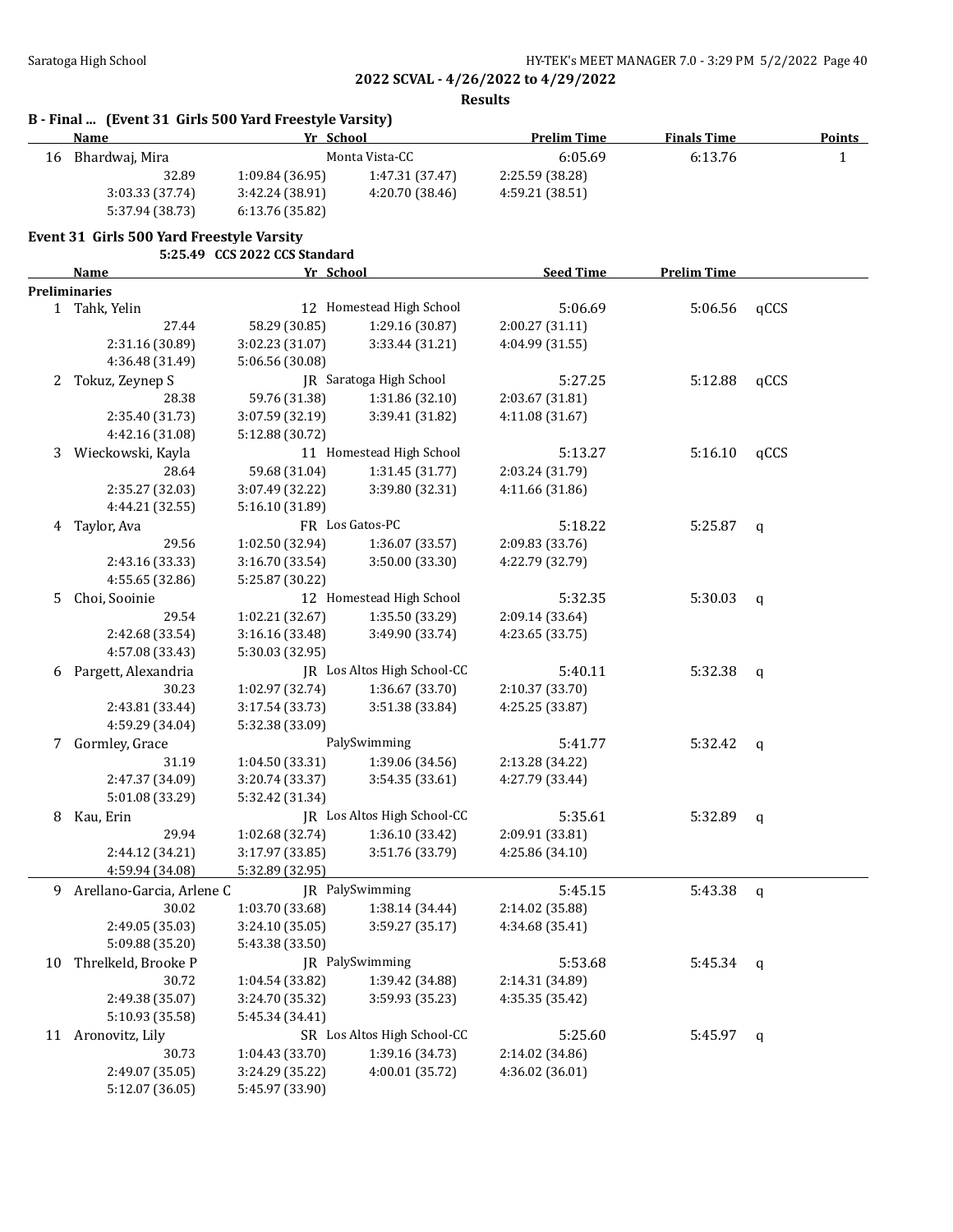**Results**

# **Preliminaries ... (Event 31 Girls 500 Yard Freestyle Varsity)**

|    | <b>Name</b>          | Yr School       |                          | <b>Seed Time</b> | <b>Prelim Time</b> |              |
|----|----------------------|-----------------|--------------------------|------------------|--------------------|--------------|
|    | 12 Lindstrom, Olivia |                 | SO PalySwimming          | 5:43.75          | 5:52.36            | $\mathbf{q}$ |
|    | 31.50                | 1:06.83(35.33)  | 1:43.36 (36.53)          | 2:19.46 (36.10)  |                    |              |
|    | 2:55.35 (35.89)      | 3:32.13 (36.78) | 4:08.52 (36.39)          | 4:44.21 (35.69)  |                    |              |
|    | 5:19.03 (34.82)      | 5:52.36 (33.33) |                          |                  |                    |              |
|    | 13 Gangemi, Ryder    |                 | SO Saratoga High School  | 6:06.65          | 6:01.56            | $\mathbf{q}$ |
|    | 31.17                | 1:05.95 (34.78) | 1:42.27 (36.32)          | 2:18.53 (36.26)  |                    |              |
|    | 2:55.93 (37.40)      | 3:33.30 (37.37) | 4:10.65 (37.35)          | 4:47.95 (37.30)  |                    |              |
|    | 5:26.48 (38.53)      | 6:01.56 (35.08) |                          |                  |                    |              |
|    | 14 Lockman, Abby     |                 | SO Los Gatos-PC          | 5:59.60          | 6:03.97            | q            |
|    | 32.00                | 1:06.77 (34.77) | 1:42.70 (35.93)          | 2:19.03 (36.33)  |                    |              |
|    | 2:55.62 (36.59)      | 3:32.80 (37.18) | 4:10.83 (38.03)          | 4:48.68 (37.85)  |                    |              |
|    | 5:27.13 (38.45)      | 6:03.97 (36.84) |                          |                  |                    |              |
| 15 | Chang, Tingyo        |                 | 12 Homestead High School | 6:09.61          | 6:04.82            | $\mathbf{q}$ |
|    | 32.80                | 1:08.55(35.75)  | 1:45.52 (36.97)          | 2:23.11 (37.59)  |                    |              |
|    | 3:00.33 (37.22)      | 3:37.82 (37.49) | 4:15.55 (37.73)          | 4:52.86 (37.31)  |                    |              |
|    | 5:29.79 (36.93)      | 6:04.82 (35.03) |                          |                  |                    |              |
|    | 16 Bhardwaj, Mira    |                 | Monta Vista-CC           | <b>NT</b>        | 6:05.69            | $\mathsf{q}$ |
|    | 32.35                | 1:08.13 (35.78) | 1:44.82 (36.69)          | 2:21.60 (36.78)  |                    |              |
|    | 2:58.92 (37.32)      | 3:36.26 (37.34) | 4:13.85 (37.59)          | 4:51.92 (38.07)  |                    |              |
|    | 5:29.71 (37.79)      | 6:05.69 (35.98) |                          |                  |                    |              |
|    | 17 Coghlan, Cassidy  |                 | FR Saratoga High School  | 6:13.46          | 6:06.97            |              |
|    | 31.53                | 1:07.18(35.65)  | 1:43.93 (36.75)          | 2:21.23 (37.30)  |                    |              |
|    | 2:58.49 (37.26)      | 3:36.25 (37.76) | 4:14.56 (38.31)          | 4:53.16 (38.60)  |                    |              |
|    | 5:31.55 (38.39)      | 6:06.97 (35.42) |                          |                  |                    |              |
|    | 18 Gao, Siran        |                 | Monta Vista-CC           | 6:35.78          | 6:43.97            |              |
|    | 34.98                | 1:12.13 (37.15) | 1:51.32 (39.19)          | 2:31.29 (39.97)  |                    |              |
|    | 3:12.01 (40.72)      | 3:53.38 (41.37) | 4:36.08 (42.70)          | 5:20.37 (44.29)  |                    |              |
|    | 6:02.64 (42.27)      | 6:43.97 (41.33) |                          |                  |                    |              |
|    | 19 Kratt, Jayden     | 12 Gunn-NI      |                          | 6:43.80          | 6:45.35            |              |
|    | 34.34                | 1:13.11 (38.77) | 1:54.01 (40.90)          | 2:35.46 (41.45)  |                    |              |
|    | 3:17.11 (41.65)      | 3:58.71 (41.60) | 4:41.54 (42.83)          | 5:23.77 (42.23)  |                    |              |
|    | 6:05.94 (42.17)      | 6:45.35 (39.41) |                          |                  |                    |              |
|    | 20 Lai, Athena       |                 | Monta Vista-CC           | 6:46.17          | 6:49.20            |              |
|    | 35.65                | 1:14.35 (38.70) | 1:54.11 (39.76)          | 2:35.63 (41.52)  |                    |              |
|    | 3:17.32 (41.69)      | 3:59.84 (42.52) | 4:42.24 (42.40)          | 5:25.22 (42.98)  |                    |              |
|    | 6:08.25(43.03)       | 6:49.20 (40.95) |                          |                  |                    |              |
|    | 21 Sathaye, Ojas     |                 | Monta Vista-CC           | 7:00.83          | 6:54.18            |              |
|    | 36.77                | 1:18.09 (41.32) | 2:00.34(42.25)           | 2:42.43 (42.09)  |                    |              |
|    | 3:24.59 (42.16)      | 4:07.62 (43.03) | 4:49.27 (41.65)          | 5:32.69 (43.42)  |                    |              |
|    | 6:15.59 (42.90)      | 6:54.18 (38.59) |                          |                  |                    |              |

### **Event 32 Boys 500 Yard Freestyle Varsity**

**4:57.99 CCS 2022 CCS Standard**

| Name<br>A - Final |                    | Yr School       |                 | <b>Prelim Time</b> | <b>Finals Time</b> |     | <b>Points</b> |
|-------------------|--------------------|-----------------|-----------------|--------------------|--------------------|-----|---------------|
|                   |                    |                 |                 |                    |                    |     |               |
|                   | Gabbassof, Eric    |                 | SR PalySwimming |                    | 4:34.55            | CCS | 20            |
|                   | 24.88              | 51.30 (26.42)   | 1:18.24(26.94)  | 1:45.87 (27.63)    |                    |     |               |
|                   | 2:13.66 (27.79)    | 2:41.86 (28.20) | 3:10.54(28.68)  | 3:38.96 (28.42)    |                    |     |               |
|                   | 4:07.01 (28.05)    | 4:34.55(27.54)  |                 |                    |                    |     |               |
|                   | Williams, Harrison |                 | SR PalySwimming | 4:53.68            | 4:36.91            | CCS | 17            |
|                   | 25.32              | 53.42 (28.10)   | 1:22.07 (28.65) | 1:50.93(28.86)     |                    |     |               |
|                   | 2:19.63 (28.70)    | 2:48.34 (28.71) | 3:16.49(28.15)  | 3:44.42 (27.93)    |                    |     |               |
|                   | 4:10.96 (26.54)    | 4:36.91 (25.95) |                 |                    |                    |     |               |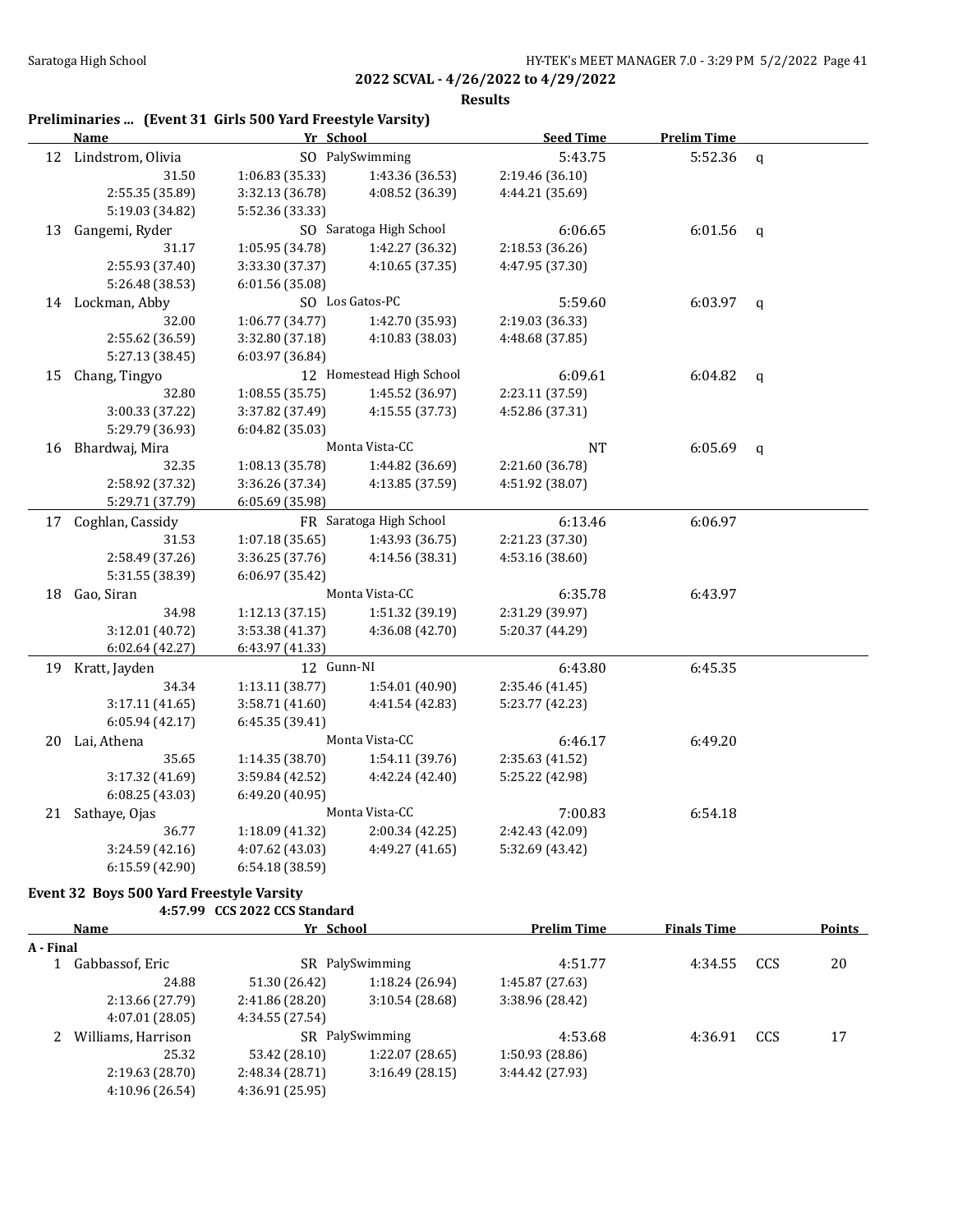|                  |                                                       |                 |                             | 2022 SCVAL - 4/26/2022 to 4/29/2022 |                    |            |               |
|------------------|-------------------------------------------------------|-----------------|-----------------------------|-------------------------------------|--------------------|------------|---------------|
|                  |                                                       |                 |                             | <b>Results</b>                      |                    |            |               |
|                  | A - Final  (Event 32 Boys 500 Yard Freestyle Varsity) |                 |                             |                                     |                    |            |               |
|                  | <b>Name</b>                                           | Yr School       |                             | <b>Prelim Time</b>                  | <b>Finals Time</b> |            | <b>Points</b> |
| 3                | Gibbs, Henry C                                        |                 | JR PalySwimming             | 4:52.29                             | 4:37.00            | CCS        | 16            |
|                  | 25.47                                                 | 53.12 (27.65)   | 1:21.55 (28.43)             | 1:50.16 (28.61)                     |                    |            |               |
|                  | 2:18.34 (28.18)                                       | 2:46.32 (27.98) | 3:14.72 (28.40)             | 3:42.45 (27.73)                     |                    |            |               |
|                  | 4:10.30 (27.85)                                       | 4:37.00 (26.70) |                             |                                     |                    |            |               |
|                  | 4 Tsang, Jonathan                                     | 11 Gunn-NI      |                             | 4:51.76                             | 4:37.64            | <b>CCS</b> | 15            |
|                  | 25.49                                                 | 52.97 (27.48)   | 1:21.33 (28.36)             | 1:49.92 (28.59)                     |                    |            |               |
|                  | 2:18.53(28.61)                                        | 2:47.14 (28.61) | 3:15.60 (28.46)             | 3:44.02 (28.42)                     |                    |            |               |
|                  | 4:11.72 (27.70)                                       | 4:37.64 (25.92) |                             |                                     |                    |            |               |
|                  | 5 Fetter, Peter                                       |                 | FR PalySwimming             | 4:59.10                             | 4:50.33            | CCS        | 14            |
|                  | 26.26                                                 | 55.71 (29.45)   | 1:25.48 (29.77)             | 1:55.02 (29.54)                     |                    |            |               |
|                  | 2:24.69 (29.67)                                       | 2:54.21 (29.52) | 3:24.01 (29.80)             | 3:53.45 (29.44)                     |                    |            |               |
|                  | 4:22.84 (29.39)                                       | 4:50.33 (27.49) |                             |                                     |                    |            |               |
|                  | 6 Heit, Henry                                         |                 | FR Los Altos High School-CC | 4:55.62                             | 4:53.21            | CCS        | 13            |
|                  | 26.23                                                 | 55.18 (28.95)   | 1:24.70 (29.52)             | 1:54.47 (29.77)                     |                    |            |               |
|                  | 2:24.24 (29.77)                                       | 2:53.97 (29.73) | 3:24.53 (30.56)             | 3:54.92 (30.39)                     |                    |            |               |
|                  | 4:24.34 (29.42)                                       | 4:53.21 (28.87) |                             |                                     |                    |            |               |
| 7                | Chandra, Kumar                                        |                 | 11 Homestead High School    | 4:59.16                             | 4:54.94            | CCS        | 12            |
|                  | 26.83                                                 | 56.34 (29.51)   | 1:26.81 (30.47)             | 1:56.79 (29.98)                     |                    |            |               |
|                  | 2:26.83 (30.04)                                       | 2:56.72 (29.89) | 3:26.76 (30.04)             | 3:56.88 (30.12)                     |                    |            |               |
|                  | 4:26.49 (29.61)                                       | 4:54.94 (28.45) |                             |                                     |                    |            |               |
| 8                | Haiby, Ido                                            |                 | 10 Homestead High School    | 5:03.41                             | 5:02.99            |            | 11            |
|                  | 27.58                                                 | 57.48 (29.90)   | 1:28.11 (30.63)             | 1:59.05 (30.94)                     |                    |            |               |
|                  | 2:29.75 (30.70)                                       | 3:00.71 (30.96) | 3:31.65 (30.94)             | 4:02.59 (30.94)                     |                    |            |               |
|                  | 4:33.13 (30.54)                                       | 5:02.99 (29.86) |                             |                                     |                    |            |               |
| <b>B</b> - Final |                                                       |                 |                             |                                     |                    |            |               |
|                  | 9 Moore, Ryan                                         |                 | SR Saratoga High School     | 5:06.68                             | 4:58.01            |            | 9             |
|                  | 26.91                                                 | 56.57 (29.66)   | 1:26.62 (30.05)             | 1:57.06 (30.44)                     |                    |            |               |
|                  | 2:27.39 (30.33)                                       | 2:57.45 (30.06) | 3:28.17 (30.72)             | 3:58.79 (30.62)                     |                    |            |               |
|                  | 4:28.89 (30.10)                                       | 4:58.01 (29.12) |                             |                                     |                    |            |               |
|                  | 10 Lyon, Sam                                          |                 | FR Los Altos High School-CC | 5:15.83                             | 5:04.67            |            | 7             |
|                  | 26.04                                                 | 55.56 (29.52)   | 1:26.97 (31.41)             | 1:57.47 (30.50)                     |                    |            |               |
|                  | 2:28.44 (30.97)                                       | 2:59.78 (31.34) | 3:31.54 (31.76)             | 4:02.59 (31.05)                     |                    |            |               |
|                  | 4:34.46 (31.87)                                       | 5:04.67 (30.21) |                             |                                     |                    |            |               |
|                  | 11 Lu, Aidan                                          |                 | SO Los Gatos-PC             | 5:17.49                             | 5:09.68            |            | 6             |
|                  | 26.33                                                 | 55.69 (29.36)   | 1:26.25 (30.56)             | 1:57.06 (30.81)                     |                    |            |               |
|                  | 2:28.27 (31.21)                                       | 3:00.67 (32.40) | 3:33.12 (32.45)             | 4:05.83 (32.71)                     |                    |            |               |
|                  | 4:38.36 (32.53)                                       | 5:09.68 (31.32) |                             |                                     |                    |            |               |
|                  |                                                       |                 | SR Saratoga High School     |                                     |                    |            |               |
|                  | 12 Paine, James                                       |                 |                             | 5:41.74                             | 5:43.96            |            | 5             |
|                  | 27.87                                                 | 59.03 (31.16)   | 1:32.00 (32.97)             | 2:08.87 (36.87)                     |                    |            |               |
|                  | 2:43.83 (34.96)                                       | 3:19.93 (36.10) | 3:56.54(36.61)              | 4:33.10 (36.56)                     |                    |            |               |
|                  | 5:09.42 (36.32)                                       | 5:43.96 (34.54) |                             |                                     |                    |            |               |
|                  | 13 Pow. Owen                                          |                 | Monta Vista-CC              | 5:59.23                             | 5:49.08            |            |               |

|         | 2:18.53 (28.61)                    | 2:47.14 (28.61)                    | 3:15.60 (28.46)             | 3:44.02 (28.42) |         |            |                |
|---------|------------------------------------|------------------------------------|-----------------------------|-----------------|---------|------------|----------------|
|         | 4:11.72 (27.70)                    | 4:37.64 (25.92)                    |                             |                 |         |            |                |
| 5       | Fetter, Peter                      |                                    | FR PalySwimming             | 4:59.10         | 4:50.33 | <b>CCS</b> | 14             |
|         | 26.26                              | 55.71 (29.45)                      | 1:25.48 (29.77)             | 1:55.02 (29.54) |         |            |                |
|         | 2:24.69 (29.67)                    | 2:54.21 (29.52)                    | 3:24.01 (29.80)             | 3:53.45 (29.44) |         |            |                |
|         | 4:22.84 (29.39)                    | 4:50.33 (27.49)                    |                             |                 |         |            |                |
| 6       | Heit, Henry                        |                                    | FR Los Altos High School-CC | 4:55.62         | 4:53.21 | CCS        | 13             |
|         | 26.23                              | 55.18 (28.95)                      | 1:24.70 (29.52)             | 1:54.47 (29.77) |         |            |                |
|         | 2:24.24 (29.77)                    | 2:53.97 (29.73)                    | 3:24.53 (30.56)             | 3:54.92 (30.39) |         |            |                |
|         | 4:24.34 (29.42)                    | 4:53.21 (28.87)                    |                             |                 |         |            |                |
| 7       | Chandra, Kumar                     |                                    | 11 Homestead High School    | 4:59.16         | 4:54.94 | CCS        | 12             |
|         | 26.83                              | 56.34 (29.51)                      | 1:26.81 (30.47)             | 1:56.79 (29.98) |         |            |                |
|         | 2:26.83 (30.04)                    | 2:56.72 (29.89)                    | 3:26.76 (30.04)             | 3:56.88 (30.12) |         |            |                |
|         | 4:26.49 (29.61)                    | 4:54.94 (28.45)                    |                             |                 |         |            |                |
| 8       | Haiby, Ido                         |                                    | 10 Homestead High School    | 5:03.41         | 5:02.99 |            | 11             |
|         | 27.58                              | 57.48 (29.90)                      | 1:28.11 (30.63)             | 1:59.05 (30.94) |         |            |                |
|         | 2:29.75 (30.70)                    | 3:00.71 (30.96)                    | 3:31.65 (30.94)             | 4:02.59 (30.94) |         |            |                |
|         | 4:33.13 (30.54)                    | 5:02.99 (29.86)                    |                             |                 |         |            |                |
| · Final |                                    |                                    |                             |                 |         |            |                |
|         | 9 Moore, Ryan                      |                                    | SR Saratoga High School     | 5:06.68         | 4:58.01 |            | 9              |
|         | 26.91                              | 56.57 (29.66)                      | 1:26.62 (30.05)             | 1:57.06 (30.44) |         |            |                |
|         | 2:27.39 (30.33)                    | 2:57.45 (30.06)                    | 3:28.17 (30.72)             | 3:58.79 (30.62) |         |            |                |
|         | 4:28.89 (30.10)                    | 4:58.01 (29.12)                    |                             |                 |         |            |                |
|         | 10 Lyon, Sam                       |                                    | FR Los Altos High School-CC | 5:15.83         | 5:04.67 |            | $\overline{7}$ |
|         | 26.04                              | 55.56 (29.52)                      | 1:26.97 (31.41)             | 1:57.47 (30.50) |         |            |                |
|         | 2:28.44 (30.97)                    | 2:59.78 (31.34)                    | 3:31.54 (31.76)             | 4:02.59 (31.05) |         |            |                |
|         | 4:34.46 (31.87)                    | 5:04.67 (30.21)                    |                             |                 |         |            |                |
|         | 11 Lu, Aidan                       |                                    | SO Los Gatos-PC             | 5:17.49         | 5:09.68 |            | 6              |
|         | 26.33                              | 55.69 (29.36)                      | 1:26.25 (30.56)             | 1:57.06 (30.81) |         |            |                |
|         | 2:28.27 (31.21)                    | 3:00.67 (32.40)                    | 3:33.12 (32.45)             | 4:05.83 (32.71) |         |            |                |
|         | 4:38.36 (32.53)                    | 5:09.68 (31.32)                    |                             |                 |         |            |                |
|         | 12 Paine, James                    |                                    | SR Saratoga High School     | 5:41.74         | 5:43.96 |            | 5              |
|         | 27.87                              | 59.03 (31.16)                      | 1:32.00 (32.97)             | 2:08.87 (36.87) |         |            |                |
|         | 2:43.83 (34.96)                    | 3:19.93 (36.10)                    | 3:56.54 (36.61)             | 4:33.10 (36.56) |         |            |                |
|         | 5:09.42 (36.32)                    | 5:43.96 (34.54)                    |                             |                 |         |            |                |
| 13      | Pow, Owen                          |                                    | Monta Vista-CC              | 5:59.23         | 5:49.08 |            | $\overline{4}$ |
|         | 30.06                              | 1:02.99 (32.93)                    | 1:36.93 (33.94)             | 2:11.54 (34.61) |         |            |                |
|         | 2:46.40 (34.86)                    | 3:22.21 (35.81)                    | 3:59.12 (36.91)             | 4:36.64 (37.52) |         |            |                |
|         | 5:14.00 (37.36)                    | 5:49.08 (35.08)                    |                             |                 |         |            |                |
|         | 14 Fallside, Calum                 |                                    | JR Los Gatos-PC             | 5:59.93         | 5:50.56 |            | 3              |
|         | 30.90                              | 1:06.38 (35.48)                    | 1:42.42 (36.04)             | 2:19.11 (36.69) |         |            |                |
|         |                                    |                                    | 4:06.31(36.02)              |                 |         |            |                |
|         | 2:54.48 (35.37)<br>5:18.88 (35.73) | 3:30.29 (35.81)<br>5:50.56 (31.68) |                             | 4:43.15 (36.84) |         |            |                |
|         |                                    |                                    |                             |                 |         |            |                |
| 15      | Wang, Ethan                        |                                    | 11 Homestead High School    | 5:56.07         | 5:52.53 |            | 2              |
|         | 32.22                              | 1:07.72 (35.50)                    | 1:43.66 (35.94)             | 2:20.08 (36.42) |         |            |                |
|         | 2:54.29 (34.21)                    | 3:29.74 (35.45)                    | 4:05.75 (36.01)             | 4:42.22 (36.47) |         |            |                |
|         | 5:17.78 (35.56)                    | 5:52.53 (34.75)                    |                             |                 |         |            |                |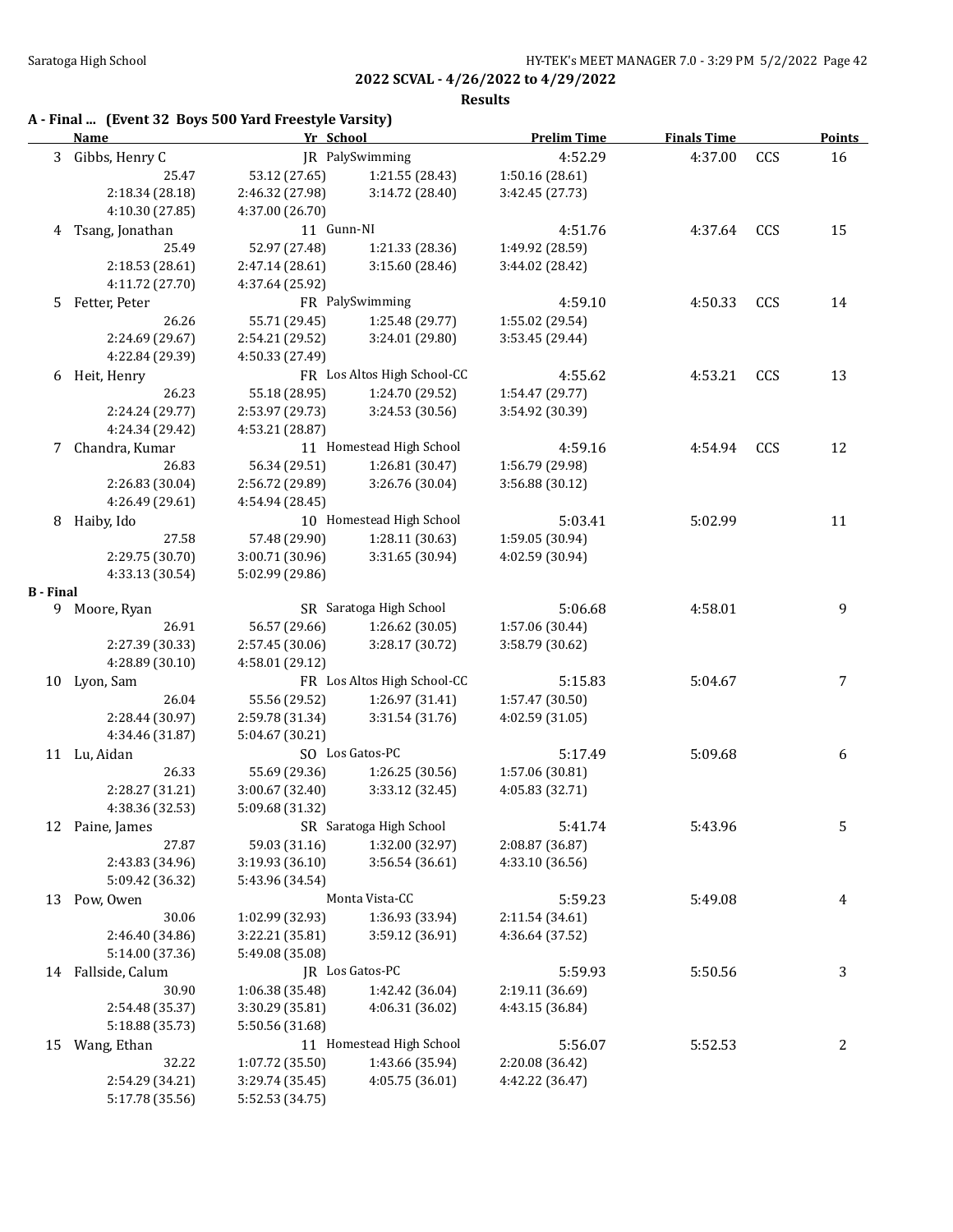**Results**

|    | B - Final  (Event 32 Boys 500 Yard Freestyle Varsity)<br><b>Name</b> | Yr School                     |                             | <b>Prelim Time</b>                 | <b>Finals Time</b> |              | <b>Points</b> |
|----|----------------------------------------------------------------------|-------------------------------|-----------------------------|------------------------------------|--------------------|--------------|---------------|
|    | 16 Guo, Jensen                                                       |                               | 11 Homestead High School    | 5:53.62                            | 5:57.97            |              | $\mathbf{1}$  |
|    | 29.01                                                                | 1:01.61 (32.60)               | 1:35.62 (34.01)             | 2:10.39 (34.77)                    |                    |              |               |
|    | 2:46.26 (35.87)                                                      | 3:23.70 (37.44)               | 4:02.07 (38.37)             | 4:41.04 (38.97)                    |                    |              |               |
|    | 5:20.19(39.15)                                                       | 5:57.97 (37.78)               |                             |                                    |                    |              |               |
|    | Event 32 Boys 500 Yard Freestyle Varsity                             |                               |                             |                                    |                    |              |               |
|    |                                                                      | 4:57.99 CCS 2022 CCS Standard |                             |                                    |                    |              |               |
|    | <b>Name</b>                                                          | Yr School                     |                             | <b>Seed Time</b>                   | <b>Prelim Time</b> |              |               |
|    | <b>Preliminaries</b>                                                 |                               |                             |                                    |                    |              |               |
|    | 1 Tsang, Jonathan                                                    | 11 Gunn-NI                    |                             | 4:54.61                            | 4:51.76            | qCCS         |               |
|    | 27.91                                                                | 57.98 (30.07)                 | 1:28.14 (30.16)             | 1:58.75 (30.61)                    |                    |              |               |
|    | 2:29.28 (30.53)                                                      | 2:59.72 (30.44)               | 3:28.32 (28.60)             | 3:56.77 (28.45)                    |                    |              |               |
|    | 4:25.57 (28.80)                                                      | 4:51.76 (26.19)               |                             |                                    |                    |              |               |
| 2  | Gabbassof, Eric                                                      |                               | SR PalySwimming             | 4:35.30                            | 4:51.77            | qCCS         |               |
|    | 27.74                                                                | 57.85 (30.11)                 | 1:28.30 (30.45)             | 1:58.67 (30.37)                    |                    |              |               |
|    | 2:29.71 (31.04)                                                      | 3:00.43 (30.72)               | 3:27.10 (26.67)             | 3:54.29 (27.19)                    |                    |              |               |
|    | 4:25.25 (30.96)                                                      | 4:51.77 (26.52)               |                             |                                    |                    |              |               |
| 3  | Gibbs, Henry C                                                       |                               | JR PalySwimming             | 4:47.27                            | 4:52.29            | qCCS         |               |
|    | 27.10                                                                | 56.34 (29.24)                 | 1:26.43 (30.09)             | 1:57.01 (30.58)                    |                    |              |               |
|    | 2:27.15 (30.14)                                                      | 2:57.57 (30.42)               | 3:27.51 (29.94)             | 3:56.71 (29.20)                    |                    |              |               |
|    | 4:26.82 (30.11)                                                      | 4:52.29 (25.47)               |                             |                                    |                    |              |               |
|    | 4 Williams, Harrison                                                 |                               | SR PalySwimming             | 4:42.78                            | 4:53.68            | qCCS         |               |
|    | 26.44                                                                |                               |                             |                                    |                    |              |               |
|    |                                                                      | 55.23 (28.79)                 | 1:24.66 (29.43)             | 1:54.53 (29.87)<br>3:56.35 (30.57) |                    |              |               |
|    | 2:24.71 (30.18)                                                      | 2:55.13 (30.42)               | 3:25.78 (30.65)             |                                    |                    |              |               |
|    | 4:26.75 (30.40)                                                      | 4:53.68 (26.93)               |                             |                                    |                    |              |               |
| 5  | Heit, Henry                                                          |                               | FR Los Altos High School-CC | 5:01.11                            | 4:55.62            | qCCS         |               |
|    | 27.27                                                                | 56.88 (29.61)                 | 1:26.85 (29.97)             | 1:56.90 (30.05)                    |                    |              |               |
|    | 2:27.05 (30.15)                                                      | 2:56.68 (29.63)               | 3:26.86 (30.18)             | 3:56.87 (30.01)                    |                    |              |               |
|    | 4:26.53 (29.66)                                                      | 4:55.62 (29.09)               |                             |                                    |                    |              |               |
| 6  | Fetter, Peter                                                        |                               | FR PalySwimming             | 4:57.77                            | 4:59.10            | q            |               |
|    | 27.94                                                                | 58.35 (30.41)                 | 1:29.22 (30.87)             | 2:00.43 (31.21)                    |                    |              |               |
|    | 2:31.47 (31.04)                                                      | 3:01.65 (30.18)               | 3:32.13 (30.48)             | 4:02.45 (30.32)                    |                    |              |               |
|    | 4:31.89 (29.44)                                                      | 4:59.10 (27.21)               |                             |                                    |                    |              |               |
| 7  | Chandra, Kumar                                                       |                               | 11 Homestead High School    | 5:10.05                            | 4:59.16            | q            |               |
|    | 27.25                                                                | 57.67 (30.42)                 | 1:28.51 (30.84)             | 1:59.31 (30.80)                    |                    |              |               |
|    | 2:30.43 (31.12)                                                      | 3:01.76 (31.33)               | 3:31.79 (30.03)             | 4:02.08 (30.29)                    |                    |              |               |
|    | 4:32.11 (30.03)                                                      | 4:59.16 (27.05)               |                             |                                    |                    |              |               |
| 8  | Haiby, Ido                                                           |                               | 10 Homestead High School    | 5:11.38                            | 5:03.41            | $\mathbf{q}$ |               |
|    | 28.07                                                                | 58.11 (30.04)                 | 1:28.64 (30.53)             | 1:59.17 (30.53)                    |                    |              |               |
|    | 2:29.49 (30.32)                                                      | 3:00.29 (30.80)               | 3:31.21 (30.92)             | 4:02.44 (31.23)                    |                    |              |               |
|    | 4:33.58 (31.14)                                                      | 5:03.41 (29.83)               |                             |                                    |                    |              |               |
|    | 9 Moore, Ryan                                                        |                               | SR Saratoga High School     | 4:57.37                            | 5:06.68            | $\mathsf{q}$ |               |
|    | 28.35                                                                | 59.32 (30.97)                 | 1:30.17(30.85)              | 2:01.17 (31.00)                    |                    |              |               |
|    | 2:32.11 (30.94)                                                      | 3:03.39 (31.28)               | 3:34.44 (31.05)             | 4:05.64 (31.20)                    |                    |              |               |
|    | 4:36.62 (30.98)                                                      | 5:06.68 (30.06)               |                             |                                    |                    |              |               |
| 10 | Lyon, Sam                                                            |                               | FR Los Altos High School-CC | 5:05.98                            | 5:15.83            | q            |               |
|    | 26.85                                                                | 57.40 (30.55)                 | 1:29.22 (31.82)             | 2:02.24 (33.02)                    |                    |              |               |
|    | 2:34.93 (32.69)                                                      | 3:06.55 (31.62)               | 3:39.38 (32.83)             | 4:11.65 (32.27)                    |                    |              |               |
|    | 4:44.69 (33.04)                                                      | 5:15.83 (31.14)               |                             |                                    |                    |              |               |
|    | 11 Lu, Aidan                                                         |                               | SO Los Gatos-PC             | 5:15.84                            |                    |              |               |
|    | 27.25                                                                | 57.77 (30.52)                 |                             |                                    | 5:17.49            | q            |               |
|    |                                                                      |                               | 1:29.26 (31.49)             | 2:01.58 (32.32)                    |                    |              |               |
|    | 2:33.33 (31.75)                                                      | 3:05.99 (32.66)               | 3:38.53 (32.54)             | 4:12.22 (33.69)                    |                    |              |               |
|    | 4:45.62 (33.40)                                                      | 5:17.49 (31.87)               |                             |                                    |                    |              |               |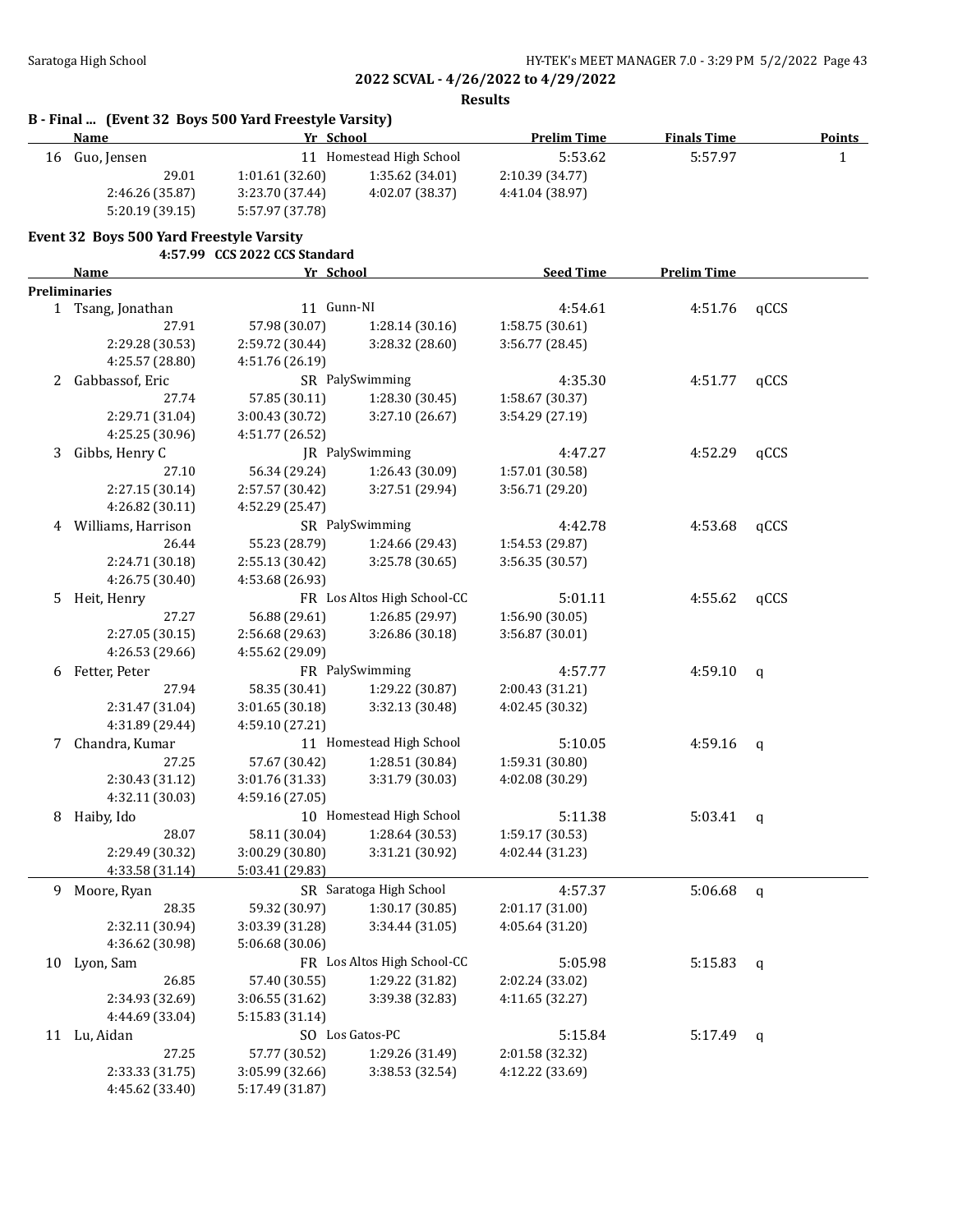**Results**

## **Preliminaries ... (Event 32 Boys 500 Yard Freestyle Varsity)**

|    | <b>Name</b>           |                 | Yr School                |                   | <b>Prelim Time</b> |             |
|----|-----------------------|-----------------|--------------------------|-------------------|--------------------|-------------|
|    | 12 Paine, James       |                 | SR Saratoga High School  | 5:41.01           | $5:41.74$ q        |             |
|    | 27.50                 | 58.92 (31.42)   | 1:33.17 (34.25)          | 2:07.23 (34.06)   |                    |             |
|    | 2:41.83 (34.60)       | 3:16.89 (35.06) | 3:53.26 (36.37)          | 4:30.40 (37.14)   |                    |             |
|    | 5:06.47 (36.07)       | 5:41.74 (35.27) |                          |                   |                    |             |
| 13 | Guo, Jensen           |                 | 11 Homestead High School | 5:50.75           | 5:53.62            | q           |
|    | 29.61                 | 1:03.01 (33.40) | 1:37.80 (34.79)          | 2:13.40 (35.60)   |                    |             |
|    | 2:50.15 (36.75)       | 3:26.86 (36.71) | 4:03.73 (36.87)          | 4:41.40 (37.67)   |                    |             |
|    | 5:18.11 (36.71)       | 5:53.62 (35.51) |                          |                   |                    |             |
|    | 14 Wang, Ethan        |                 | 11 Homestead High School | 6:00.96           | 5:56.07            | $\mathbf q$ |
|    | 32.37                 | 1:07.97(35.60)  | 1:44.82 (36.85)          | 2:21.39 (36.57)   |                    |             |
|    | 2:56.08 (34.69)       | 3:32.73 (36.65) | 4:08.62 (35.89)          | 4:44.94 (36.32)   |                    |             |
|    | 5:21.10 (36.16)       | 5:56.07 (34.97) |                          |                   |                    |             |
| 15 | Pow, Owen             |                 | Monta Vista-CC           | 5:54.21           | 5:59.23            | $\mathbf q$ |
|    | 31.27                 | 1:05.20 (33.93) | 1:40.88 (35.68)          | 2:17.56 (36.68)   |                    |             |
|    | 2:54.23 (36.67)       | 3:31.10 (36.87) | 4:08.73 (37.63)          | 4:46.15 (37.42)   |                    |             |
|    | 5:23.60 (37.45)       | 5:59.23 (35.63) |                          |                   |                    |             |
|    | 16 Fallside, Calum    |                 | JR Los Gatos-PC          | 5:58.48           | 5:59.93            | q           |
|    | 30.84                 | 1:06.25(35.41)  | 1:42.60 (36.35)          | 2:19.71 (37.11)   |                    |             |
|    | 2:57.62 (37.91)       | 3:33.56 (35.94) | 4:10.32 (36.76)          | 4:47.92 (37.60)   |                    |             |
|    | 5:24.54 (36.62)       | 5:59.93 (35.39) |                          |                   |                    |             |
|    | 17 Hong, Ryan         |                 | Monta Vista-CC           | 5:59.47           | 6:02.30            |             |
|    | 29.53                 | 1:02.59 (33.06) | 1:37.39 (34.80)          | 2:14.00 (36.61)   |                    |             |
|    | 2:51.70 (37.70)       | 3:30.46 (38.76) | 4:09.56 (39.10)          | 4:48.11 (38.55)   |                    |             |
|    | 5:26.14 (38.03)       | 6:02.30 (36.16) |                          |                   |                    |             |
| 18 | Mellacheruvu, Adi     |                 | Monta Vista-CC           | 6:24.94           | 6:36.29            |             |
|    | 31.50                 | 1:09.53 (38.03) | 1:48.72 (39.19)          | 2:29.16 (40.44)   |                    |             |
|    | 3:10.20 (41.04)       | 3:51.09 (40.89) | 4:32.79 (41.70)          | 5:14.99 (42.20)   |                    |             |
|    | 5:56.76 (41.77)       | 6:36.29 (39.53) |                          |                   |                    |             |
|    | 19 Lopushansky, Allan |                 | JR Los Gatos-PC          | 6:52.96           | 6:53.82            |             |
|    | 34.14                 | 1:13.21 (39.07) | 1:54.99 (41.78)          | 2:37.78 (42.79)   |                    |             |
|    | 3:20.84 (43.06)       | 4:05.53 (44.69) | 4:48.49 (42.96)          | 5:32.04 (43.55)   |                    |             |
|    | 6:14.46 (42.42)       | 6:53.82 (39.36) |                          |                   |                    |             |
|    | 20 Joshi, Shaunak     |                 | Monta Vista-CC           | 7:02.44           | 6:59.06            |             |
|    | 36.83                 | 1:17.09 (40.26) | 1:58.92 (41.83)          | 2:41.58 (42.66)   |                    |             |
|    | 3:24.18 (42.60)       | 4:07.00 (42.82) | 4:50.02 (43.02)          | 5:32.94 (42.92)   |                    |             |
|    | 6:15.79 (42.85)       | 6:59.06 (43.27) |                          |                   |                    |             |
|    | 21 Thakkar, Manav     |                 | JR Los Gatos-PC          | 7:12.51           | 7:02.58            |             |
|    | 32.17                 | 1:09.18 (37.01) | 1:51.21 (42.03)          | 3:20.40 (1:29.19) |                    |             |
|    | 4:06.05(45.65)        | 4:50.83 (44.78) | 5:37.04 (46.21)          | 6:20.74(43.70)    |                    |             |
|    | 7:02.58 (41.84)       |                 |                          |                   |                    |             |

### **Event 33 Girls 200 Yard Freestyle Relay Junior Varsity 1:46.99 CCS 2022 CCS Standard**

| Team                  | Relay                  |                     | <b>Seed Time</b>        | <b>Finals Time</b>      | <b>Points</b> |
|-----------------------|------------------------|---------------------|-------------------------|-------------------------|---------------|
| Gunn-NI               | A                      |                     | 2:00.45                 | 1:53.12                 | 40            |
| 1) Cheung, Maddie 10  | 2) Broughman, Elise 10 |                     | 3) Lee, Megan 10        | 4) Studdert, Vivian 10  |               |
| 28.42                 | 58.76 (30.34)          | 1:27.05 (28.29)     | 1:53.12 (26.07)         |                         |               |
| 2 PalySwimming        | A                      |                     | 1:52.44                 | 1:54.51                 | 34            |
| 1) Abrams, Hannah FR  |                        |                     | 3) Wu, Sammi L FR       | 4) Hudacek, Brooke G SO |               |
| 30.88                 | 59.18 (28.30)          | 1:27.17 (27.99)     | 1:54.51 (27.34)         |                         |               |
| Homestead High School | A                      |                     | 2:02.07                 | 1:54.97                 | 32            |
| 1) Ko, Jadyn 11       |                        | 2) Lohman, Julia 09 |                         | 4) Zivkovic, Natasha 10 |               |
| 28.71                 | 57.54 (28.83)          | 1:27.24 (29.70)     | 1:54.97 (27.73)         |                         |               |
|                       |                        |                     | 2) Keller, Natalie M SO | 3) Wang, Brianna 11     |               |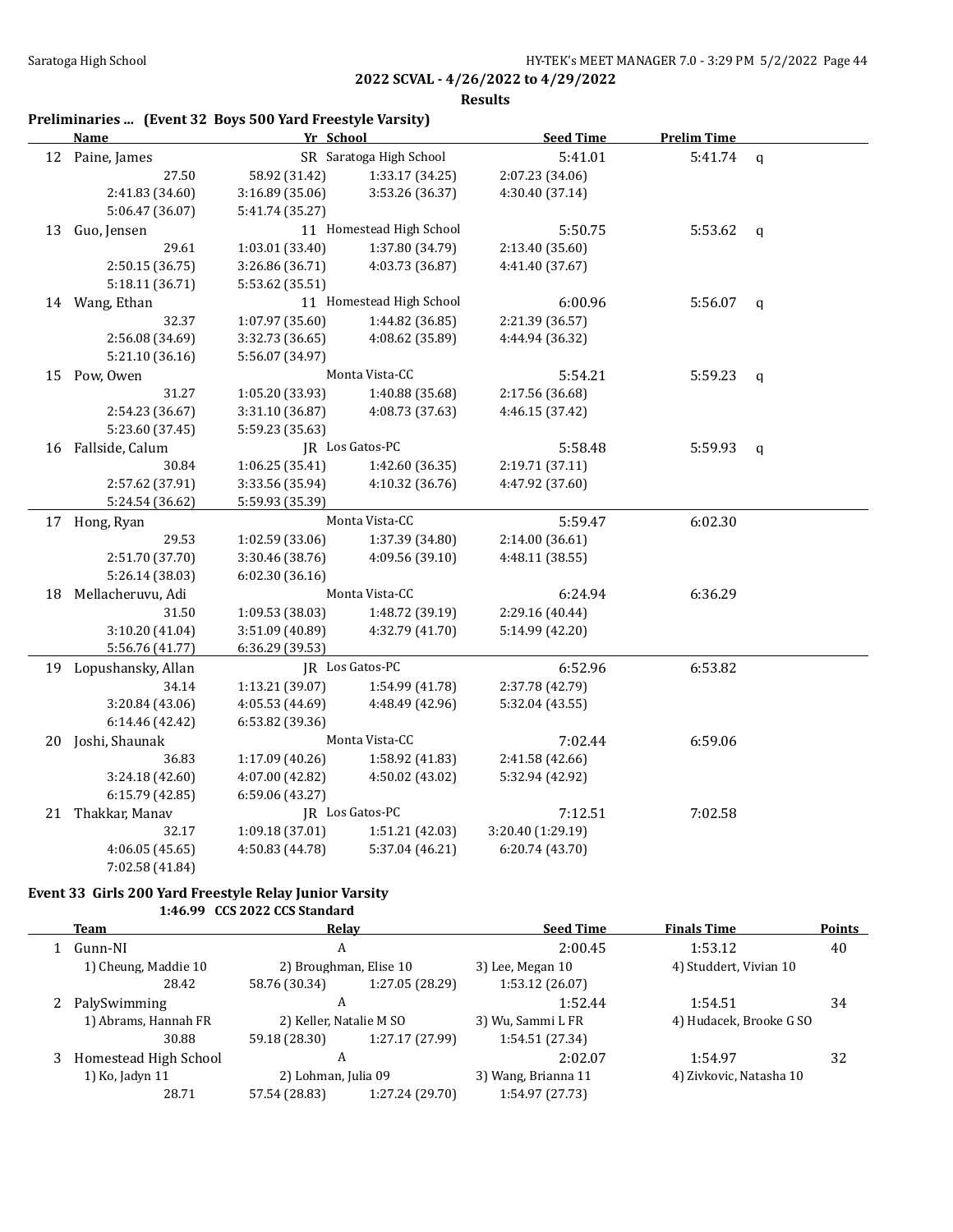**Results**

## **(Event 33 Girls 200 Yard Freestyle Relay Junior Varsity)**

| <b>Team</b> |                                                       | Relay                         |                               | <b>Seed Time</b>         | <b>Finals Time</b>     | <b>Points</b> |
|-------------|-------------------------------------------------------|-------------------------------|-------------------------------|--------------------------|------------------------|---------------|
|             | 4 Los Altos High School-CC                            | $\mathbf{A}$                  |                               | 2:10.00                  | 1:57.66                | 30            |
|             | 1) de-Witt, Liana SO                                  | 2) Suppes, Natasha JR         |                               | 3) McCabe, Parker FR     | 4) Draeger, Cameron FR |               |
|             | 31.08                                                 | 1:00.29(29.21)                | 1:30.47 (30.18)               | 1:57.66 (27.19)          |                        |               |
| 5.          | Los Gatos-PC                                          | $\mathbf{A}$                  |                               | 1:53.63                  | 1:58.53                | 28            |
|             | 1) Kimyai, Chloe FR                                   | 2) Roberts, Maddy SO          |                               | 3) Pandipati, Zoe FR     | 4) Stephens, Rachel SO |               |
|             | 29.96                                                 | 1:00.49(30.53)                | 1:38.27 (37.78)               | 1:58.53 (20.26)          |                        |               |
| 6           | Saratoga High School                                  | $\mathbf{A}$                  |                               | 2:11.38                  | 2:04.60                | 26            |
|             | 1) Le, Victoria SO                                    | 2) Laver, Margaret SO         |                               | 3) Modiri, Afsoon JR     | 4) Kline, Rosie JR     |               |
|             | 30.80                                                 | 1:03.86 (33.06)               | 1:35.36 (31.50)               | 2:04.60 (29.24)          |                        |               |
| 7           | Monta Vista-CC                                        | $\mathbf{A}$                  |                               | 1:44.94                  | 2:14.20                |               |
|             | 1) Fu, Arianna                                        | 2) Luu, Audrey                |                               | 3) Kulkarni, Aarya       | 4) Yadav, Aahana       |               |
|             | 30.95                                                 | 1:07.23 (36.28)               | 1:41.61 (34.38)               | 2:14.20 (32.59)          |                        |               |
|             | Event 34 Boys 200 Yard Freestyle Relay Junior Varsity |                               |                               |                          |                        |               |
|             |                                                       | 1:34.39 CCS 2022 CCS Standard |                               |                          |                        |               |
|             | <b>Team</b>                                           | Relay                         |                               | <b>Seed Time</b>         | <b>Finals Time</b>     | Points        |
|             | 1 PalySwimming                                        | $\overline{A}$                |                               | 1:37.08                  | 1:34.96                | 40            |
|             | 1) Birmingham, Michael SO                             | 2) Yuan, Jonny Z FR           |                               | 3) Chan, Jacob SO        | 4) Ng, Alex SO         |               |
|             | 23.12                                                 | 47.03 (23.91)                 | 1:10.70(23.67)                | 1:34.96 (24.26)          |                        |               |
| 2           | Gunn-NI                                               | $\mathsf{A}$                  |                               | 1:41.76                  | 1:38.00                | 34            |
|             | 1) Zamir, Ron 10                                      | 2) Fong, Scott 9              |                               | 3) Silverman, Zachary 10 | 4) Cui, Tony 9         |               |
|             | 24.53                                                 |                               | 48.98 (24.45) 1:13.88 (24.90) | 1:38.00 (24.12)          |                        |               |
| 3           | Homestead High School                                 | $\mathbf{A}$                  |                               | 1:40.08                  | 1:38.97                | 32            |
|             | 1) Qian, Ethan 09                                     |                               | 2) Monsen, Conner 09          | 3) Jackson, Kyle 10      | 4) Beitel, Carter 10   |               |
|             | 24.71                                                 |                               | 50.05 (25.34) 1:15.12 (25.07) | 1:38.97 (23.85)          |                        |               |
| 4           | Los Gatos-PC                                          | $\mathbf{A}$                  |                               | 1:39.64                  | 1:41.63                | 30            |
|             | 1) Lonergan, Joe SO                                   | 2) Caplener, Eric SO          |                               | 3) Sullivan, Grant SO    | 4) Amburgey, Liam SO   |               |
|             | 25.50                                                 | 57.73 (32.23)                 | 1:16.46 (18.73)               | 1:41.63 (25.17)          |                        |               |
| 5           | Monta Vista-CC                                        | $\mathbf{A}$                  |                               | 1:30.10                  | 1:46.15                | 28            |
|             | 1) Kougiouris, Petros                                 | 2) Das, Yash                  |                               | 3) Yoon, Robin           | 4) Ko, Ryan            |               |
|             | 27.92                                                 | 55.34 (27.42)                 | 1:22.10 (26.76)               | 1:46.15 (24.05)          |                        |               |
| 6           | Los Altos High School-CC                              | $\boldsymbol{A}$              |                               | 1:50.00                  | 1:48.00                | 26            |
|             | 1) Meyer, Zack FR                                     |                               | 2) O'Shaughnessy, William FR  | 3) Seale, Atticus SO     | 4) Ueda, Tomova SO     |               |
|             | 25.65                                                 | 52.75 (27.10)                 | 1:21.63 (28.88)               | 1:48.00 (26.37)          |                        |               |

7 Saratoga High School A 1:56.18 1:55.18 1:51.52 1) Yang, Kevin SO 2) Fung, Kirby FR 3) Vuppala, Armon FR 4) Merten, Luka FR 28.15 55.65 (27.50) 1:24.17 (28.52) 1:51.52 (27.35)

### **Event 35 Girls 200 Yard Freestyle Relay Varsity 1:46.99 CCS 2022 CCS Standard**

 $\overline{a}$ 

|   | Team                     | Relav                |                 | <b>Seed Time</b>          | <b>Finals Time</b>        |            | <b>Points</b> |
|---|--------------------------|----------------------|-----------------|---------------------------|---------------------------|------------|---------------|
|   | 1 Homestead High School  | A                    |                 | 1:41.41                   | 1:38.40                   | <b>CCS</b> | 40            |
|   | 1) Tahk, Yelin 12        | 2) Yoshida, Rinka 09 |                 | 3) Wieckowski, Kayla 11   | 4) Lanilis, Eugenie 11    |            |               |
|   | 24.34                    | 50.04 (25.70)        | 1:14.82 (24.78) | 1:38.40 (23.58)           |                           |            |               |
| 2 | PalySwimming             | A                    |                 | 1:41.30                   | 1:39.08                   | CCS        | 34            |
|   | 1) Ladomirak, Llew S FR  | 2) Teo, Audrey SR    |                 | 3) Cleveringa, Milla A JR | 4) Backstrand, Alden G JR |            |               |
|   | 24.45                    | 49.21 (24.76)        | 1:16.44(27.23)  | 1:39.08 (22.64)           |                           |            |               |
| 3 | Gunn-NI                  | A                    |                 | 1:42.18                   | 1:39.41                   | <b>CCS</b> | 32            |
|   | 1) Faraboschi, Silvia 12 | 2) Schloss, Lulu 12  |                 | 3) Rodwell, Helena 9      | 4) Cantrell, Aubrey 12    |            |               |
|   | 25.57                    | 49.63 (24.06)        | 1:15.01(25.38)  | 1:39.41 (24.40)           |                           |            |               |
| 4 | Los Gatos-PC             | A                    |                 | 1:38.04                   | 1:39.80                   | <b>CCS</b> | 30            |
|   | 1) Frangieh, Karly SO    | 2) Hawk, Katy JR     |                 | 3) Elliott, Karissa SO    | 4) Frangieh, Zoe SR       |            |               |
|   | 25.30                    | 50.75 (25.45)        | 1:16.47(25.72)  | 1:39.80 (23.33)           |                           |            |               |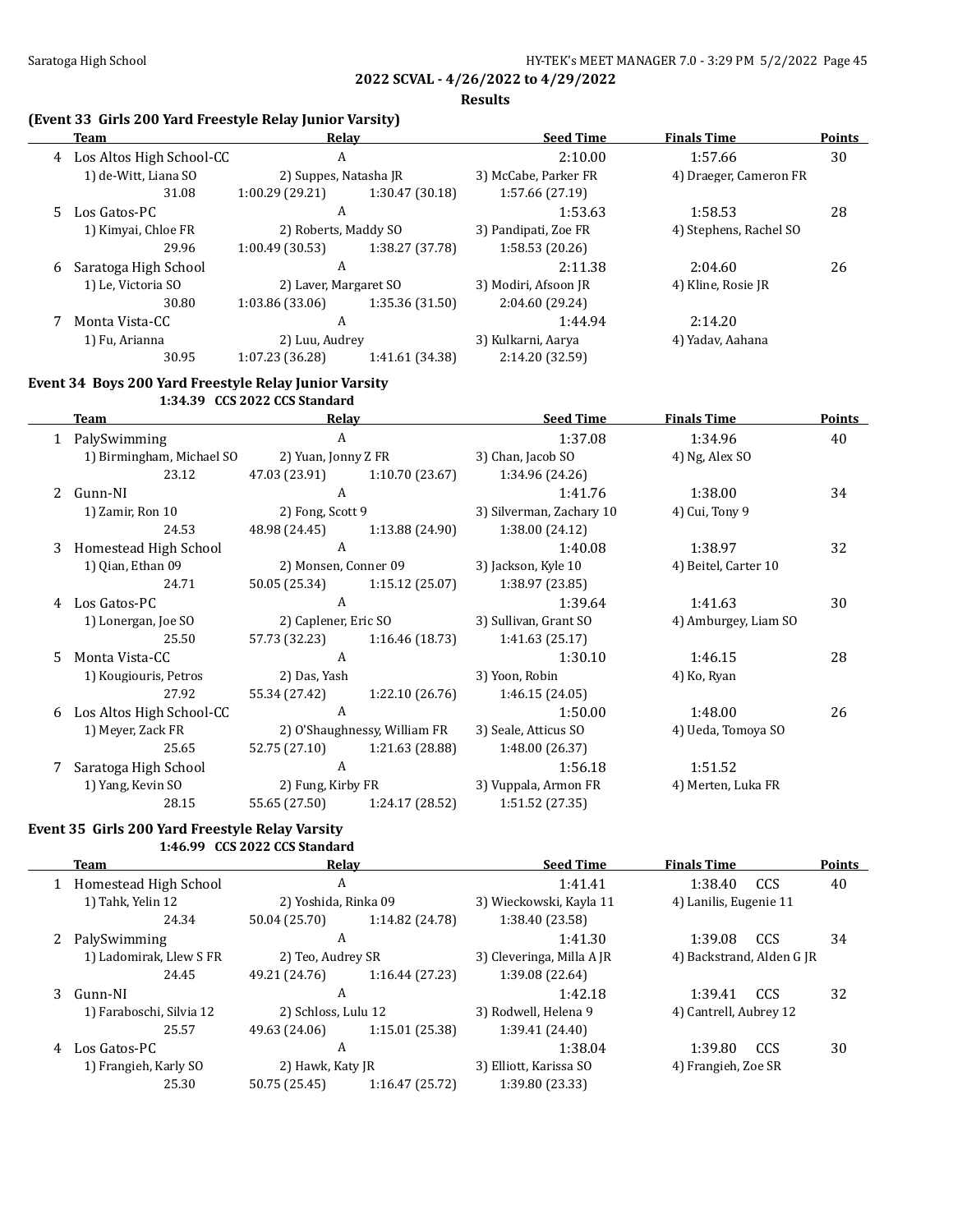**Results**

## **(Event 35 Girls 200 Yard Freestyle Relay Varsity)**

| Team                      | Relay         |                 | <b>Seed Time</b>                                                        | <b>Finals Time</b> |     | <b>Points</b>                             |
|---------------------------|---------------|-----------------|-------------------------------------------------------------------------|--------------------|-----|-------------------------------------------|
| Los Altos High School-CC  | A             |                 | 1:47.10                                                                 | 1:43.11            | CCS | 28                                        |
| 1) Khan, Sonia JR         |               |                 | 3) Kau, Erin JR                                                         |                    |     |                                           |
| 25.75                     | 52.58 (26.83) | 1:19.01(26.43)  | 1:43.11(24.10)                                                          |                    |     |                                           |
| Monta Vista-CC<br>A<br>6  |               | 1:44.94         | 1:43.54                                                                 | CCS                | 26  |                                           |
| 1) Yuen, Courtney         |               |                 | 3) Wagner, Sonika                                                       | 4) Lee, Annika     |     |                                           |
| 25.61                     | 50.19 (24.58) | 1:18.21 (28.02) | 1:43.54 (25.33)                                                         |                    |     |                                           |
| Saratoga High School<br>А |               | 1:48.14         | 1:44.91                                                                 | CCS                |     |                                           |
| 1) Carstens, Corinna FR   |               |                 | 3) Lin, Sherry SR                                                       |                    |     |                                           |
| 26.34                     | 51.89 (25.55) | 1:18.41 (26.52) | 1:44.91 (26.50)                                                         |                    |     |                                           |
|                           |               |                 | 2) Anderson, Stephanie FR<br>2) Huang, Davina<br>2) Bhatnagar, Meher SO |                    |     | 4) Khan, Olivia SR<br>4) Huynh, Brooke SR |

### **Event 36 Boys 200 Yard Freestyle Relay Varsity 1:34.39 CCS 2022 CCS Standard**

|    | Team                     | Relay                 |                    | <b>Seed Time</b>            | <b>Finals Time</b>          |            | <b>Points</b> |
|----|--------------------------|-----------------------|--------------------|-----------------------------|-----------------------------|------------|---------------|
|    | 1 PalySwimming           | A                     |                    | 1:25.16                     | 1:25.56                     | <b>CCS</b> | 40            |
|    | 1) Gabbassof, Eric SR    | 2) Stoen, JJ JR       |                    | 3) Balva, Arthur Blake A JR | 4) Williams, Harrison SR    |            |               |
|    | 22.27                    | 43.77 (21.50)         | 1:04.58 (20.81)    | 1:25.56 (20.98)             |                             |            |               |
|    | 2 Gunn-NI                | A                     |                    | 1:28.38                     | 1:27.65                     | <b>CCS</b> | 34            |
|    | 1) Hong, Jinu 9          | 2) Tsang, Jonathan 11 |                    | 3) Gold, Evan 11            | 4) Moridaira, Shunsuke B 11 |            |               |
|    | 30.54                    | 50.40 (19.86)         | 1:06.35 (15.95)    | 1:27.65 (21.30)             |                             |            |               |
| 3  | Monta Vista-CC           | A                     |                    | 1:30.10                     | 1:28.29                     | <b>CCS</b> | 32            |
|    | 1) Tang, Ryan            | 2) Kundu, Nilay       |                    | 3) Ding, Michael            | 4) Kang, Tan                |            |               |
|    | 22.23                    | 44.66 (22.43)         | 1:06.93(22.27)     | 1:28.29 (21.36)             |                             |            |               |
| 4  | Los Altos High School-CC | A                     |                    | 1:40.96                     | 1:30.75                     | CCS        | 30            |
|    | 1) Shang, Isaac FR       | 2) Lyon, Sam FR       |                    | 3) Chang, Dominic SO        | 4) Heit, Henry FR           |            |               |
|    | 23.32                    | 45.59 (22.27)         | 1:07.32 (21.73)    | 1:30.75 (23.43)             |                             |            |               |
| 5. | Homestead High School    | A                     |                    | 1:32.36                     | 1:31.36                     | <b>CCS</b> | 28            |
|    | 1) Paek, Jay 12          |                       | 2) Coblin, Owen 10 | 3) Patil, Arnav 11          | 4) Chandra, Kumar 11        |            |               |
|    | 22.61                    | 45.55 (22.94)         | 1:08.25(22.70)     | 1:31.36(23.11)              |                             |            |               |
|    | 6 Los Gatos-PC           | A                     |                    | 1:32.71                     | 1:32.02                     | <b>CCS</b> | 26            |
|    | 1) Jackson, Santiago JR  | 2) Kagel, Oren JR     |                    | 3) Newton, Tyler JR         | 4) Sullivan, Connor SO      |            |               |
|    | 23.15                    | 46.55 (23.40)         | 1:09.35 (22.80)    | 1:32.02 (22.67)             |                             |            |               |
| 7  | Saratoga High School     | A                     |                    | 1:36.80                     | 1:37.53                     |            |               |
|    | 1) Hong, Channie JR      | 2) Moore, Ryan SR     |                    | 3) Jin, Byron SR            | 4) Liu, Mark JR             |            |               |
|    | 24.05                    | 50.04 (25.99)         | 1:14.06 (24.02)    | 1:37.53 (23.47)             |                             |            |               |

### **Event 37 Girls 100 Yard Backstroke Junior Varsity 1:02.39 CCS 2022 CCS Standard**

| Name               |    |                       | <b>Prelim Time</b>                                                                                                                     | <b>Finals Time</b> | <b>Points</b> |
|--------------------|----|-----------------------|----------------------------------------------------------------------------------------------------------------------------------------|--------------------|---------------|
| A - Final          |    |                       |                                                                                                                                        |                    |               |
| Studdert, Vivian   |    |                       | 1:07.98                                                                                                                                | 1:06.65            | 20            |
| Jacobson, Eva      |    | Los Gatos-PC          | 1:12.23                                                                                                                                | 1:09.31            | 17            |
| Amos, Chloe        |    | PalySwimming          | 1:10.34                                                                                                                                | 1:09.62            | 16            |
| Lee, Megan         |    |                       | 1:09.12                                                                                                                                | 1:10.00            | 15            |
| Nebriaga, Naya     |    | Gunn-NI               | 1:11.37                                                                                                                                | 1:11.59            | 14            |
| Kripalani, Ana     | 09 | Homestead High School | 1:12.96                                                                                                                                | 1:12.44            | 13            |
| Guibas, Sophia     | 9  | Gunn-NI               | 1:14.96                                                                                                                                | 1:13.40            | 12            |
| Thieman, Anna C    |    | PalySwimming          | 1:14.32                                                                                                                                | 1:16.12            | 11            |
| <b>B</b> - Final   |    |                       |                                                                                                                                        |                    |               |
| Wilson, Lauren     |    | Los Gatos-PC          | 1:15.55                                                                                                                                | 1:16.60            | 9             |
| 37.36              |    |                       |                                                                                                                                        |                    |               |
| Charon, Aiko       |    |                       | 1:19.67                                                                                                                                | 1:17.84            | 7             |
| Schubert, Veronica |    | Los Gatos-PC          | 1:17.44                                                                                                                                | 1:18.10            | 6             |
| Williams, Gin R    |    | PalySwimming          | 1:19.19                                                                                                                                | 1:20.14            | 5             |
| 38.39              |    |                       |                                                                                                                                        |                    |               |
|                    |    |                       | Yr School<br>10 Gunn-NI<br>FR.<br>10 Gunn-NI<br>10<br>FR<br>1:16.60 (39.24)<br>10 Homestead High School<br>SO.<br>FR<br>1:20.14(41.75) | www.compounded.com |               |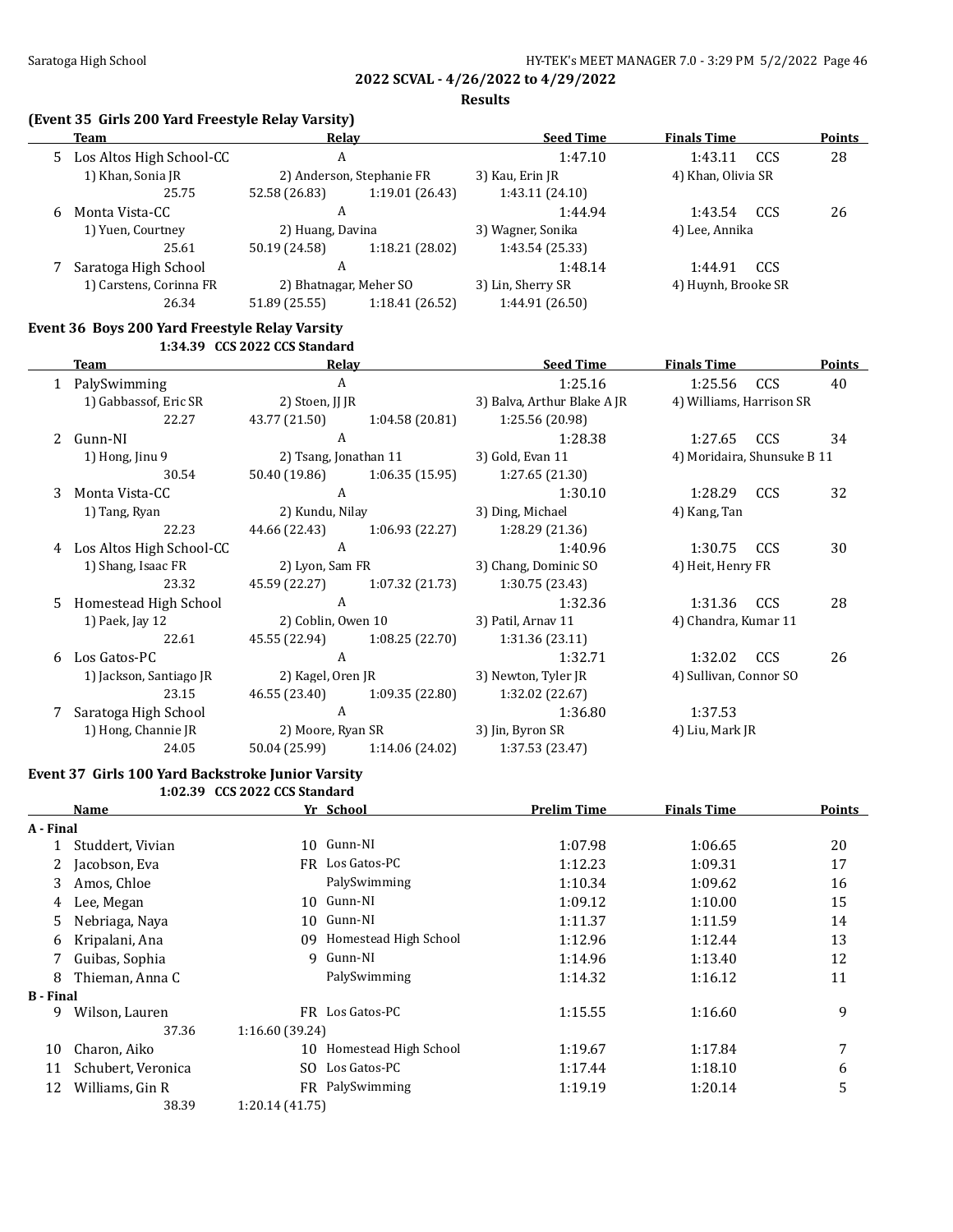**Results**

# **B - Final ... (Event 37 Girls 100 Yard Backstroke Junior Varsity)**

|    | Name          | Yr School                   | <b>Prelim Time</b> | <b>Finals Time</b> | <b>Points</b> |
|----|---------------|-----------------------------|--------------------|--------------------|---------------|
| 13 | Yin, Iris     | PalySwimming<br>SO.         | 1:20.60            | 1:20.21            | 4             |
|    | 39.24         | 1:20.21 (40.97)             |                    |                    |               |
| 14 | Brito, Camila | FR Los Altos High School-CC | 1:22.21            | 1:21.39            | 3             |
|    | 39.76         | 1:21.39 (41.63)             |                    |                    |               |
| 15 | Le, Victoria  | Saratoga High School<br>SO. | 1:19.77            | 1:22.59            | っ<br>∸        |
|    | 39.30         | 1:22.59 (43.29)             |                    |                    |               |
|    | Nelson, Katie | FR Los Gatos-PC             | 1:23.58            | DQ                 |               |
|    | 39.25         | DO (43.53)                  |                    |                    |               |

### **Event 37 Girls 100 Yard Backstroke Junior Varsity 1:02.39 CCS 2022 CCS Standard**

|    | Name               | Yr School                   | <b>Seed Time</b> | <b>Prelim Time</b> |              |
|----|--------------------|-----------------------------|------------------|--------------------|--------------|
|    | Preliminaries      |                             |                  |                    |              |
|    | 1 Studdert, Vivian | 10 Gunn-NI                  | 1:11.95          | 1:07.98            | $\mathsf{q}$ |
|    | 32.62              | 1:07.98 (35.36)             |                  |                    |              |
| 2  | Lee, Megan         | 10 Gunn-NI                  | 1:10.77          | 1:09.12            | $\mathbf q$  |
|    | 34.02              | 1:09.12 (35.10)             |                  |                    |              |
| 3  | Amos, Chloe        | PalySwimming                | 1:10.26          | 1:10.34            | $\mathbf q$  |
|    | 33.97              | 1:10.34 (36.37)             |                  |                    |              |
| 4  | Nebriaga, Naya     | 10 Gunn-NI                  | 1:12.45          | 1:11.37            | q            |
|    | 34.81              | 1:11.37 (36.56)             |                  |                    |              |
| 5  | Jacobson, Eva      | FR Los Gatos-PC             | 1:11.54          | 1:12.23            | q            |
|    | 35.47              | 1:12.23 (36.76)             |                  |                    |              |
| 6  | Kripalani, Ana     | 09 Homestead High School    | 1:10.92          | 1:12.96            | $\mathbf{q}$ |
|    | 34.74              | 1:12.96 (38.22)             |                  |                    |              |
| 7  | Thieman, Anna C    | PalySwimming                | 1:14.56          | 1:14.32            | $\mathbf{q}$ |
|    | 35.53              | 1:14.32 (38.79)             |                  |                    |              |
| 8  | Guibas, Sophia     | 9 Gunn-NI                   | 1:14.90          | 1:14.96            | q            |
|    | 36.97              | 1:14.96 (37.99)             |                  |                    |              |
| 9  | Wilson, Lauren     | FR Los Gatos-PC             | 1:18.69          | 1:15.55            | q            |
|    | 36.93              | 1:15.55 (38.62)             |                  |                    |              |
| 10 | Schubert, Veronica | SO Los Gatos-PC             | 1:23.68          | 1:17.44            | $\mathbf q$  |
|    | 1:17.76            | 1:17.44()                   |                  |                    |              |
| 11 | Williams, Gin R    | FR PalySwimming             | 1:21.84          | 1:19.19            | q            |
|    | 38.63              | 1:19.19 (40.56)             |                  |                    |              |
| 12 | Charon, Aiko       | 10 Homestead High School    | 1:20.06          | 1:19.67            | $\mathsf{q}$ |
|    | 39.24              | 1:19.67 (40.43)             |                  |                    |              |
| 13 | Le, Victoria       | SO Saratoga High School     | 1:21.83          | 1:19.77            | $\mathbf q$  |
|    | 37.80              | 1:19.77 (41.97)             |                  |                    |              |
|    | 14 Yin, Iris       | SO PalySwimming             | 1:21.08          | 1:20.60            | $\mathbf{q}$ |
|    | 38.25              | 1:20.60 (42.35)             |                  |                    |              |
| 15 | Brito, Camila      | FR Los Altos High School-CC | 1:10.00          | 1:22.21            | q            |
| 16 | Nelson, Katie      | FR Los Gatos-PC             | 1:26.81          | 1:23.58            | $\mathbf{q}$ |
|    | 40.04              | 1:23.58 (43.54)             |                  |                    |              |
| 17 | Luu, Audrey        | Monta Vista-CC              | 1:28.03          | 1:31.74            |              |
|    | 44.07              | 1:31.74 (47.67)             |                  |                    |              |
| 18 | MacAskill, Sophie  | 09 Homestead High School    | NT               | 1:32.60            |              |
|    | 44.92              | 1:32.60 (47.68)             |                  |                    |              |
| 19 | Lo, Emily          | SO Los Altos High School-CC | 1:33.92          | 1:36.76            |              |
|    | 45.24              | 1:36.76 (51.52)             |                  |                    |              |
| 20 | Shah, Sahana       | FR Los Altos High School-CC | 1:25.95          | 1:47.11            |              |
|    | 49.45              | 1:47.11 (57.66)             |                  |                    |              |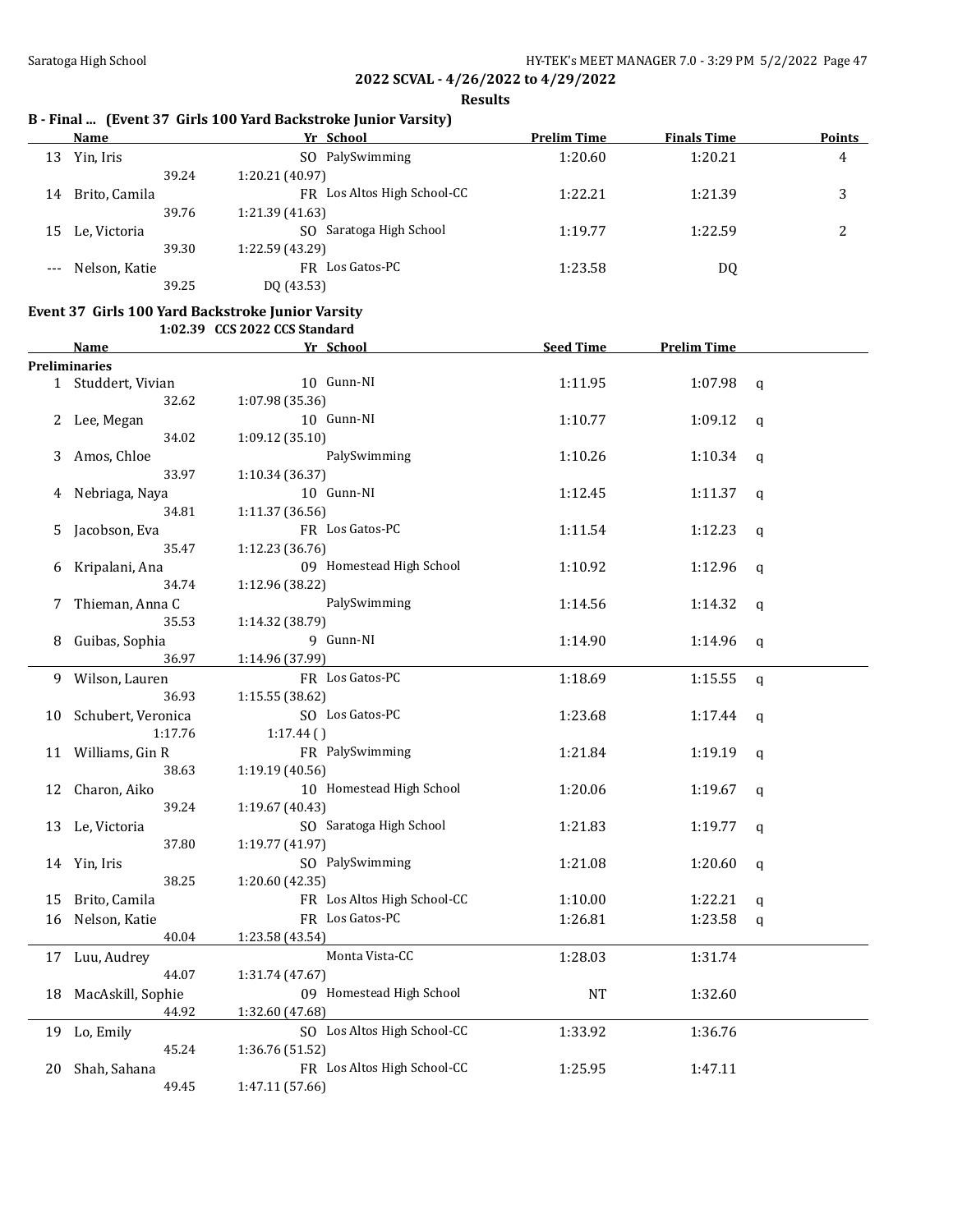## **Results**

## **Preliminaries ... (Event 37 Girls 100 Yard Backstroke Junior Varsity)**

|       | Name          | Yr School       | <b>Seed Time</b> | <b>Prelim Time</b> |  |
|-------|---------------|-----------------|------------------|--------------------|--|
| $---$ | Brown, Ellie  | SO Los Gatos-PC | 1:30.10          | X1:28.07           |  |
|       | 40.98         | 1:28.07(47.09)  |                  |                    |  |
| $---$ | Malik, Saanvi | Gunn-NI         | 1:48.72          | X1:40.40           |  |
|       | 49.35         | 1:40.40(51.05)  |                  |                    |  |

### **Event 38 Boys 100 Yard Backstroke Junior Varsity**

### **56.99 CCS 2022 CCS Standard**

|                  | <b>Name</b>        | Yr School                   | <b>Prelim Time</b> | <b>Finals Time</b> | <b>Points</b>  |
|------------------|--------------------|-----------------------------|--------------------|--------------------|----------------|
| A - Final        |                    |                             |                    |                    |                |
|                  | 1 Friedman, Liad   | 09 Homestead High School    | 1:00.71            | 57.43              | 20             |
|                  | 27.87              | 57.43 (29.56)               |                    |                    |                |
| 2                | Wang, Ethan M      | PalySwimming                | 58.65              | 57.64              | 17             |
|                  | 27.24              | 57.64 (30.40)               |                    |                    |                |
| 3                | Yuan, Jonny Z      | FR PalySwimming             | 58.62              | 59.02              | 16             |
|                  | 28.46              | 59.02 (30.56)               |                    |                    |                |
| 4                | Qian, Ethan        | 09 Homestead High School    | 59.95              | 59.64              | 15             |
|                  | 29.26              | 59.64 (30.38)               |                    |                    |                |
| 5                | Byun, Justis       | FR PalySwimming             | 1:00.53            | 1:00.07            | 14             |
|                  | 28.97              | 1:00.07(31.10)              |                    |                    |                |
| 6                | Monsen, Kevin      | 09 Homestead High School    | 1:04.44            | 1:03.80            | 13             |
|                  | 31.20              | 1:03.80 (32.60)             |                    |                    |                |
| 7                | Ni, Eric           | 9 Gunn-NI                   | 1:06.31            | 1:05.38            | 12             |
|                  | 31.27              | 1:05.38 (34.11)             |                    |                    |                |
|                  | Wang, Raphael      | SO Saratoga High School     | 1:06.37            | 1:06.36            | 11             |
|                  | 32.03              | 1:06.36 (34.33)             |                    |                    |                |
| <b>B</b> - Final |                    |                             |                    |                    |                |
|                  | 9 Cairns, Thomas   | FR Los Altos High School-CC | 1:07.26            | 1:05.82            | 9              |
|                  | 31.87              | 1:05.82 (33.95)             |                    |                    |                |
|                  | 10 Jiang, Ryan     | FR Los Gatos-PC             | 1:08.64            | 1:08.68            | 7              |
|                  | 33.55              | 1:08.68(35.13)              |                    |                    |                |
|                  | 11 Padghan, Sameer | SO Los Gatos-PC             | 1:12.46            | 1:09.17            | 6              |
|                  | 33.70              | 1:09.17 (35.47)             |                    |                    |                |
|                  | 12 Espinoza, Mateo | 10 Gunn-NI                  | 1:11.43            | 1:09.79            | 5              |
|                  | 33.42              | 1:09.79 (36.37)             |                    |                    |                |
| 13               | Caplener, Eric     | SO Los Gatos-PC             | 1:10.20            | 1:09.98            | 4              |
|                  | 33.84              | 1:09.98 (36.14)             |                    |                    |                |
|                  | 14 Hu, George      | SO Saratoga High School     | 1:11.52            | 1:11.01            | 3              |
|                  | 35.29              | 1:11.01 (35.72)             |                    |                    |                |
| 15               | Heilman, Miles     | 9 Gunn-NI                   | 1:13.01            | 1:11.04            | $\overline{c}$ |
|                  | 33.72              | 1:11.04 (37.32)             |                    |                    |                |
| 16               | Chen, Ethan        | 09 Homestead High School    | 1:14.70            | 1:11.23            | $\mathbf{1}$   |
|                  | 34.67              | 1:11.23 (36.56)             |                    |                    |                |

#### **Event 38 Boys 100 Yard Backstroke Junior Varsity 56.99 CCS 2022 CCS Standard**

| <b>Name</b>   | Yr School                    | <b>Seed Time</b> | <b>Prelim Time</b> |           |  |  |
|---------------|------------------------------|------------------|--------------------|-----------|--|--|
| Preliminaries |                              |                  |                    |           |  |  |
| Yuan, Jonny Z | FR PalySwimming              | 59.97            | $58.62 \quad a$    |           |  |  |
| 28.11         | 58.62 (30.51)                |                  |                    |           |  |  |
| Wang, Ethan M | PalySwimming                 | 58.25            | 58.65 q            |           |  |  |
| 28.05         | 58.65 (30.60)                |                  |                    |           |  |  |
|               | Homestead High School<br>09. | 1:01.15          |                    |           |  |  |
| 29.19         | 59.95 (30.76)                |                  |                    |           |  |  |
|               | Qian, Ethan                  |                  |                    | 59.95 $q$ |  |  |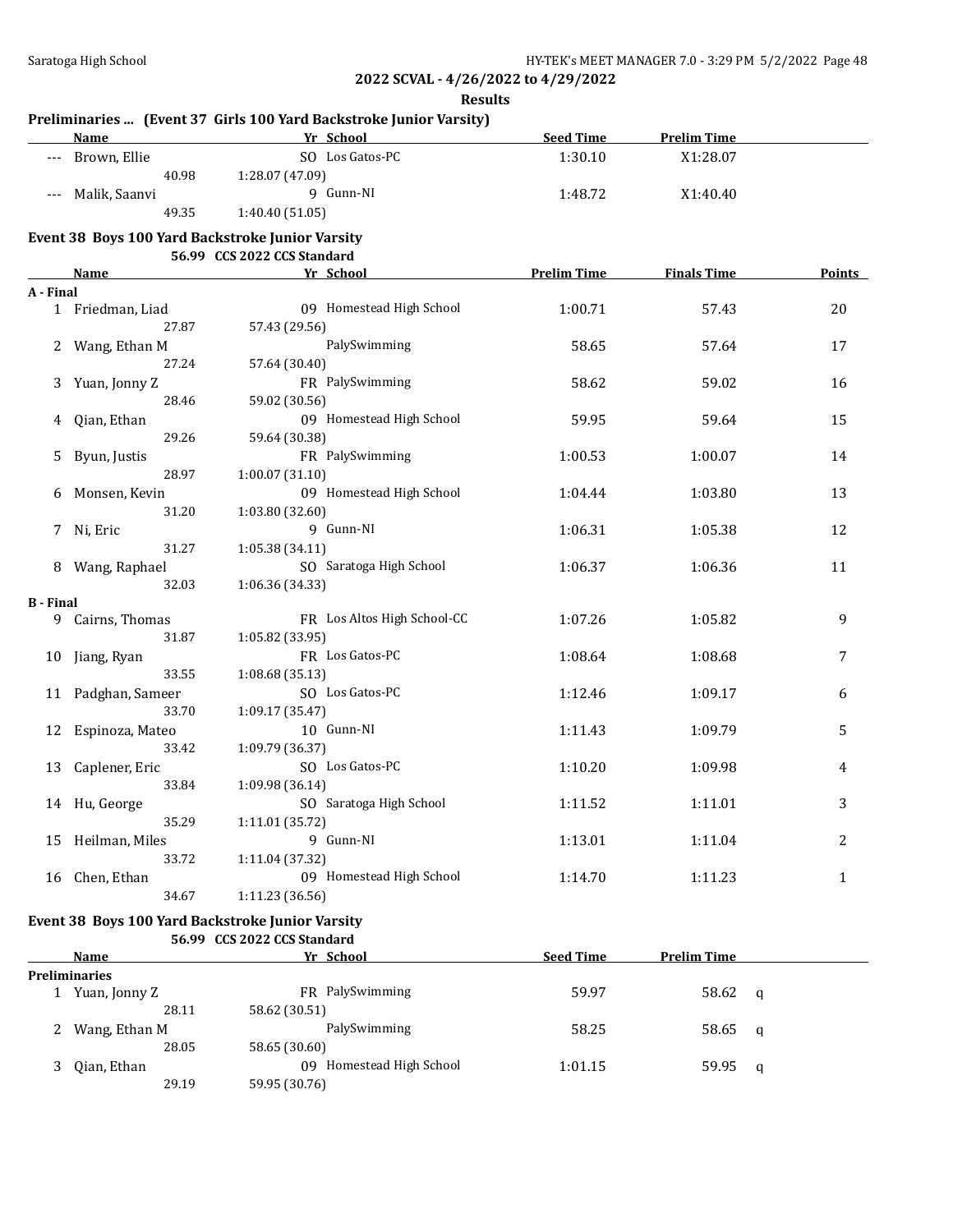| Results |
|---------|
|---------|

# **Preliminaries ... (Event 38 Boys 100 Yard Backstroke Junior Varsity)**

|    | <b>Name</b>               | Yr School                   | <b>Seed Time</b> | <b>Prelim Time</b> |              |
|----|---------------------------|-----------------------------|------------------|--------------------|--------------|
| 4  | Byun, Justis              | FR PalySwimming             | 1:02.39          | 1:00.53            | q            |
|    | 28.79                     | 1:00.53 (31.74)             |                  |                    |              |
| 5  | Friedman, Liad            | 09 Homestead High School    | 1:02.41          | 1:00.71            | q            |
|    | 29.33                     | 1:00.71 (31.38)             |                  |                    |              |
| 6  | Monsen, Kevin             | 09 Homestead High School    | 1:05.71          | 1:04.44            | q            |
|    | 31.53                     | 1:04.44 (32.91)             |                  |                    |              |
| 7  | Ni, Eric                  | 9 Gunn-NI                   | 1:07.54          | 1:06.31            | q            |
|    | 31.99                     | 1:06.31 (34.32)             |                  |                    |              |
| 8  | Wang, Raphael             | SO Saratoga High School     | 1:06.74          | 1:06.37            | q            |
|    | 32.24                     | 1:06.37(34.13)              |                  |                    |              |
| 9  | Cairns, Thomas            | FR Los Altos High School-CC | 1:10.76          | 1:07.26            | $\mathsf{q}$ |
|    | 32.50                     | 1:07.26 (34.76)             |                  |                    |              |
| 10 | Jiang, Ryan               | FR Los Gatos-PC             | 1:08.93          | 1:08.64            | q            |
|    | 32.76                     | 1:08.64 (35.88)             |                  |                    |              |
|    | 11 Caplener, Eric         | SO Los Gatos-PC             | 1:09.26          | 1:10.20            | q            |
|    | 33.92                     | 1:10.20 (36.28)             |                  |                    |              |
| 12 | Olsen, Laird M            | SO PalySwimming             | 1:04.34          | 1:11.19            | q            |
|    | 34.98                     | 1:11.19 (36.21)             |                  |                    |              |
|    | 13 Espinoza, Mateo        | 10 Gunn-NI                  | 1:13.72          | 1:11.43            | q            |
|    | 34.47                     | 1:11.43 (36.96)             |                  |                    |              |
|    | 14 Hu, George             | SO Saratoga High School     | 1:11.88          | 1:11.52            | q            |
|    | 35.44                     | 1:11.52 (36.08)             |                  |                    |              |
| 15 | Padghan, Sameer           | SO Los Gatos-PC             | 1:13.22          | 1:12.46            | q            |
|    | 36.22                     | 1:12.46 (36.24)             |                  |                    |              |
|    | 16 Heilman, Miles         | 9 Gunn-NI                   | 1:12.95          | 1:13.01            | $\mathbf q$  |
|    | 34.53                     | 1:13.01 (38.48)             |                  |                    |              |
|    | 17 Chen, Ethan            | 09 Homestead High School    | <b>NT</b>        | 1:14.70            |              |
|    | 36.52                     | 1:14.70 (38.18)             |                  |                    |              |
|    | 18 O'Shaughnessy, William | FR Los Altos High School-CC | 1:25.11          | 1:21.14            |              |
|    | 39.58                     | 1:21.14 (41.56)             |                  |                    |              |
| 19 | Kothari, Sumedh           | FR Los Altos High School-CC | 1:30.01          | 1:24.06            |              |
| 20 | Gray, Robert              | FR Los Altos High School-CC | 1:30.00          | 1:26.49            |              |
|    | 42.19                     | 1:26.49 (44.30)             |                  |                    |              |
| 21 | Langan, Fineas            | FR Los Gatos-PC             | 1:12.95          | 1:37.49            |              |
|    | Weber, Jacob              | FR Los Gatos-PC             | 1:13.28          | X1:15.55           |              |
|    | 36.08                     | 1:15.55 (39.47)             |                  |                    |              |

### **Event 39 Girls 100 Yard Backstroke Varsity 1:02.39 CCS 2022 CCS Standard**

|           | <b>Name</b>         | Yr School                   | <b>Prelim Time</b> | <b>Finals Time</b> |     | <b>Points</b> |
|-----------|---------------------|-----------------------------|--------------------|--------------------|-----|---------------|
| A - Final |                     |                             |                    |                    |     |               |
|           | Yoshida, Rinka      | Homestead High School<br>09 | 59.08              | 58.32              | CCS | 20            |
|           | 27.93               | 58.32 (30.39)               |                    |                    |     |               |
|           | Fetter, Elizabeth   | IR PalySwimming             | 1:01.73            | 58.47              | CCS | 17            |
|           | 28.33               | 58.47 (30.14)               |                    |                    |     |               |
| 3         | Khan, Olivia        | SR Los Altos High School-CC | 59.66              | 58.74              | CCS | 16            |
|           | 28.63               | 58.74 (30.11)               |                    |                    |     |               |
| 4         | Jeng, Keila         | FR Los Altos High School-CC | 1:01.45            | 1:01.59            | CCS | 15            |
|           | 30.10               | 1:01.59(31.49)              |                    |                    |     |               |
| 5.        | Nakamura, Mio       | Los Gatos-PC<br>SR.         | 1:04.79            | 1:03.37            |     | 14            |
|           | 30.67               | 1:03.37 (32.70)             |                    |                    |     |               |
| 6         | Backstrand, Alden G | PalySwimming<br>IR          | 1:04.89            | 1:04.54            |     | 13            |
|           | 31.51               | 1:04.54 (33.03)             |                    |                    |     |               |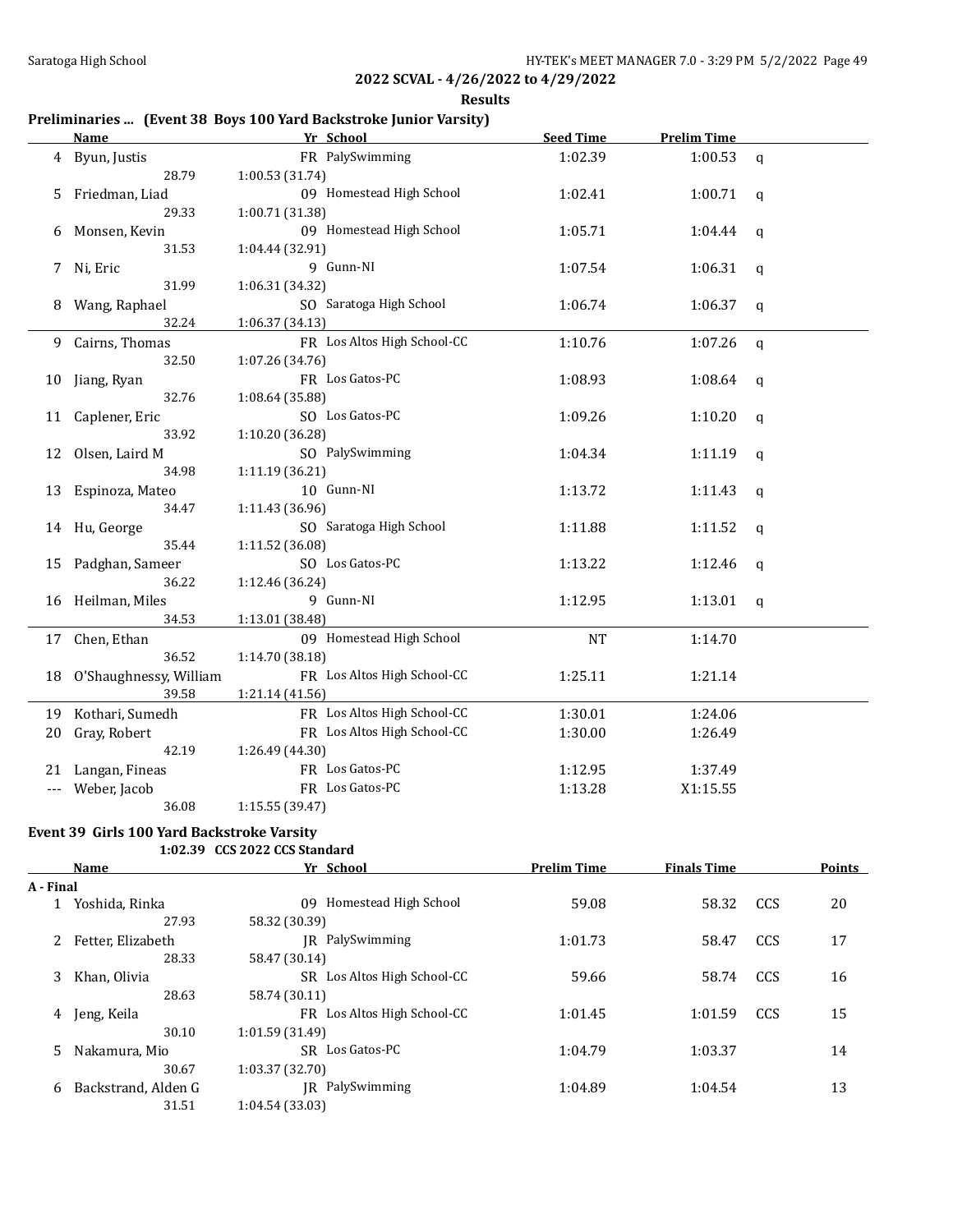**Results**

|                  | A - Final  (Event 39 Girls 100 Yard Backstroke Varsity) |                             |                    |                    |               |  |  |
|------------------|---------------------------------------------------------|-----------------------------|--------------------|--------------------|---------------|--|--|
|                  | <b>Name</b>                                             | Yr School                   | <b>Prelim Time</b> | <b>Finals Time</b> | <b>Points</b> |  |  |
| 7                | Schaevitz, Sarah                                        | FR Los Gatos-PC             | 1:04.23            | 1:04.86            | 12            |  |  |
|                  | 31.67                                                   | 1:04.86(33.19)              |                    |                    |               |  |  |
| 8                | Mohtaj-Khorassani, Sarah                                | 09 Homestead High School    | 1:04.45            | 1:05.40            | 11            |  |  |
|                  | 30.70                                                   | 1:05.40(34.70)              |                    |                    |               |  |  |
| <b>B</b> - Final |                                                         |                             |                    |                    |               |  |  |
| 9                | Choi, Jane                                              | Monta Vista-CC              | 1:04.98            | 1:04.49            | 9             |  |  |
|                  | 31.31                                                   | 1:04.49(33.18)              |                    |                    |               |  |  |
| 10               | Spasojevic, Nina                                        | 10 Gunn-NI                  | 1:04.92            | 1:04.80            | 7             |  |  |
|                  | 31.33                                                   | 1:04.80 (33.47)             |                    |                    |               |  |  |
| 11               | Zhong, Reese                                            | FR PalySwimming             | 1:05.28            | 1:05.05            | 6             |  |  |
|                  | 31.30                                                   | 1:05.05(33.75)              |                    |                    |               |  |  |
| 12               | Yeung, Maddy                                            | 10 Gunn-NI                  | 1:07.26            | 1:05.51            | 5             |  |  |
|                  | 30.98                                                   | 1:05.51(34.53)              |                    |                    |               |  |  |
| 13               | Caplener, Taylor                                        | SR Los Gatos-PC             | 1:06.43            | 1:06.29            | 4             |  |  |
|                  | 32.15                                                   | 1:06.29(34.14)              |                    |                    |               |  |  |
| 14               | Sullivan, Riley                                         | SR Los Gatos-PC             | 1:07.44            | 1:07.34            | 3             |  |  |
|                  | 31.94                                                   | 1:07.34(35.40)              |                    |                    |               |  |  |
| 15               | Spitzer, Kathryn                                        | FR Los Altos High School-CC | 1:07.14            | 1:07.57            | 2             |  |  |
|                  | 32.84                                                   | 1:07.57 (34.73)             |                    |                    |               |  |  |
| 16               | Ren, Joyce                                              | FR Los Altos High School-CC | 1:08.14            | 1:08.61            | $\mathbf 1$   |  |  |
|                  | 33.36                                                   | 1:08.61(35.25)              |                    |                    |               |  |  |

# **Event 39 Girls 100 Yard Backstroke Varsity**

**1:02.39 CCS 2022 CCS Standard**

|    | <b>Name</b>              | Yr School                   | <b>Seed Time</b> | <b>Prelim Time</b> |          |  |  |  |  |  |  |
|----|--------------------------|-----------------------------|------------------|--------------------|----------|--|--|--|--|--|--|
|    | <b>Preliminaries</b>     |                             |                  |                    |          |  |  |  |  |  |  |
|    | 1 Yoshida, Rinka         | 09 Homestead High School    | 58.97            | 59.08              | qCCS     |  |  |  |  |  |  |
|    | 28.38                    | 59.08 (30.70)               |                  |                    |          |  |  |  |  |  |  |
|    | 2 Khan, Olivia           | SR Los Altos High School-CC | 1:02.98          | 59.66              | qCCS     |  |  |  |  |  |  |
|    | 29.20                    | 59.66 (30.46)               |                  |                    |          |  |  |  |  |  |  |
| 3. | Jeng, Keila              | FR Los Altos High School-CC | 1:06.00          | 1:01.45            | qCCS     |  |  |  |  |  |  |
|    | 29.82                    | 1:01.45(31.63)              |                  |                    |          |  |  |  |  |  |  |
| 4  | Fetter, Elizabeth        | JR PalySwimming             | 1:01.73          | 1:01.73            | qCCS     |  |  |  |  |  |  |
|    | 29.88                    | 1:01.73 (31.85)             |                  |                    |          |  |  |  |  |  |  |
| 5. | Schaevitz, Sarah         | FR Los Gatos-PC             | 1:05.77          | 1:04.23            | q        |  |  |  |  |  |  |
|    | 31.02                    | 1:04.23 (33.21)             |                  |                    |          |  |  |  |  |  |  |
| 6  | Mohtaj-Khorassani, Sarah | 09 Homestead High School    | 1:06.49          | 1:04.45            | $\alpha$ |  |  |  |  |  |  |
|    | 31.34                    | 1:04.45(33.11)              |                  |                    |          |  |  |  |  |  |  |
| 7  | Nakamura, Mio            | SR Los Gatos-PC             | 1:04.28          | 1:04.79            | q        |  |  |  |  |  |  |
|    | 31.18                    | 1:04.79(33.61)              |                  |                    |          |  |  |  |  |  |  |
| 8  | Backstrand, Alden G      | IR PalySwimming             | 1:04.84          | 1:04.89            | q        |  |  |  |  |  |  |
|    | 31.59                    | 1:04.89 (33.30)             |                  |                    |          |  |  |  |  |  |  |
| 9  | Spasojevic, Nina         | 10 Gunn-NI                  | 1:06.90          | 1:04.92            | q        |  |  |  |  |  |  |
|    | 31.53                    | 1:04.92 (33.39)             |                  |                    |          |  |  |  |  |  |  |
| 10 | Choi, Jane               | Monta Vista-CC              | 1:06.57          | 1:04.98            | <b>a</b> |  |  |  |  |  |  |
|    | 31.06                    | 1:04.98 (33.92)             |                  |                    |          |  |  |  |  |  |  |
|    | 11 Zhong, Reese          | FR PalySwimming             | 1:06.27          | 1:05.28            | q        |  |  |  |  |  |  |
|    | 31.26                    | 1:05.28 (34.02)             |                  |                    |          |  |  |  |  |  |  |
|    | 12 Caplener, Taylor      | SR Los Gatos-PC             | 1:06.10          | 1:06.43            | q        |  |  |  |  |  |  |
|    | 32.22                    | 1:06.43(34.21)              |                  |                    |          |  |  |  |  |  |  |
| 13 | Spitzer, Kathryn         | FR Los Altos High School-CC | 1:08.00          | 1:07.14            | q        |  |  |  |  |  |  |
|    | 32.34                    | 1:07.14 (34.80)             |                  |                    |          |  |  |  |  |  |  |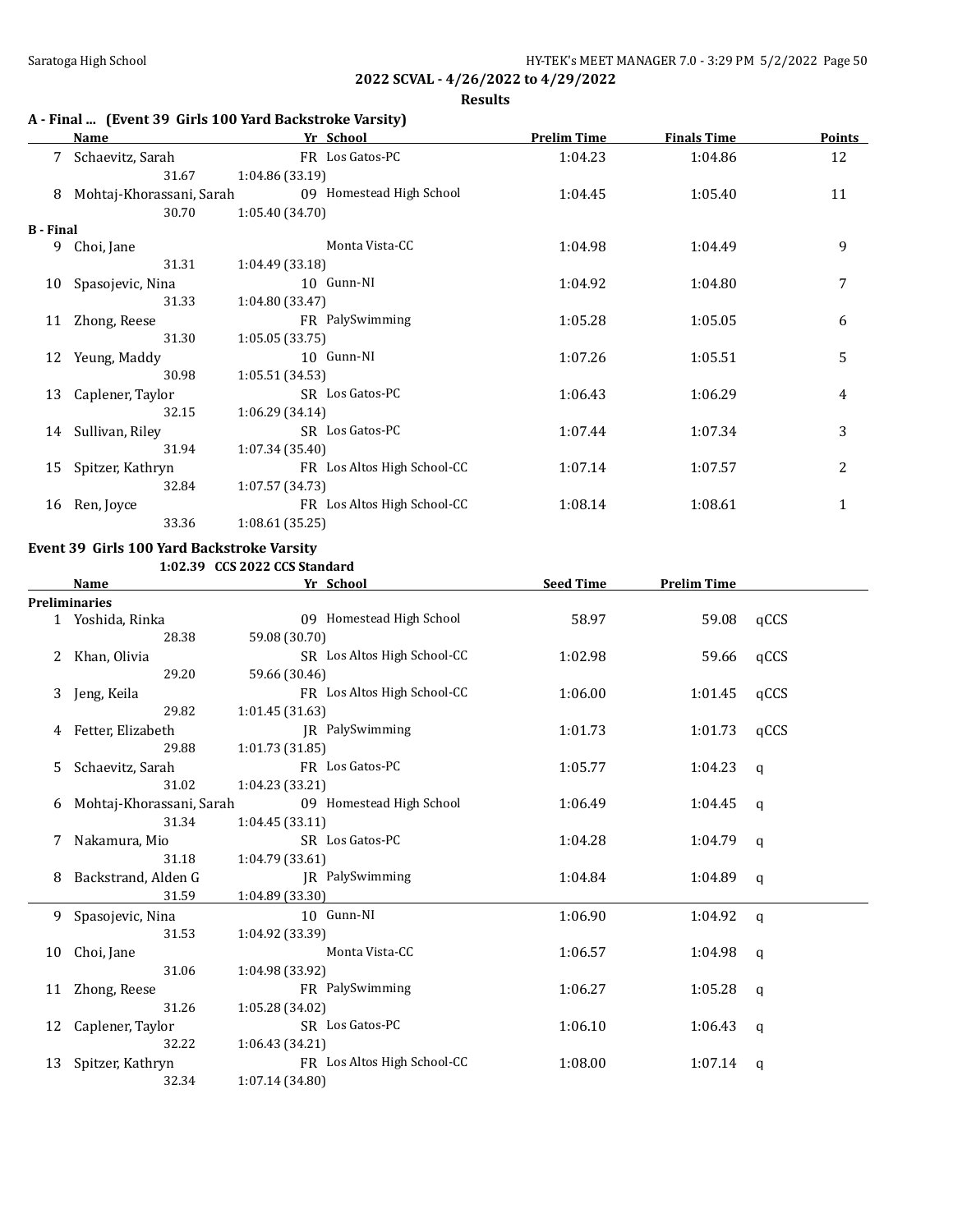**Results**

# **Preliminaries ... (Event 39 Girls 100 Yard Backstroke Varsity)**

|     | Name                 | Yr School                   | <b>Seed Time</b> | <b>Prelim Time</b> |   |
|-----|----------------------|-----------------------------|------------------|--------------------|---|
|     | 14 Yeung, Maddy      | 10 Gunn-NI                  | 1:08.30          | $1:07.26$ q        |   |
|     | 32.18                | 1:07.26(35.08)              |                  |                    |   |
| 15  | Sullivan, Riley      | SR Los Gatos-PC             | 1:07.82          | 1:07.44            | q |
|     | 32.25                | 1:07.44(35.19)              |                  |                    |   |
| 16  | Ren, Joyce           | FR Los Altos High School-CC | 1:10.66          | 1:08.14 $q$        |   |
|     | 33.31                | 1:08.14 (34.83)             |                  |                    |   |
| 17  | Kannan, Asha         | 12 Gunn-NI                  | 1:09.19          | 1:09.26            |   |
|     | 33.77                | 1:09.26(35.49)              |                  |                    |   |
| 18  | Chon, Irene          | Monta Vista-CC              | 1:10.27          | 1:09.29            |   |
|     | 33.81                | 1:09.29 (35.48)             |                  |                    |   |
|     | 19 Threlkeld, Anne P | SO PalySwimming             | 1:10.20          | 1:09.44            |   |
|     | 33.44                | 1:09.44(36.00)              |                  |                    |   |
| 20  | Xu, Christine        | Monta Vista-CC              | 1:12.76          | 1:12.71            |   |
|     | 35.19                | 1:12.71(37.52)              |                  |                    |   |
| 21  | Gangemi, Ryder       | SO Saratoga High School     | 1:14.93          | 1:12.93            |   |
|     | 35.37                | 1:12.93 (37.56)             |                  |                    |   |
|     | 22 Zhang, Sophia     | 12 Homestead High School    | 1:20.42          | 1:19.62            |   |
|     | 38.26                | 1:19.62(41.36)              |                  |                    |   |
| --- | Steiner, Katie       | SO Los Gatos-PC             | 1:14.89          | X1:15.74           |   |
|     | 36.72                | 1:15.74 (39.02)             |                  |                    |   |
|     | Verma, Sonia         | Monta Vista-CC              | 1:51.21          | DQ                 |   |

## **Event 40 Boys 100 Yard Backstroke Varsity**

**56.99 CCS 2022 CCS Standard**

|                  | <b>Name</b>               | Yr School                | <b>Prelim Time</b> | <b>Finals Time</b> |     | <b>Points</b> |
|------------------|---------------------------|--------------------------|--------------------|--------------------|-----|---------------|
| A - Final        |                           |                          |                    |                    |     |               |
|                  | 1 Gold, Evan              | 11 Gunn-NI               | 52.69              | 50.18              | CCS | 20            |
|                  | 24.35                     | 50.18 (25.83)            |                    |                    |     |               |
|                  | 2 Gormley, David          | SO PalySwimming          | 53.36              | 53.01              | CCS | 17            |
|                  | 25.40                     | 53.01 (27.61)            |                    |                    |     |               |
| 3                | Galetti, Jack             | SR PalySwimming          | 54.85              | 54.46              | CCS | 16            |
|                  | 26.25                     | 54.46 (28.21)            |                    |                    |     |               |
|                  | 4 Wang, Tyler             | SR PalySwimming          | 56.57              | 56.22              | CCS | 15            |
|                  | 27.32                     | 56.22 (28.90)            |                    |                    |     |               |
| 5                | Wang, Blake N             | FR PalySwimming          | 56.76              | 56.23              | CCS | 14            |
|                  | 27.18                     | 56.23 (29.05)            |                    |                    |     |               |
| 6                | Lopez, Miguel             | 10 Gunn-NI               | 56.83              | 56.73              | CCS | 13            |
|                  | 27.70                     | 56.73 (29.03)            |                    |                    |     |               |
|                  | Singh, Jarrett            | SO Saratoga High School  | 57.98              | 57.23              |     | 12            |
|                  | 27.51                     | 57.23 (29.72)            |                    |                    |     |               |
| 8                | Naim, Joshua              | SO Los Gatos-PC          | 57.31              | 57.45              |     | 11            |
|                  | 27.69                     | 57.45 (29.76)            |                    |                    |     |               |
| <b>B</b> - Final |                           |                          |                    |                    |     |               |
|                  | 9 Newton, Tyler           | JR Los Gatos-PC          | 58.06              | 56.79              | CCS | 9             |
|                  | 27.58                     | 56.79 (29.21)            |                    |                    |     |               |
|                  | 10 Doddaballapur, Pramath | Monta Vista-CC           | 58.08              | 57.73              |     | 7             |
|                  | 27.69                     | 57.73 (30.04)            |                    |                    |     |               |
| 11               | Chan, Ethan               | SR Saratoga High School  | 58.38              | 58.41              |     | 6             |
|                  | 28.23                     | 58.41 (30.18)            |                    |                    |     |               |
| 12               | Ju, Eric                  | Monta Vista-CC           | 58.44              | 58.47              |     | 5             |
|                  | 28.03                     | 58.47 (30.44)            |                    |                    |     |               |
| 13               | Tran, Edmund              | 12 Homestead High School | 1:05.22            | 1:03.48            |     | 4             |
|                  | 30.32                     | 1:03.48(33.16)           |                    |                    |     |               |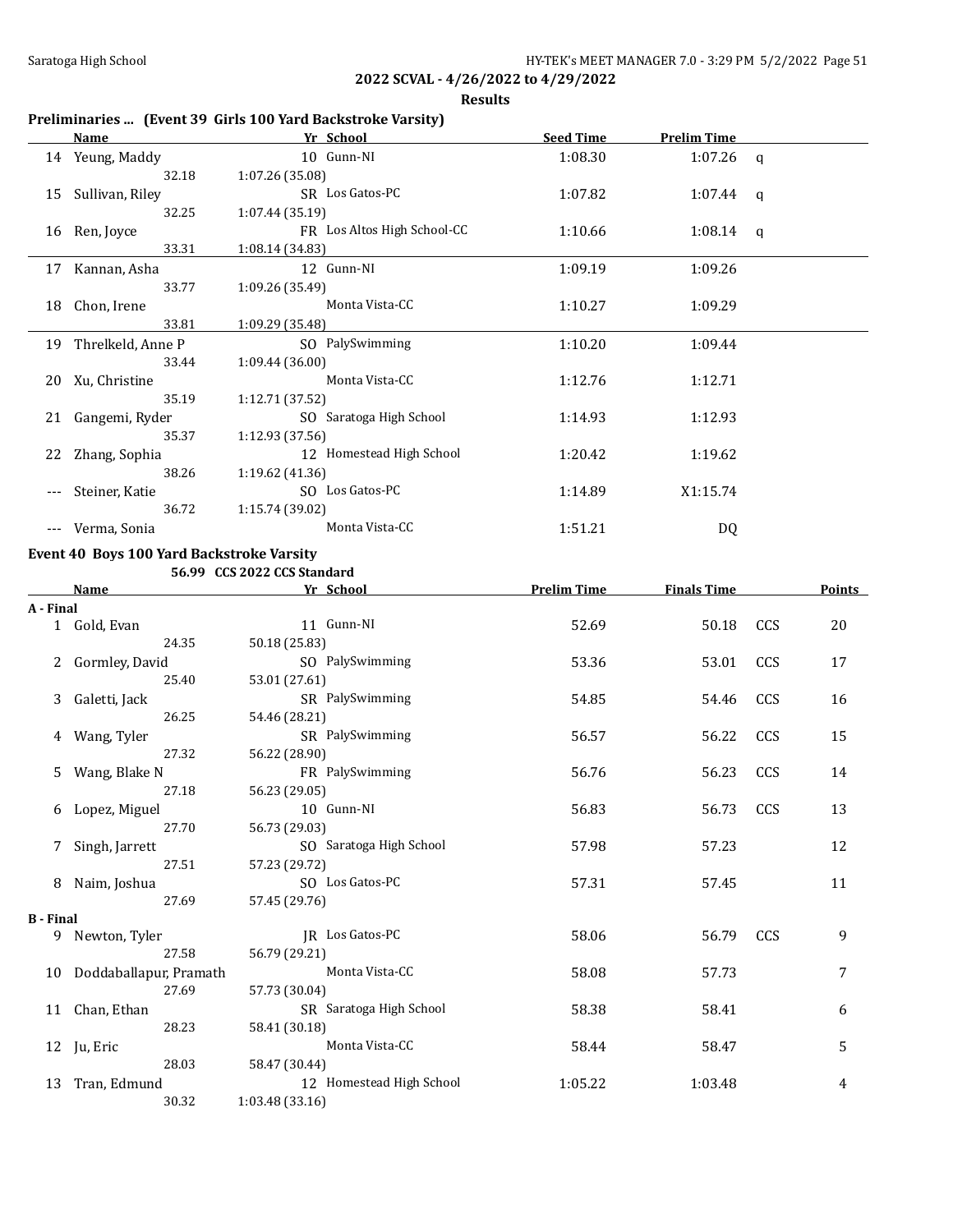## **Results**

|    | <b>Name</b>                               | Yr School                   | <b>Prelim Time</b> | <b>Finals Time</b> |              | <b>Points</b> |
|----|-------------------------------------------|-----------------------------|--------------------|--------------------|--------------|---------------|
|    | 14 Affeld, Jordan                         | 11 Gunn-NI                  | 1:05.03            | 1:03.81            |              | 3             |
|    | 29.86                                     | 1:03.81 (33.95)             |                    |                    |              |               |
|    | 15 Pickles, Lucas                         | 11 Homestead High School    | 1:06.22            | 1:07.08            |              | 2             |
|    | 33.05                                     | 1:07.08 (34.03)             |                    |                    |              |               |
|    |                                           |                             |                    |                    |              |               |
|    | Event 40 Boys 100 Yard Backstroke Varsity |                             |                    |                    |              |               |
|    |                                           | 56.99 CCS 2022 CCS Standard |                    |                    |              |               |
|    | Name                                      | Yr School                   | <b>Seed Time</b>   | <b>Prelim Time</b> |              |               |
|    | <b>Preliminaries</b>                      |                             |                    |                    |              |               |
|    | 1 Gold, Evan                              | 11 Gunn-NI                  | 55.59              | 52.69              | qCCS         |               |
|    | 25.63                                     | 52.69 (27.06)               |                    |                    |              |               |
|    | 2 Gormley, David                          | SO PalySwimming             | 55.18              | 53.36              | qCCS         |               |
|    | 25.69                                     | 53.36 (27.67)               |                    |                    |              |               |
| 3  | Galetti, Jack                             | SR PalySwimming             | 55.37              | 54.85              | qCCS         |               |
|    | 26.18                                     | 54.85 (28.67)               |                    |                    |              |               |
| 4  | Wang, Tyler                               | SR PalySwimming             | 56.40              | 56.57              | qCCS         |               |
|    | 27.62                                     | 56.57 (28.95)               |                    |                    |              |               |
| 5  | Wang, Blake N                             | FR PalySwimming             | 56.82              | 56.76              | qCCS         |               |
|    | 27.66                                     | 56.76 (29.10)               |                    |                    |              |               |
| 6  | Lopez, Miguel                             | 10 Gunn-NI                  | 56.97              | 56.83              | qCCS         |               |
|    | 27.98                                     | 56.83 (28.85)               |                    |                    |              |               |
| 7  | Naim, Joshua                              | SO Los Gatos-PC             | 56.32              | 57.31              | q            |               |
|    | 27.81                                     | 57.31 (29.50)               |                    |                    |              |               |
| 8  | Singh, Jarrett                            | SO Saratoga High School     | 58.97              | 57.98              | $\mathbf q$  |               |
|    | 27.84                                     | 57.98 (30.14)               |                    |                    |              |               |
| 9  | Newton, Tyler                             | JR Los Gatos-PC             | 56.83              | 58.06              | $\mathsf{q}$ |               |
|    | 27.58                                     | 58.06 (30.48)               |                    |                    |              |               |
| 10 | Doddaballapur, Pramath                    | Monta Vista-CC              | 59.02              | 58.08              | $\mathbf q$  |               |
|    | 28.10                                     | 58.08 (29.98)               |                    |                    |              |               |
|    | 11 Chan, Ethan                            | SR Saratoga High School     | 59.69              | 58.38              |              |               |
|    | 28.48                                     | 58.38 (29.90)               |                    |                    | q            |               |
|    |                                           |                             |                    |                    |              |               |
|    | 12 Ju, Eric                               | Monta Vista-CC              | 58.48              | 58.44              | q            |               |
|    | 28.26                                     | 58.44 (30.18)               |                    |                    |              |               |
|    | 13 Affeld, Jordan                         | 11 Gunn-NI                  | 1:05.72            | 1:05.03            | q            |               |
|    | 31.28                                     | 1:05.03 (33.75)             |                    |                    |              |               |
|    | 14 Tran, Edmund                           | 12 Homestead High School    | 1:05.10            | 1:05.22            | q            |               |
|    | 31.97                                     | 1:05.22 (33.25)             |                    |                    |              |               |
|    | 15 Pickles, Lucas                         | 11 Homestead High School    | 1:07.23            | 1:06.22            | q            |               |
|    | 31.84                                     | 1:06.22 (34.38)             |                    |                    |              |               |
| 16 | Zhao, Kyle                                | Monta Vista-CC              | 1:09.06            | 1:08.35            | q            |               |
|    | 32.70                                     | 1:08.35 (35.65)             |                    |                    |              |               |
| 17 | Marble, Joshua                            | JR Los Altos High School-CC | 1:10.10            | 1:09.26            |              |               |
|    | 33.24                                     | 1:09.26 (36.02)             |                    |                    |              |               |
| 18 | Lennan, Blake                             | JR Los Gatos-PC             | 1:09.77            | 1:11.02            |              |               |
|    | 34.13                                     | 1:11.02 (36.89)             |                    |                    |              |               |
|    | 19 Lin, Ian                               | Monta Vista-CC              | 1:11.79            | 1:13.19            |              |               |
|    | 35.07                                     | 1:13.19 (38.12)             |                    |                    |              |               |
| 20 | Mehndeiratta, Aadi                        | 12 Gunn-NI                  | 1:10.32            | 1:14.04            |              |               |
|    | 36.71                                     | 1:14.04 (37.33)             |                    |                    |              |               |
|    |                                           |                             |                    |                    |              |               |
| 21 | Ling, Ethan                               | 12 Homestead High School    | NT                 | 1:14.85            |              |               |
|    | 35.68                                     | 1:14.85 (39.17)             |                    |                    |              |               |
| 22 | Townsend, Nathan                          | JR Los Gatos-PC             | 1:20.04            | 1:19.21            |              |               |
|    | 38.80                                     | 1:19.21 (40.41)             |                    |                    |              |               |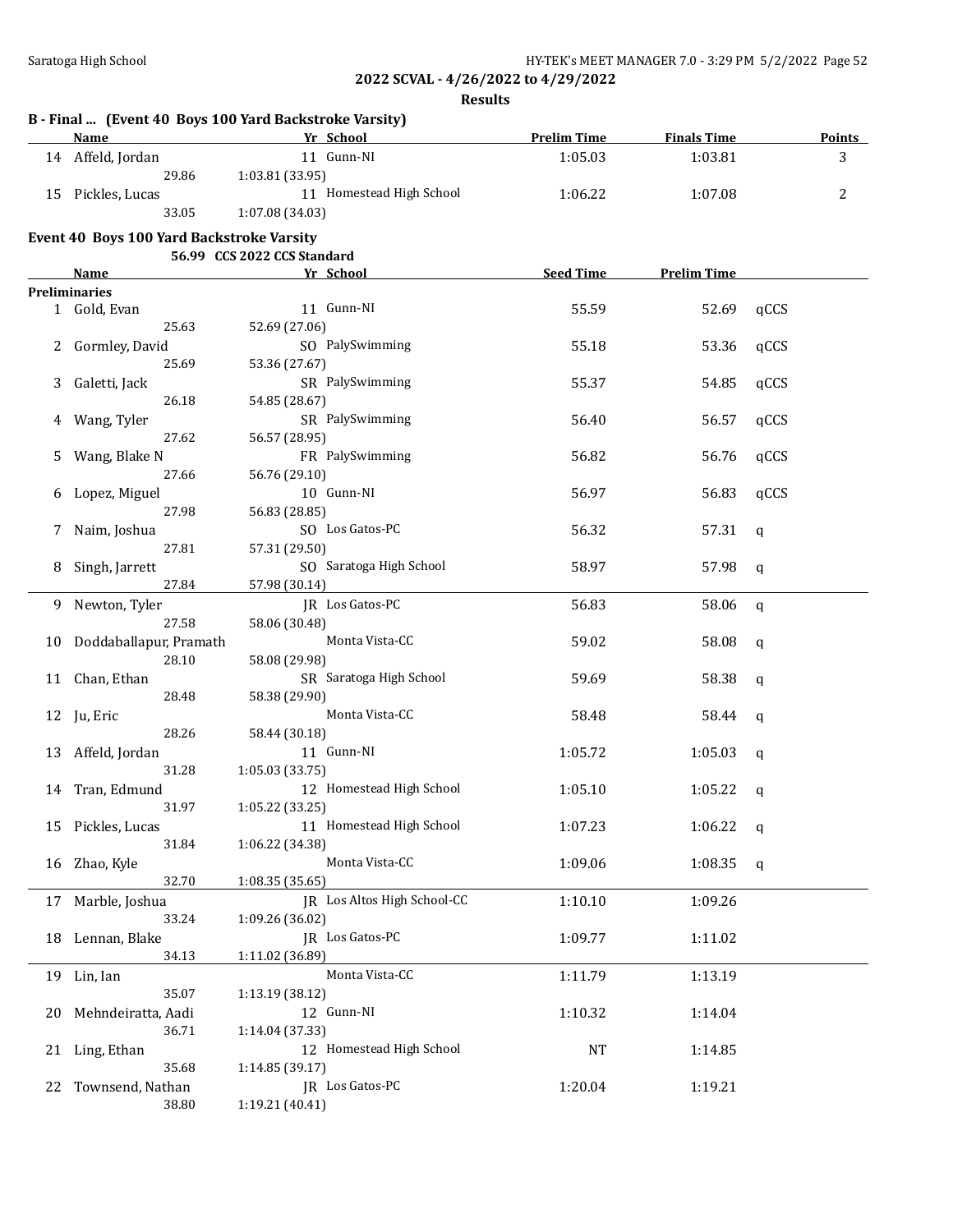**Results**

## **Preliminaries ... (Event 40 Boys 100 Yard Backstroke Varsity)**

|       | Name               | Yr School               | <b>Seed Time</b> | <b>Prelim Time</b> |  |
|-------|--------------------|-------------------------|------------------|--------------------|--|
| $---$ | Liang, David       | Monta Vista-CC          | NT               | X1:09.95           |  |
|       | 32.80              | 1:09.95(37.15)          |                  |                    |  |
|       | Oh, Isaac          | Gunn-NI                 | 1:12.45          | X1:17.02           |  |
|       | 36.86              | 1:17.02(40.16)          |                  |                    |  |
| $---$ | Joushanpoosh, Keon | Los Gatos-PC<br>IR      | 1:25.75          | X1:24.40           |  |
|       | 41.18              | 1:24.40 (43.22)         |                  |                    |  |
|       | Manea, Luca        | IR Saratoga High School | 1:24.02          | DQ                 |  |
|       | 29.88              | DQ (31.85)              |                  |                    |  |

### **Event 41 Girls 100 Yard Breaststroke Junior Varsity 1:09.99 CCS 2022 CCS Standard**

|                  | <b>Name</b>             | Yr School                   | <b>Prelim Time</b> | <b>Finals Time</b> | Points |
|------------------|-------------------------|-----------------------------|--------------------|--------------------|--------|
| A - Final        |                         |                             |                    |                    |        |
|                  | 1 Cheung, Maddie        | 10 Gunn-NI                  | 1:16.66            | 1:18.43            | 20     |
|                  | 37.29                   | 1:18.43(41.14)              |                    |                    |        |
|                  | 2 Abrams, Hannah        | FR PalySwimming             | 1:22.34            | 1:20.23            | 17     |
|                  | 36.97                   | 1:20.23 (43.26)             |                    |                    |        |
| 3                | Delrieu, Diane          | JR Los Altos High School-CC | 1:22.28            | 1:21.40            | 16     |
|                  | 37.02                   | 1:21.40 (44.38)             |                    |                    |        |
| 4                | Ernsting, Julia         | FR Los Gatos-PC             | 1:24.70            | 1:21.54            | 15     |
|                  | 39.03                   | 1:21.54(42.51)              |                    |                    |        |
| 5                | Keller, Natalie M       | SO PalySwimming             | 1:23.28            | 1:23.37            | 14     |
|                  | 38.91                   | 1:23.37 (44.46)             |                    |                    |        |
| 6                | Hagiwara, Chloe Rebecca | 09 Homestead High School    | 1:25.06            | 1:23.64            | 13     |
|                  | 38.93                   | 1:23.64 (44.71)             |                    |                    |        |
|                  | Agro, Francesca         | 10 Gunn-NI                  | 1:25.43            | 1:25.61            | 12     |
|                  | 40.97                   | 1:25.61 (44.64)             |                    |                    |        |
| 8                | Zhou, Emily             | 10 Gunn-NI                  | 1:24.67            | 1:25.91            | 11     |
|                  | 40.61                   | 1:25.91 (45.30)             |                    |                    |        |
| <b>B</b> - Final |                         |                             |                    |                    |        |
| 9.               | Luo, Angela             | SO Saratoga High School     | 1:28.50            | 1:27.48            | 9      |
|                  | 41.17                   | 1:27.48 (46.31)             |                    |                    |        |
| 10               | Nguyen, Nha-An          | 10 Homestead High School    | 1:32.09            | 1:27.82            | 7      |
|                  | 41.70                   | 1:27.82 (46.12)             |                    |                    |        |
|                  | 11 Fu, Arianna          | Monta Vista-CC              | 1:26.95            | 1:28.98            | 6      |
|                  | 42.02                   | 1:28.98 (46.96)             |                    |                    |        |
| 12               | Luton, Elsa             | SO Los Gatos-PC             | 1:30.09            | 1:29.71            | 5      |
|                  | 41.14                   | 1:29.71 (48.57)             |                    |                    |        |
| 13               | Kim, Nicole             | 10 Homestead High School    | 1:33.90            | 1:31.72            | 4      |
|                  | 44.45                   | 1:31.72 (47.27)             |                    |                    |        |
|                  | Lo, Emily               | SO Los Altos High School-CC | 1:33.18            | DQ                 |        |
|                  | 43.38                   | DQ (48.93)                  |                    |                    |        |
| $---$            | Pappas, Anthi           | FR Los Gatos-PC             | 1:26.48            | DQ                 |        |
|                  | 41.43                   | DQ (48.19)                  |                    |                    |        |

### **Event 41 Girls 100 Yard Breaststroke Junior Varsity**

### **1:09.99 CCS 2022 CCS Standard Name Yr School Seed Time Prelim Time Preliminaries** 1 Cheung, Maddie 10 Gunn-NI 1:19.40 1:16.66 q 35.90 1:16.66 (40.76) 2 Chang, Alisha **PalySwimming** 1:22.71 1:20.32 q 37.80 1:20.32 (42.52)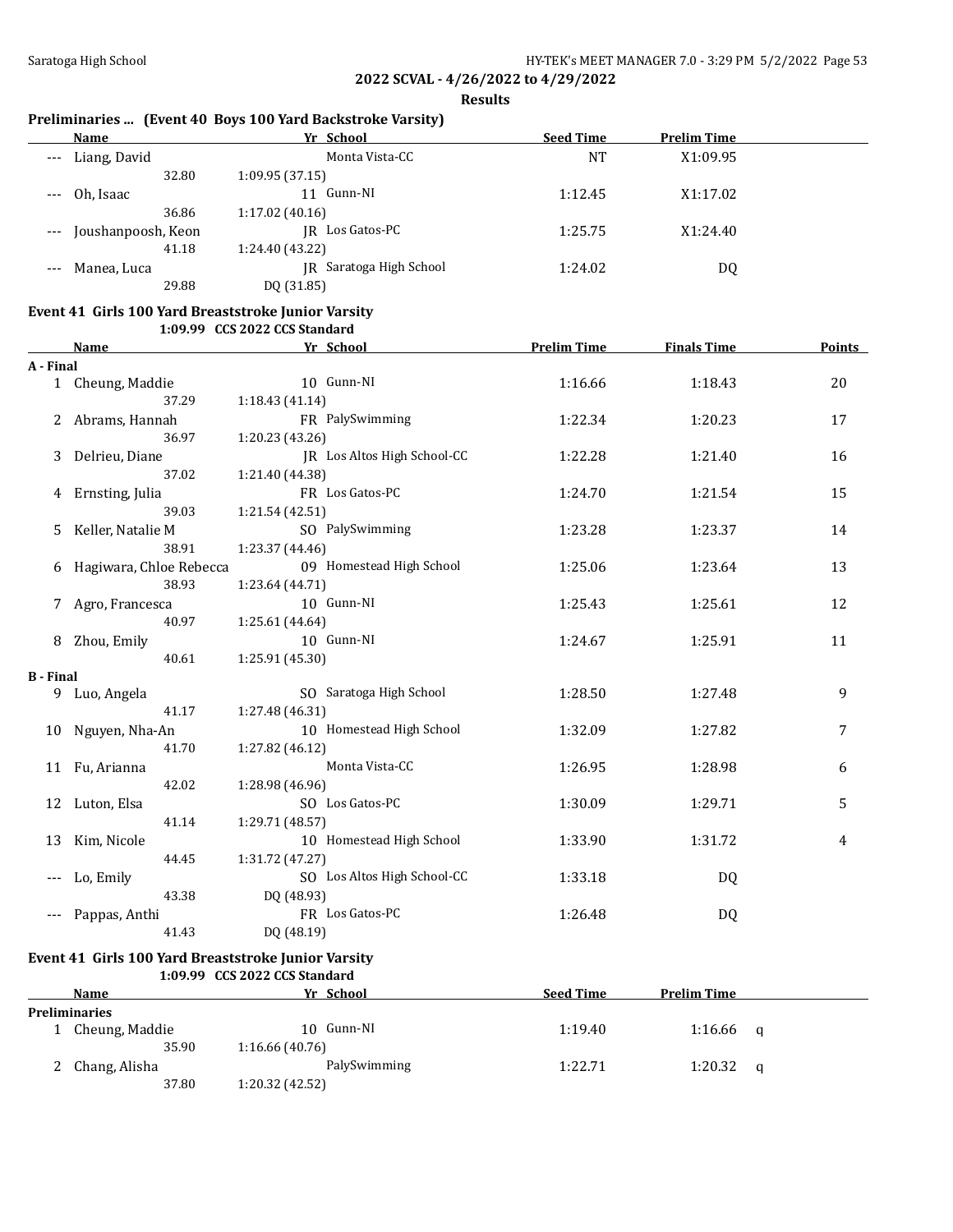**Results**

# **Preliminaries ... (Event 41 Girls 100 Yard Breaststroke Junior Varsity)**

|   | <b>Name</b>             | Yr School                          | <b>Seed Time</b> | <b>Prelim Time</b> |   |
|---|-------------------------|------------------------------------|------------------|--------------------|---|
|   | 3 Delrieu, Diane        | JR Los Altos High School-CC        | 1:27.98          | 1:22.28            | q |
|   | 38.01                   | 1:22.28 (44.27)                    |                  |                    |   |
|   | 4 Abrams, Hannah        | FR PalySwimming                    | 1:20.28          | 1:22.34            | q |
|   | 38.66                   | 1:22.34 (43.68)                    |                  |                    |   |
| 5 | Keller, Natalie M       | SO PalySwimming                    | 1:22.86          | 1:23.28            | q |
|   | 38.95                   | 1:23.28 (44.33)                    |                  |                    |   |
| 6 | Zhou, Emily             | 10 Gunn-NI                         | 1:29.20          | 1:24.67            | q |
|   | 39.93                   | 1:24.67 (44.74)                    |                  |                    |   |
| 7 | Ernsting, Julia         | FR Los Gatos-PC                    | 1:21.13          | 1:24.70            | q |
|   | 40.78                   | 1:24.70 (43.92)                    |                  |                    |   |
| 8 | Hagiwara, Chloe Rebecca | 09 Homestead High School           | 1:24.32          | 1:25.06            | q |
|   | 40.01                   | 1:25.06(45.05)                     |                  |                    |   |
|   | 9 Agro, Francesca       | 10 Gunn-NI                         | 1:21.80          | 1:25.43            |   |
|   | 40.04                   |                                    |                  |                    | q |
|   |                         | 1:25.43 (45.39)<br>FR Los Gatos-PC |                  |                    |   |
|   | 10 Pappas, Anthi        |                                    | 1:25.77          | 1:26.48            | q |
|   | 40.26                   | 1:26.48 (46.22)                    |                  |                    |   |
|   | 11 Fu, Arianna          | Monta Vista-CC                     | 1:27.18          | 1:26.95            | q |
|   | 40.92                   | 1:26.95 (46.03)                    |                  |                    |   |
|   | 12 Luo, Angela          | SO Saratoga High School            | 1:29.02          | 1:28.50            | q |
|   | 41.79                   | 1:28.50 (46.71)                    |                  |                    |   |
|   | 13 Sun, Stephanie       | JR Saratoga High School            | 1:26.36          | 1:28.53            | q |
|   | 40.03                   | 1:28.53 (48.50)                    |                  |                    |   |
|   | 14 Luton, Elsa          | SO Los Gatos-PC                    | 1:28.76          | 1:30.09            | q |
|   | 42.27                   | 1:30.09 (47.82)                    |                  |                    |   |
|   | 15 Nguyen, Nha-An       | 10 Homestead High School           | 1:27.59          | 1:32.09            | q |
|   | 43.38                   | 1:32.09 (48.71)                    |                  |                    |   |
|   | 16 Lo, Emily            | SO Los Altos High School-CC        | 1:33.34          | 1:33.18            | q |
|   | 43.74                   | 1:33.18 (49.44)                    |                  |                    |   |
|   | 17 Kim, Nicole          | 10 Homestead High School           | <b>NT</b>        | 1:33.90            |   |
|   | 45.95                   | 1:33.90 (47.95)                    |                  |                    |   |
|   | 18 Nath, Ravina         | 10 Gunn-NI                         | 1:31.78          | 1:34.55            |   |
|   | 45.48                   | 1:34.55 (49.07)                    |                  |                    |   |
|   | 19 Galynskaya, Alisa    | SO Los Gatos-PC                    | 1:31.00          | 1:35.43            |   |
|   | 42.32                   | 1:35.43 (53.11)                    |                  |                    |   |
|   | 20 Ly, SJ               | FR Los Altos High School-CC        | 1:35.09          | 1:37.14            |   |
|   | 45.65                   | 1:37.14 (51.49)                    |                  |                    |   |
|   | 21 Kim, Chloe           | 09 Homestead High School           | 1:33.95          | 1:37.65            |   |
|   | 22 Kulkarni, Aarya      | Monta Vista-CC                     | 1:38.44          | 1:38.75            |   |
|   | 46.79                   | 1:38.75 (51.96)                    |                  |                    |   |
|   | 23 Fersman, Elin        | PalySwimming                       | 1:35.95          | 1:38.93            |   |
|   | 46.74                   | 1:38.93 (52.19)                    |                  |                    |   |
|   | 24 Chung, Sarah         | FR Los Altos High School-CC        | 1:27.00          | 1:40.29            |   |
|   | 49.09                   | 1:40.29 (51.20)                    |                  |                    |   |
|   | Noy, Ella               | FR Los Gatos-PC                    | 1:31.57          | X1:33.51           |   |
|   | 42.43                   | 1:33.51 (51.08)                    |                  |                    |   |
|   |                         | 9 Gunn-NI                          |                  |                    |   |
|   | Abran, Isabelle         |                                    | 1:48.34          | X1:46.75           |   |
|   | 49.35                   | 1:46.75 (57.40)                    |                  |                    |   |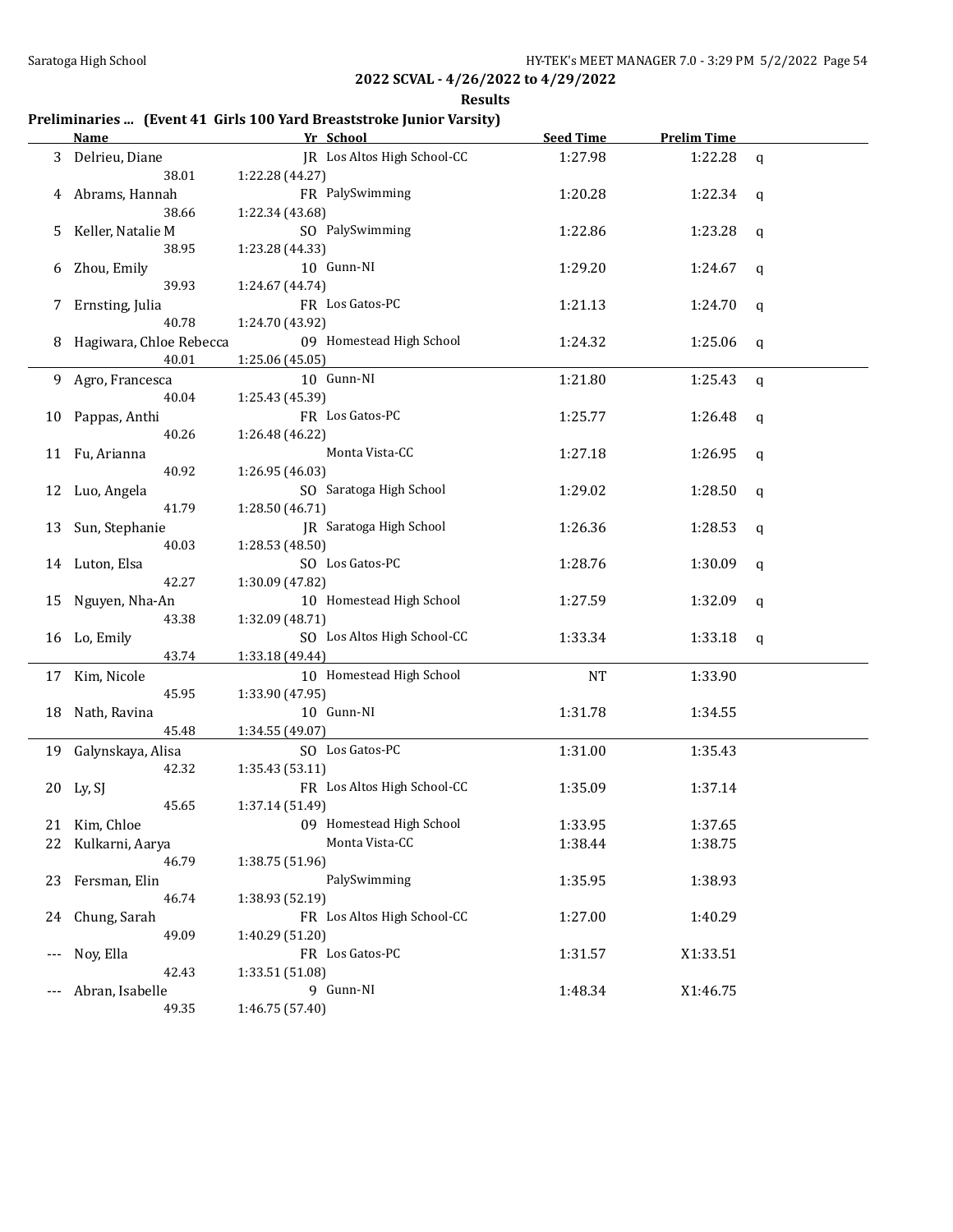**Results**

#### **Event 42 Boys 100 Yard Breaststroke Junior Varsity 1:01.99 CCS 2022 CCS Standard**

|                  | 1.01. <i>77</i> CC3 2022 CC3 3tanuaru |                          |                    |                    |               |
|------------------|---------------------------------------|--------------------------|--------------------|--------------------|---------------|
|                  | Name                                  | Yr School                | <b>Prelim Time</b> | <b>Finals Time</b> | <b>Points</b> |
| A - Final        |                                       |                          |                    |                    |               |
|                  | 1 Chan, Jacob                         | SO PalySwimming          | 1:02.52            | 1:02.61            | 20            |
|                  | 29.68                                 | 1:02.61 (32.93)          |                    |                    |               |
| 2                | Fong, Scott                           | 9 Gunn-NI                | 1:06.08            | 1:04.45            | 17            |
|                  | 30.96                                 | 1:04.45 (33.49)          |                    |                    |               |
| 3                | Zamir, Ron                            | 10 Gunn-NI               | 1:07.10            | 1:07.21            | 16            |
|                  | 31.54                                 | 1:07.21 (35.67)          |                    |                    |               |
|                  | 4 Ling, Brian                         | 09 Homestead High School | 1:07.24            | 1:07.30            | 15            |
|                  | 32.47                                 | 1:07.30 (34.83)          |                    |                    |               |
| 5.               | Chien, Evan W                         | FR PalySwimming          | 1:10.20            | 1:08.80            | 14            |
|                  | 32.11                                 | 1:08.80 (36.69)          |                    |                    |               |
| 6                | Leone, Landen                         | 09 Homestead High School | 1:09.13            | 1:09.39            | 13            |
|                  | 32.72                                 | 1:09.39 (36.67)          |                    |                    |               |
| 7                | Ko, Ryan                              | Monta Vista-CC           | 1:10.63            | 1:09.75            | 12            |
|                  | 32.84                                 | 1:09.75 (36.91)          |                    |                    |               |
| 8                | Tong, Julian                          | SO Saratoga High School  | 1:10.73            | 1:10.12            | 11            |
|                  | 33.02                                 | 1:10.12(37.10)           |                    |                    |               |
| <b>B</b> - Final |                                       |                          |                    |                    |               |
|                  | 9 Lonergan, Joe                       | SO Los Gatos-PC          | 1:11.95            | 1:10.85            | 9             |
|                  | 33.17                                 | 1:10.85 (37.68)          |                    |                    |               |
| 10               | Backstrand, William E                 | FR PalySwimming          | 1:10.88            | 1:11.04            | 7             |
|                  | 33.11                                 | 1:11.04 (37.93)          |                    |                    |               |
| 11               | Tsou, Adam                            | 09 Homestead High School | 1:14.22            | 1:13.06            | 6             |
|                  | 34.41                                 | 1:13.06(38.65)           |                    |                    |               |
| 12               | Basak, Arinjay                        | SO Saratoga High School  | 1:13.28            | 1:13.26            | 5             |
|                  | 34.66                                 | 1:13.26 (38.60)          |                    |                    |               |
| 13               | Anton, Ryan                           | 09 Homestead High School | 1:20.44            | 1:15.94            | 4             |
|                  | 36.07                                 | 1:15.94 (39.87)          |                    |                    |               |
| 14               | Sztuk, Westly                         | FR Los Gatos-PC          | 1:17.01            | 1:16.40            | 3             |
|                  | 35.66                                 | 1:16.40 (40.74)          |                    |                    |               |
| 15               | Tomlin, Riley                         | SO Los Gatos-PC          | 1:20.85            | 1:17.15            | 2             |
|                  | 35.99                                 | 1:17.15(41.16)           |                    |                    |               |
| 16               | Reese, Maxwell                        | SO Los Gatos-PC          | 1:19.26            | 1:18.01            | 1             |
|                  | 36.38                                 | 1:18.01(41.63)           |                    |                    |               |

# **Event 42 Boys 100 Yard Breaststroke Junior Varsity**

**1:01.99 CCS 2022 CCS Standard**

| Name          | Yr School                    | <b>Seed Time</b> | <b>Prelim Time</b> |   |
|---------------|------------------------------|------------------|--------------------|---|
|               |                              |                  |                    |   |
| Chan, Jacob   | PalySwimming<br>SO.          | 1:03.66          | 1:02.52            | q |
| 29.53         | 1:02.52 (32.99)              |                  |                    |   |
| Fong, Scott   | 9 Gunn-NI                    | 1:08.14          | 1:06.08            | q |
| 31.24         | 1:06.08 (34.84)              |                  |                    |   |
| Zamir, Ron    | 10 Gunn-NI                   | 1:09.58          | 1:07.10            | q |
| 31.76         | 1:07.10 (35.34)              |                  |                    |   |
| Ling, Brian   | Homestead High School<br>09  | 1:08.36          | 1:07.24            | q |
| 31.65         | 1:07.24(35.59)               |                  |                    |   |
| Leone, Landen | Homestead High School<br>09. | 1:10.30          | 1:09.13            | q |
| 32.30         | 1:09.13 (36.83)              |                  |                    |   |
| Chien, Evan W | FR PalySwimming              | 1:11.07          | 1:10.20            | q |
| 32.85         | 1:10.20(37.35)               |                  |                    |   |
|               | <b>Preliminaries</b>         |                  |                    |   |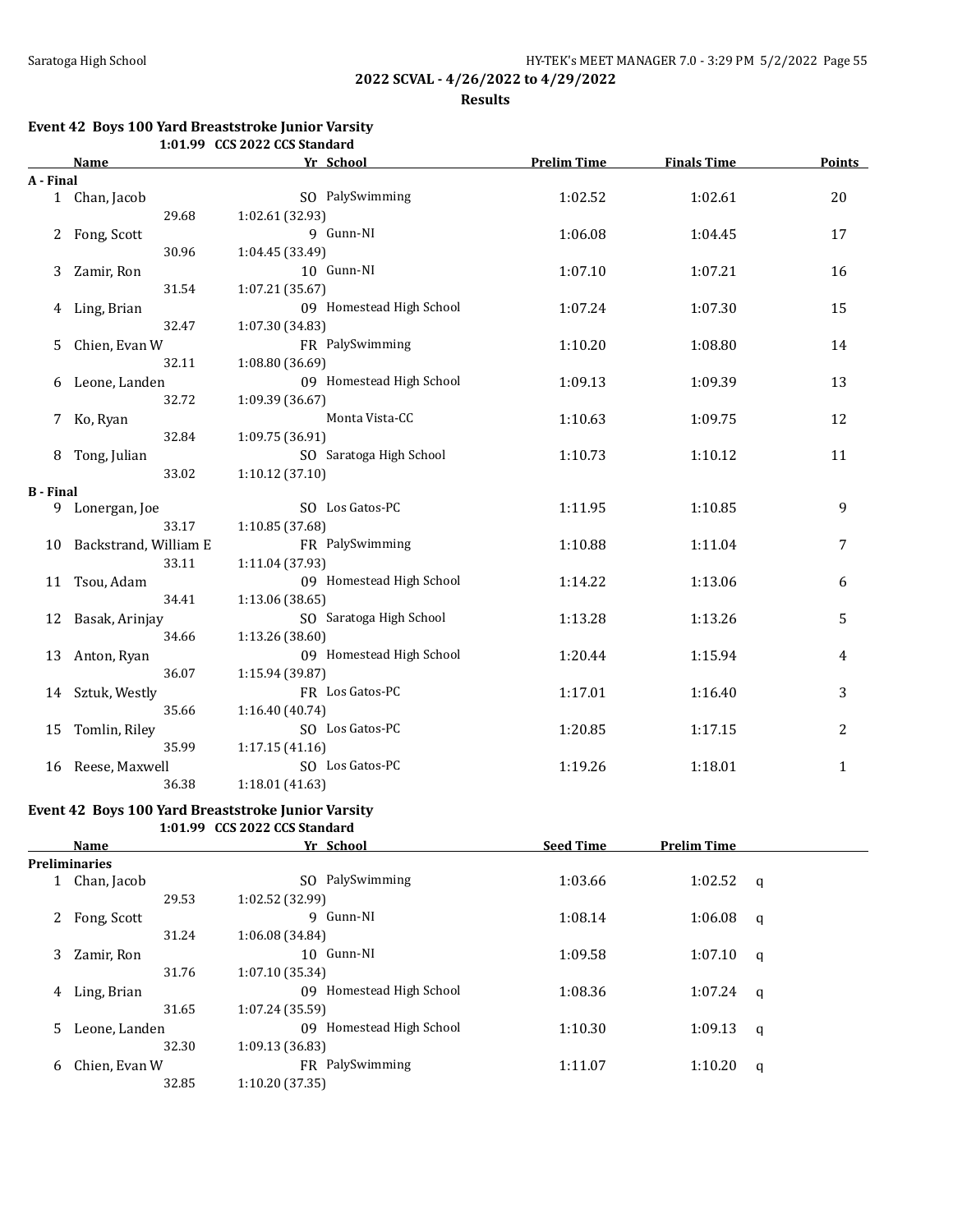**Results**

# **Preliminaries ... (Event 42 Boys 100 Yard Breaststroke Junior Varsity)**

|    | <b>Name</b>           | Yr School                   | <b>Seed Time</b> | <b>Prelim Time</b> |             |
|----|-----------------------|-----------------------------|------------------|--------------------|-------------|
|    | 7 Ko, Ryan            | Monta Vista-CC              | 1:08.98          | 1:10.63            | $\mathbf q$ |
|    | 33.16                 | 1:10.63 (37.47)             |                  |                    |             |
| 8  | Tong, Julian          | SO Saratoga High School     | 1:09.43          | 1:10.73            | q           |
|    | 33.41                 | 1:10.73 (37.32)             |                  |                    |             |
| 9. | Backstrand, William E | FR PalySwimming             | 1:10.94          | 1:10.88            | $\mathbf q$ |
|    | 32.70                 | 1:10.88(38.18)              |                  |                    |             |
| 10 | Lonergan, Joe         | SO Los Gatos-PC             | 1:12.60          | 1:11.95            | q           |
|    | 33.44                 | 1:11.95(38.51)              |                  |                    |             |
| 11 | Basak, Arinjay        | SO Saratoga High School     | 1:13.96          | 1:13.28            | q           |
|    | 34.54                 | 1:13.28 (38.74)             |                  |                    |             |
| 12 | Tsou, Adam            | 09 Homestead High School    | 1:16.53          | 1:14.22            | $\mathbf q$ |
|    | 34.50                 | 1:14.22 (39.72)             |                  |                    |             |
| 13 | Sztuk, Westly         | FR Los Gatos-PC             | 1:18.53          | 1:17.01            | q           |
|    | 35.93                 | 1:17.01 (41.08)             |                  |                    |             |
|    | 14 Reese, Maxwell     | SO Los Gatos-PC             | 1:19.47          | 1:19.26            | q           |
|    | 37.04                 | 1:19.26 (42.22)             |                  |                    |             |
| 15 | Anton, Ryan           | 09 Homestead High School    | NT               | 1:20.44            | q           |
|    | 37.25                 | 1:20.44 (43.19)             |                  |                    |             |
| 16 | Tomlin, Riley         | SO Los Gatos-PC             | 1:18.34          | 1:20.85            | q           |
|    | 38.19                 | 1:20.85 (42.66)             |                  |                    |             |
|    | 17 Luo, Jonny         | SO Saratoga High School     | 1:20.90          | 1:21.16            |             |
|    | 39.54                 | 1:21.16 (41.62)             |                  |                    |             |
|    | 18 Fung, Kirby        | FR Saratoga High School     | 1:20.09          | 1:21.94            |             |
|    | 38.47                 | 1:21.94 (43.47)             |                  |                    |             |
|    | 19 Sulimenko, Ivan    | SO Los Altos High School-CC | 1:30.87          | 1:23.21            |             |
|    | 39.95                 | 1:23.21 (43.26)             |                  |                    |             |
|    | 20 Wiley, Thomas      | Monta Vista-CC              | 1:24.23          | 1:27.07            |             |
|    | 42.03                 | 1:27.07 (45.04)             |                  |                    |             |
|    | 21 Wong, Vincent      | FR PalySwimming             | 1:17.65          | 1:27.49            |             |
|    | 41.50                 | 1:27.49 (45.99)             |                  |                    |             |
| 22 | Rajan, Kunal          | 9 Gunn-NI                   | 1:31.73          | 1:30.48            |             |
|    | 41.35                 | 1:30.48 (49.13)             |                  |                    |             |
| 23 | Li, Brett             | FR Los Altos High School-CC | 1:44.21          | 1:43.61            |             |
|    | 48.68                 | 1:43.61 (54.93)             |                  |                    |             |
|    | Chen, Charlie         | PalySwimming                | 1:30.00          | X1:30.68           |             |
|    | 41.20                 | 1:30.68 (49.48)             |                  |                    |             |

### **Event 43 Girls 100 Yard Breaststroke Varsity 1:09.99 CCS 2022 CCS Standard**

|           | Name                 | Yr School                   | <b>Prelim Time</b> | <b>Finals Time</b> |     | Points |
|-----------|----------------------|-----------------------------|--------------------|--------------------|-----|--------|
| A - Final |                      |                             |                    |                    |     |        |
|           | Schloss, Lulu        | 12 Gunn-NI                  | 1:05.37            | 1:05.26            | CCS | 20     |
|           | 31.21                | 1:05.26(34.05)              |                    |                    |     |        |
|           | 2 Cantrell, Aubrey   | 12 Gunn-NI                  | 1:07.45            | 1:05.91            | CCS | 17     |
|           | 31.18                | 1:05.91 (34.73)             |                    |                    |     |        |
| 3         | Frangieh, Zoe        | SR Los Gatos-PC             | 1:08.05            | 1:07.58            | CCS | 16     |
|           | 31.88                | 1:07.58 (35.70)             |                    |                    |     |        |
| 4         | Tokuz, Zeynep S      | Saratoga High School<br>IR  | 1:06.77            | 1:07.72            | CCS | 15     |
|           | 32.22                | 1:07.72(35.50)              |                    |                    |     |        |
| 5.        | Hegblom, Katherine E | Homestead High School<br>11 | 1:11.21            | 1:09.21            | CCS | 14     |
|           | 32.63                | 1:09.21(36.58)              |                    |                    |     |        |
| 6         | Zhao, Lucy           | FR PalySwimming             | 1:09.30            | 1:09.57            | CCS | 13     |
|           | 32.92                | 1:09.57(36.65)              |                    |                    |     |        |
|           |                      |                             |                    |                    |     |        |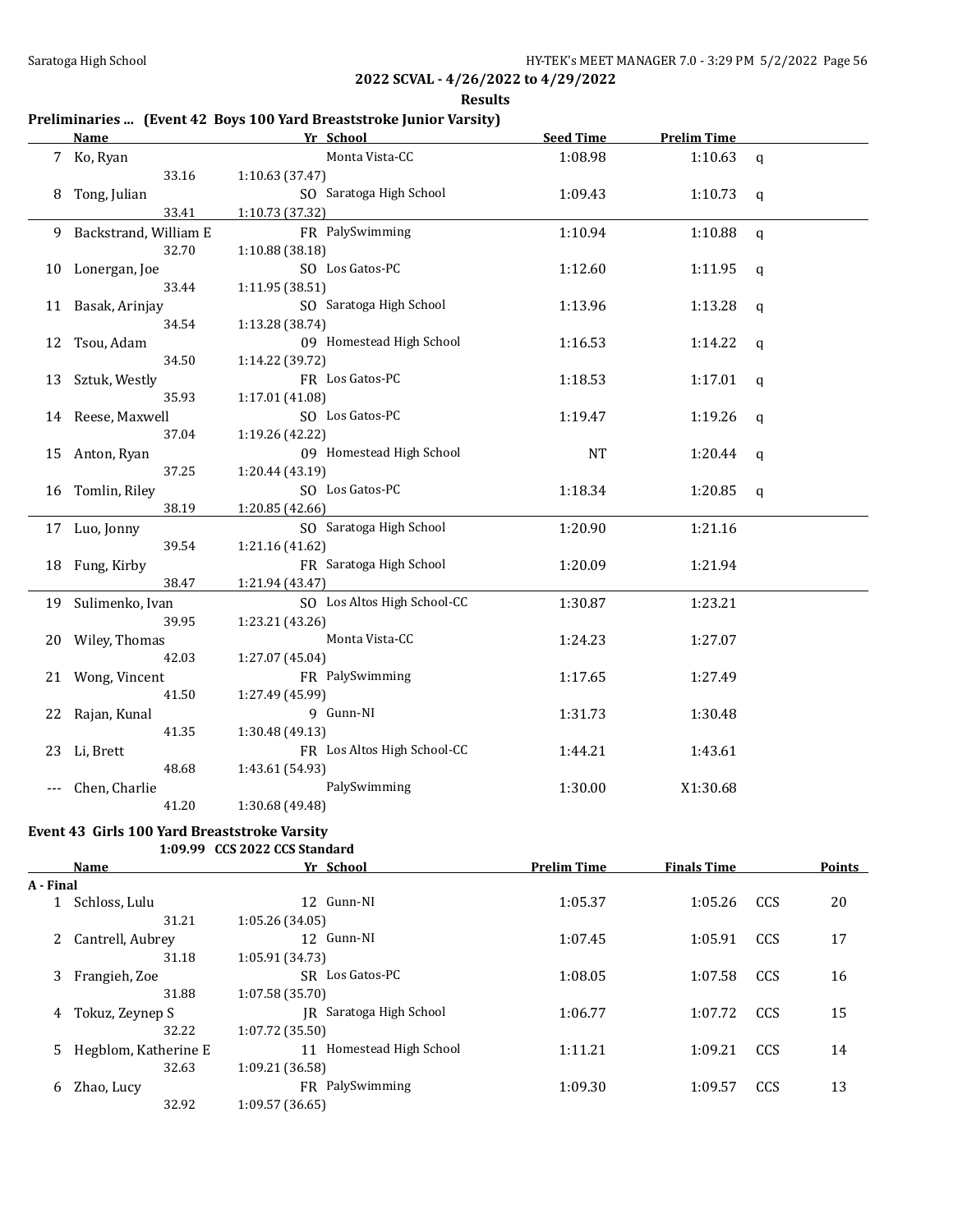**Results**

## **A - Final ... (Event 43 Girls 100 Yard Breaststroke Varsity)**

|                  | Name                | Yr School                   | <b>Prelim Time</b> | <b>Finals Time</b> |            | <b>Points</b> |
|------------------|---------------------|-----------------------------|--------------------|--------------------|------------|---------------|
|                  | Anderson, Stephanie | FR Los Altos High School-CC | 1:10.29            | 1:09.88            | CCS        | 12            |
|                  | 32.95               | 1:09.88 (36.93)             |                    |                    |            |               |
| 8                | Teo, Audrey         | SR PalySwimming             | 1:09.31            | 1:10.24            |            | 11            |
|                  | 32.63               | 1:10.24(37.61)              |                    |                    |            |               |
| <b>B</b> - Final |                     |                             |                    |                    |            |               |
| 9                | Choi, Dainie        | 12 Homestead High School    | 1:12.56            | 1:09.19            | <b>CCS</b> | 9             |
|                  | 32.95               | 1:09.19 (36.24)             |                    |                    |            |               |
| 10               | Hawk, Katy          | IR Los Gatos-PC             | 1:13.68            | 1:11.19            |            | 7             |
|                  | 32.85               | 1:11.19 (38.34)             |                    |                    |            |               |
| 11               | Lin, Sherry         | SR Saratoga High School     | 1:12.53            | 1:12.09            |            | 6             |
|                  | 34.77               | 1:12.09 (37.32)             |                    |                    |            |               |
| 12               | Liu, Yu-Tong        | 11 Gunn-NI                  | 1:13.69            | 1:12.76            |            | 5             |
|                  | 34.12               | 1:12.76(38.64)              |                    |                    |            |               |
| 13               | Khan, Sonia         | IR Los Altos High School-CC | 1:15.51            | 1:14.42            |            | 4             |
|                  | 35.11               | 1:14.42 (39.31)             |                    |                    |            |               |
| 14               | Zhu, Angeline       | 12 Homestead High School    | 1:17.99            | 1:14.74            |            | 3             |
|                  | 35.03               | 1:14.74 (39.71)             |                    |                    |            |               |
| 15               | Ahn, Sophia J       | FR PalySwimming             | 1:14.42            | 1:14.81            |            | 2             |
|                  | 34.79               | 1:14.81(40.02)              |                    |                    |            |               |
| 16               | Mitz, Lydia         | FR PalySwimming             | 1:15.49            | 1:15.65            |            | $\mathbf 1$   |
|                  | 35.41               | 1:15.65 (40.24)             |                    |                    |            |               |

### **Event 43 Girls 100 Yard Breaststroke Varsity**

**1:09.99 CCS 2022 CCS Standard**

|    | Name                 | <u>Yr School</u>            | <b>Seed Time</b> | <b>Prelim Time</b> |              |
|----|----------------------|-----------------------------|------------------|--------------------|--------------|
|    | <b>Preliminaries</b> |                             |                  |                    |              |
|    | 1 Schloss, Lulu      | 12 Gunn-NI                  | 1:06.77          | 1:05.37            | qCCS         |
|    | 31.55                | 1:05.37 (33.82)             |                  |                    |              |
|    | Tokuz, Zeynep S      | JR Saratoga High School     | 1:08.11          | 1:06.77            | qCCS         |
|    | 31.88                | 1:06.77 (34.89)             |                  |                    |              |
| 3  | Cantrell, Aubrey     | 12 Gunn-NI                  | 1:07.10          | 1:07.45            | qCCS         |
|    | 31.93                | 1:07.45 (35.52)             |                  |                    |              |
| 4  | Frangieh, Zoe        | SR Los Gatos-PC             | 1:07.45          | 1:08.05            | qCCS         |
|    | 32.15                | 1:08.05(35.90)              |                  |                    |              |
| 5  | Zhao, Lucy           | FR PalySwimming             | 1:11.77          | 1:09.30            | qCCS         |
|    | 32.73                | 1:09.30(36.57)              |                  |                    |              |
| 6  | Teo, Audrey          | SR PalySwimming             | 1:09.72          | 1:09.31            | qCCS         |
|    | 32.41                | 1:09.31 (36.90)             |                  |                    |              |
| 7  | Anderson, Stephanie  | FR Los Altos High School-CC | 1:10.50          | 1:10.29            | q            |
|    | 32.89                | 1:10.29 (37.40)             |                  |                    |              |
| 8  | Hegblom, Katherine E | 11 Homestead High School    | 1:10.98          | 1:11.21            | $\mathbf{q}$ |
|    | 34.07                | 1:11.21(37.14)              |                  |                    |              |
| 9  | Lin, Sherry          | SR Saratoga High School     | 1:15.65          | 1:12.53            | q            |
|    | 35.21                | 1:12.53 (37.32)             |                  |                    |              |
| 10 | Choi, Dainie         | 12 Homestead High School    | 1:12.75          | 1:12.56 $q$        |              |
|    | 34.31                | 1:12.56 (38.25)             |                  |                    |              |
|    | 11 Hawk, Katy        | JR Los Gatos-PC             | 1:13.43          | 1:13.68            | q            |
|    | 34.34                | 1:13.68 (39.34)             |                  |                    |              |
| 12 | Liu, Yu-Tong         | 11 Gunn-NI                  | 1:20.33          | 1:13.69            | q            |
|    | 34.90                | 1:13.69(38.79)              |                  |                    |              |
| 13 | Ahn, Sophia J        | FR PalySwimming             | 1:14.99          | 1:14.42            | q            |
|    | 34.82                | 1:14.42 (39.60)             |                  |                    |              |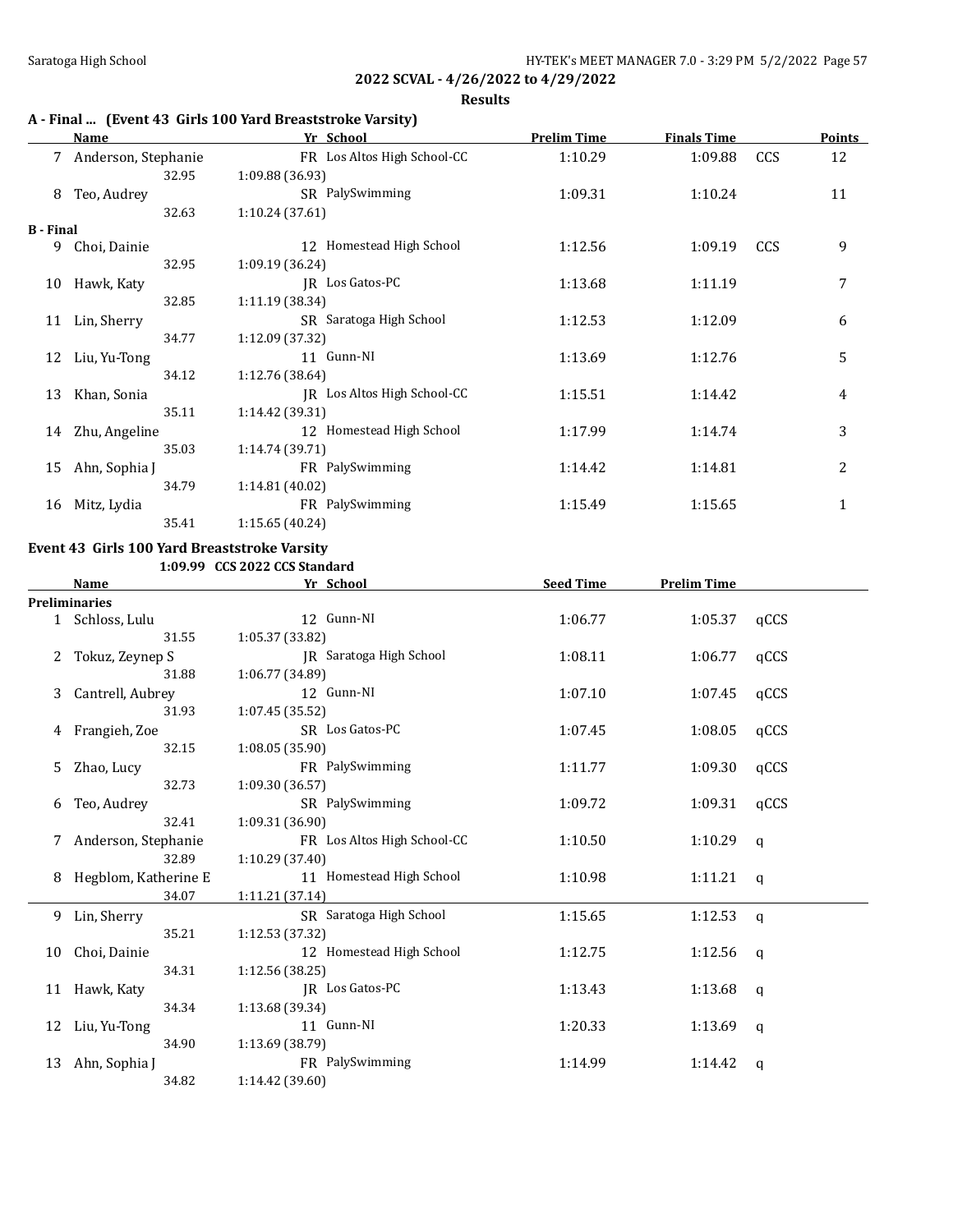**Results**

# **Preliminaries ... (Event 43 Girls 100 Yard Breaststroke Varsity)**

|       | Name               | Yr School                   | <b>Seed Time</b> | <b>Prelim Time</b> |  |
|-------|--------------------|-----------------------------|------------------|--------------------|--|
|       | 14 Mitz, Lydia     | FR PalySwimming             | 1:15.72          | $1:15.49$ q        |  |
|       | 35.54              | 1:15.49(39.95)              |                  |                    |  |
| 15    | Khan, Sonia        | JR Los Altos High School-CC | 1:14.52          | 1:15.51 $q$        |  |
|       | 35.30              | 1:15.51 (40.21)             |                  |                    |  |
| 16    | Wagner, Mira       | Monta Vista-CC              | 1:16.02          | 1:17.32 $q$        |  |
|       | 35.87              | 1:17.32(41.45)              |                  |                    |  |
| 17    | Zhu, Angeline      | 12 Homestead High School    | 1:17.29          | 1:17.99            |  |
|       | 36.61              | 1:17.99(41.38)              |                  |                    |  |
| 18    | Lockman, Abby      | SO Los Gatos-PC             | 1:19.75          | 1:19.60            |  |
|       | 37.53              | 1:19.60(42.07)              |                  |                    |  |
| 19    | Kim, Rachel        | 12 Homestead High School    | 1:18.36          | 1:21.86            |  |
|       | 38.73              | 1:21.86(43.13)              |                  |                    |  |
| 20    | Yang, Selina       | Monta Vista-CC              | 1:26.09          | 1:26.63            |  |
|       | 41.05              | 1:26.63 (45.58)             |                  |                    |  |
|       | 21 Peterson, Malia | IR Los Gatos-PC             | 1:20.04          | 1:30.91            |  |
|       | 43.46              | 1:30.91(47.45)              |                  |                    |  |
| $---$ | Bala, Dylara       | SR PalySwimming             | 1:20.03          | X1:19.48           |  |
|       | 36.53              | 1:19.48(42.95)              |                  |                    |  |
|       | Kokinos, Ekaterina | IR Los Gatos-PC             | 1:33.26          | X1:28.41           |  |
|       | 42.00              | 1:28.41 (46.41)             |                  |                    |  |

# **Event 44 Boys 100 Yard Breaststroke Varsity**

**1:01.99 CCS 2022 CCS Standard**

|                  | <b>Name</b>           | Yr School                   | <b>Prelim Time</b> | <b>Finals Time</b> |            | <b>Points</b> |
|------------------|-----------------------|-----------------------------|--------------------|--------------------|------------|---------------|
| A - Final        |                       |                             |                    |                    |            |               |
|                  | 1 Ding, Michael       | Monta Vista-CC              | 58.34              | 57.85              | CCS        | 20            |
|                  | 27.35                 | 57.85 (30.50)               |                    |                    |            |               |
|                  | Lonergan, Ewan        | SO Los Gatos-PC             | 59.57              | 57.94              | CCS        | 17            |
|                  | 27.59                 | 57.94 (30.35)               |                    |                    |            |               |
| 3                | Moridaira, Shunsuke B | 11 Gunn-NI                  | 57.75              | 58.28              | CCS        | 16            |
|                  | 27.30                 | 58.28 (30.98)               |                    |                    |            |               |
| 4                | Hsieh, Eugene         | 10 Gunn-NI                  | 59.92              | 58.96              | CCS        | 15            |
|                  | 28.01                 | 58.96 (30.95)               |                    |                    |            |               |
| 5                | Cantrell, Kelson      | 10 Gunn-NI                  | 59.13              | 59.17              | CCS        | 14            |
|                  | 28.23                 | 59.17 (30.94)               |                    |                    |            |               |
| 6                | Coblin, Owen          | 10 Homestead High School    | 1:00.96            | 1:01.09            | CCS        | 13            |
|                  | 29.01                 | 1:01.09 (32.08)             |                    |                    |            |               |
| 7                | Patil, Arnav          | 11 Homestead High School    | 1:02.17            | 1:01.26            | CCS        | 12            |
|                  | 28.98                 | 1:01.26 (32.28)             |                    |                    |            |               |
| 8                | Chien, Ethan T        | JR PalySwimming             | 1:01.51            | 1:03.19            |            | 11            |
|                  | 29.81                 | 1:03.19 (33.38)             |                    |                    |            |               |
| <b>B</b> - Final |                       |                             |                    |                    |            |               |
| 9                | Chen, Joel            | 10 Gunn-NI                  | 1:03.33            | 1:01.17            | <b>CCS</b> | 9             |
|                  | 28.74                 | 1:01.17 (32.43)             |                    |                    |            |               |
|                  | 10 Jin, Ankai         | PalySwimming                | 1:02.86            | 1:02.69            |            | 7             |
|                  | 29.33                 | 1:02.69 (33.36)             |                    |                    |            |               |
|                  | 11 Acot, Rojel        | Monta Vista-CC              | 1:06.25            | 1:05.23            |            | 6             |
|                  | 30.12                 | 1:05.23(35.11)              |                    |                    |            |               |
| 12               | Chang, Dominic        | SO Los Altos High School-CC | 1:06.70            | 1:05.71            |            | 5             |
|                  | 31.17                 | 1:05.71 (34.54)             |                    |                    |            |               |
| 13               | Schubert, Lars        | JR Los Gatos-PC             | 1:05.37            | 1:06.51            |            | 4             |
|                  | 31.69                 | 1:06.51 (34.82)             |                    |                    |            |               |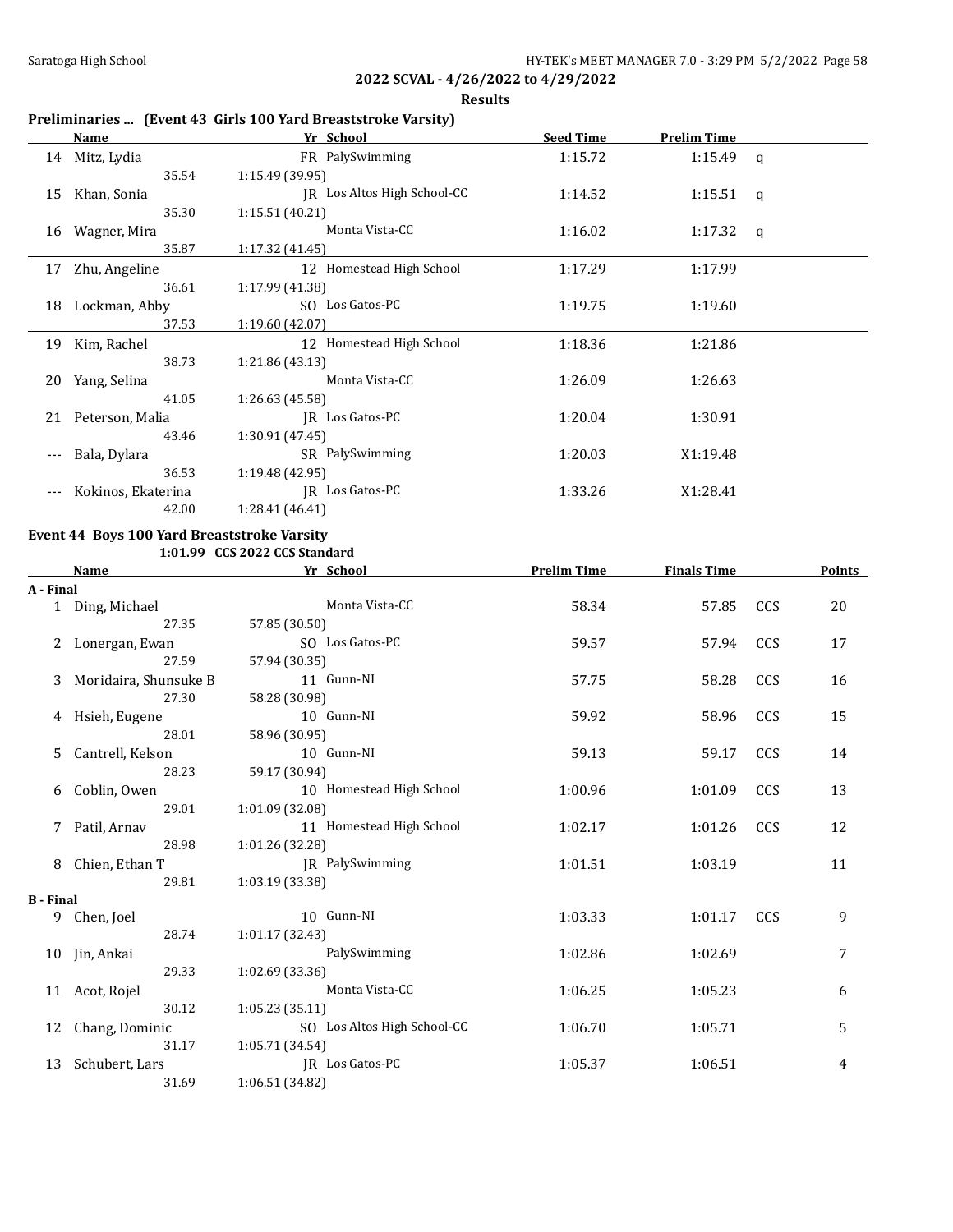**Results**

## **B - Final ... (Event 44 Boys 100 Yard Breaststroke Varsity)**

|       | Name          | Yr School                | <b>Prelim Time</b> | <b>Finals Time</b> | <b>Points</b> |
|-------|---------------|--------------------------|--------------------|--------------------|---------------|
| 14    | Wang, Brandon | FR Saratoga High School  | 1:08.18            | 1:08.03            | 2<br>ມ        |
|       | 31.99         | 1:08.03(36.04)           |                    |                    |               |
| 15    | Gao, Daniel   | 12 Homestead High School | 1:08.77            | 1:08.94            |               |
|       | 32.13         | 1:08.94 (36.81)          |                    |                    |               |
| $---$ | Zajac, Kieran | PalySwimming<br>IR       | 1:07.23            | DQ                 |               |
|       | 30.38         | DQ (35.10)               |                    |                    |               |

# **Event 44 Boys 100 Yard Breaststroke Varsity**

|     |                       | 1:01.99 CCS 2022 CCS Standard |                  |                    |      |
|-----|-----------------------|-------------------------------|------------------|--------------------|------|
|     | Name                  | Yr School                     | <b>Seed Time</b> | <b>Prelim Time</b> |      |
|     | <b>Preliminaries</b>  |                               |                  |                    |      |
| --- | Jackson, Kyle         | 10 Homestead High School      | <b>NT</b>        |                    |      |
| 1   | Moridaira, Shunsuke B | 11 Gunn-NI                    | 1:00.47          | 57.75              | qCCS |
|     | 26.97                 | 57.75 (30.78)                 |                  |                    |      |
| 2.  | Jung, Yurack          | SR PalySwimming               | 56.77            | 57.90              | qCCS |
|     | 27.73                 | 57.90 (30.17)                 |                  |                    |      |
| 3   | Ding, Michael         | Monta Vista-CC                | 57.98            | 58.34              | qCCS |
|     | 27.66                 | 58.34 (30.68)                 |                  |                    |      |
| 4   | Cantrell, Kelson      | 10 Gunn-NI                    | 59.87            | 59.13              | qCCS |
|     | 28.27                 | 59.13 (30.86)                 |                  |                    |      |
| 5   | Lonergan, Ewan        | SO Los Gatos-PC               | 58.69            | 59.57              | qCCS |
|     | 28.32                 | 59.57 (31.25)                 |                  |                    |      |
| 6   | Hsieh, Eugene         | 10 Gunn-NI                    | 59.89            | 59.92              | qCCS |
|     | 29.11                 | 59.92 (30.81)                 |                  |                    |      |
| 7   | Coblin, Owen          | 10 Homestead High School      | 1:02.82          | 1:00.96            | qCCS |
|     | 29.12                 | 1:00.96 (31.84)               |                  |                    |      |
| 8   | Chien, Ethan T        | JR PalySwimming               | 1:02.04          | 1:01.51            | qCCS |
|     | 29.10                 | 1:01.51 (32.41)               |                  |                    |      |
| 9   | Patil, Arnav          | 11 Homestead High School      | 1:03.07          | 1:02.17            | q    |
|     | 29.35                 | 1:02.17 (32.82)               |                  |                    |      |
| 10  | Jin, Ankai            | PalySwimming                  | 1:01.55          | 1:02.86            | q    |
|     | 29.73                 | 1:02.86 (33.13)               |                  |                    |      |
| 11  | Chen, Joel            | 10 Gunn-NI                    | 1:01.47          | 1:03.33            | q    |
|     | 29.46                 | 1:03.33 (33.87)               |                  |                    |      |
| 12  | Schubert, Lars        | JR Los Gatos-PC               | 1:05.44          | 1:05.37            | q    |
|     | 31.37                 | 1:05.37 (34.00)               |                  |                    |      |
| 13  | Acot, Rojel           | Monta Vista-CC                | 1:05.97          | 1:06.25            | q    |
|     | 31.23                 | 1:06.25 (35.02)               |                  |                    |      |
| 14  | Chang, Dominic        | SO Los Altos High School-CC   | 1:06.00          | 1:06.70            | q    |
|     | 31.37                 | 1:06.70 (35.33)               |                  |                    |      |
| 15  | Zajac, Kieran         | JR PalySwimming               | 1:08.61          | 1:07.23            | q    |
|     | 31.26                 | 1:07.23 (35.97)               |                  |                    |      |
|     | 16 Wang, Brandon      | FR Saratoga High School       | 1:08.15          | 1:08.18            | q    |
|     | 32.60                 | 1:08.18 (35.58)               |                  |                    |      |
| 17  | Gao, Daniel           | 12 Homestead High School      | 1:07.40          | 1:08.77            |      |
|     | 32.24                 | 1:08.77 (36.53)               |                  |                    |      |
|     |                       |                               |                  |                    |      |
| 18  | Yang, Alexander       | SR Saratoga High School       | 1:11.99          | 1:10.64            |      |
|     | 33.58                 | 1:10.64 (37.06)               |                  |                    |      |
| 19  | Elespuru, James       | IR Los Altos High School-CC   | 1:10.00          | 1:11.50            |      |
|     | 32.90                 | 1:11.50 (38.60)               |                  |                    |      |
| 20  | Wang, Justin          | JR Los Altos High School-CC   | 1:09.98          | 1:13.93            |      |
|     | 34.69                 | 1:13.93 (39.24)               |                  |                    |      |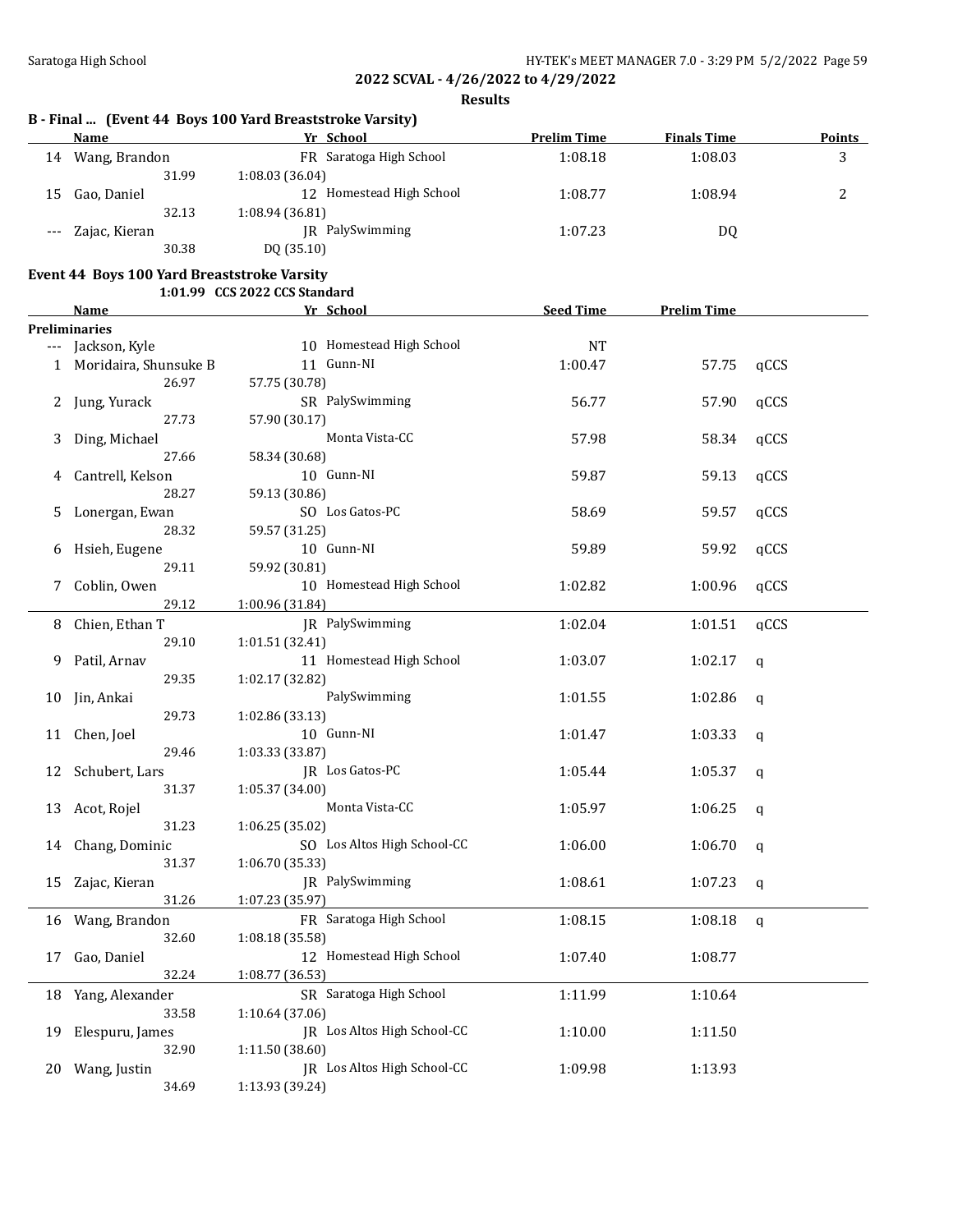**Results**

## **Preliminaries ... (Event 44 Boys 100 Yard Breaststroke Varsity)**

|                     | Name                  | Yr School                   | <b>Seed Time</b> | <b>Prelim Time</b> |  |
|---------------------|-----------------------|-----------------------------|------------------|--------------------|--|
| 21                  | Agrawal-Chung, Pravin | Monta Vista-CC              | NT               | 1:15.94            |  |
|                     | 36.13                 | 1:15.94(39.81)              |                  |                    |  |
| 22                  | Gadhia, Abe           | Los Gatos-PC<br>IR          | 1:17.58          | 1:15.97            |  |
|                     | 35.36                 | 1:15.97(40.61)              |                  |                    |  |
| 23                  | Ling, Ethan           | Homestead High School<br>12 | 1:17.02          | 1:19.43            |  |
|                     | 36.25                 | 1:19.43(43.18)              |                  |                    |  |
| 24                  | Mar, Ryan             | Monta Vista-CC              | NT               | 1:21.72            |  |
|                     | 36.41                 | 1:21.72(45.31)              |                  |                    |  |
| $\qquad \qquad - -$ | Xu, Aaron             | 12 Gunn-NI                  | 1:07.85          | X1:12.28           |  |
|                     | 34.15                 | 1:12.28 (38.13)             |                  |                    |  |
| $---$               | Jones, Brenden        | Los Gatos-PC<br>IR          | 1:24.01          | X1:26.28           |  |
|                     | 40.74                 | 1:26.28 (45.54)             |                  |                    |  |

### **Event 45 Girls 400 Yard Freestyle Relay Junior Varsity**

**3:56.99 CCS 2022 CCS Standard**

|   | <b>Team</b>              | Relay                 |                               | <b>Seed Time</b>     | <b>Finals Time</b>      | <b>Points</b> |
|---|--------------------------|-----------------------|-------------------------------|----------------------|-------------------------|---------------|
| 1 | PalySwimming             | A                     |                               | 4:16.31              | 4:11.42                 | 40            |
|   | 1) Thieman, Anna C       | 2) Wu, Sammi L FR     |                               | 3) Amos, Chloe       | 4) Hudacek, Brooke G SO |               |
|   | 29.52                    | 1:00.60(1:00.60)      | 1:30.99 (30.39)               | 2:15.74 (1:15.14)    |                         |               |
|   | 2:36.96 (21.22)          | 3:10.92(55.18)        | 3:38.41 (27.49)               | 4:11.42 (1:00.50)    |                         |               |
| 2 | Gunn-NI                  | A                     |                               | 4:07.23              | 4:15.32                 | 34            |
|   | 1) Maecker, Julia 10     | 2) Agro, Francesca 10 |                               | 3) Nebriaga, Naya 10 | 4) Lee, Megan 10        |               |
|   | 29.21                    | 1:02.16(1:02.16)      | 1:32.10 (29.94)               | 2:06.07 (1:03.91)    |                         |               |
|   | 2:37.10 (31.03)          | 3:11.55(1:05.48)      | 3:41.48 (29.93)               | 4:15.32(1:03.77)     |                         |               |
| 3 | Los Gatos-PC             | A                     |                               | 4:14.40              | 4:16.97                 | 32            |
|   | 1) Roberts, Maddy SO     | 2) Kimyai, Chloe FR   |                               | 3) Jacobson, Eva FR  | 4) Stephens, Rachel SO  |               |
|   | 31.22                    | 1:07.48(1:07.48)      | 1:38.57(31.09)                | 2:13.93 (1:06.45)    |                         |               |
|   | 2:43.06 (29.13)          | 3:15.19(1:01.26)      | 3:44.15(28.96)                | 4:16.97 (1:01.78)    |                         |               |
| 4 | Homestead High School    | A                     |                               | 3:38.11              | 4:17.40                 | 30            |
|   | 1) Lohman, Julia 09      |                       | 2) Hagiwara, Chloe Rebecca 09 | 3) Kripalani, Ana 09 | 4) Zivkovic, Natasha 10 |               |
|   | 30.59                    | 1:03.73(1:03.73)      | 1:35.49 (31.76)               | 2:10.23(1:06.50)     |                         |               |
|   | 2:41.69 (31.46)          | 3:16.29(1:06.06)      | 3:45.64 (29.35)               | 4:17.40(1:01.11)     |                         |               |
| 5 | Los Altos High School-CC | A                     |                               | 2:28.99              | 4:21.74                 | 28            |
|   | 1) de-Witt, Liana SO     | 2) Suppes, Natasha JR |                               | 3) McCabe, Parker FR | 4) Vogel, Abigail SO    |               |
|   | 30.38                    | 1:03.39 (1:03.39)     | 1:36.49(33.10)                | 2:13.60 (1:10.21)    |                         |               |
|   | 2:46.23 (32.63)          | 3:22.94(1:09.34)      | 3:50.62 (27.68)               | 4:21.74 (58.80)      |                         |               |
|   | Saratoga High School     | A                     |                               | 4:40.10              | DQ                      |               |
|   | 1) Luo, Angela SO        | 2) Laver, Margaret SO |                               | 3) Modiri, Afsoon JR | 4) Kline, Rosie JR      |               |
|   | 35.87                    | 1:17.19(1:17.19)      | 1:51.99 (34.80)               | 2:31.32 (1:14.13)    |                         |               |
|   | 3:05.37 (34.05)          | 3:43.72 (1:12.40)     | 4:14.51 (30.79)               | DQ (1:06.88)         |                         |               |

### **Event 46 Boys 400 Yard Freestyle Relay Junior Varsity 3:29.99 CCS 2022 CCS Standard**

| Team                      | Relav                |                 | <b>Seed Time</b>    | <b>Finals Time</b>   | <b>Points</b> |
|---------------------------|----------------------|-----------------|---------------------|----------------------|---------------|
| PalySwimming              | A                    |                 | 3:37.43             | 3:26.18<br>CCS       | 40            |
| 1) Birmingham, Michael SO | 2) Lemon, Nolan FR   |                 | 3) Meehan, James FR | 4) Ng, Alex SO       |               |
| 24.62                     | 52.32 (52.32)        | 1:17.33(25.01)  | 1:44.68 (52.36)     |                      |               |
| 2:09.37 (24.69)           | 2:35.52 (50.84)      | 2:59.51 (23.99) | 3:26.18(50.66)      |                      |               |
| 2 Homestead High School   |                      |                 | 3:43.64             | 3:39.26              | 34            |
| 1) Monsen, Conner 09      | 2) Beitel, Carter 10 |                 | 3) Dalal, Humza 09  | 4) Friedman, Liad 09 |               |
| 26.36                     | 56.17 (56.17)        | 1:21.60(25.43)  | 1:50.15(53.98)      |                      |               |
| 2:16.63 (26.48)           | 2:46.06 (55.91)      | 3:10.94 (24.88) | 3:39.26 (53.20)     |                      |               |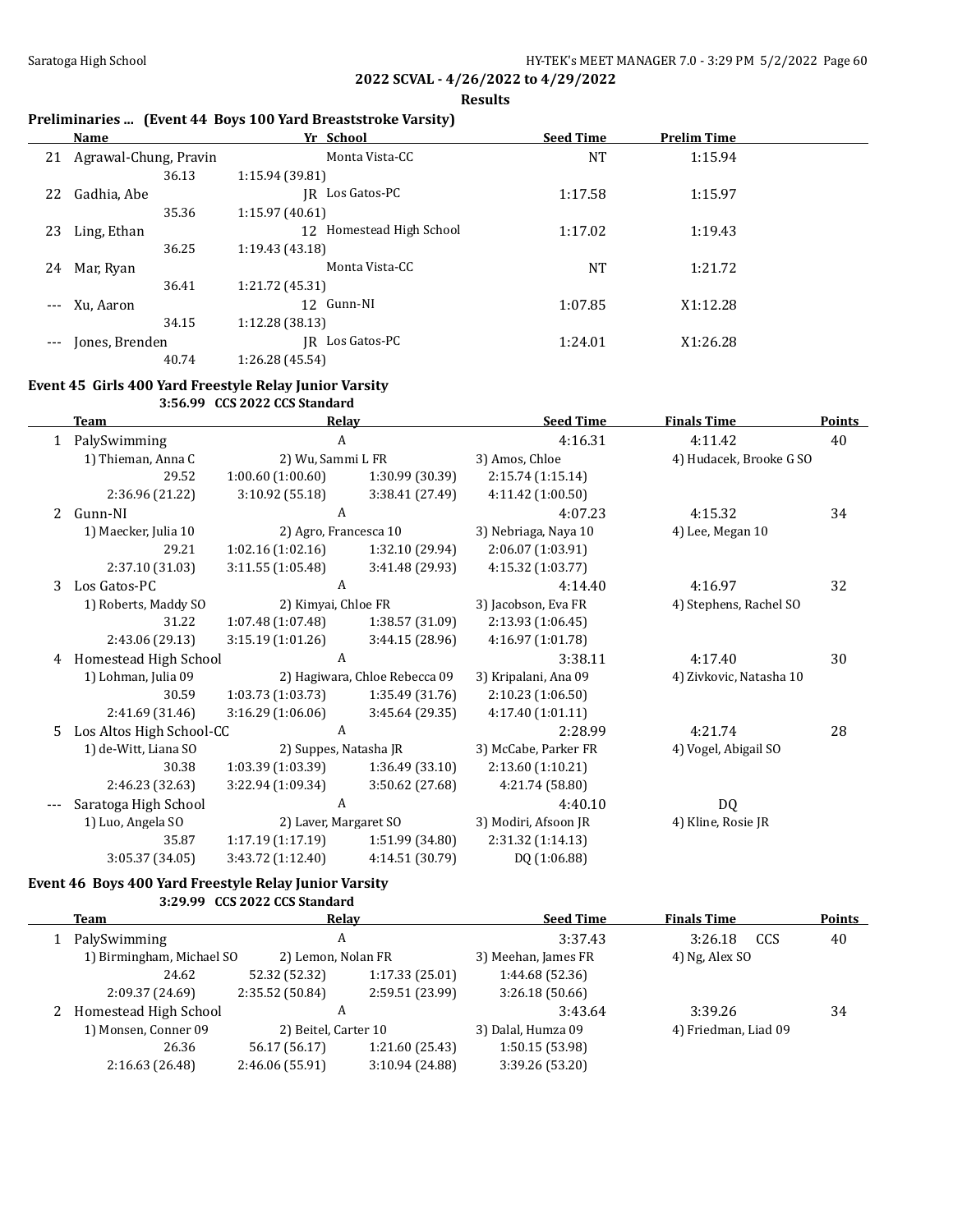**Results**

### **(Event 46 Boys 400 Yard Freestyle Relay Junior Varsity)**

|    | Team                     | Relay             |                         | <b>Seed Time</b>      | <b>Finals Time</b>   | <b>Points</b> |
|----|--------------------------|-------------------|-------------------------|-----------------------|----------------------|---------------|
| 3  | Los Gatos-PC             | A                 |                         | 3:41.30               | 3:44.74              | 32            |
|    | 1) Amburgey, Liam SO     |                   | 2) Oberdorfer, Misha FR | 3) Sullivan, Grant SO | 4) Cheang, Mathew FR |               |
|    | 28.93                    | 1:00.39(1:00.39)  | 1:26.49 (26.10)         | 1:57.16 (56.77)       |                      |               |
|    | 2:22.98 (25.82)          | 2:52.59 (55.43)   | 3:17.46 (24.87)         | 3:44.74(52.15)        |                      |               |
| 4  | Gunn-NI                  | A                 |                         | 3:59.97               | 3:52.51              | 30            |
|    | 1) Ni, Eric 9            |                   | 2) Germanow, Morgan 9   | 3) Heilman, Miles 9   | 4) Wright, Teague 9  |               |
|    | 28.13                    | 58.31 (58.31)     | 1:27.35 (29.04)         | 1:57.77 (59.46)       |                      |               |
|    | 2:24.33 (26.56)          | 2:55.30 (57.53)   | 3:23.79 (28.49)         | 3:52.51(57.21)        |                      |               |
| .5 | Saratoga High School     | A                 |                         | 4:05.37               | 3:54.55              | 28            |
|    | 1) Basak, Arinjay SO     | 2) Yang, Ethan FR |                         | 3) Wang, Raphael SO   | 4) Tong, Julian SO   |               |
|    | 27.93                    | 59.10 (59.10)     | 1:27.65(28.55)          | 1:59.86(1:00.76)      |                      |               |
|    | 2:28.22 (28.36)          | 3:00.71(1:00.85)  | 3:26.13(25.42)          | 3:54.55 (53.84)       |                      |               |
| 6  | Los Altos High School-CC | A                 |                         | 3:55.01               | 3:56.87              | 26            |
|    | 1) Meyer, Zack FR        | 2) Tang, Josh     |                         | 3) Ueda, Tomoya SO    | 4) Cairns, Thomas FR |               |
|    | 28.36                    | 59.40 (59.40)     | 1:27.95(28.55)          | 1:59.76 (1:00.36)     |                      |               |
|    | 2:29.16 (29.40)          | 3:01.76(1:02.00)  | 3:27.03 (25.27)         | 3:56.87 (55.11)       |                      |               |
|    | Monta Vista-CC           | A                 |                         | 3:20.50               | 4:19.35              |               |
|    | 1) Yoon, Robin           | 2) Chang, Charles |                         | 3) Wiley, Thomas      | 4) Lim, Jayden       |               |
|    | 30.28                    | 1:05.98(1:05.98)  | 1:36.87(30.89)          | 2:11.35 (1:05.37)     |                      |               |
|    | 2:45.20 (33.85)          | 3:21.74(1:10.39)  | 3:49.61 (27.87)         | 4:19.35(57.61)        |                      |               |
|    |                          |                   |                         |                       |                      |               |

### **Event 47 Girls 400 Yard Freestyle Relay Varsity 3:56.99 CCS 2022 CCS Standard**

**Team Relay Seed Time Finals Time Points** 1 Homestead High School A 3:38.11 3:32.07 CCS 40 1) Tahk, Yelin 12 2) Wieckowski, Kayla 11 3) Hegblom, Katherine E 11 4) Lanilis, Eugenie 11 25.60 53.05 (53.05) 1:18.72 (25.67) 1:46.87 (53.82) 2:12.33 (25.46) 2:40.02 (53.15) 3:04.68 (24.66) 3:32.07 (52.05) 2 Los Gatos-PC A 3:34.27 3:37.84 CCS 34 1) Frangieh, Zoe SR 2) Taylor, Ava FR 3) Hawk, Katy JR 4) Frangieh, Karly SO 25.27 53.45 (53.45) 1:19.24 (25.79) 1:48.02 (54.57) 2:14.70 (26.68) 2:43.50 (55.48) 3:08.99 (25.49) 3:37.84 (54.34) 3 PalySwimming A 3:44.38 3:39.85 CCS 32 1) Zhao, Lucy FR 2) Fetter, Elizabeth JR 3) Cleveringa, Milla A JR 4) Backstrand, Alden G JR 26.71 55.27 (55.27) 1:21.17 (25.90) 1:48.97 (53.70) 2:15.24 (26.27) 2:43.97 (55.00) 3:10.34 (26.37) 3:39.85 (55.88) 4 Los Altos High School-CC A 3:50.98 3:55.02 CCS 30 1) Heit, Ellie JR 2) Aronovitz, Lily SR 3) Jeng, Keila FR 4) Spitzer, Kathryn FR 28.85 1:00.91 (1:00.91) 1:29.20 (28.29) 2:00.48 (59.57) 2:29.10 (28.62) 3:00.67 (1:00.19) 3:26.49 (25.82) 3:55.02 (54.35) 5 Monta Vista-CC A 4:05.05 3:58.61 28 1) Yuen, Courtney 2) Bhardwaj, Mira 3) Chon, Irene 4) Wagner, Sonika 26.71 56.12 (56.12) 1:24.40 (28.28) 1:57.88 (1:01.76) 2:26.35 (28.47) 2:57.65 (59.77) 3:26.47 (28.82) 3:58.61 (1:00.96) 6 Gunn-NI A 4:15.36 4:01.74 26 1) Spasojevic, Nina 10 2) Liu, Yu-Tong 11 3) Yeung, Maddy 10 4) Kannan, Asha 12 27.97 58.14 (58.14) 1:27.41 (29.27) 2:00.79 (1:02.65) 2:28.15 (27.36) 3:00.08 (59.29) 3:29.07 (28.99) 4:01.74 (1:01.66) 7 Saratoga High School A 3:51.79 4:04.73 1) Huynh, Brooke SR 2) Coghlan, Cassidy FR 3) Gangemi, Ryder SO 4) Tokuz, Zeynep S JR 28.39 1:01.94 (1:01.94) 1:31.16 (29.22) 2:04.85 (1:02.91) 2:34.59 (29.74) 3:07.48 (1:02.63) 3:34.87 (27.39) 4:04.73 (57.25)